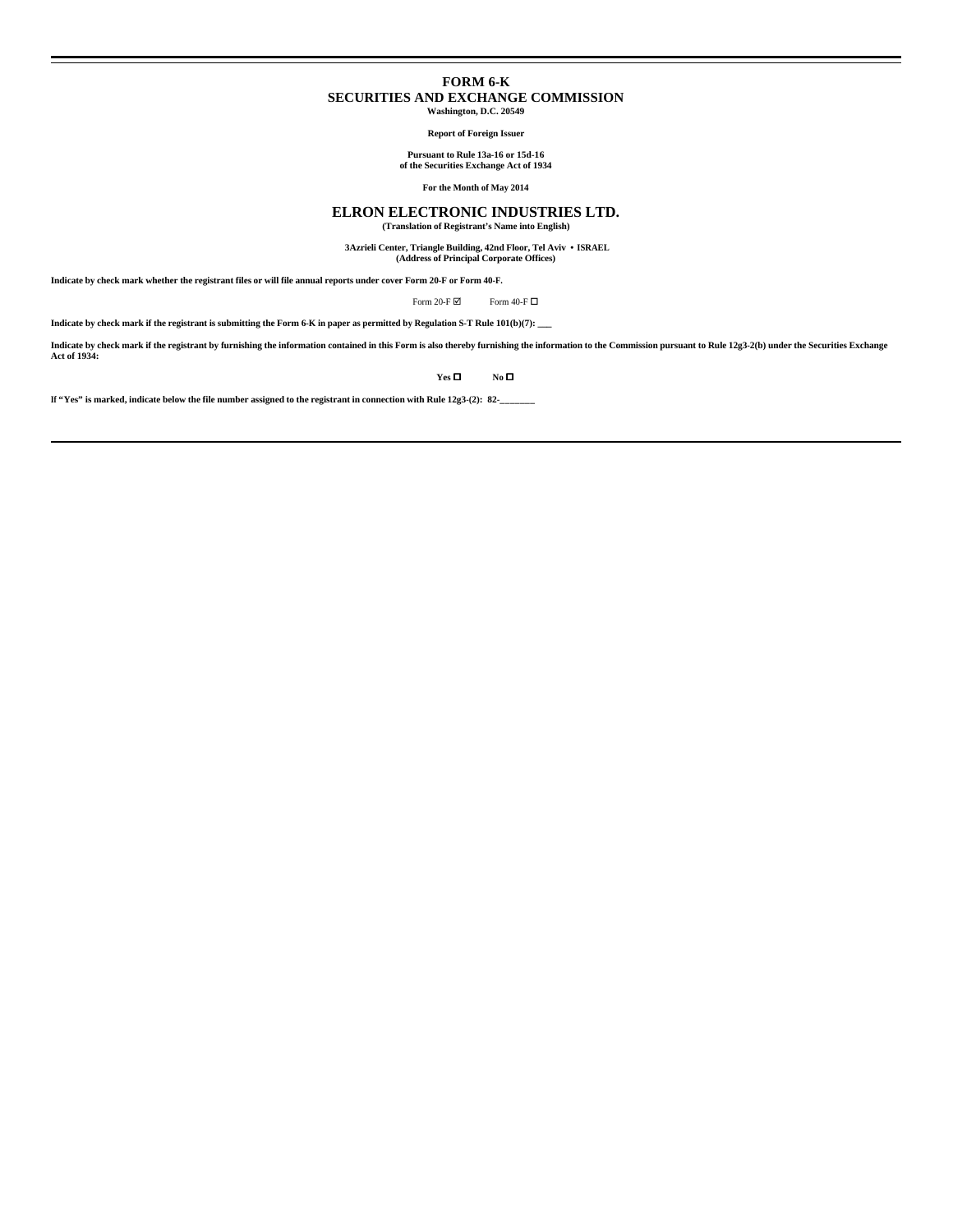English Translation of Registrant's Reports filed with the Israeli Securities Authority on May 14, 2014 in connection with the Registrant's Financial Results for the First Quarter of 2014.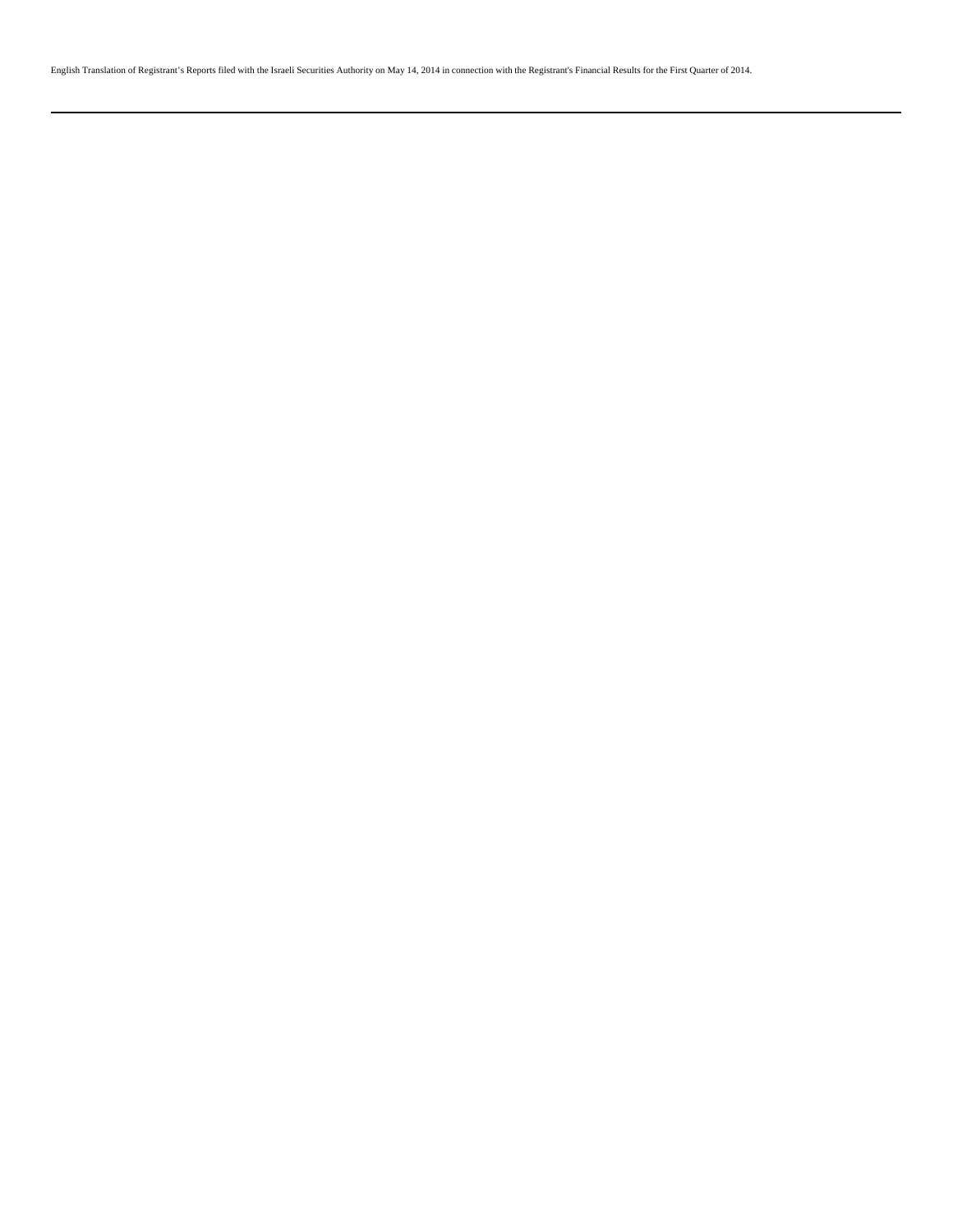# SIGNATURE

Pursuant to the requirements of the Securities Exchange Act of 1934, the Registrant has duly caused this report to be signed on its behalf by the undersigned, thereunto duly authorized.

ELRON ELECTRONIC INDUSTRIES LTD. (Registrant)

By: /s/ Yaron Elad Yaron Elad<br>VP & CFO

Dated: May 14, 2014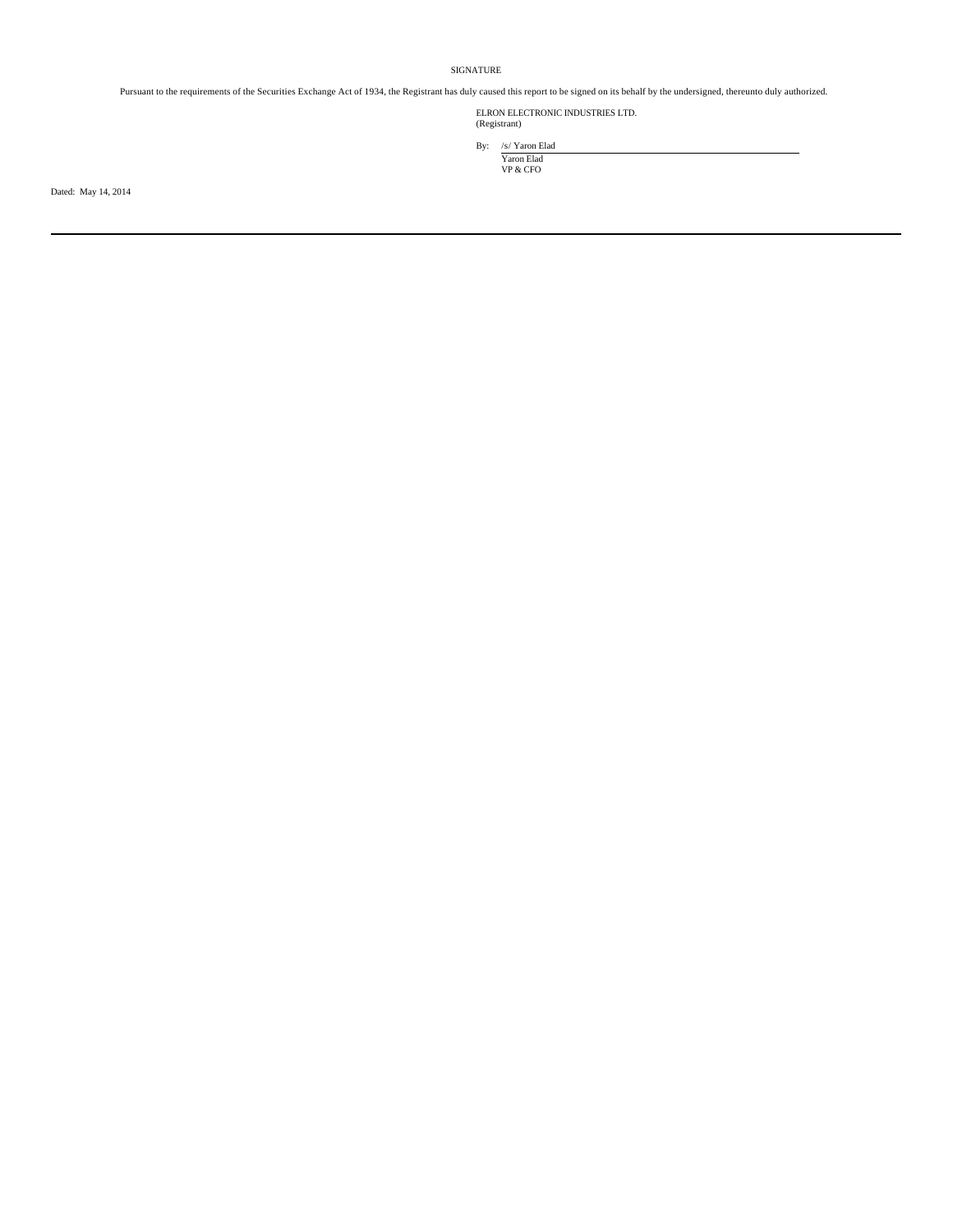# **Elron Electronic Industries Ltd. ("Elron" or the "Company")**

# **English Translation of Quarterly Report for the First Quarter of 2014**

# **Part I**

# **Material Changes and Updates that Occurred in the Company's Business in the Three Months Ended March 31, 2014**

**Details according to Regulation 39A of the Israel Securities Regulations (Periodic and Immediate Reports), 1970**

**In this section:**

**"Board of Directors Report" English Translation of Elron's Board of Directors Report for the First Quarter of 2014, included in Part II of this report. "Financial Statements" English Translation of Elron's Interim Consolidated Financial Statements for the Three Months Ended March 31, 2014, included in Part III of this report. "20-F Annual Report" Elron's Annual Report for 2013 filed with the SEC on Form 20-F.**

The rest of the terms in this report shall have the meaning ascribed to them in the 20-F Annual Report, unless stated explicitly otherwise.

In accordance with reporting requirements in Israel, Elron filed an annual report for 2013 in Hebrew with the Israeli Securities Authority ("ISA Annual Report"), simultaneously with its 20-F Annual Report. For the<br>convenie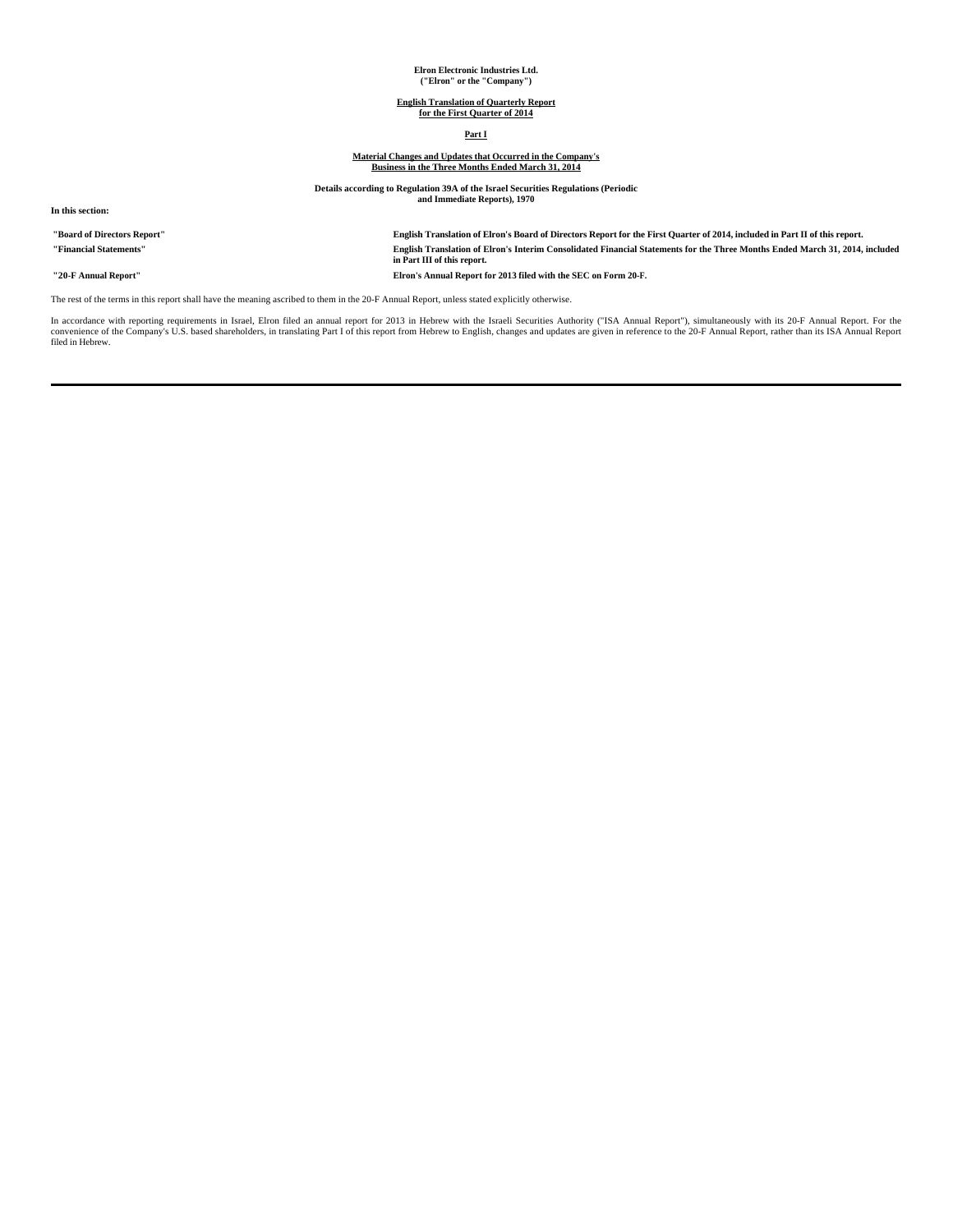The matters described below are in addition to the developments and changes that occurred in the first quarter of 2014, which were described in the 20-F Annual Report.

# **1. Item 3D – Risk Factors**

# 1.1. The Israeli Promotion of Competition and the Reducing of Centralization Law may adversely affect our business

See Section 4.1 below.

# **2. Item 4A – Information on the Company: History and Development of the Company**

# 2.1. Investments

In the first quarter of 2014, Elron (directly and indirectly) invested approximately \$8.1 million in group companies. For further details see Section 1.4 of the Board of Directors Report and Note 3 to the<br>Financial Stateme

# 2.2. Investment in Pocared

In March 2014, Pocared raised approximately \$9.5 million from its shareholders in two installments. The first installment of \$6 million (out of which Elron's share was \$5.4 million) was advanced immediately.<br>The second ins

2.3. See Section 1.2 of the Board of Directors Report for details regarding developments in Elron during the period of this report and subsequently.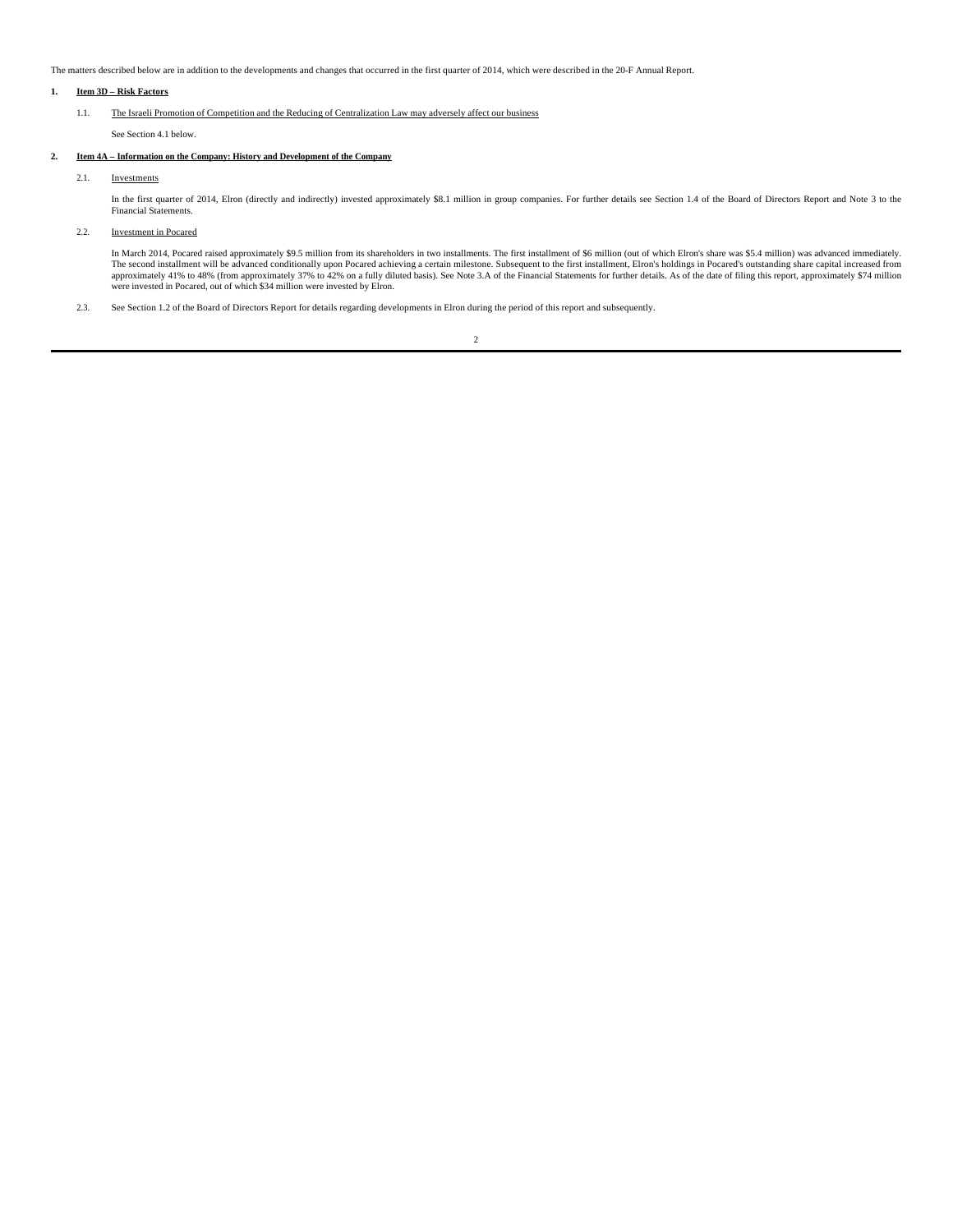# **3. Item 4B – Business Overview: Our Main Group Companies**

# 3.1. BrainsGate

In April 2014, the Data Safety Monitoring Board (the "DSMB") for BrainsGate's study examined the effect and safety results in an interim analysis of the study (BrainsGate was not exposed to these results<br>due to the study b In order to maximize the possibility of success in the study, increasing the sample size from 450 to 800-1000 patients is appropriate. The Board of Directors of BrainsGate will soon convene in order to discuss the results of the interim analysis in order to approve a suitable work plan including increasing the number of patients and updating the anticipated study completion date. It is emphasized that the currently approved stud will not be completed during the first half of 2014.

# **4. Item 7A – Major Shareholders**

4.1. Following the transfer of the shares of IDB Development Corporation Ltd ("IDBD") with the commencement of the closing of the court-approved IDBH creditors' arrangement, Messrs Eduardo Elzstain and Mordechai Ben Moshe together hold, indirectly, 53.3% of IDBD's issued and outstanding share capital, in equal parts between them, and they are the (indirect) controlling shareholders of IDBD. As a result, Messrs Eduardo Elzstain and Mordechai Ben Moshe are the (indirect) controlling shareholders of Elron. As a result, DIC is considered a second tier company as defined in the Israeli Promotion of<br>Competition and the Reducing reporting companies that were under its control as of the date of publication of the Concentration Law (December 11, 2013) and DIC will be required to cease control of the same reporting companies by no<br>later than the expi from the date of publication, namely – until December 10, 2017 which applied as long as DIC was a third tier company). Elron is a reporting company which is controlled by DIC, as of the time of publication of the Concentration Law. In view of the abovementioned, Elron is considered a third tier company (and not a fourth tier company).

Ari Bronshtein CEO

 Yaron Elad CFO

May 13, 2014, Tel Aviv, Israel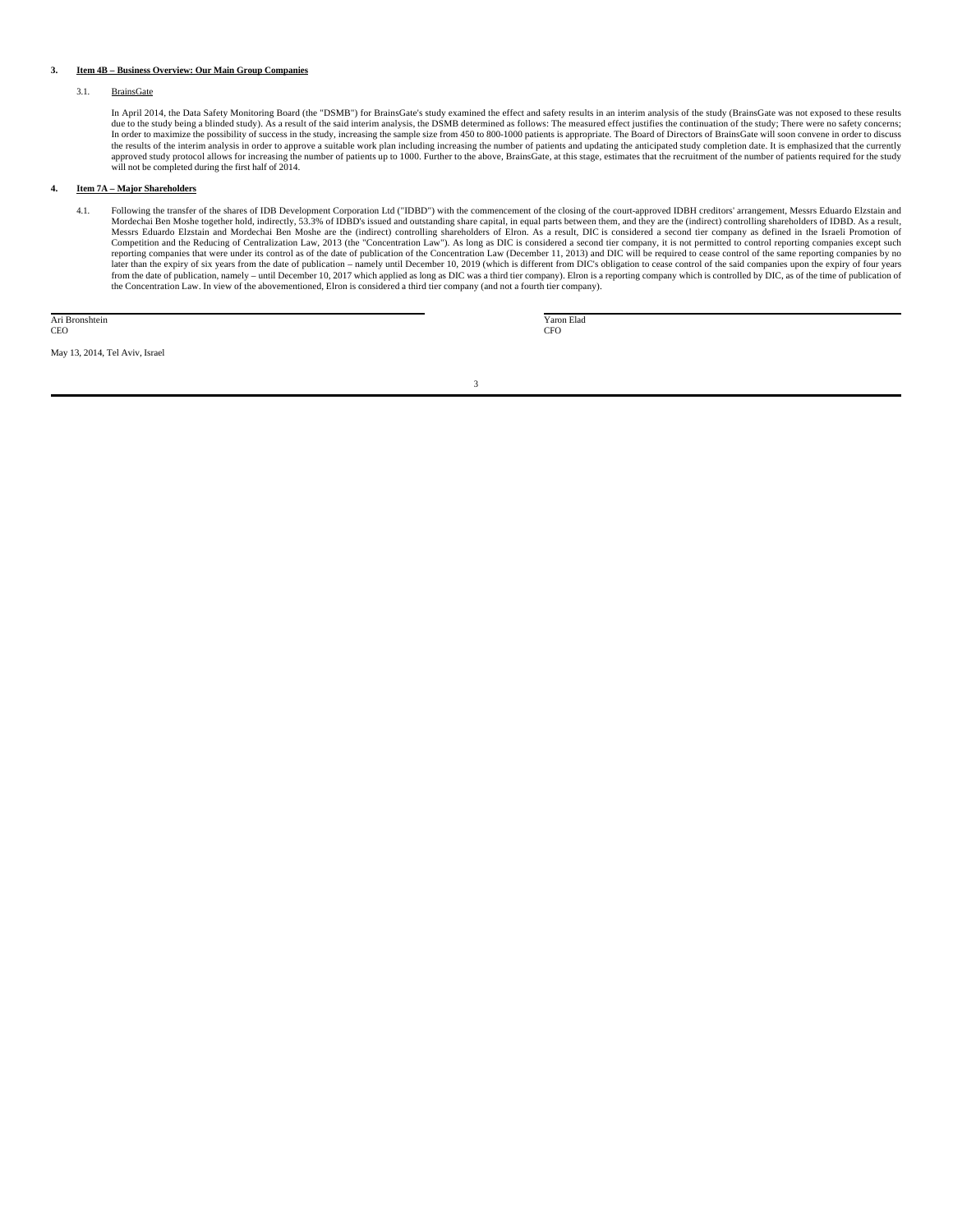# **1. Board of Directors' Analysis of the Company's Business**

# **1.1. Company Description**

#### **1.1.1. General**

Elron Electronic Industries Ltd. ("Elron", the "Company") is an operational holding company focused on building technology companies. Elron's group of companies includes companies at various stages of development that are engaged in a variety of technology fields, such as developing medical devices and others. Elron's principal shareholder is Discount Investment Corporation Ltd. ("DIC") (50.32%), a company controlled by IDB<br>Develop 2014.

Elron operates through consolidated companies (companies controlled by Elron and whose financial statements are consolidated with Elron's financial statements), associates (companies over which Elron has significant influence and which are included in its financial statements using the equity method), and other companies over which the Company does not have significant influence (included in the financial statements based on fair value) (the "Group Companies").

For details on the accounting method applied to the Group Companies in Elron's financial statements, Elron's holding percentage in the Group Companies, and their carrying value, see the annex to the Company's interim<br>conso

The Financial Statements were prepared in accordance with International Financial Reporting Standards ("IFRS").

# **1.1.2. Main goal**

Elron's main goal is to build value for its shareholders by enhancing and exiting its Group Company holdings (whether through their sale or through the public listing of their shares), while simultaneously seeking new investment opportunities in technology companies.

# **1.1.3. Strategy**

In order to achieve this goal, Elron operates according to the following business strategy:

- Investing in Israeli or Israeli related technology companies.
- Identifying and seizing investment opportunities with significant exit potential.
- Focusing on investments which afford Elron influence and active involvement in their management.
- Actively enhancing the Group Companies' value by providing guidance and hands-on assistance to their management.
- Seizing opportunities to exit Group Companies.

#### **1.1.4. RDC**

As part of its business strategy, Elron examines a broad range of cooperation and investment proposals, including through RDC – Rafael Development Corporation Ltd. ("RDC"), an Elron subsidiary.

RDC has first rights to commercialize military technologies developed by Rafael – Advanced Defense Systems Ltd. ("Rafael") in civilian markets. RDC seeks to identify technology projects and invest in companies that will<br>ei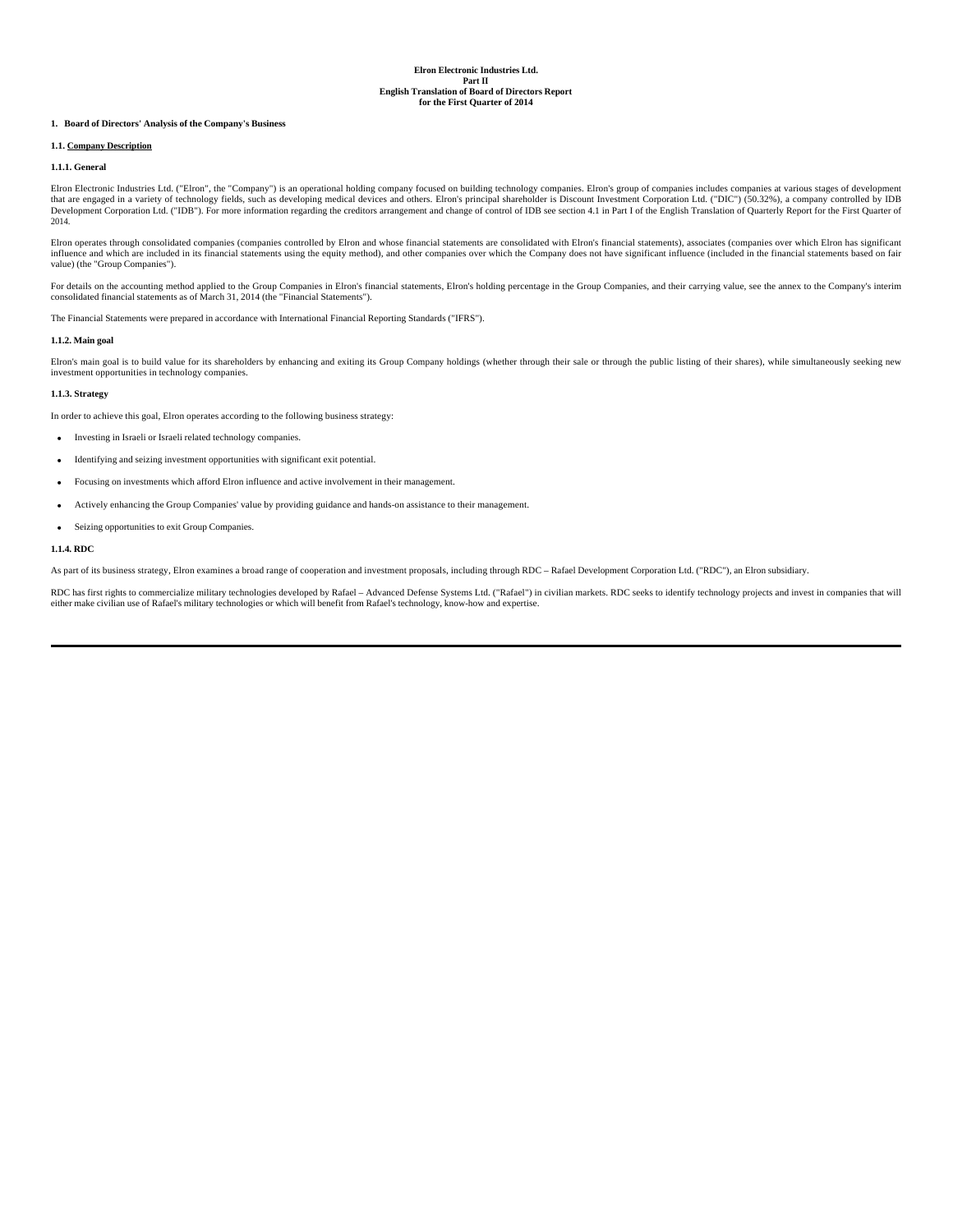#### **1.1.5. Group companies**

Elron's main Group Companies and its holding percentage in them as of the date of filing this report are as follows:

- **RDC (50.1%)** See description in section 1.1.4 above.
- Pocared Diagnostics Ltd. (48%) ("Pocared") Pocared is developing a real-time and automated system for infectious diseases diagnosis using optical technology, intended for use by major microbiological laboratories and hospitals, as an alternative to current microbiological practice of bacteria culturing. The system is designed to reduce the average diagnostic time and significantly increase output in comparison with current diagnostic practice.
- BrainsGate Ltd. (30%) ("BrainsGate") BrainsGate is developing a system for treating ischemic stroke. The system operates by electrically stimulating a nerve center located behind the nasal cavity using a miniature implantable electrode, in order to increase blood flow to the brain. The system is intended to significantly lengthen the approved stroke treatment window to 24 hours post-symptom onset, and to provide a manager in prainter effective treatment than is currently available.

See Item 4B - "Business Overview" of the Company's Annual Report for 2013 filed on Form 20-F with the Securities and Exchange Commission ("Elron's 2013 Annual Report") for details on the criteria for classifying a Group Company as a main company.

Additional Elron Group Companies and its holding percentage in them as of the date of filing this report are, among others, as follows:

- **Notal Vision Inc. (22%) ("Notal Vision")** Notal Vision develops, manufactures, and provides a system and services for remote monitoring of AMD patients at risk of vision loss, for the early detection of critical visual changes.
- **CartiHeal (2009) Ltd. (32%) ("CartiHeal")** Cartiheal is developing an implant for repairing cartilage and osteochondral defects in loadbearing joints, such as the knee. The implant's unique structure, comprising of marine aragonite with biological modifications, causes the implant to biodegrade, and promotes the regeneration of native cartilage and subchondral bone in its place.
- **Kyma Medical Technologies Ltd. (58% by RDC) ("Kyma")** Kyma is developing a remote patient monitoring system for chronic heart failure patients, in order to enable early treatment of pulmonary edema and reduce the need for unnecessary hospitalizations.
- **RD Seed Ltd. (92% by RDC) ("RDSeed")** RDSeed is an investment venture that incubates projects and invests in companies in the digital field. RDSeed's holdings as of the date of filing this report include:
	- o Cloudyn Software Ltd. (46%) ("Cloudyn"), which is developing solutions for the optimization of cloud computing costs and resources;
	- o Pose POS Ltd. (43%) ("POSE"), which is developing an online cash register, inventory management, and retail website management system.
	- o Bruwz Technologies Ltd. (24%) ("GetYou"), which is developing a social app that enables people to understand how they are perceived by others through a game.
- o Page 2 Site Ltd. ("Otonomic") (25%), which is developing a technologywhich enables any Facebook page owner to generate a responsive website in a single click.
	- o Open Legacy Technologies Ltd. (24%), which provides an open source solution for modernizing legacy applications (AS400, Mainframe and Unix).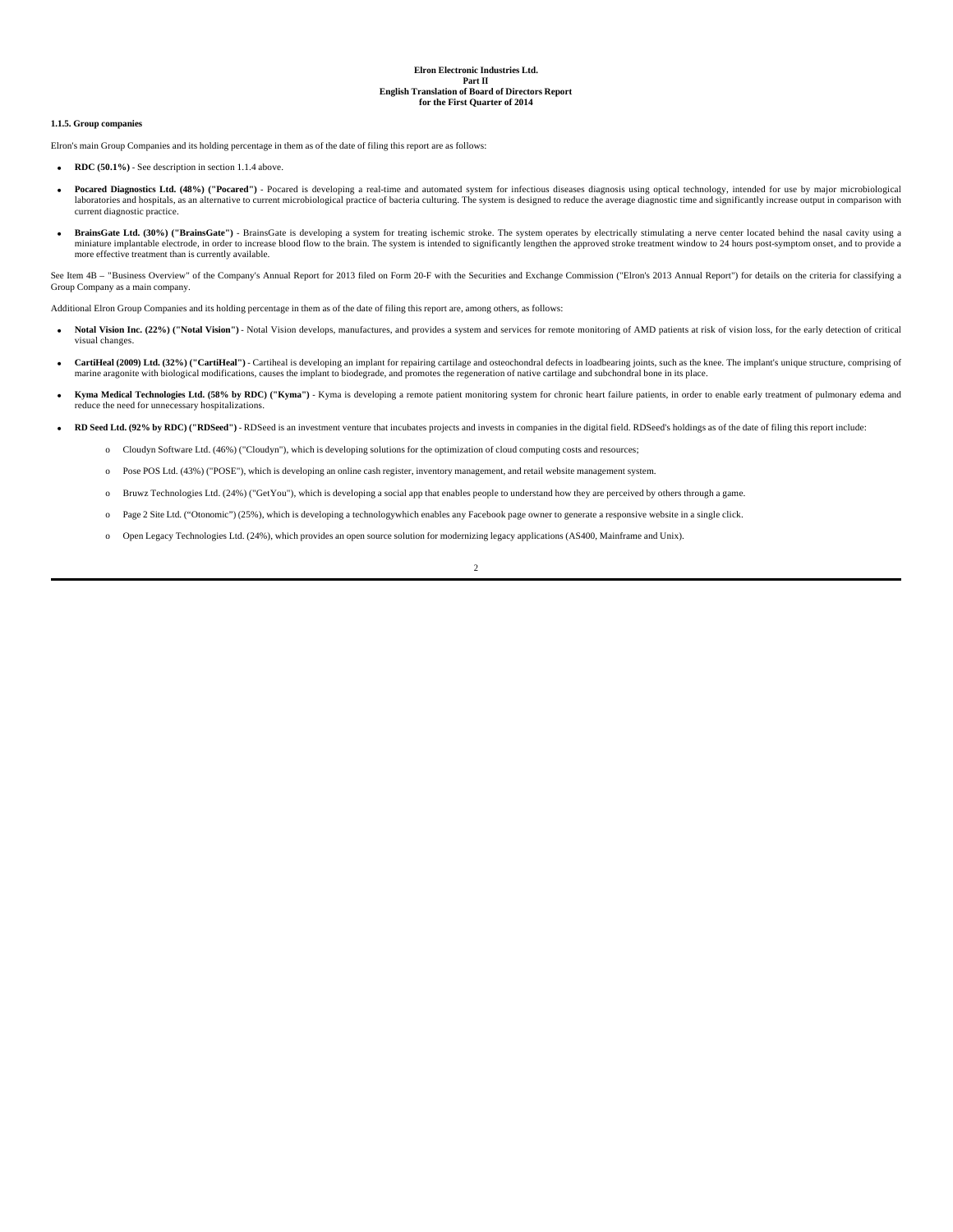- **Jordan Valley Semiconductors Ltd. (19%) ("Jordan Valley")** Jordan Valley develops, manufactures, and provides metrology solutions for manufacturing process control in the microelectronics industry.
- **PlyMedia Israel (2006) Ltd. (27%) ("Plymedia")**  PlyMedia has developed and markets a digital advertising platform for ad networks.

# **1.1.6. Factors affecting the results of operations and capital resources**

As a holding company, Elron's operating results mainly derive from:

- its share in the net losses of Group Companies:
- gains or losses from exit transactions or changes in holdings, and revaluation of investments recorded based on fair value;
- its corporate activities.
- Elron's capital resources in any given period are primarily affected by:

• the extent of its investments;

- proceeds from exit transactions;
- available credit lines or loans;
- dividends distributed to shareholders or received from Group Companies.

Most of the Group Companies are technology companies which have not yet generated significant revenues, if at all, and which invest considerable resources in development and record losses. As a result, Elron has recorded and is expected to continue to record losses in respect of their ongoing operations, based on the accounting method applied to them in the Financial Statements.

The technology field in which the Group Companies operate are characterized by a high degree of risk. The Group Companies' success is dependent, among other things, upon: their intellectual property and ability to protect it; their ability to raise financing; their ability to successfully complete their products' development and receive regulatory clearance to market them, including through clinical trials; their ability to make the which they operate.

Elron's ability to effect exit transactions at significant values is affected, among other things, by economic conditions, market conditions in the hi-tech and/or the medical devices industry, the status of the venture cap industry, the status of the capital markets, various contractual and regulatory restrictions, and is also dependent on management's ability to successfully lead exit transactions, and the circumstances and characteristics of the group company whose sale is being considered.

In addition, Elron's and the Group Companies' ability to obtain external financing is affected by economic conditions, the status of the capital markets, and the status of the venture capital industry.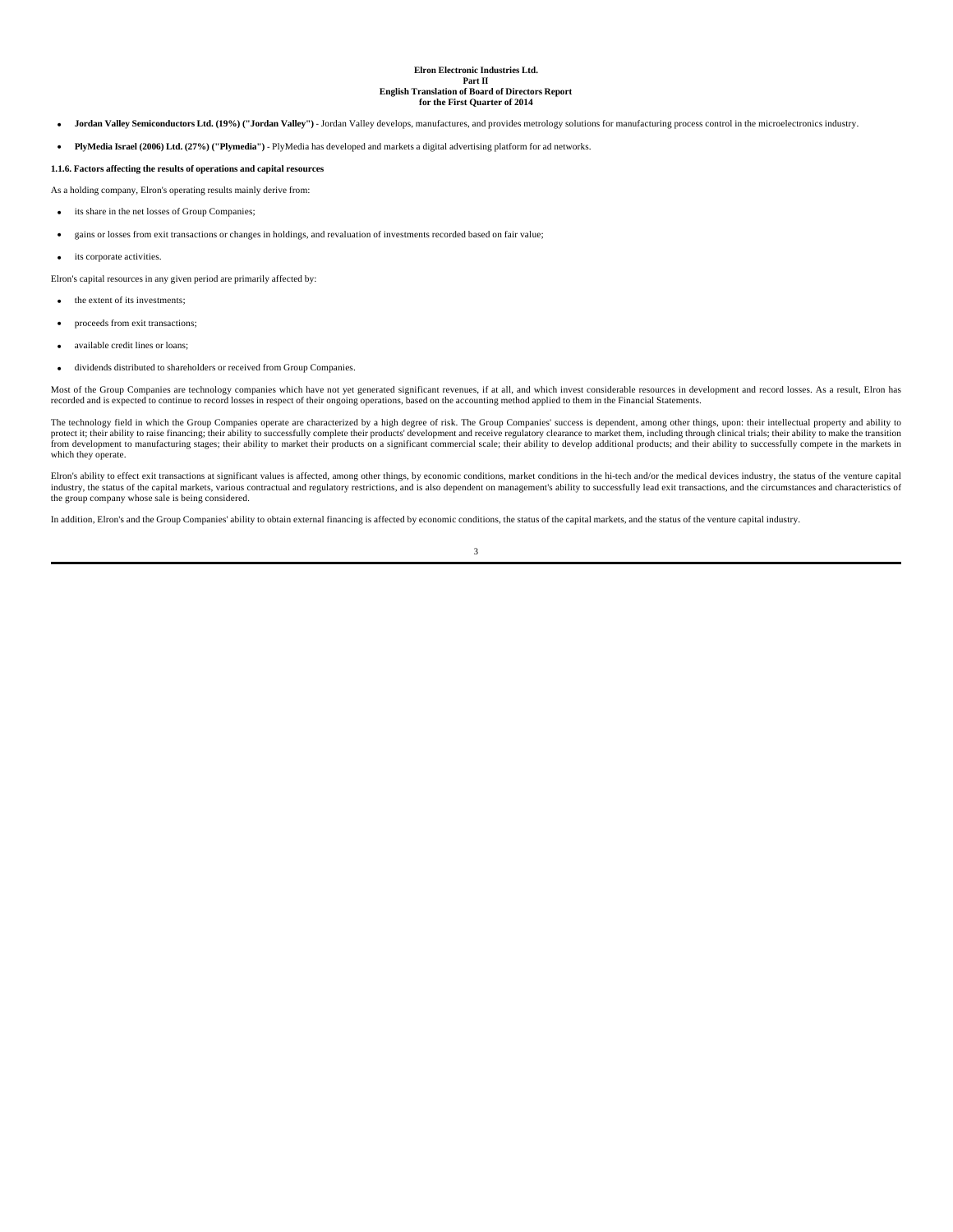### **1.2. Description of Operations in the Period of this Report and Subsequently**

# **1.2.1. Exit Transactions**

• In December 2013, Given Imaging signed a definitive agreement with a subsidiary of the Covidien group for a cash consideration of \$30 per share by way of a reverse triangular merger (the "Given Merger"). In February 2014 completion of the Given Merger, Elron recorded, in the first quarter of 2014, a net gain (after tax) in the amount of approximately \$107 million which includes Elron's share in the gain RDC recorded in respect of the transaction. The abovementioned gain is after tax expenses in the amount of approximately \$37.7 million.

# **1.2.2. Investments**

- In the first three months of 2014, Elron (directly and indirectly) invested approximately \$8.1 million in the Group Companies. For further details see section 1.4 below and Note 3 to the Financial Statements.
- Increase of holdings in Pocared In March 2014, Elron's invested approximately \$5.4 million in Pocared as part of an internal financing round (For further details see Note 3.A to the Financial Statements). Following the approximately \$74 million were invested in Pocared, out of which \$34 million were invested by Elron.

# **1.2.3. Developments in Main Group Companies**

- Update on Pocared's FDA Trial Further to Item 4B of Elron's 2013 Annual Report, to date, Pocared has collected approximately 5,600 samples out of a total of 15,000 samples.
- **Update on BrainsGate's FDA Trial** Further to Item 4B of Elron's 2013 Annual Report, in April 2014, the Data Safety Monitoring Board (the "DSMB") for BrainsGate's study examined the effect and safety results in an interim analysis of the study (BrainsGate was not exposed to these results due to the study being a blinded study). As a result of the said interim analysis, the DSMB determined as follows: The measured effect<br>justifies th Directors of BrainsGate will soon convene in order to discuss the results of the interim analysis in order to approve a suitable work plan including increasing the number of patients and updating the anticipated study completion date. It is emphasized that the currently approved study protocol allows for increasing the number of patients up to 1000. further to the above, BrainsGate, at this stage, estimates that the recruitment of the n

### **1.2.4. Financing**

- Credit Line In January 2014, Elron repaid its entire debt to Silicon Valley Bank in the amount of \$4 million in respect of the loan taken in April 2012, and in February 2014, following the Given Merger, the credit line
- As of the date of filing this report, Elron's and RDC's non-consolidated cash and cash equivalents amounted to approximately \$210 million and \$68 million, respectively. At of the date of filing this report Elron and RDC have no debt.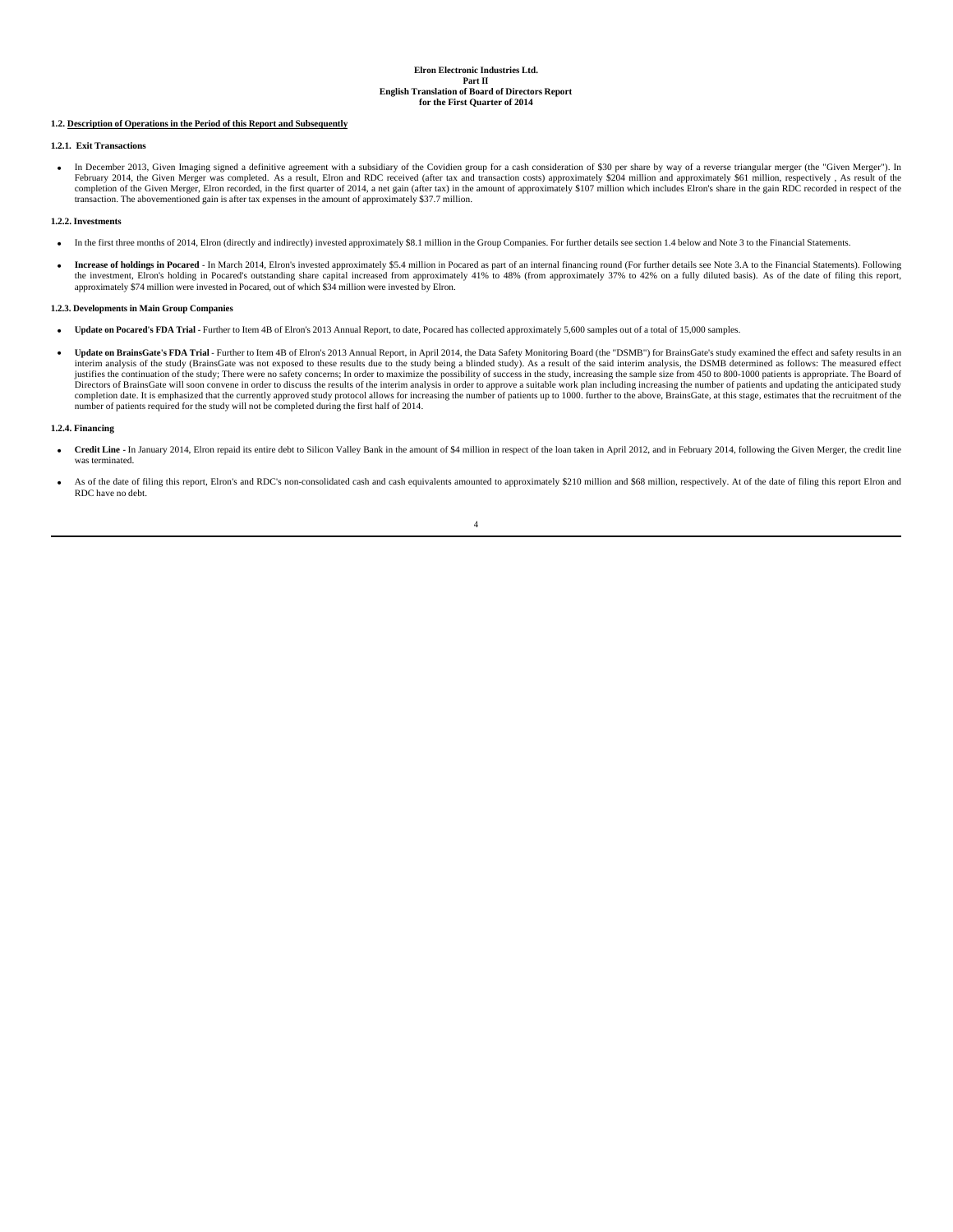# **1.3. Results of Operations**

# **1.3.1. Elron's main operating results**

|                                                                          | For the three<br>months ended<br><b>March 31, 2014</b><br>audited | For the three<br>months ended<br><b>March 31, 2013</b> | For the year<br>ended December<br>31, 2013<br>unaudited |
|--------------------------------------------------------------------------|-------------------------------------------------------------------|--------------------------------------------------------|---------------------------------------------------------|
|                                                                          |                                                                   | \$ thousands                                           |                                                         |
| Net income (loss) attributable to Elron's shareholders                   | 101,773                                                           | (5.462)                                                | 17.935                                                  |
| Net income (loss) per share attributable to Elron's shareholders (in \$) | 3.42                                                              | (0.20)                                                 | 0.54                                                    |

As previously mentioned, the income and loss attributable to Elron's shareholders mainly comprises of: I) Elron's share in the losses of Group Companies, II) gains and losses from exit transactions, revaluation of investme

|                                                                                               | For the three<br>months ended<br>March 31, 2014 | For the three<br>months ended<br><b>March 31, 2013</b> | For the year<br>ended December<br>31, 2013 |
|-----------------------------------------------------------------------------------------------|-------------------------------------------------|--------------------------------------------------------|--------------------------------------------|
|                                                                                               |                                                 | \$ thousands                                           |                                            |
| <b>Losses in respect of Group Companies:</b>                                                  |                                                 |                                                        |                                            |
| Elron's share in net losses of Group Companies                                                | (3,849)                                         | (3.522)                                                | (10, 471)                                  |
| Excess cost amortization                                                                      |                                                 | (1.020)                                                | (4,030)                                    |
| Income (expenses) from impairment of investments in Group Companies and financial assets      |                                                 |                                                        | 3,522                                      |
| Total                                                                                         | (3.849)                                         | (4.542)                                                | (10, 979)                                  |
| Gain from exit transactions, changes in holdings, and revaluation of investments (net of tax) | 144,484                                         | 233                                                    | 6.448                                      |
| <b>Corporate operating expenses</b>                                                           | (1.055)                                         | (992)                                                  | (5, 452)                                   |
| Tax benefit (taxes on income)                                                                 | (37,649)                                        |                                                        | 28.696                                     |
| Other                                                                                         | (158)                                           | (161)                                                  | (778)                                      |
| Net income (loss) attributable to shareholders                                                | 101.773                                         | (5.462)                                                | 17.935                                     |

 $^\ast$  The results summarized in the table are presented net of non-controlling interest.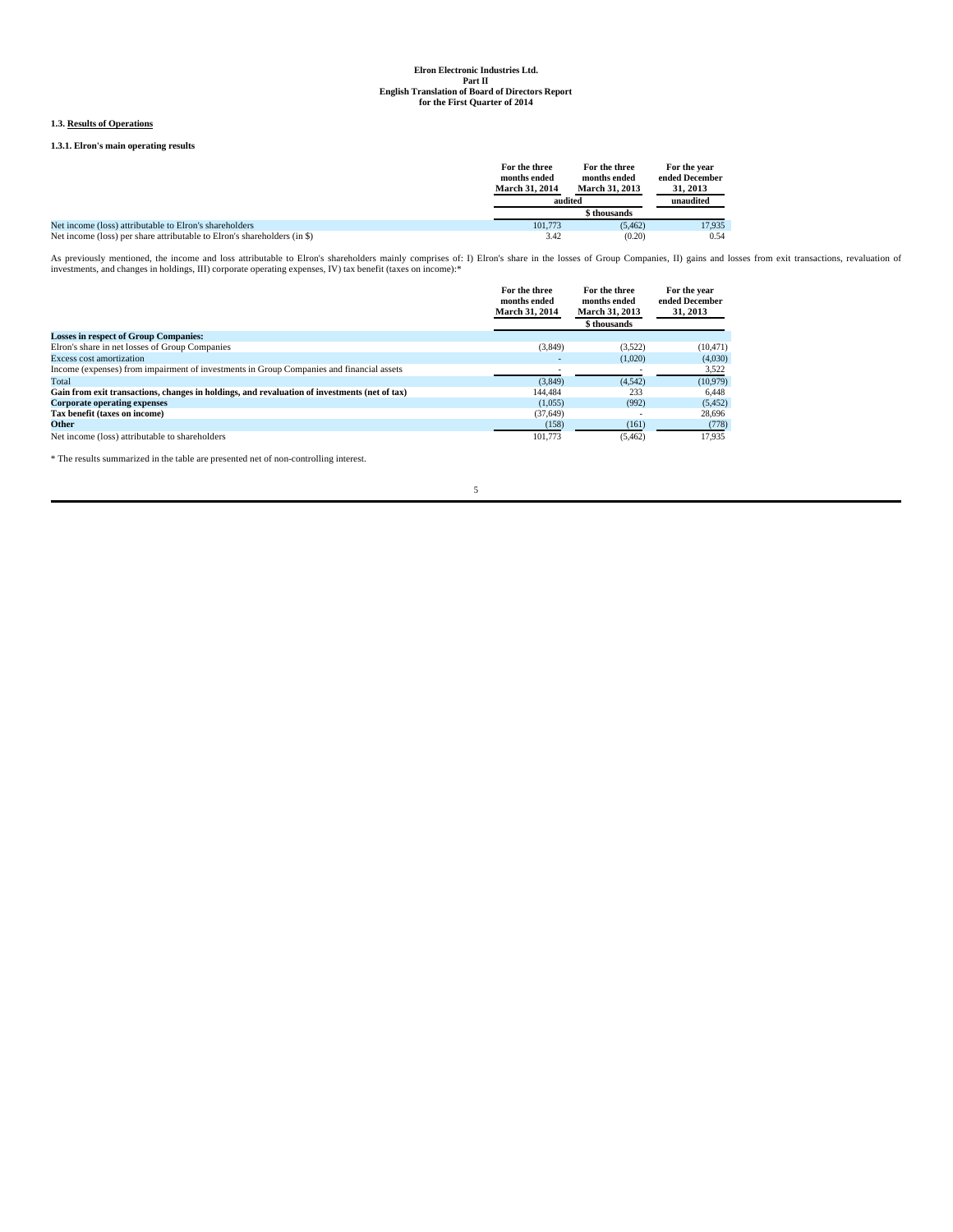# **I) Losses in respect of Group Companies**

#### **Elron's share in the net losses of Group Companies:**

As previously mentioned, most of the Group Companies are technology companies which have not yet generated significant revenues, if at all, and which invest considerable resources in research and development<br>and in marketi expenses (insofar as these expenses are not capitalized as intangible assets as is permitted, according to accounting principles, only when technological feasibility has been established). Therefore, as the Group Companies increase their investments in order to develop their products and advance their business, they cause Elron to record greater losses in respect of its share in their losses.

The loss Elron recorded in the first quarter of 2014 in respect of its share in the net losses of Group Companies (net of non-controlling interest) resulted mainly from the losses of Pocared, BrainsGate and CartiHeal.

The loss Elron recorded in the first quarter 2013 in respect of its share in the net losses of Group Companies (net of non-controlling interest) resulted mainly from the losses of Pocared, BrainsGate, RDSeed, CartiHeal, Kyma and NuLens Ltd. ("NuLens").

### **Excess cost amortization:**

The Company records amortization expenses in respect of excess cost attributed to investments in Group Companies, which are usually generated upon investment in such companies or when the accounting method applied is changed from the equity method to consolidation.

In the first quarter of 2014 no excess cost amortization expenses were recorded. Excess cost amortization expenses in the first quarter of 2013 were recorded primarily in respect of excess costs attributed to the Company's holding in Given Imaging. The Given Merger was completed during the first quarter of 2014.

# **II) Gain from exit transactions, changes in holdings, and revaluation of investments**

Gains and losses from exit transactions, changes in holdings, and revaluation of investments recorded at fair value in the first quarter of 2014 resulted mainly from a \$144,467 thousand gain (net of non-controlling interest) recorded due to the completion of the Given Merger (\$106,818 thousand net of tax).

Gains and losses from exit transactions, changes in holdings, and revaluation of investments recorded at fair value in the first quarter of 2013 resulted mainly from a \$198 thousand gain (net of non-controlling interest) recorded from a change in the Company's holding in Given Imaging as a result of options granted to Given Imaging employees having been exercised or having expired.

#### **III) Corporate operating expenses**

Corporate operating expenses include general and administrative expenses.

The increase in corporate operating expenses in the first quarter of 2014 as compared with the first quarter of 2013 was mainly due to exchange rate fluctuations.

#### **IV) Tax Benefit (Taxes on Income)**

Taxes on income in the first quarter of 2014 resulted mainly from a tax expense due to the Given Merger and included approximately \$29,000 thousand that were recorded due to the utilization of the deferred tax asset that was recorded in the fourth quarter of 2013, and approximately \$7,500 thousand (net of non-controlling interest) are current taxes recorded by RDC due to the Given Merger.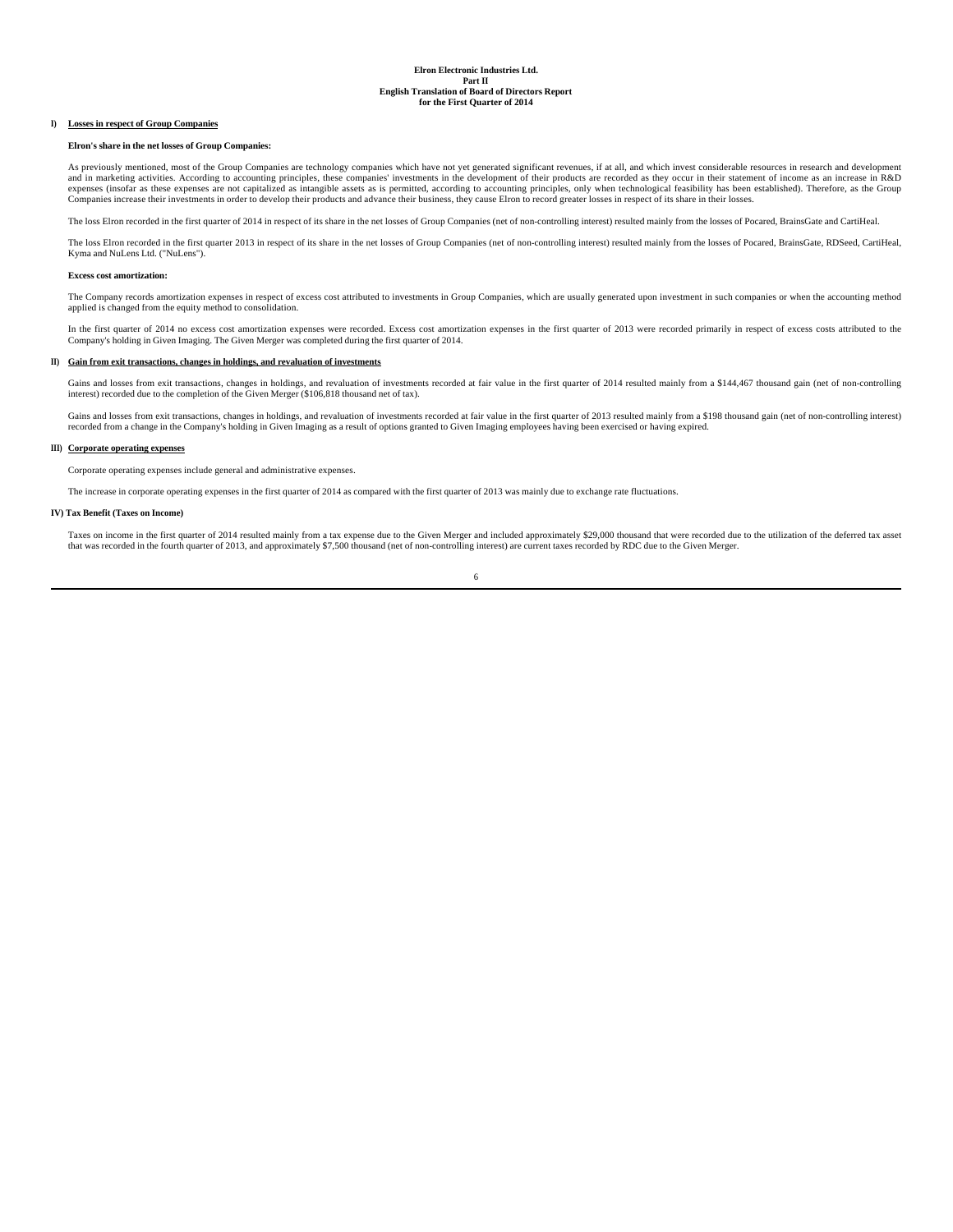# **1.3.2. Analysis of the consolidated statements of profit and loss**

|                                                                                        | For the three months ended March 31,<br>2014 | 2013         | For the year<br>ended December<br>31,<br>2014 |                                                                                                                                                                                                                                                                                                                                                                                                                                                                      |
|----------------------------------------------------------------------------------------|----------------------------------------------|--------------|-----------------------------------------------|----------------------------------------------------------------------------------------------------------------------------------------------------------------------------------------------------------------------------------------------------------------------------------------------------------------------------------------------------------------------------------------------------------------------------------------------------------------------|
|                                                                                        | unaudited                                    |              | audited                                       |                                                                                                                                                                                                                                                                                                                                                                                                                                                                      |
|                                                                                        |                                              | \$ thousands |                                               | <b>Explanation</b>                                                                                                                                                                                                                                                                                                                                                                                                                                                   |
| Income from sales                                                                      | 65                                           |              |                                               | Income from sales in the first quarter of 2014 included Cloudyn's income. In the first<br>quarter of 2013 Cloudyn did not yet record any income from sales.                                                                                                                                                                                                                                                                                                          |
| Gain from disposal and revaluation of group companies, and<br>changes in holdings, net | 175,037                                      | 347          | 8.416                                         | In the first quarter of 2014, this item included mainly: a \$175,019 thousand gain recorded<br>as a result of the completion of the Given Merger (see section 1.2.1 above).<br>In the first quarter of 2013, this item mainly included a \$301 thousand gain recorded from<br>a change in the Company's holding in Given Imaging as a result of options and restricted<br>share units granted to Given Imaging employees having been exercised or having<br>expired. |
| Financial income                                                                       | 108                                          | 305          | 684                                           | Financial income in the first quarter of 2014 resulted mainly from interest income on<br>deposits.<br>Financial income in the first quarter of 2013 resulted mainly from interest income on<br>deposits and from translation differences.                                                                                                                                                                                                                            |
| <b>Total income</b>                                                                    | 175,210                                      | 652          | 9,197                                         |                                                                                                                                                                                                                                                                                                                                                                                                                                                                      |
| Cost of sales                                                                          | 26                                           |              | 59                                            | See "Income from sales" analysis above.                                                                                                                                                                                                                                                                                                                                                                                                                              |
| Research and development expenses, net<br>Selling and marketing expenses               | 415<br>228                                   | 1,296<br>148 | 3,929<br>545                                  | See analysis of consolidated companies' operating expenses below.                                                                                                                                                                                                                                                                                                                                                                                                    |
|                                                                                        |                                              |              |                                               |                                                                                                                                                                                                                                                                                                                                                                                                                                                                      |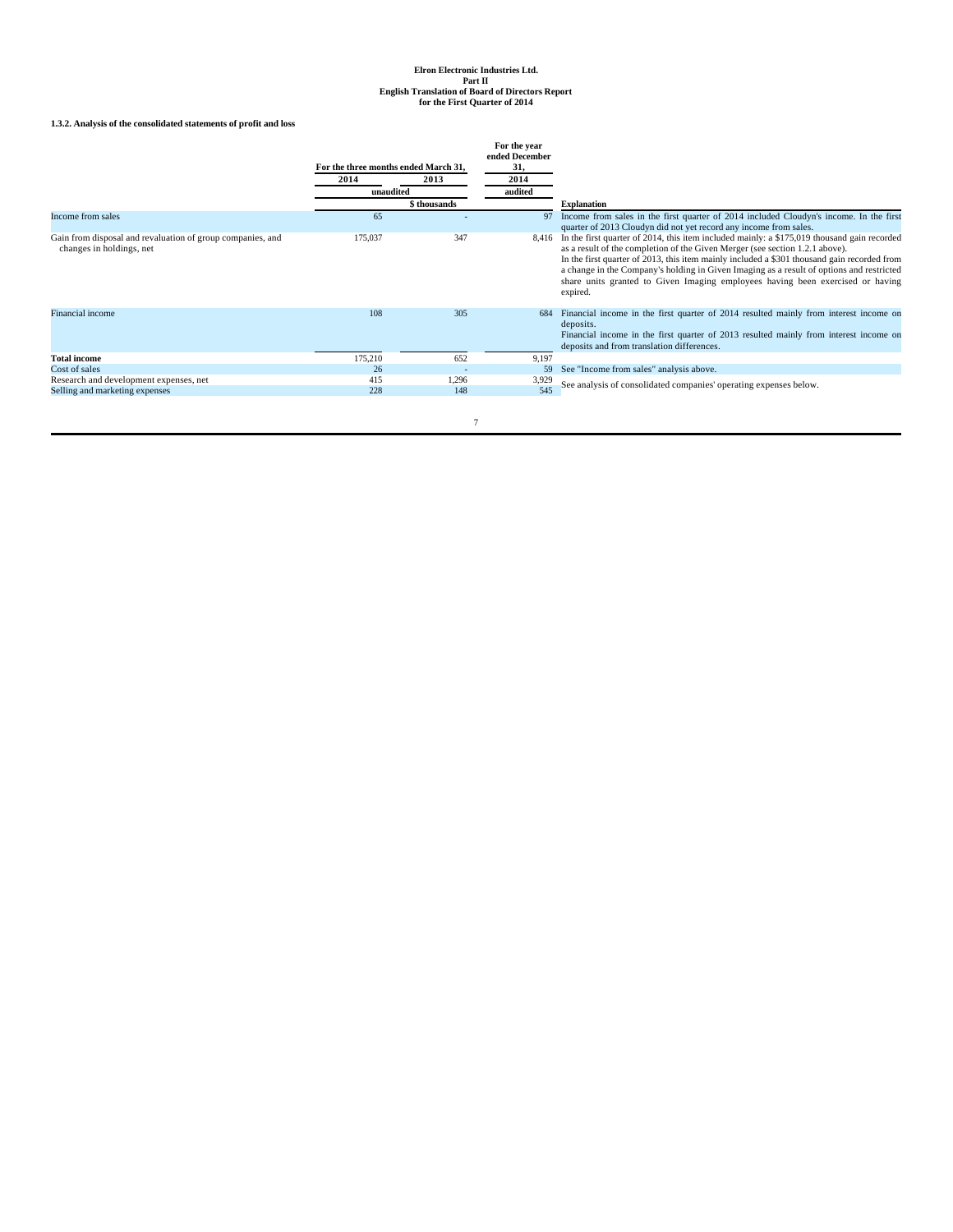|                                      | For the three months ended March 31. |              | For the year ended<br>December 31, |                                                                                                                                                                                                |
|--------------------------------------|--------------------------------------|--------------|------------------------------------|------------------------------------------------------------------------------------------------------------------------------------------------------------------------------------------------|
|                                      | 2014                                 | 2013         | 2014                               |                                                                                                                                                                                                |
|                                      | unaudited                            |              | audited                            |                                                                                                                                                                                                |
|                                      |                                      | \$ thousands |                                    | <b>Explanation</b>                                                                                                                                                                             |
| General and administrative expenses  | 1.510                                | 1.489        |                                    | 7,193 See analysis of Elron's and consolidated companies' operating expenses below.                                                                                                            |
| Equity in losses of associates, net  | 3,776                                | 3,574        | 11,868                             | Elron's share in the net losses of its associates results from its holdings in certain                                                                                                         |
|                                      |                                      |              |                                    | investments that are accounted for under the equity method.                                                                                                                                    |
|                                      |                                      |              |                                    | As most of the Group Companies are companies whose operations have not yet generated                                                                                                           |
|                                      |                                      |              |                                    | significant revenues, if at all, and invest considerable resources in research and development                                                                                                 |
|                                      |                                      |              |                                    | and in marketing activities, Elron expects to continue to record losses in respect of these                                                                                                    |
|                                      |                                      |              |                                    | companies' ongoing operations in accordance with the accounting method applied to them in                                                                                                      |
|                                      |                                      |              |                                    | Elron's financial statements. In addition, see the analysis of the results of operations of main                                                                                               |
|                                      |                                      | 122          |                                    | associates below.                                                                                                                                                                              |
| Financial expenses                   | 101                                  |              | 561                                | Financial expenses in the first quarter of 2014 resulted mainly from commissions on the loan                                                                                                   |
|                                      |                                      |              |                                    | drawn down under the credit line agreement with Silicon Valley Bank, and from translation<br>differences (the loan was repaid and the credit line was terminated in the first quarter of 2014, |
|                                      |                                      |              |                                    | as mentioned in section 1.2.4 above). Financial expenses in the first quarter of 2013 resulted                                                                                                 |
|                                      |                                      |              |                                    | mainly from interest on the loan drawn down under the credit line agreement with Silicon                                                                                                       |
|                                      |                                      |              |                                    | Valley Bank, and from commissions.                                                                                                                                                             |
| Other expenses (income), net         |                                      |              | (3,487)                            |                                                                                                                                                                                                |
| <b>Total expenses</b>                | 6,056                                | 6,634        | 20,668                             |                                                                                                                                                                                                |
| Income (loss) before taxes on income | 169,154                              | (5,982)      | (11, 471)                          |                                                                                                                                                                                                |
|                                      |                                      |              |                                    |                                                                                                                                                                                                |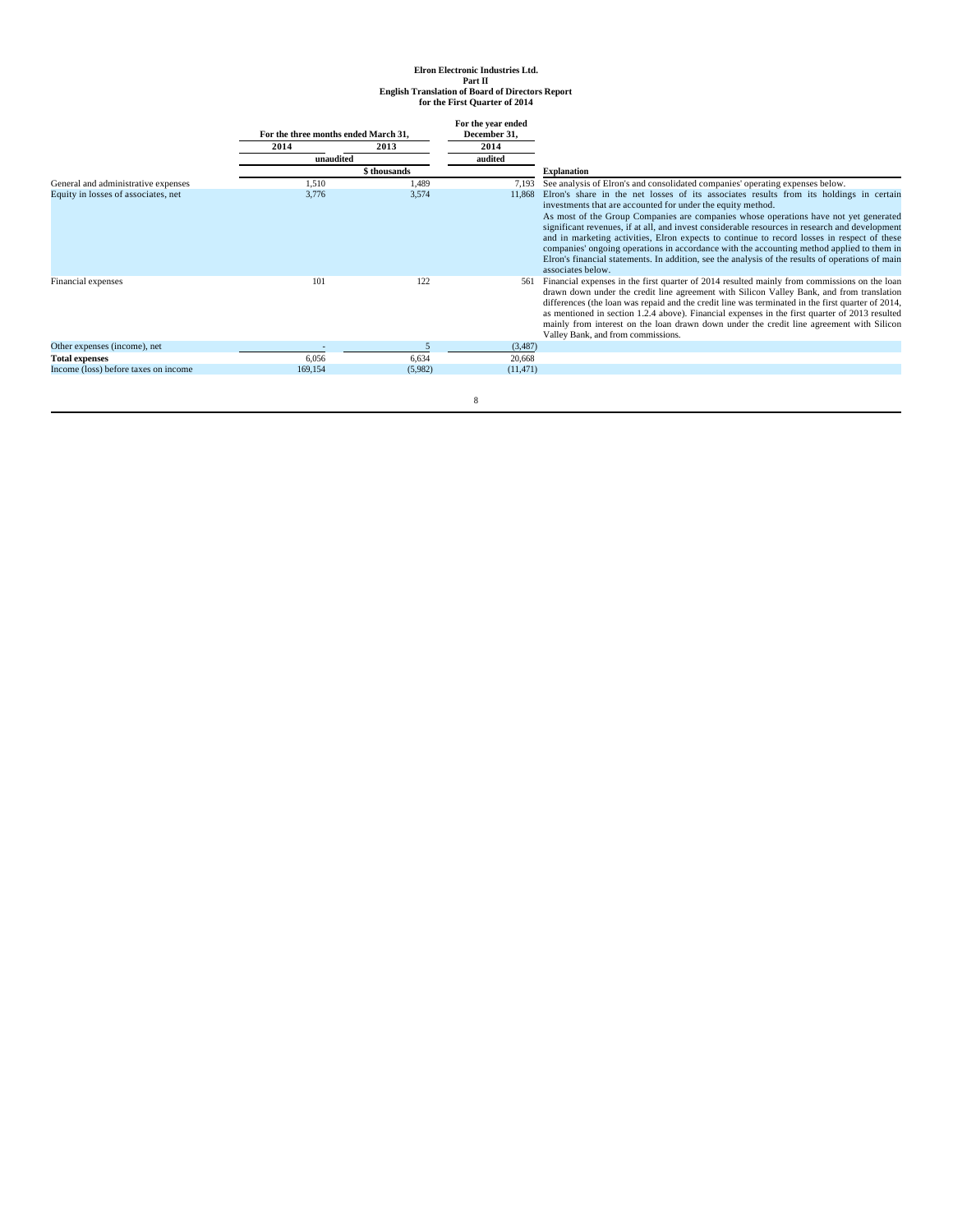|                                                                                                       | For the three months ended March 31. |              | For the year ended<br>December 31. |                                                                                                                                                                                                                                                |
|-------------------------------------------------------------------------------------------------------|--------------------------------------|--------------|------------------------------------|------------------------------------------------------------------------------------------------------------------------------------------------------------------------------------------------------------------------------------------------|
|                                                                                                       | 2014                                 | 2013         | 2014                               |                                                                                                                                                                                                                                                |
|                                                                                                       | unaudited                            |              | audited                            |                                                                                                                                                                                                                                                |
|                                                                                                       |                                      | \$ thousands |                                    | <b>Explanation</b>                                                                                                                                                                                                                             |
| Tax benefit (taxes on income)                                                                         | (45,220)                             |              | 28,401                             | Taxes on income in the first quarter of 2014 resulted mainly from the gain that was recorded<br>due to the completion of the Given Merger.                                                                                                     |
| Net income (loss)                                                                                     | 123,934                              | (5,982)      | 16,930                             |                                                                                                                                                                                                                                                |
| Net income (loss) attributable to the<br>Company's shareholders                                       | 101,773                              | (5, 462)     | 17,935                             |                                                                                                                                                                                                                                                |
| Net income (loss) attributable to non-<br>controlling interest                                        | 22.161                               | (520)        |                                    | $(1,005)$ In the first quarter of 2014 the net income attributable to non-controlling interest resulted<br>mainly from the share of the non-controlling interest in RDC in the gain RDC recorded due to<br>the completion of the Given merger. |
| Basic and diluted net income (loss) per share<br>attributable to the Company's shareholders<br>(in S) | 3.42                                 | (0.20)       | 0.54                               |                                                                                                                                                                                                                                                |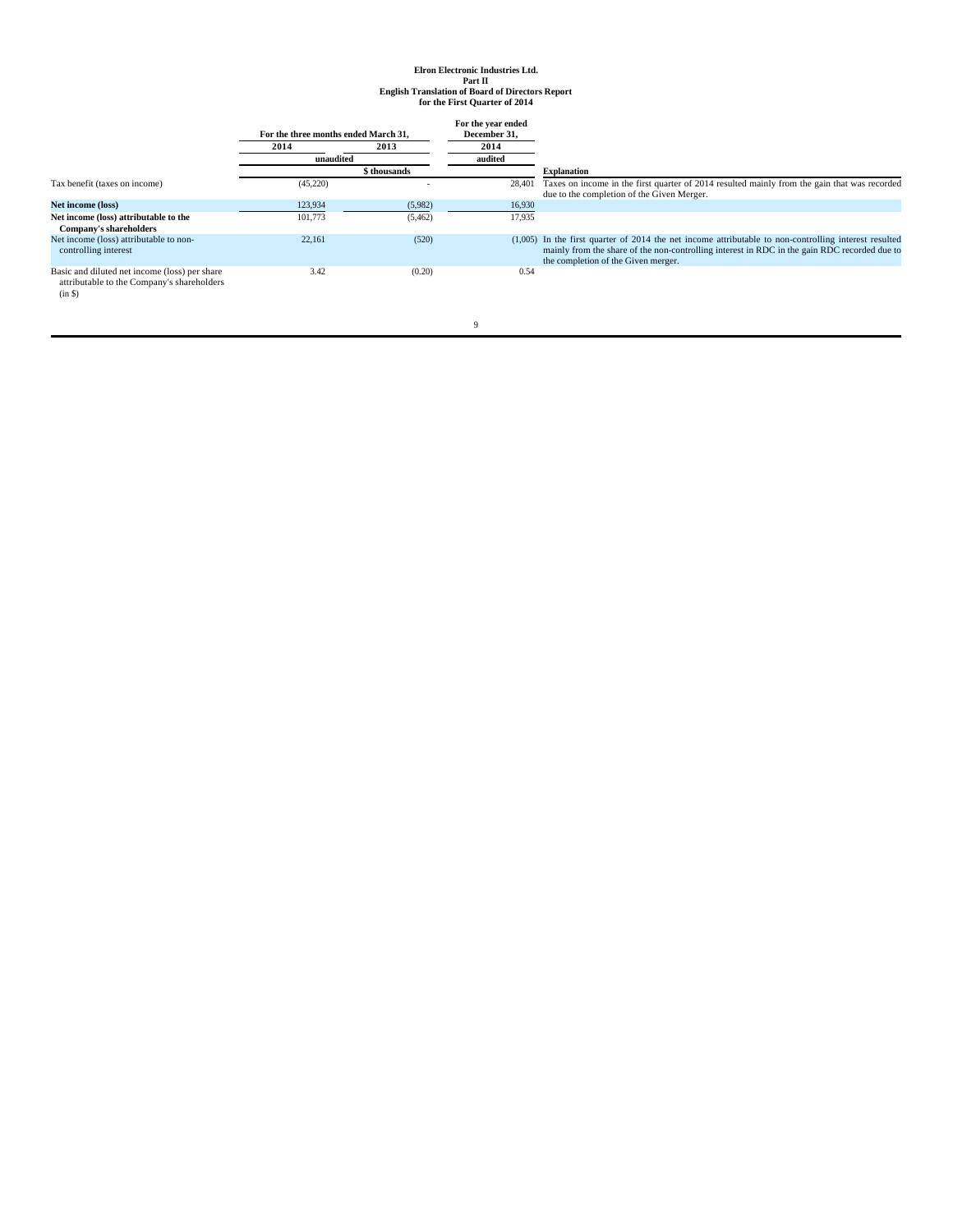# **Operating Expenses**

Operating expenses in the first quarter of 2014 and 2013 amounted to \$2,153 and \$2,933 thousand, respectively, and comprised mainly of research and development expenses, net, selling and marketing expenses, and general and

|                  | For the three months ended March 31. |      |                                                                                                                                                                                                                                                                                                                                                                                                                   |
|------------------|--------------------------------------|------|-------------------------------------------------------------------------------------------------------------------------------------------------------------------------------------------------------------------------------------------------------------------------------------------------------------------------------------------------------------------------------------------------------------------|
|                  | 2014                                 | 2013 |                                                                                                                                                                                                                                                                                                                                                                                                                   |
|                  | \$ thousands                         |      | <b>Explanation</b>                                                                                                                                                                                                                                                                                                                                                                                                |
| Corporate        | 1.055                                |      | 992 The increase was mainly due to exchange rate fluctuations.                                                                                                                                                                                                                                                                                                                                                    |
| RDC              | 264                                  |      | 394 The decrease was mainly due to the decrease in RDC's workforce.                                                                                                                                                                                                                                                                                                                                               |
| Kyma             |                                      |      | 731 Since the fourth quarter of 2013, Kyma ceased to be consolidated in the Company's financial reports.                                                                                                                                                                                                                                                                                                          |
| RDSeed(1)        | 834                                  |      | 523 The increase was mainly due to an increase in the R&D and the S&M expenses of Cloudyn, and the operating expenses of<br>POSE, which was not consolidated in the first quarter of 2013. The increase in the operating expenses was partly offset by a<br>decrease in the R&D expenses of Cemmerce, an in-house project in which RDSeed ceased investment during 2013, and a<br>decrease in RDSeed's workforce. |
| <b>SmartWave</b> |                                      |      | 293 SmartWave Medical Ltd. ("SmartWave") ceased its operations during the fourth quarter of 2013.                                                                                                                                                                                                                                                                                                                 |
|                  |                                      |      |                                                                                                                                                                                                                                                                                                                                                                                                                   |

(1) In the first quarter of 2014 includes the operating expenses of the subsidiaries Cloudyn and POSE. In the first quarter of 2013 includes the operating expenses of Cloudyn only.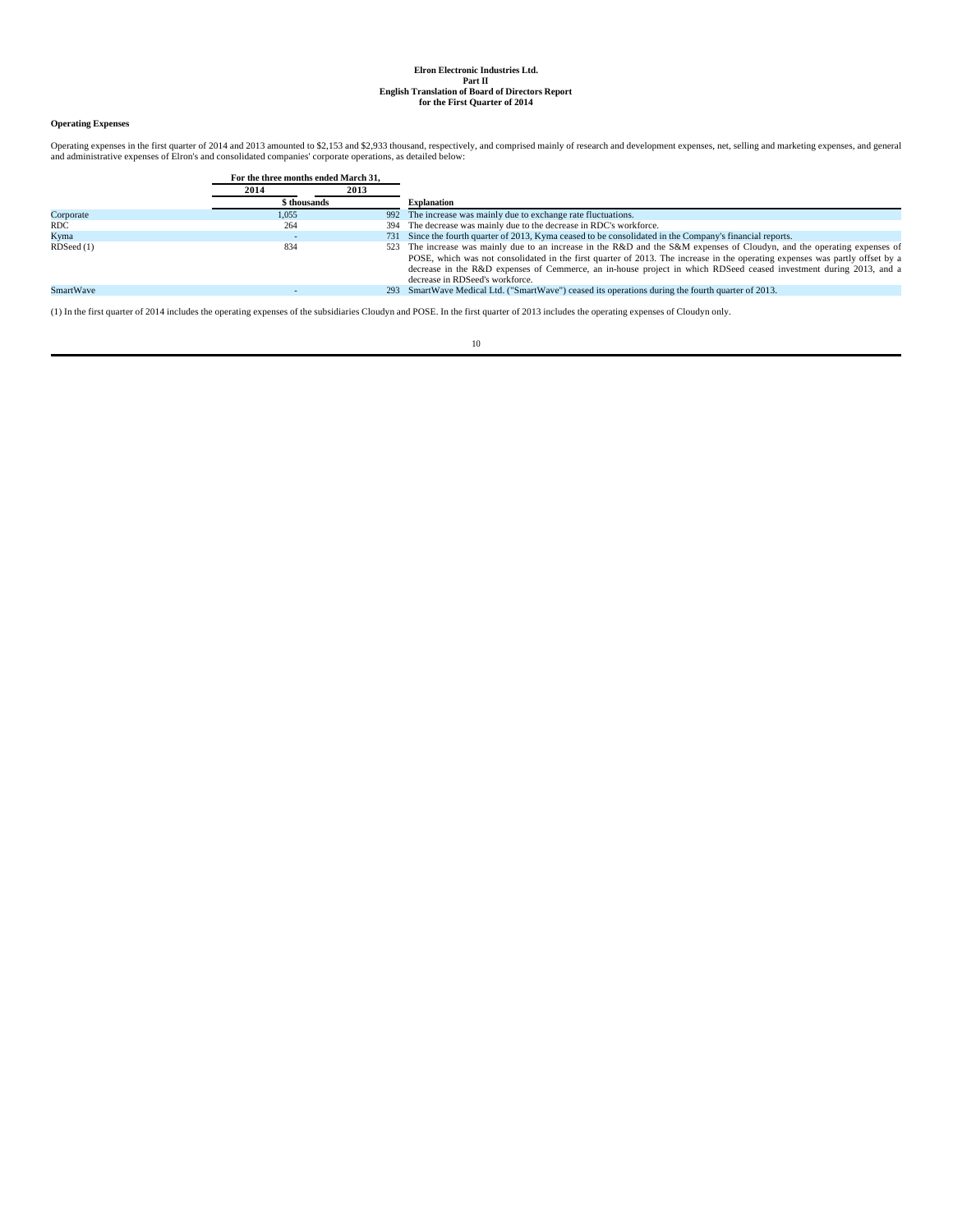**1.3.3. Analysis of the results of operations of main associates**

# **Pocared**

| 2014<br>2013<br>unaudited<br>\$ thousands<br><b>Explanation</b><br>3,063<br>Loss<br>1.790<br>FDA trial Pocared is conducting.<br><b>BrainsGate</b><br>For the three months ended March 31.<br>2013<br>2014<br>unaudited<br>\$ thousands<br><b>Explanation</b><br>1,757<br>Loss<br>1.940<br>a one time G&A expense that BrainsGate recorded in the first quarter of 2013. | For the three months ended March 31, |                                                                                                                                                                                                                                                                                                                                                                                           |
|--------------------------------------------------------------------------------------------------------------------------------------------------------------------------------------------------------------------------------------------------------------------------------------------------------------------------------------------------------------------------|--------------------------------------|-------------------------------------------------------------------------------------------------------------------------------------------------------------------------------------------------------------------------------------------------------------------------------------------------------------------------------------------------------------------------------------------|
|                                                                                                                                                                                                                                                                                                                                                                          |                                      |                                                                                                                                                                                                                                                                                                                                                                                           |
|                                                                                                                                                                                                                                                                                                                                                                          |                                      |                                                                                                                                                                                                                                                                                                                                                                                           |
|                                                                                                                                                                                                                                                                                                                                                                          |                                      |                                                                                                                                                                                                                                                                                                                                                                                           |
|                                                                                                                                                                                                                                                                                                                                                                          |                                      | Pocared is in the development stage and has not yet commenced sales. Pocared's losses mainly result from research and<br>development expenses. The increase in loss in the first quarter of 2014 compared with the first quarter of 2013 was mainly due to<br>expenses resulting from the development of a new version of the sample processor and from ongoing sample collection for the |
|                                                                                                                                                                                                                                                                                                                                                                          |                                      |                                                                                                                                                                                                                                                                                                                                                                                           |
|                                                                                                                                                                                                                                                                                                                                                                          |                                      |                                                                                                                                                                                                                                                                                                                                                                                           |
|                                                                                                                                                                                                                                                                                                                                                                          |                                      |                                                                                                                                                                                                                                                                                                                                                                                           |
|                                                                                                                                                                                                                                                                                                                                                                          |                                      |                                                                                                                                                                                                                                                                                                                                                                                           |
|                                                                                                                                                                                                                                                                                                                                                                          |                                      |                                                                                                                                                                                                                                                                                                                                                                                           |
|                                                                                                                                                                                                                                                                                                                                                                          |                                      | BrainsGate is in the development stage and has not yet commenced sales. BrainsGate's losses mainly result from research and<br>development expenses. The decrease in loss in the first quarter of 2014 compared with the first quarter of 2013 was mainly due to                                                                                                                          |
|                                                                                                                                                                                                                                                                                                                                                                          |                                      |                                                                                                                                                                                                                                                                                                                                                                                           |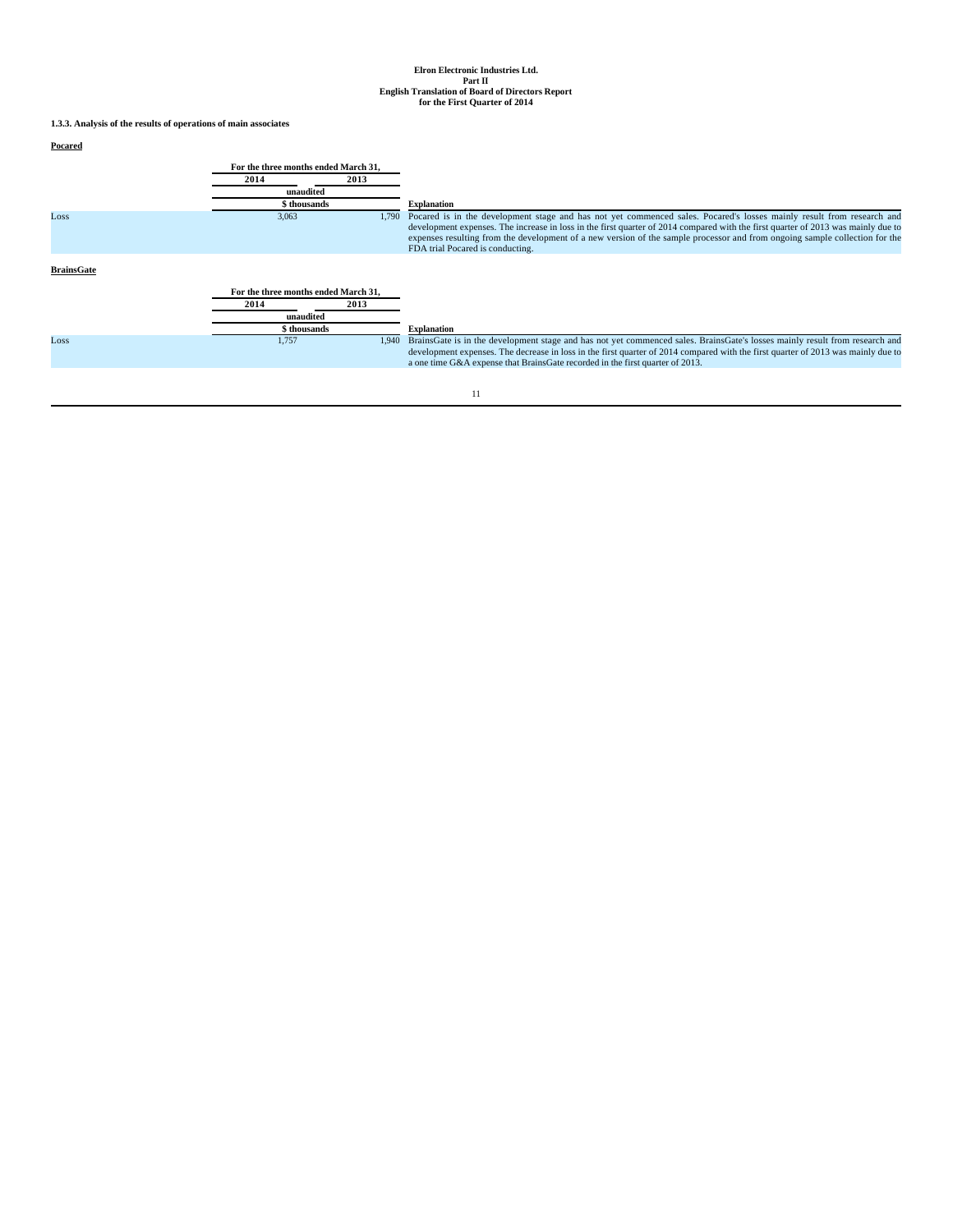# **1.4. Financial Position, Liquidity and Capital Resources**

# **Financial position**

|                                                                                                                     | March 31.<br>2014 | December 31.<br>2013 |
|---------------------------------------------------------------------------------------------------------------------|-------------------|----------------------|
|                                                                                                                     | unaudited         | audited              |
|                                                                                                                     |                   | \$ thousands         |
| Total assets in the consolidated statement of financial position                                                    | 330,339           | 212,902              |
| Investments in associates and financial assets measured at fair value(including assets classified as held for sale) | 38,571            | 143,576              |
| Other long-term receivables                                                                                         | 28                | 29                   |
| Current assets (not including assets classified as held for sale)                                                   | 287,264           | 35,770               |
| Intangible assets, net                                                                                              | 4,404             | 4,458                |
| Deferred taxes                                                                                                      |                   | 28,994               |
| <b>Current liabilities</b>                                                                                          | 4.172             | 7.701                |
| Long-term liabilities                                                                                               | 2,872             | 5,386                |
| <b>Total liabilities</b>                                                                                            | 7.044             | 13,087               |
| Equity including non-controlling interest                                                                           | 323.295           | 199.815              |

Shareholders' equity at March 31, 2014 was \$323,295 thousand, representing approximately 98% of the total assets in the statement of financial position, compared with \$199,815 thousand at December 31, 2013, representing<br>ap

Consolidated working capital at March 31, 2014 amounted to \$283,092 thousand, compared with \$136,804 thousand at December 31, 2013 (including assets held for sale). The increase in working capital resulted from the complet

# **Elron's and RDC's primary cash flows (1)**

|                                                                     | For the three<br>months ended<br><b>March 31, 2014</b> | For the three<br>months ended<br><b>March 31, 2013</b> |
|---------------------------------------------------------------------|--------------------------------------------------------|--------------------------------------------------------|
|                                                                     |                                                        | unaudited                                              |
|                                                                     |                                                        | \$ thousands                                           |
| Investments in Elron's and RDC's group companies (1)                | (8,139)                                                | (2, 462)                                               |
| Proceeds from disposal of Elron's and RDC's non-current investments | 265.192                                                | 1.994                                                  |
| Repayment of Elron's debt                                           | (4.000)                                                |                                                        |

(1) The amounts presented include RDC's and RDseed's cash flows in full (100%) in addition to Elron's cash flows, but exclude the cash flows of their subsidiaries.

# **Cash balance**

Consolidated cash and cash equivalents at March 31, 2014 amounted to \$283,441 thousand, compared with \$32,291 thousand at December 31, 2013. Elron's and RDC's non-consolidated cash and cash equivalents at March<br>31, 2014 am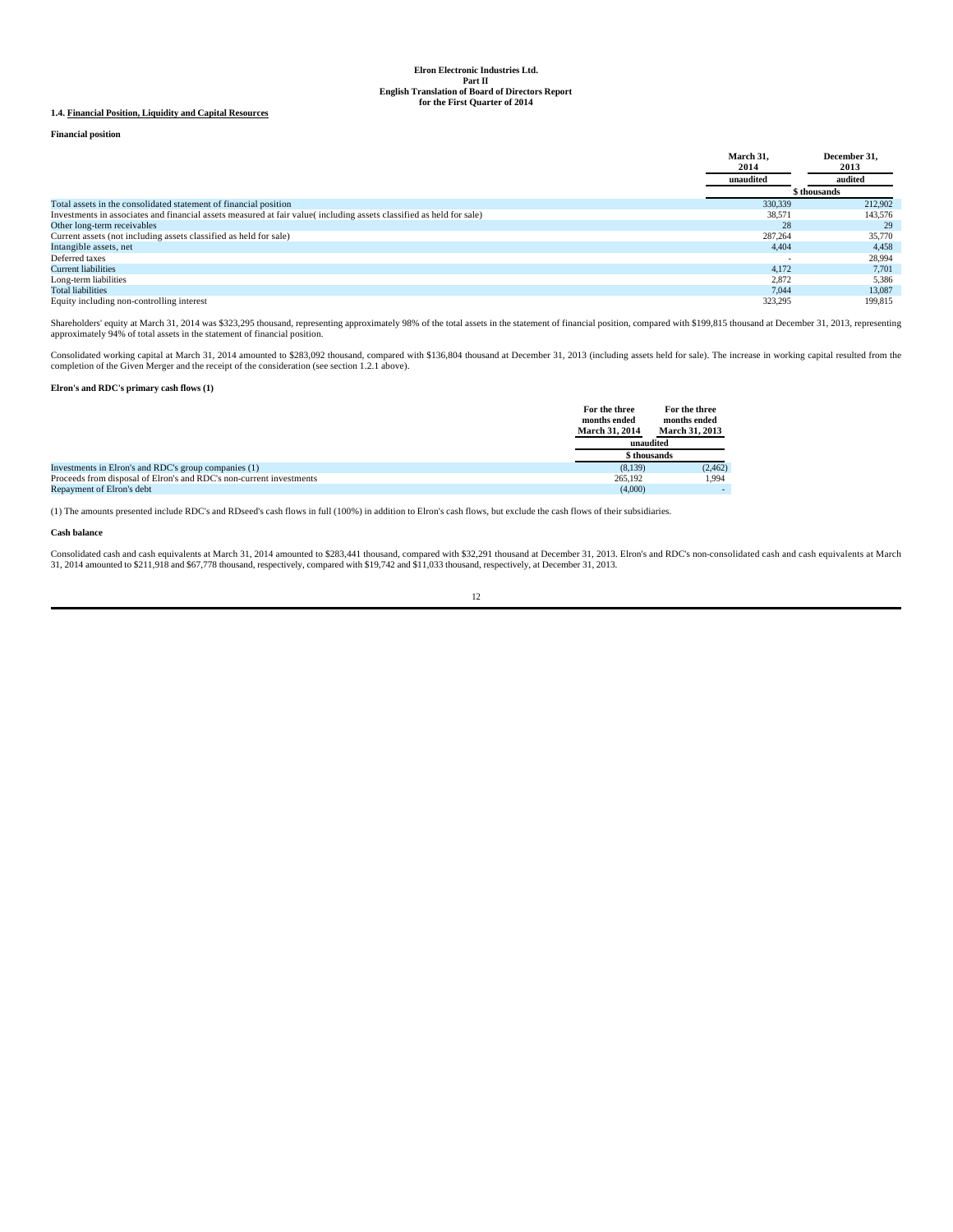# **Uses of cash**

The main uses of cash in the first quarter of 2014 were investments and loans to Group Companies in the amount of \$6,939 thousand by Elron, and \$1,200 thousand by RDC. Furthermore, cash was used to pay corporate and<br>RDC's

The main uses of cash in the first quarter of 2013 were investments and loans to Group Companies in the amount of \$1,962 thousand by Elron, and \$500 thousand by RDC. Furthermore, cash was used to pay corporate and RDC's operating expenses, as detailed above in section 1.3.2.

Investments in Group Companies during the first quarter of 2014 and 2013 are summarized in the following table (see also Note 3 to the Financial Statements for additional details regarding investments in Group Companies):

|                                         |                                                 | Elron                                           |                                                 | RDC(5)                                          |  |
|-----------------------------------------|-------------------------------------------------|-------------------------------------------------|-------------------------------------------------|-------------------------------------------------|--|
|                                         | For the three months<br>ended March 31,<br>2014 | For the three months<br>ended March 31,<br>2013 | For the three months<br>ended March 31,<br>2014 | For the three months<br>ended March 31,<br>2013 |  |
|                                         |                                                 | unaudited                                       |                                                 |                                                 |  |
|                                         |                                                 | \$ thousands                                    |                                                 |                                                 |  |
| <b>Consolidated Companies (1)</b>       |                                                 |                                                 |                                                 |                                                 |  |
| SmartWave (2)                           | ٠                                               | $\sim$                                          | $\sim$                                          | 500                                             |  |
| POSE $(3)$                              |                                                 | $\overline{\phantom{a}}$                        | 200                                             |                                                 |  |
| Cloudyn $(4)$                           |                                                 | 300                                             |                                                 |                                                 |  |
|                                         |                                                 | 300                                             | 200                                             | 500                                             |  |
| <b>Associates and Other Investments</b> |                                                 |                                                 |                                                 |                                                 |  |
| Kyma                                    | $\overline{\phantom{a}}$                        | $\overline{\phantom{a}}$                        | 1,000                                           | ۰.                                              |  |
| Pocared                                 | 6,839                                           | 1,662                                           | $\sim$                                          |                                                 |  |
| <b>NuLens</b>                           | 100                                             |                                                 |                                                 |                                                 |  |
|                                         | 6,939                                           | 1,662                                           | 1,000                                           |                                                 |  |
| <b>Total investments</b>                | 6,939                                           | 1,962                                           | 1,200                                           | 500                                             |  |

(1) The amounts exclude RDC's investment in RDSeed in the amount of \$3,000 thousand in the first quarter of 2014 and Elron's investment in RDSeed in the amount of \$1,000 thousand in the first quarter of 2013. These investments do not affect the cash included in the Financial Statements.

(2) SmartWave ceased its operations during the fourth quarter of 2013.

(3) Initially consolidated in July 2013.

(4) Subsequent to the date of this report RDSeed invested \$500 thousand in Cloudyn.<br>(5) Subsequent to the date of this report RDSeed invested in GetYou and Otonomic an amount of \$500 thousand each and invested in Open Lega

# **Proceeds from the disposal of Elron's and RDC's non-current investments**

Proceeds Elron and RDC received from the disposal of non-current investments in the first quarter of 2014 mainly included, proceeds Elron and RDC received in the amount of approximately \$204,000 thousand and approximately \$61,000 thousand (net of tax), respectively, as a result of the completion of the Given Merger.

Proceeds Elron and RDC received from the disposal of non-current investments in the first quarter of 2013 mainly included proceeds Elron received in the first quarter in the amount of \$1,923 thousand from its share in the

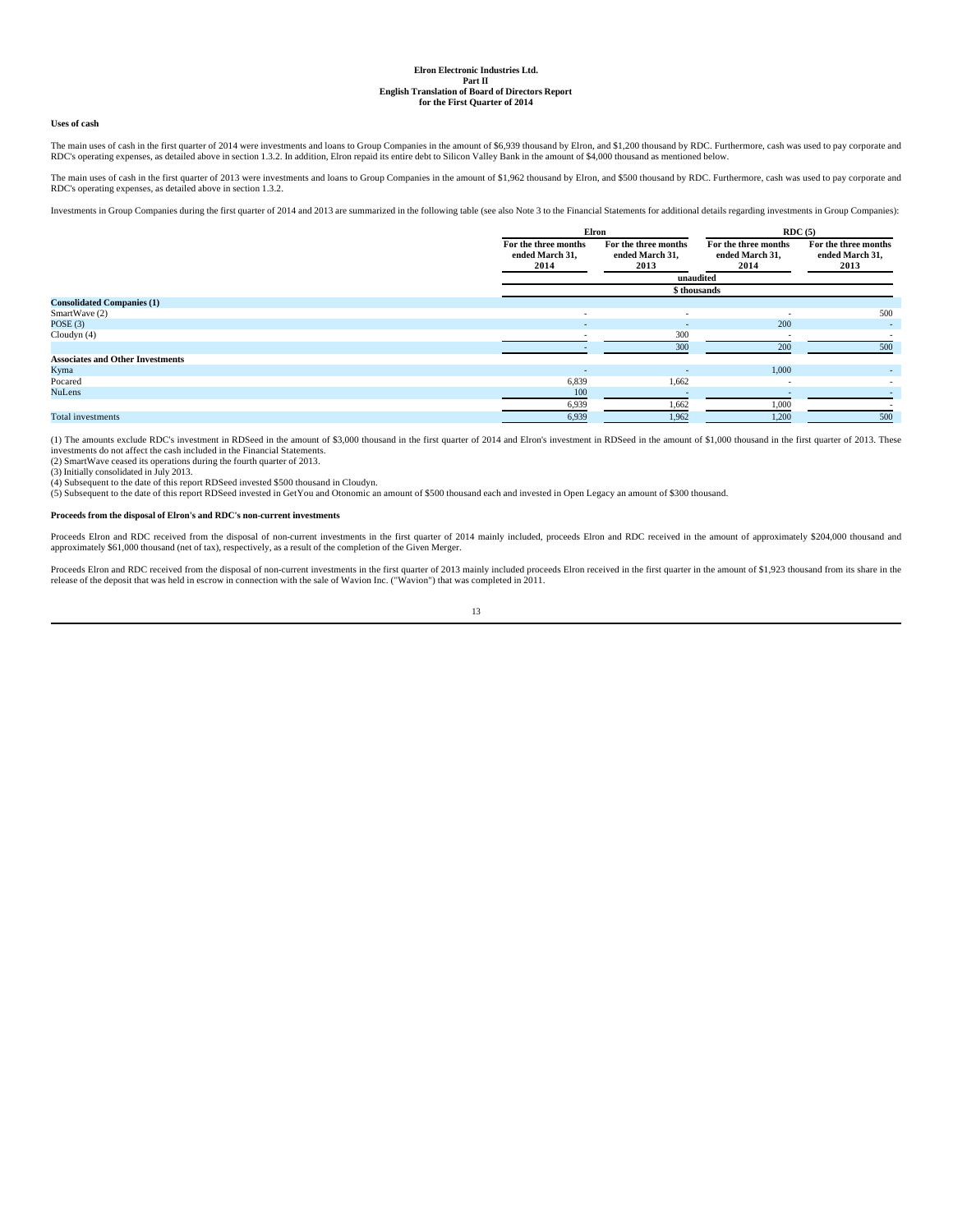# **Credit line**

In January 2014, Elron repaid its entire debt to Silicon Valley Bank in the amount of \$4 million in respect of the loan taken in April 2012, and in February 2014, following the Given Merger, the credit line was terminated. At March 31, 2014, Elron and RDC had no debt.

# **Main Group Companies' cash flows**

|                   | <b>Cash flows from operating</b><br>activities     |                                                    |                            | <b>Cash balance</b>           |
|-------------------|----------------------------------------------------|----------------------------------------------------|----------------------------|-------------------------------|
|                   | For the three<br>months ended<br>March 31,<br>2014 | For the Three<br>months ended<br>March 31,<br>2013 | As of March<br>31,<br>2014 | As of<br>December 31,<br>2013 |
|                   |                                                    | <b>Unaudited</b>                                   |                            | <b>Audited</b>                |
|                   |                                                    | \$ thousands                                       |                            |                               |
| <b>BrainsGate</b> | (1, 445)                                           | (1,546)                                            | 7.762                      | 9,213                         |
| Pocared           | (2,657)                                            | (1,810)                                            | 6,178                      | 803                           |
|                   |                                                    | 14                                                 |                            |                               |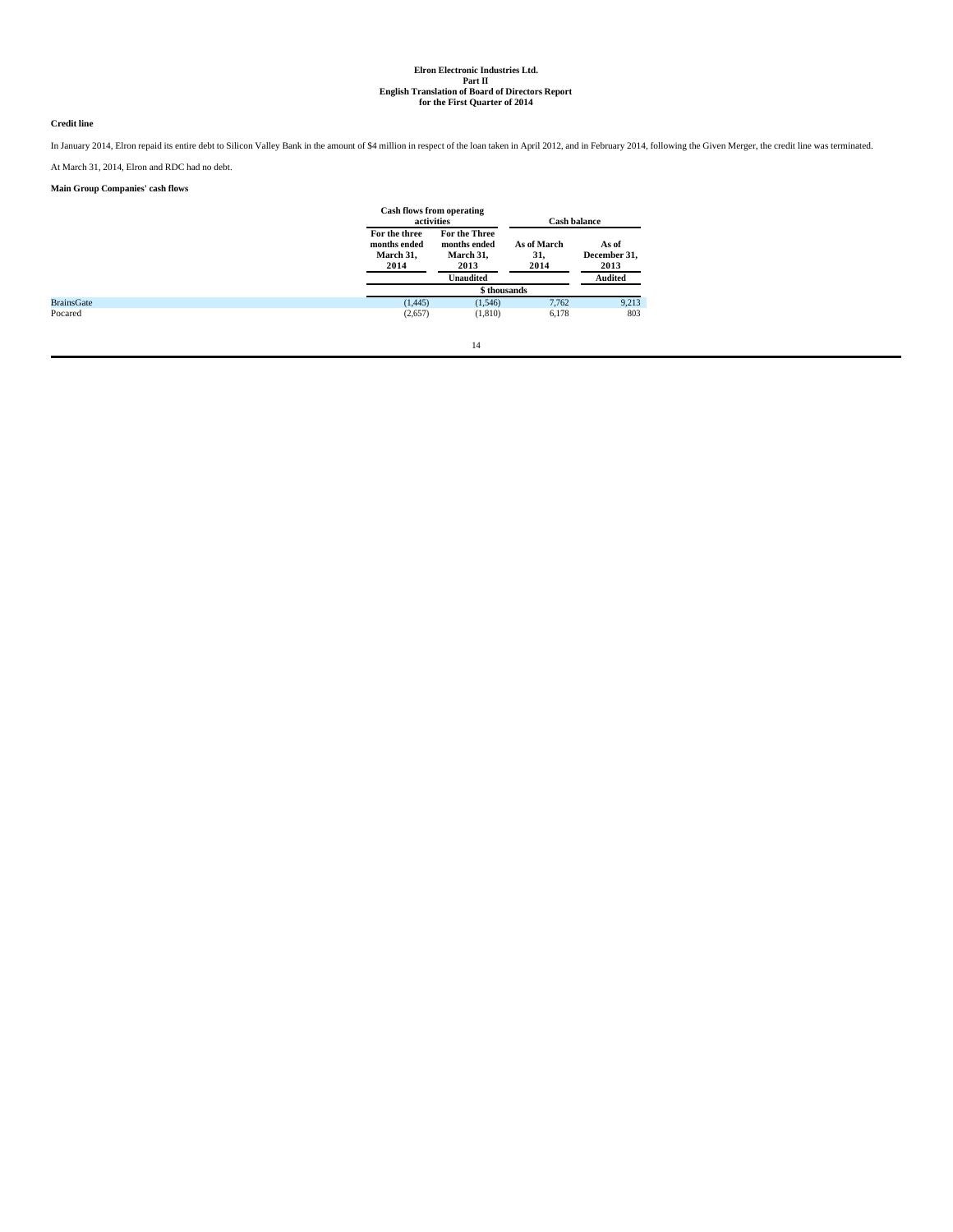# **2. Market Risk Exposure and Management**

# **2.1. Report on Linkage Bases**

Presented below is the Company's consolidated linkage balance at March 31, 2014, December 31, 2013, and March 31, 2013.

# **As of March 31, 2014 (\$ thousands) (unaudited)**

|                                          | <b>NIS</b><br>(CPI)<br>linked) | <b>USD</b><br>(or USD)<br>linked) | <b>NIS</b><br>(unlinked) | Non-<br>monetary item $(2)$ | Total   |
|------------------------------------------|--------------------------------|-----------------------------------|--------------------------|-----------------------------|---------|
| $\textbf{Assets}(\mathbf{1})$            |                                |                                   |                          |                             |         |
| Cash and cash equivalents                | $\sim$                         | 278,949                           | 4,492                    | $\overline{\phantom{a}}$    | 283,441 |
| Other account receivables                | 57                             | 104                               | 395                      | 193                         | 749     |
| Investments in associates                | $\sim$                         | $\overline{\phantom{a}}$          | $\overline{\phantom{a}}$ | 12,740                      | 12,740  |
| Other investments measured at fair value |                                |                                   |                          | 25,831                      | 25,831  |
| Property, plant and equipment, net       | $\sim$                         | $\overline{\phantom{a}}$          | $\sim$                   | 72                          | 72      |
| Intangible assets, net                   | ٠                              | $\sim$                            | $\sim$                   | 4,404                       | 4,404   |
| Other long-term receivables              |                                | 3,074                             | 28                       |                             | 3,102   |
|                                          |                                |                                   |                          |                             |         |
| Total assets                             | 57                             | 282,127                           | 4,915                    | 43,240                      | 330,339 |
|                                          |                                |                                   |                          |                             |         |
| Liabilities (1)                          |                                |                                   |                          |                             |         |
| Trade payables                           |                                | 31                                | 193                      | $\overline{\phantom{a}}$    | 224     |
| Other account payables                   | $\sim$                         | 603                               | 3,096                    | 249                         | 3,948   |
| Long-term taxes                          |                                |                                   |                          | 2,872                       | 2,872   |
|                                          |                                |                                   |                          |                             |         |
| <b>Total liabilities</b>                 |                                | 634                               | 3,289                    | 3,121                       | 7,044   |
|                                          |                                |                                   |                          |                             |         |

(1) Non-current assets and liabilities in this table include the current maturities in respect thereof. (2) Including items that are not financial items.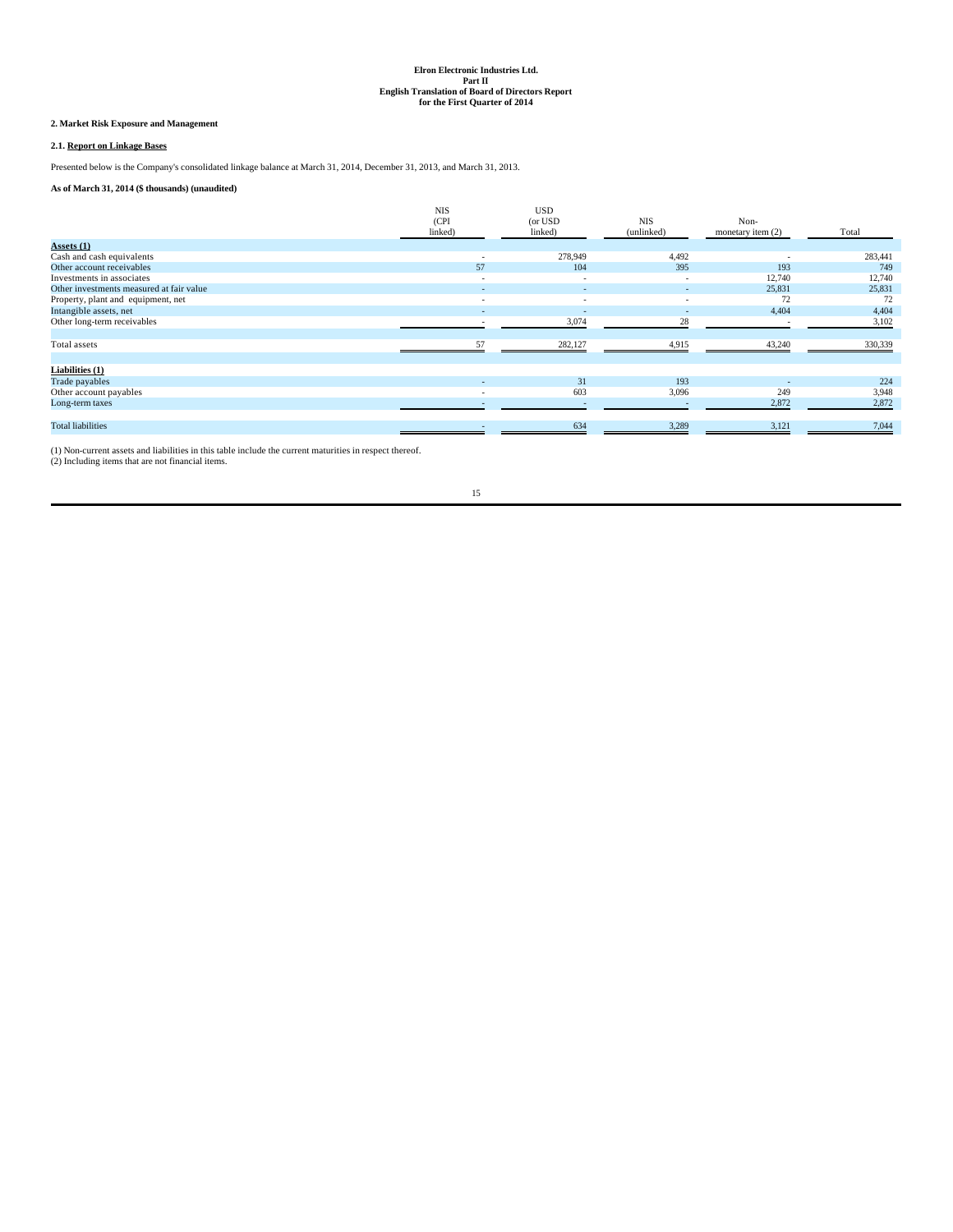# **As of December 31, 2013 (\$ thousands) (audited)**

|                                          | <b>NIS</b> | <b>USD</b>               |                          |                          |         |
|------------------------------------------|------------|--------------------------|--------------------------|--------------------------|---------|
|                                          | (CPI       | (or USD                  | <b>NIS</b>               | Non-                     |         |
|                                          | linked)    | linked)                  | (unlinked)               | monetary item (2)        | Total   |
| $\text{Assets}(\mathbf{1})$              |            |                          |                          |                          |         |
| Cash and cash equivalents                | ٠          | 28,567                   | 3,724                    | $\overline{\phantom{a}}$ | 32,291  |
| Other account receivables                | 16         | 59                       | 166                      | 165                      | 406     |
| Assets held for sale                     | ۰          | $\overline{\phantom{a}}$ | $\overline{\phantom{0}}$ | 108,735                  | 108,735 |
| Investments in associates                |            |                          |                          | 8,541                    | 8,541   |
| Other investments measured at fair value | ۰          |                          | $\overline{\phantom{a}}$ | 26,300                   | 26,300  |
| Property, plant and equipment, net       |            |                          |                          | 75                       | 75      |
| Deferred taxes                           |            |                          |                          | 28,994                   | 28,994  |
| Intangible assets, net                   |            |                          |                          | 4,458                    | 4,458   |
| Other long-term receivables              | ٠          | 3,073                    | 29                       | <b>1999</b>              | 3,102   |
|                                          |            |                          |                          |                          |         |
| Total assets                             | 16         | 31,699                   | 3,919                    | 177,268                  | 212,912 |
|                                          |            |                          |                          |                          |         |
| Liabilities (1)                          |            |                          |                          |                          |         |
| Trade payables                           |            | 25                       | 151                      |                          | 176     |
| Other account payables                   |            | 885                      | 2,373                    | 267                      | 3,525   |
| Loans from banks                         |            | 4,000                    |                          | ÷                        | 4,000   |
| Long-term taxes                          |            |                          |                          | 5,386                    | 5,386   |
|                                          |            |                          |                          |                          |         |
| <b>Total liabilities</b>                 |            | 4,910                    | 2,524                    | 5,653                    | 13,087  |

(1) Non-current assets and liabilities in this table include the current maturities in respect thereof. (2) Including items that are not financial items.

# **As of March 31, 2013 (\$ thousands) (unaudited)**

|                                          | <b>NIS</b><br>(CPI)<br>linked) | <b>USD</b><br>(or USD<br>linked) | <b>NIS</b><br>(unlinked) | Non-<br>monetary item $(2)$ | Total   |
|------------------------------------------|--------------------------------|----------------------------------|--------------------------|-----------------------------|---------|
| Assets (1)                               |                                |                                  |                          |                             |         |
| Cash and cash equivalents                |                                | 35,124                           | 11,439                   |                             | 46,563  |
| Other current assets                     | 41                             | 133                              | 272                      | 295                         | 741     |
| Investments in associates                | $\sim$                         | $\overline{\phantom{a}}$         | $\sim$                   | 111,661                     | 111,661 |
| Other investments measured at fair value | $\sim$                         | $\overline{\phantom{a}}$         | ۰.                       | 23,253                      | 23,253  |
| Property, plant and equipment, net       | $\sim$                         | $\sim$                           | $\sim$                   | 164                         | 164     |
| Intangible assets, net                   |                                |                                  | $\sim$                   | 4,922                       | 4,922   |
| Other long-term receivables              |                                | 3,732                            | 65                       | 75                          | 3,872   |
|                                          |                                |                                  |                          |                             |         |
| Total assets                             | 41                             | 38,989                           | 11,776                   | 140,370                     | 191,176 |
|                                          |                                |                                  |                          |                             |         |
| Liabilities (1)                          |                                |                                  |                          |                             |         |
| Trade payables                           |                                | 33                               | 120                      |                             | 154     |
| Other account payables                   | $\overline{a}$                 | 701                              | 1,854                    | 303                         | 2,858   |
| Loans from banks and others              | $\sim$                         | 4,000                            | $\sim$                   | $\overline{\phantom{a}}$    | 4,000   |
| Royalty bearing government grants        | $\overline{a}$                 | 875                              | $\sim$                   | $\overline{\phantom{a}}$    | 875     |
| Long-term taxes                          |                                | $\overline{\phantom{a}}$         | $\sim$                   | 4,558                       | 4,558   |
|                                          |                                |                                  |                          |                             |         |
| <b>Total liabilities</b>                 |                                | 5,609                            | 1,974                    | 4,861                       | 12,445  |
|                                          |                                |                                  |                          |                             |         |

(1) Non-current assets and liabilities in this table include the current maturities in respect thereof. (2) Including items that are not financial items.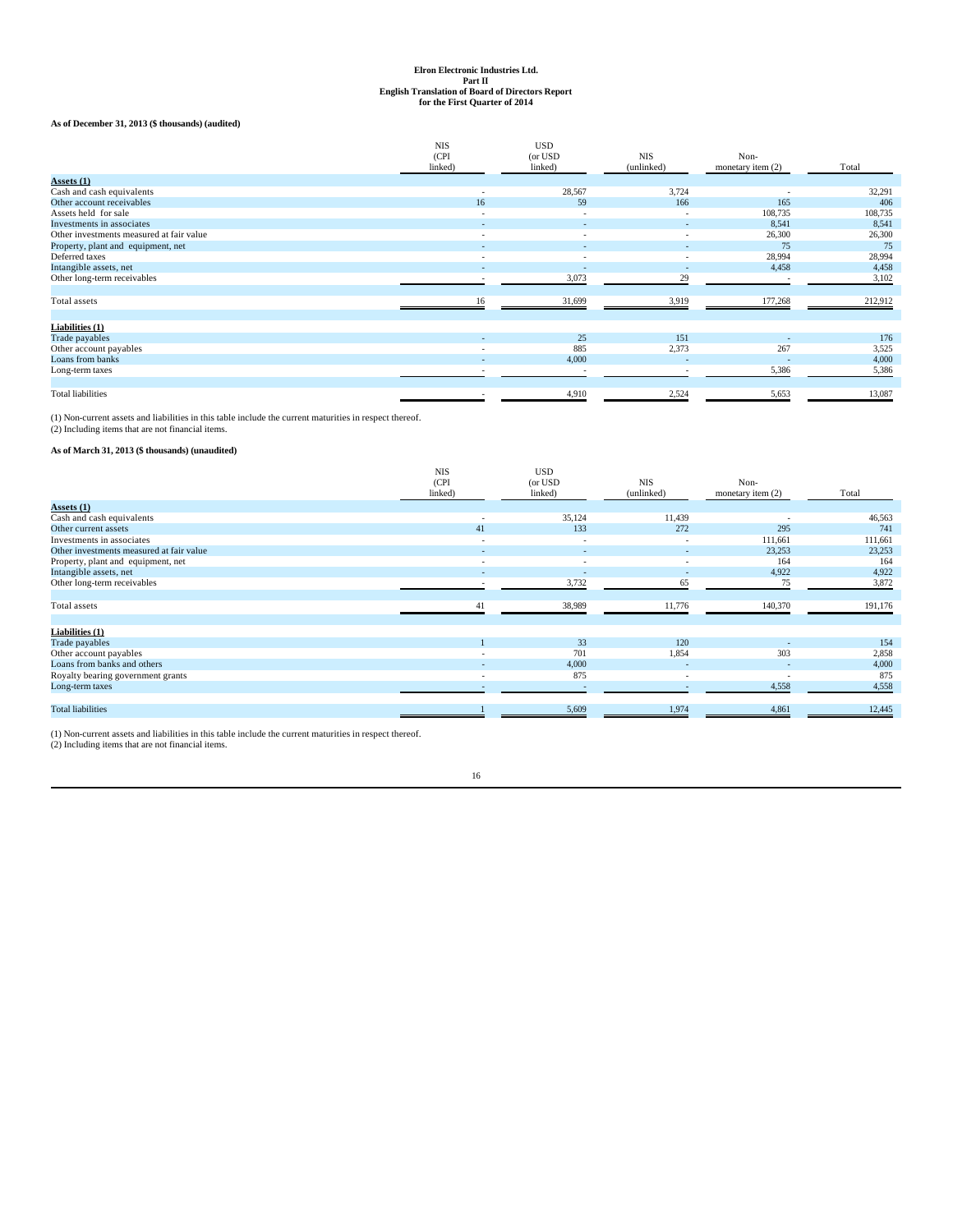# **2.2. Sensitivity Tests of Financial Instruments**

The following tables describe sensitivity tests of the fair value of financial instruments included in the Financial Statements that are held by the Company and its subsidiaries, in accordance with changes in market factors.

The following comments should be considered with regards to the tables below:

- 1. The exchange rates according to which the sensitivity tests were carried out are the closing rates on the day of calculation.
- 2. Sensitivity tests for the influence of interest rate changes on financial assets and financial liabilities were not presented due to their negligible influence on their fair value.

# **I. Sensitivity tests of balances as of March 31, 2014 and as of December 31, 2013**

**Sensitivity test of changes in share prices of other investments measured at fair value**

|                                          |            | Gain (loss) from changes in the<br>price of shares |              |          |         |  |
|------------------------------------------|------------|----------------------------------------------------|--------------|----------|---------|--|
|                                          |            | Increase                                           |              | Decrease |         |  |
|                                          | Fair value | 10%                                                | 5%           | 10%      | $5\%$   |  |
| Section                                  |            |                                                    | \$ thousands |          |         |  |
| Other investments measured at fair value | 25.453     | 2.545                                              | 1.273        | (2,545)  | (1,273) |  |

# **II. Sensitivity tests of balances as of March 31, 2013**

**Sensitivity test of changes in share prices of other investments (measured at fair value**

|                                          |            | Gain (loss) from changes in the<br>price of shares |              |          |          |  |
|------------------------------------------|------------|----------------------------------------------------|--------------|----------|----------|--|
|                                          |            | Increase                                           |              | Decrease |          |  |
|                                          | Fair value | 10%<br>5%                                          |              | 10%      | 5%       |  |
| Section                                  |            |                                                    | \$ thousands |          |          |  |
| Other investments measured at fair value | 23,253     | 2.325                                              | 1.163        | (2.325)  | (1, 163) |  |

Arie Mientkavich Chairman

Ari Bronshtein CEO

May 13, 2014, Tel Aviv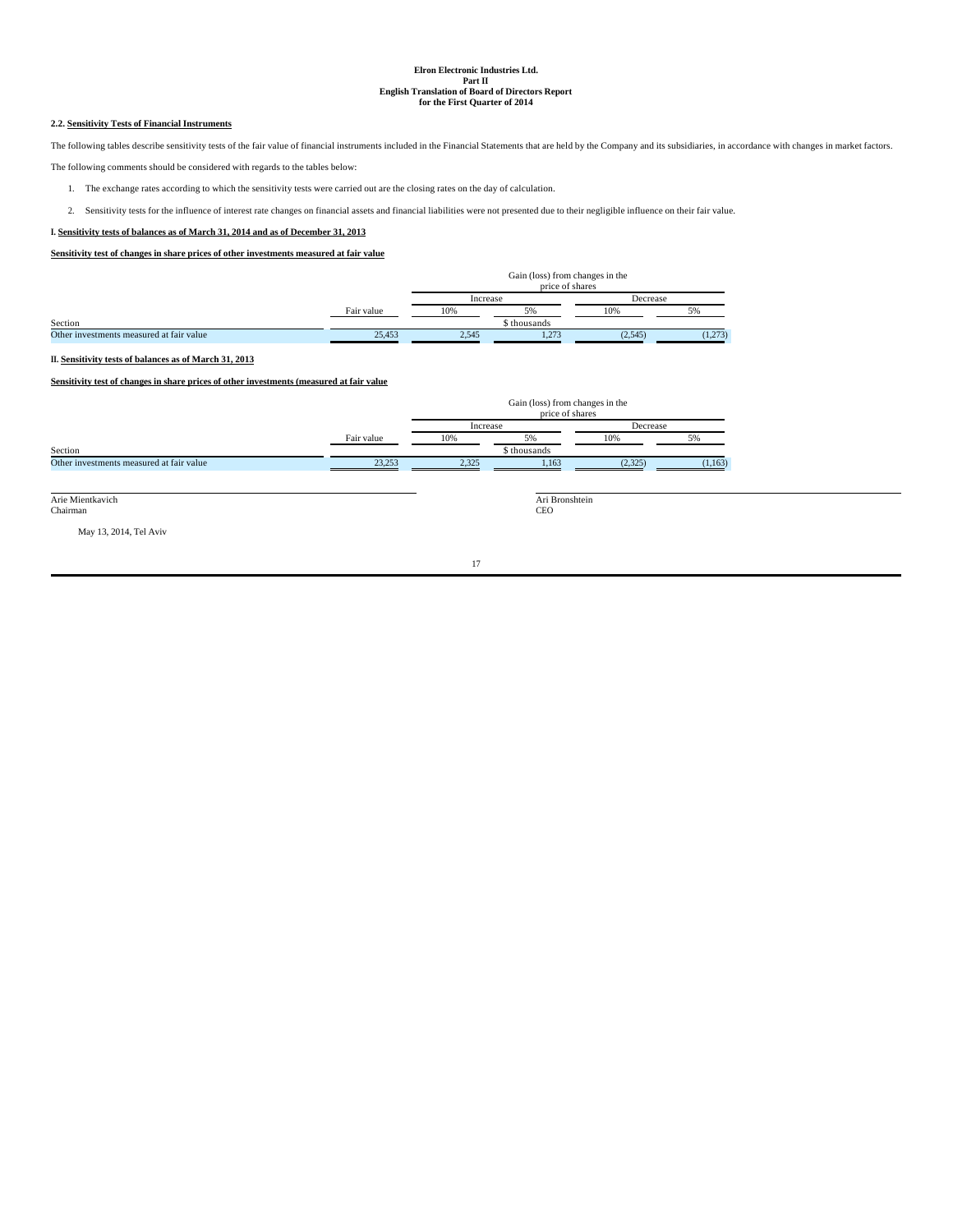**Elron Electronic Industries Ltd.**

**English Translation of Interim Consolidated Financial Statements**

**As of March 31, 2014 Unaudited**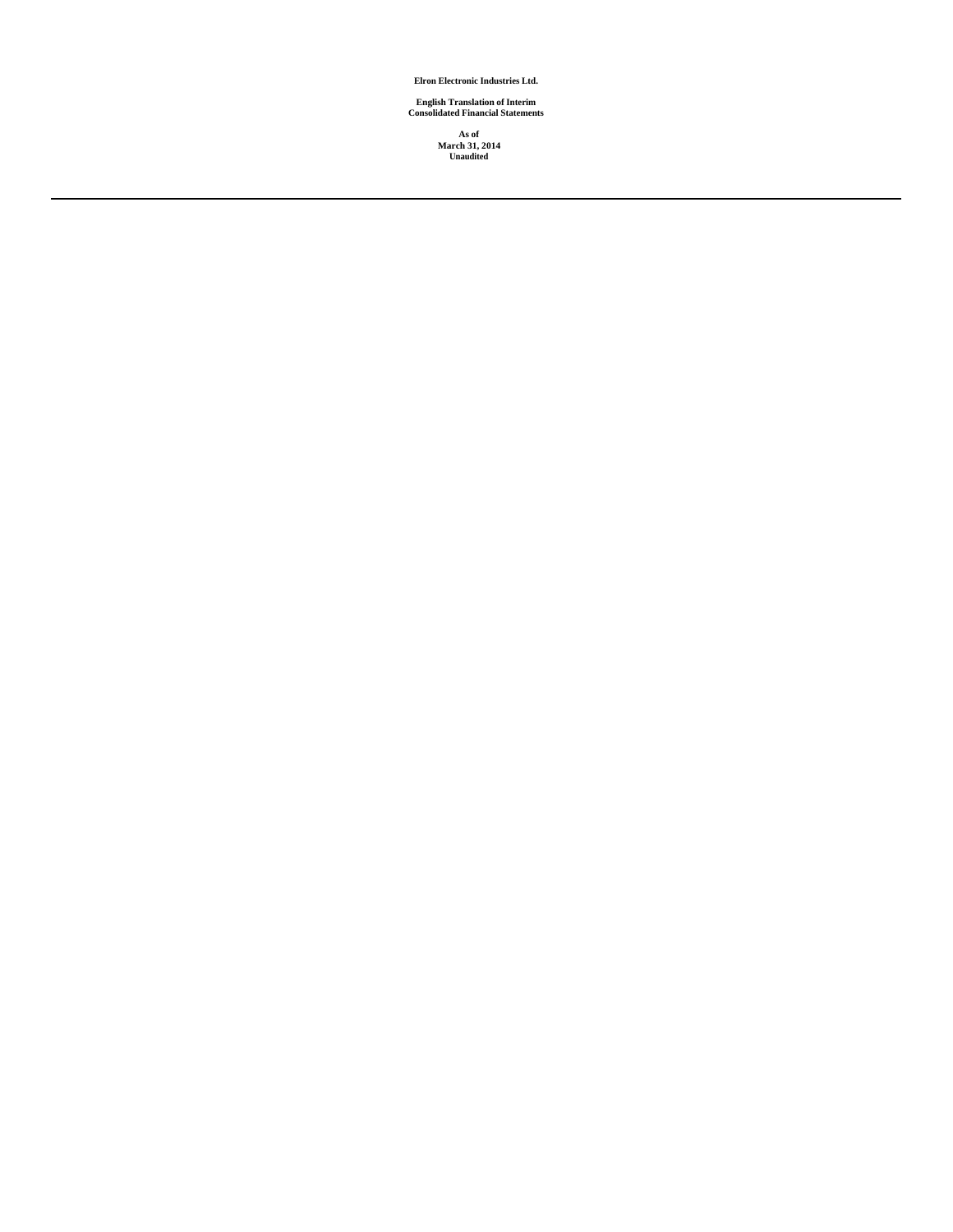Elron Electronic Industries Ltd.

**Interim Consolidated Financial Statements as of March 31, 2014** 

# **Contents**

|                                                                                                                                                                   | Page          |
|-------------------------------------------------------------------------------------------------------------------------------------------------------------------|---------------|
| <b>Auditors' Review Report</b>                                                                                                                                    | $F-2$         |
| <b>Consolidated Statements of Financial Position</b>                                                                                                              | $F-3 - F-4$   |
| <b>Consolidated Statements of Income</b>                                                                                                                          | $F-5$         |
| <b>Consolidated Statements of Comprehensive Income</b>                                                                                                            | $F-6$         |
| <b>Consolidated Statements of Changes in Equity</b>                                                                                                               | $F-7 - F-9$   |
| <b>Consolidated Statements of Cash Flows</b>                                                                                                                      | $F-10 - F-11$ |
| Notes to the Interim Consolidated Financial Statements                                                                                                            | $F-12 - F-18$ |
| Annex to the Interim Consolidated Financial Statements -<br>Details relating to investments in the interim consolidated financial statements as of March 31, 2014 | $F-19$        |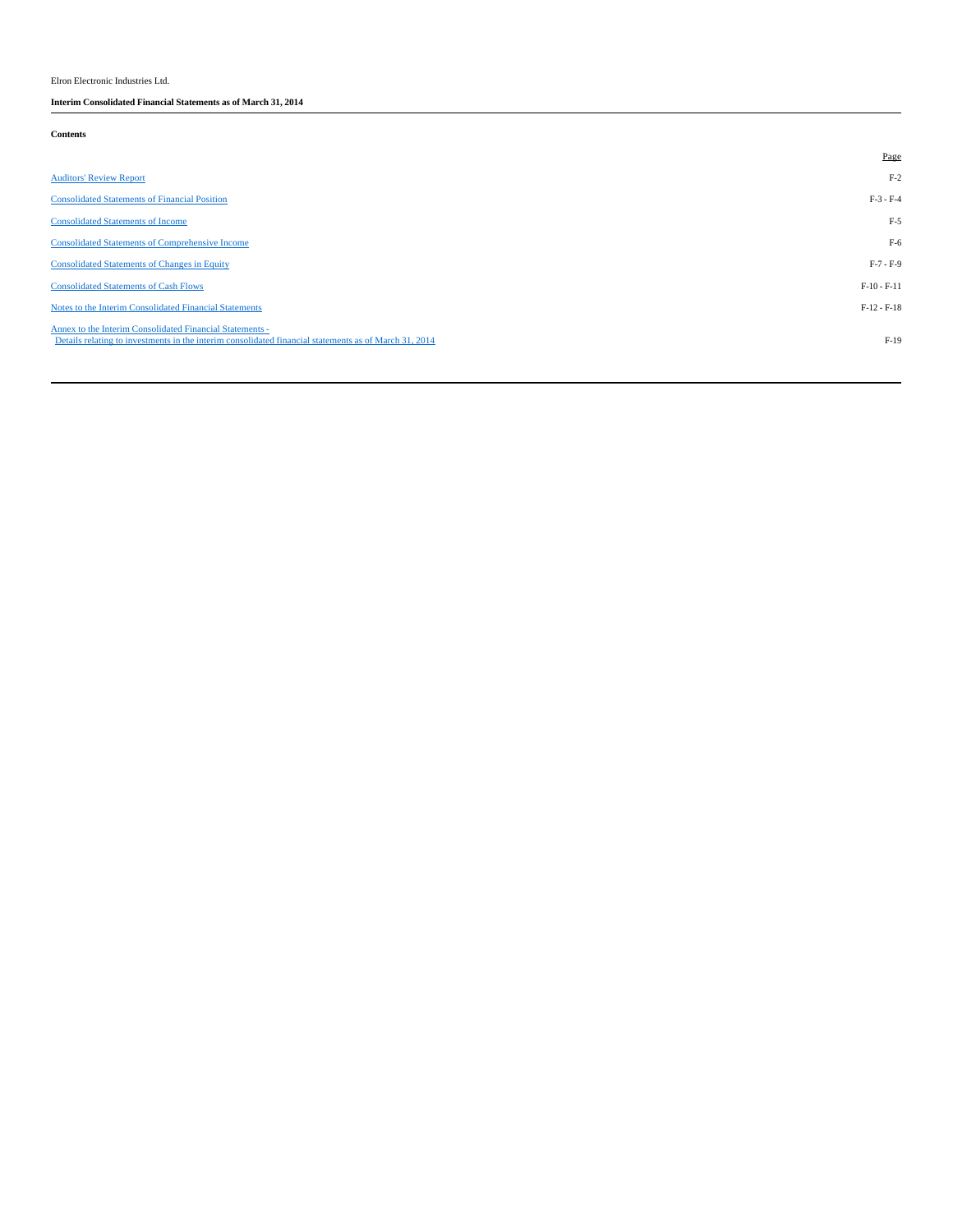#### **Auditors' review report to the shareholders of Elron Electronic Industries Ltd.**

#### **Introduction**

We have reviewed the accompanying financial information of Elron Electronic Industries Ltd. and its subsidiaries ("the Group"), which comprises the condensed consolidated balance sheet as of March 31, 2014 and the related condensed consolidated statements of income, comprehensive income, changes in equity and cash flows for the three months then ended. The Company's board of directors and management are responsible for the preparation and presentation of interim financial information for these periods in accordance with IAS 34, "Interim Financial Reporting". Our responsibility is to express a conclusion on this interim financial information<br>

# **Scope of review**

We conducted our review in accordance with Review Standard 1 of the Institute of Certified Public Accountants in Israel, "Review of Interim Financial Information Performed by the Independent Auditor of the Entity." A<br>revie might be identified in an audit. Accordingly, we do not express an audit opinion.

#### **Conclusion**

Based on our review nothing has come to our attention that causes us to believe that the accompanying interim financial information is not prepared, in all material respects, in accordance with IAS 34.

In addition to the abovementioned, based on our review, nothing has come to our attention that causes us to believe that the accompanying interim financial information does not comply, in all material respects, with the disclosure requirements of Chapter D of the Securities Regulations (Periodic and Immediate Reports), 1970.

Tel-Aviv, Israel KOST FORER GABBAY & KASIERER A Member of Ernst & Young Global

 $\rm F$  -  $2$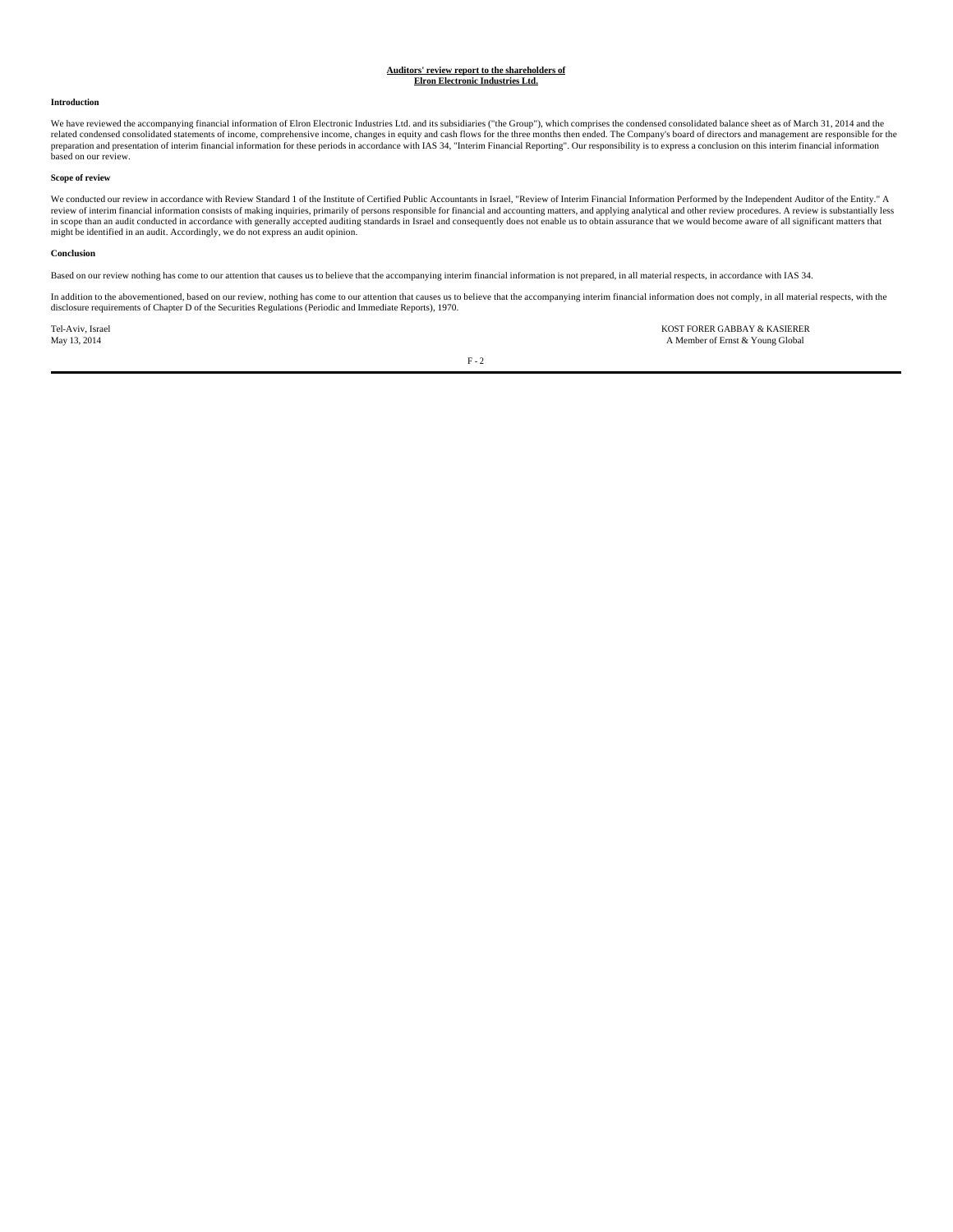# **Consolidated Statements of Financial Position**

|                                                                  |                  | March 31                 |                |  |
|------------------------------------------------------------------|------------------|--------------------------|----------------|--|
|                                                                  | 2014             | 2013                     | 2013           |  |
|                                                                  | <b>Unaudited</b> |                          | <b>Audited</b> |  |
|                                                                  |                  | \$ thousands             |                |  |
| <b>Current assets</b>                                            |                  |                          |                |  |
| Cash and cash equivalents                                        | 283,441          | 46,563                   | 32,291         |  |
| Other accounts receivable                                        | 3,823            | 741                      | 3,479          |  |
| Investment in associate classified as held for sale (see Note 1) |                  |                          | 108,735        |  |
|                                                                  |                  |                          |                |  |
|                                                                  | 287,264          | 47,304                   | 144,505        |  |
|                                                                  |                  |                          |                |  |
| <b>Non-current assets</b>                                        |                  |                          |                |  |
| Investments in associates                                        | 12,740           | 111,661                  | 8,541          |  |
| Other investments measured at fair value                         | 25,831           | 23,253                   | 26,300         |  |
| Other long-term receivables                                      | 28               | 3,872                    | 29             |  |
| Property, plant and equipment, net                               | 72               | 164                      | 75             |  |
| Intangible assets, net                                           | 4,404            | 4,922                    | 4,458          |  |
| Deferred taxes                                                   | $\sim$           | $\overline{\phantom{a}}$ | 28,994         |  |
|                                                                  |                  |                          |                |  |
|                                                                  | 43,075           | 143,872                  | 68,397         |  |
|                                                                  |                  |                          |                |  |
| <b>Total assets</b>                                              | 330,339          | 191,176                  | 212,902        |  |
|                                                                  |                  |                          |                |  |

The accompanying notes are an integral part of the interim consolidated financial statements.

 $\rm F$  -  $3$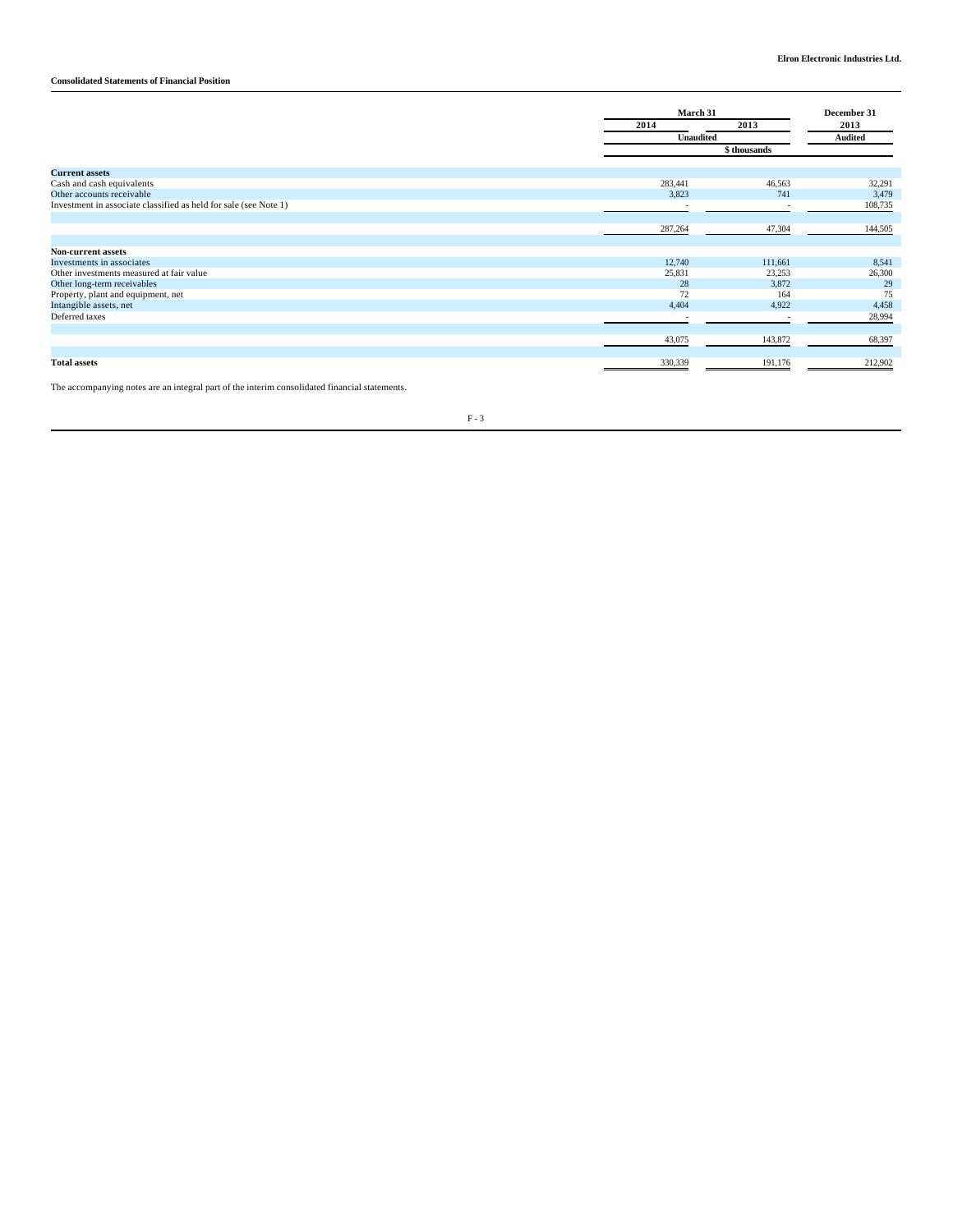# **Consolidated Statements of Financial Position**

|                                                   |                          | March 31     |                        |  |
|---------------------------------------------------|--------------------------|--------------|------------------------|--|
|                                                   | 2014                     | 2013         | 2013<br><b>Audited</b> |  |
|                                                   | <b>Unaudited</b>         |              |                        |  |
|                                                   |                          | \$ thousands |                        |  |
| <b>Current liabilities</b>                        |                          |              |                        |  |
| Loans from banks                                  | $\overline{\phantom{a}}$ |              | 4,000                  |  |
| Trade payables                                    | 224                      | 154          | 176                    |  |
| Other accounts payable                            | 3,948                    | 2,858        | 3,525                  |  |
|                                                   | 4,172                    | 3,012        | 7,701                  |  |
| <b>Long-term liabilities</b>                      |                          |              |                        |  |
| Long term loans from banks                        |                          | 4,000        |                        |  |
| Royalty bearing government grants                 |                          | 875          |                        |  |
| Long term taxes                                   | 2,872                    | 4,558        | 5,386                  |  |
|                                                   | 2,872                    | 9,433        | 5,386                  |  |
| Equity attributable to the Company's shareholders |                          |              |                        |  |
| <b>Issued capital</b>                             | 9,573                    | 9,573        | 9,573                  |  |
| Share premium                                     | 190,753                  | 190,753      | 190,753                |  |
| Capital reserves                                  | (6, 493)                 | (10,190)     | (6,166)                |  |
| Retained earnings (accumulated deficit)           | 88,256                   | (33,836)     | (13, 377)              |  |
|                                                   | 282,089                  | 156,300      | 180,783                |  |
|                                                   |                          |              |                        |  |
| <b>Non-controlling interests</b>                  | 41,206                   | 22,431       | 19,032                 |  |
| <b>Total equity</b>                               | 323,295                  | 178,731      | 199,815                |  |
|                                                   |                          |              |                        |  |
| <b>Total liabilities and equity</b>               | 330,339                  | 191,176      | 212,902                |  |

The accompanying notes are an integral part of the interim consolidated financial statements.

| orre Juan L<br>116                                   | Bronshtein       | ∖aron Elad                                     |
|------------------------------------------------------|------------------|------------------------------------------------|
| $\sim$<br>e Board -<br>∵the<br>Directors<br>:hairmar | : Office<br>:h16 | $10^{\circ}$<br>.                              |
|                                                      |                  | Qffice<br>:hie<br><b>Lunanaral</b><br>,,,,,,,, |

Approval date of the interim consolidated financial statements: May 13, 2014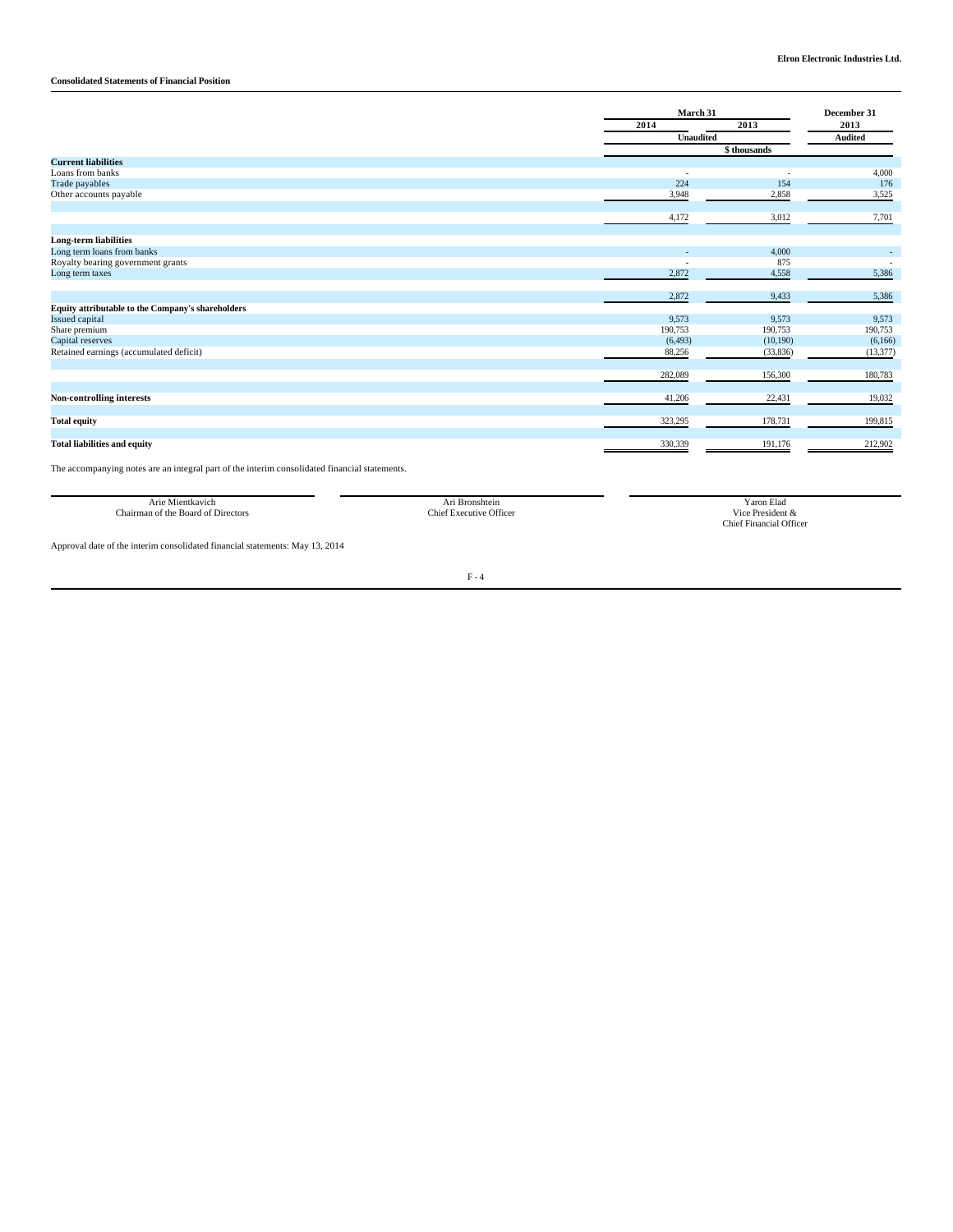# **Consolidated Statements of Income**

|                                                                                       | For the three months ended<br>March 31 |                                                              | For the year ended<br>December 31 |  |
|---------------------------------------------------------------------------------------|----------------------------------------|--------------------------------------------------------------|-----------------------------------|--|
|                                                                                       | 2014                                   | 2013                                                         |                                   |  |
|                                                                                       | Unaudited                              |                                                              | Audited                           |  |
|                                                                                       |                                        | \$thousands<br>(except for net income (loss) per share data) |                                   |  |
| <b>Income</b>                                                                         |                                        |                                                              |                                   |  |
| Income from sales                                                                     | 65                                     |                                                              | 97                                |  |
| Gain from disposal and revaluation of investee companies and changes in holdings, net | 175,037                                | 347                                                          | 8,416                             |  |
| Financial income                                                                      | 108                                    | 305                                                          | 684                               |  |
|                                                                                       |                                        |                                                              |                                   |  |
|                                                                                       | 175,210                                | 652                                                          | 9,197                             |  |
| <b>Expenses</b>                                                                       |                                        |                                                              |                                   |  |
| Cost of sales                                                                         | 26                                     |                                                              | 59                                |  |
| Research and development expenses, net                                                | 415                                    | 1,296                                                        | 3,929                             |  |
| Selling and marketing expenses                                                        | 228                                    | 148                                                          | 545                               |  |
| General and administrative expenses                                                   | 1,510                                  | 1,489                                                        | 7,193                             |  |
| Equity in losses of associates, net                                                   | 3,776                                  | 3,574                                                        | 11,868                            |  |
| Financial expenses                                                                    | 101                                    | 122                                                          | 561                               |  |
| Other expenses (income), net                                                          |                                        | 5                                                            | (3,487)                           |  |
|                                                                                       |                                        |                                                              |                                   |  |
|                                                                                       | 6,056                                  | 6,634                                                        | 20,668                            |  |
| Income (loss) before taxes on income                                                  | 169,154                                | (5,982)                                                      | (11, 471)                         |  |
| Tax benefit (taxes on income)                                                         | (45,220)                               |                                                              | 28,401                            |  |
|                                                                                       |                                        |                                                              |                                   |  |
| Net income (loss)                                                                     | 123,934                                | (5,982)                                                      | 16,930                            |  |
|                                                                                       |                                        |                                                              |                                   |  |
| <b>Attributable to:</b>                                                               |                                        |                                                              |                                   |  |
| The Company's shareholders                                                            | 101,773                                | (5, 462)                                                     | 17,935                            |  |
| Non-controlling interests                                                             | 22,161                                 | (520)                                                        | (1,005)                           |  |
|                                                                                       | 123,934                                | (5,982)                                                      | 16,930                            |  |
|                                                                                       |                                        |                                                              |                                   |  |
| Net income (loss) per share attributable to the Company's shareholders (in \$)        |                                        |                                                              |                                   |  |
| Basic and diluted net income (loss) per share                                         | 3.42                                   | (0.20)                                                       | 0.54                              |  |

The accompanying notes are an integral part of the interim consolidated financial statements.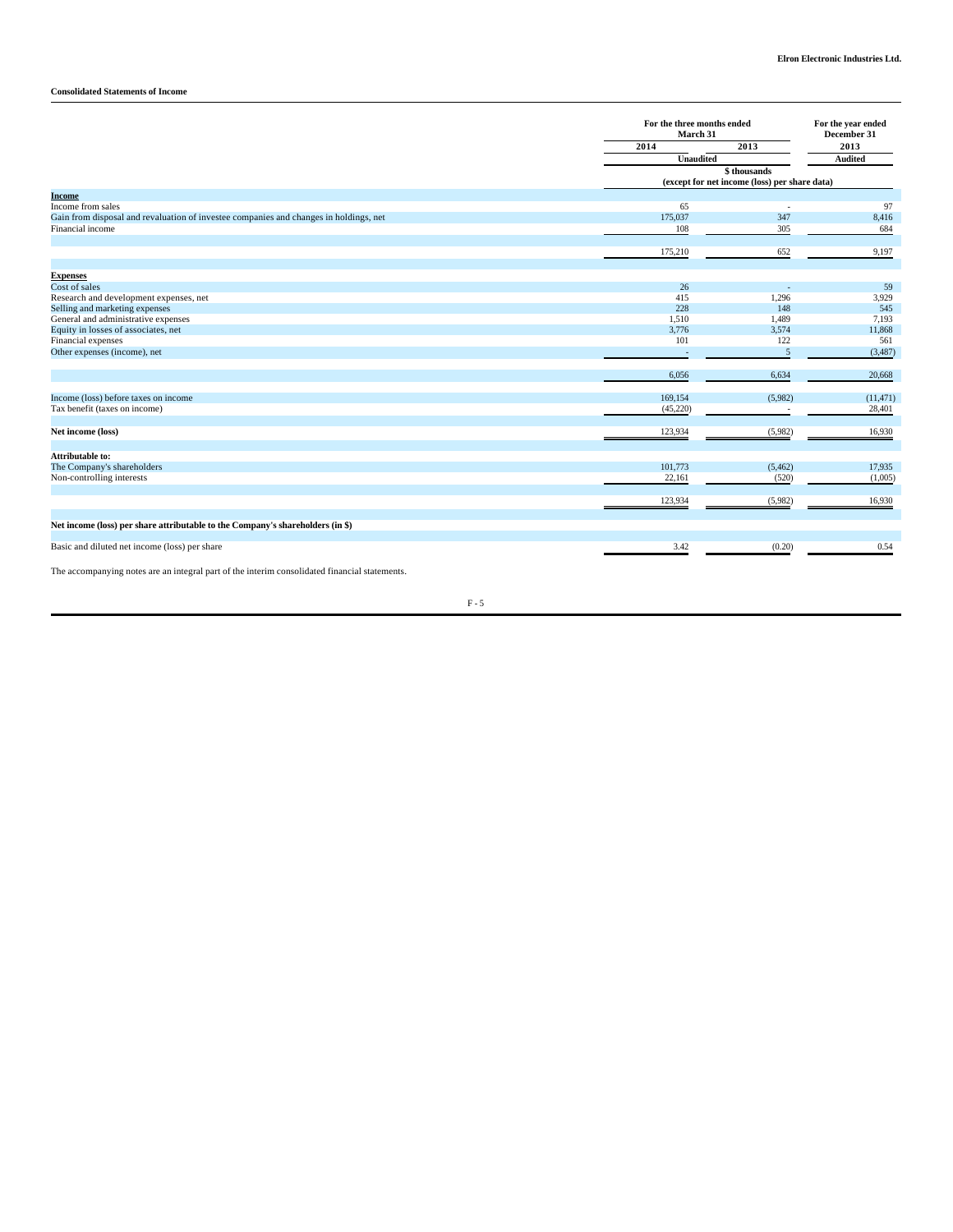**Consolidated Statements of Comprehensive Income** 

|                                                                                                    | For the three months ended<br>March 31 |              | For the year ended<br>December 31<br>2013<br><b>Audited</b> |  |
|----------------------------------------------------------------------------------------------------|----------------------------------------|--------------|-------------------------------------------------------------|--|
|                                                                                                    | 2014                                   | 2013         |                                                             |  |
|                                                                                                    | <b>Unaudited</b>                       |              |                                                             |  |
|                                                                                                    |                                        | \$ thousands |                                                             |  |
| Net income (loss)                                                                                  | 123,934                                | (5,982)      | 16,930                                                      |  |
| Other comprehensive loss (net of tax):                                                             |                                        |              |                                                             |  |
| Amounts that would never be reclassified to profit or loss:                                        |                                        |              |                                                             |  |
| Loss from financial assets measured at fair value through other comprehensive income, net          | (467)                                  | (322)        | (2,111)                                                     |  |
| Group's share of other comprehensive loss, net, of companies accounted for under the equity method |                                        |              | (16)                                                        |  |
| Total loss that would never be reclassified to profit or loss                                      | (467)                                  | (322)        | (2,127)                                                     |  |
| Total gain that would be reclassified to profit or loss under certain conditions                   |                                        |              |                                                             |  |
| <b>Total other comprehensive loss</b>                                                              | (467)                                  | (322)        | (2,127)                                                     |  |
| Total comprehensive income (loss)                                                                  | 123,467                                | (6,304)      | 14,803                                                      |  |
| <b>Attributable to:</b>                                                                            |                                        |              |                                                             |  |
| Company's shareholders                                                                             | 101,306                                | (5,784)      | 15,810                                                      |  |
| Non-controlling interests                                                                          | 22,161                                 | (520)        | (1,007)                                                     |  |
|                                                                                                    | 123,467                                | (6,304)      | 14,803                                                      |  |

The accompanying notes are an integral part of the interim consolidated financial statements.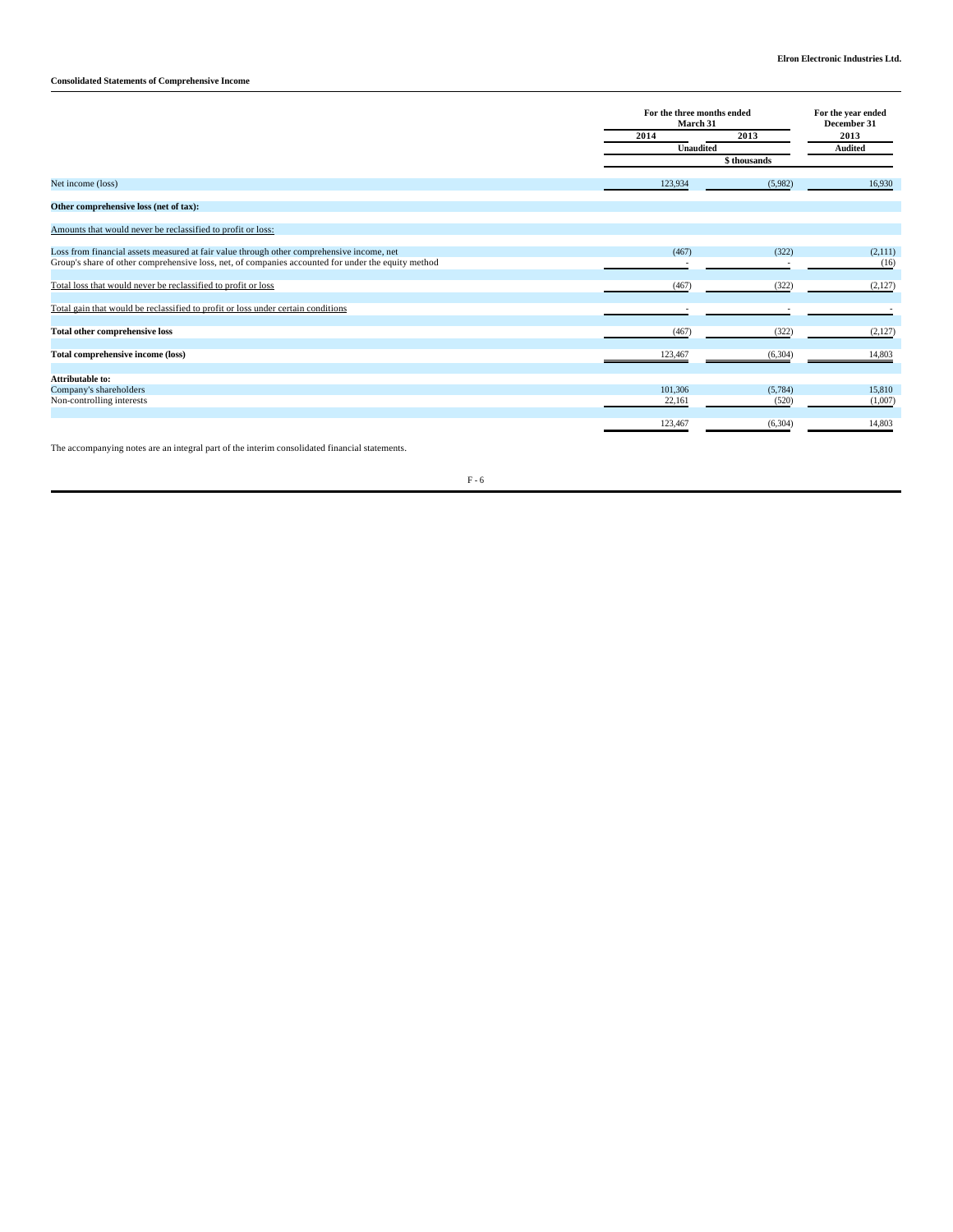|                                                                                                                  |                       | <b>Attributable to the Company's shareholders</b> |                                                                              |                                                                                                                        |                                                                                                                      |                                                         |              |                                  |                     |
|------------------------------------------------------------------------------------------------------------------|-----------------------|---------------------------------------------------|------------------------------------------------------------------------------|------------------------------------------------------------------------------------------------------------------------|----------------------------------------------------------------------------------------------------------------------|---------------------------------------------------------|--------------|----------------------------------|---------------------|
|                                                                                                                  | <b>Issued capital</b> | <b>Share</b><br>Premium                           | Capital<br>reserve for<br>transaction<br>with<br>controlling<br>shareholders | Capital<br>reserve<br>for financial<br>assets<br>measured at<br>fair value<br>through other<br>comprehensive<br>income | Capital<br>reserve from<br>transactions<br>with non-<br>controlling<br>interests<br><b>Unaudited</b><br>\$ thousands | <b>Retained</b><br>earnings<br>(accumulated<br>deficit) | <b>Total</b> | Non-<br>controlling<br>interests | <b>Total equity</b> |
|                                                                                                                  |                       |                                                   |                                                                              |                                                                                                                        |                                                                                                                      |                                                         |              |                                  |                     |
| <b>Balance at January 1, 2014</b><br>(audited)                                                                   | 9,573                 | 190,753                                           | 351                                                                          | (10,513)                                                                                                               | 3,996                                                                                                                | (13, 377)                                               | 180,783      | 19,032                           | 199,815             |
| Total comprehensive income (loss)                                                                                |                       |                                                   |                                                                              | (467)                                                                                                                  | ٠                                                                                                                    | 101,773                                                 | 101,306      | 22,161                           | 123,467             |
| Share-based payments in respect of<br>awards issued by subsidiaries<br>Sale of financial assets measured at fair |                       |                                                   |                                                                              |                                                                                                                        |                                                                                                                      |                                                         | ٠            | 13                               | 13                  |
| value through other comprehensive<br>income                                                                      |                       |                                                   |                                                                              | 140                                                                                                                    |                                                                                                                      | (140)                                                   |              |                                  |                     |
| <b>Balance at March 31, 2014</b>                                                                                 | 9,573                 | 190,753                                           | 351                                                                          | (10, 840)                                                                                                              | 3,996                                                                                                                | 88,256                                                  | 282,089      | 41,206                           | 323,295             |

The accompanying notes are an integral part of the interim consolidated financial statements.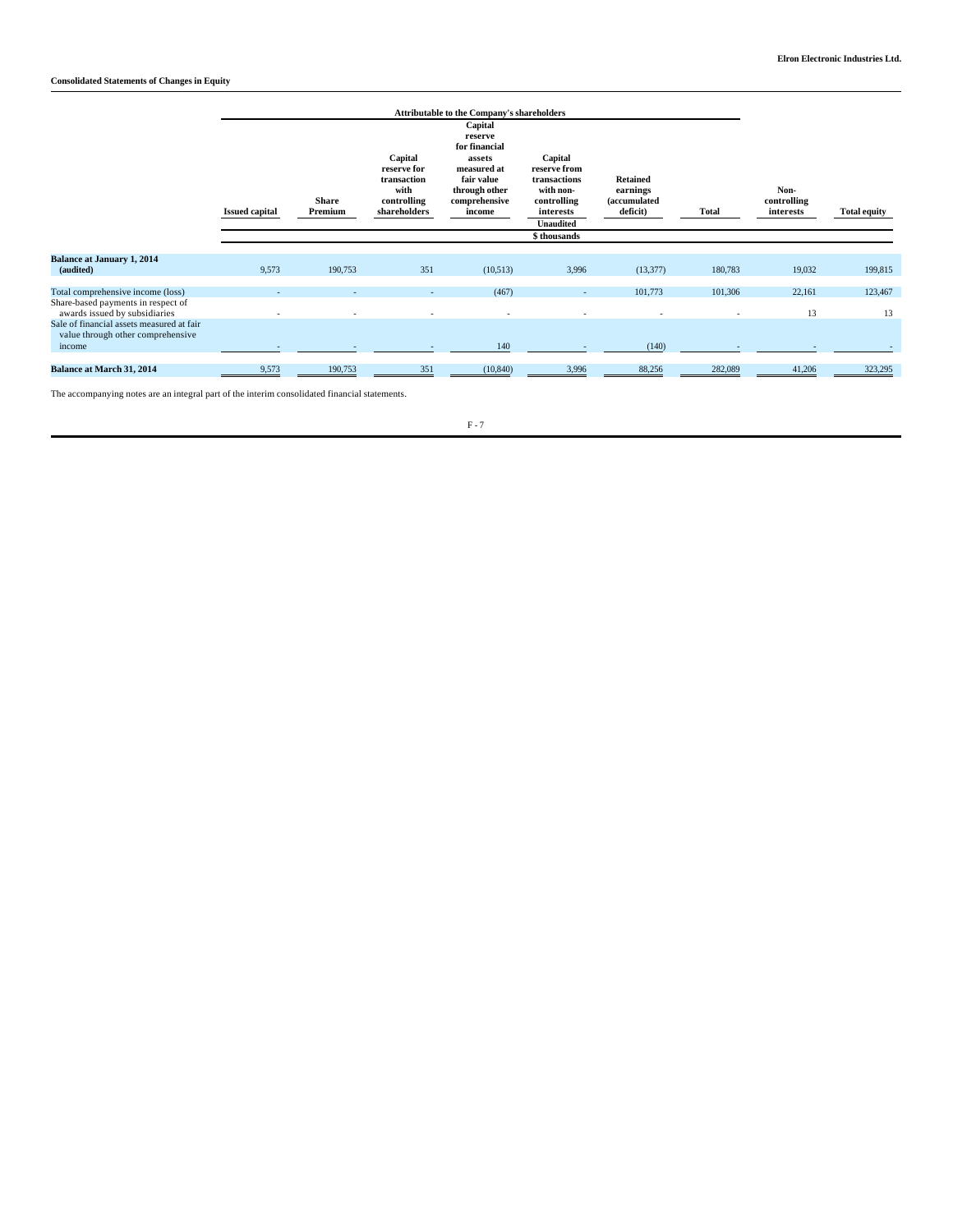|                                                                     | <b>Attributable to the Company's shareholders</b> |                         |                                                                              |                                                                                                                           |                                                                                                         |                                                        |                        |              |                                  |                        |
|---------------------------------------------------------------------|---------------------------------------------------|-------------------------|------------------------------------------------------------------------------|---------------------------------------------------------------------------------------------------------------------------|---------------------------------------------------------------------------------------------------------|--------------------------------------------------------|------------------------|--------------|----------------------------------|------------------------|
|                                                                     | <b>Issued</b><br>capital                          | <b>Share</b><br>premium | Capital<br>reserve<br>for<br>transaction<br>with<br>controlling<br>interests | Capital<br>reserve<br>for<br>financial<br>assets<br>measured at<br>fair value<br>through other<br>comprehensive<br>income | Capital<br>reserve<br>from<br>transactions<br>with non-<br>controlling<br>interests<br><b>Unaudited</b> | Accumulated<br>deficit from<br>share based<br>payments | Accumulated<br>deficit | <b>Total</b> | Non-<br>controlling<br>interests | <b>Total</b><br>equity |
|                                                                     |                                                   |                         |                                                                              |                                                                                                                           | \$thousands                                                                                             |                                                        |                        |              |                                  |                        |
| <b>Balance at January 1, 2013</b><br>(Audited)                      | 9,573                                             | 190,709                 | 351                                                                          | (11,326)                                                                                                                  | 1,107                                                                                                   | 391                                                    | (28, 765)              | 162,040      | 22,879                           | 184,919                |
| Total comprehensive loss                                            |                                                   |                         |                                                                              | (322)                                                                                                                     |                                                                                                         | ٠                                                      | (5, 462)               | (5,784)      | (520)                            | (6,304)                |
| Share-based payments in respect of awards<br>issued by subsidiaries |                                                   |                         |                                                                              |                                                                                                                           |                                                                                                         |                                                        |                        |              | 72                               | 72                     |
| Expiration of share-based payments                                  |                                                   |                         |                                                                              | $\overline{\phantom{a}}$                                                                                                  | $\overline{\phantom{a}}$                                                                                | (379)                                                  | 379                    | $\sim$       |                                  | $\sim$                 |
| Exercise of options into shares of the<br>Company                   | $-$ *)                                            | 44                      |                                                                              |                                                                                                                           |                                                                                                         | (12)                                                   | 12                     | 44           |                                  | 44                     |
| Balance at March 31, 2013                                           | 9,573                                             | 190,753                 | 351                                                                          | (11,648)                                                                                                                  | 1,107                                                                                                   |                                                        | (33,836)               | 156,300      | 22,431                           | 178,731                |

\*) Amount less than \$1 thousand.

The accompanying notes are an integral part of the interim consolidated financial statements.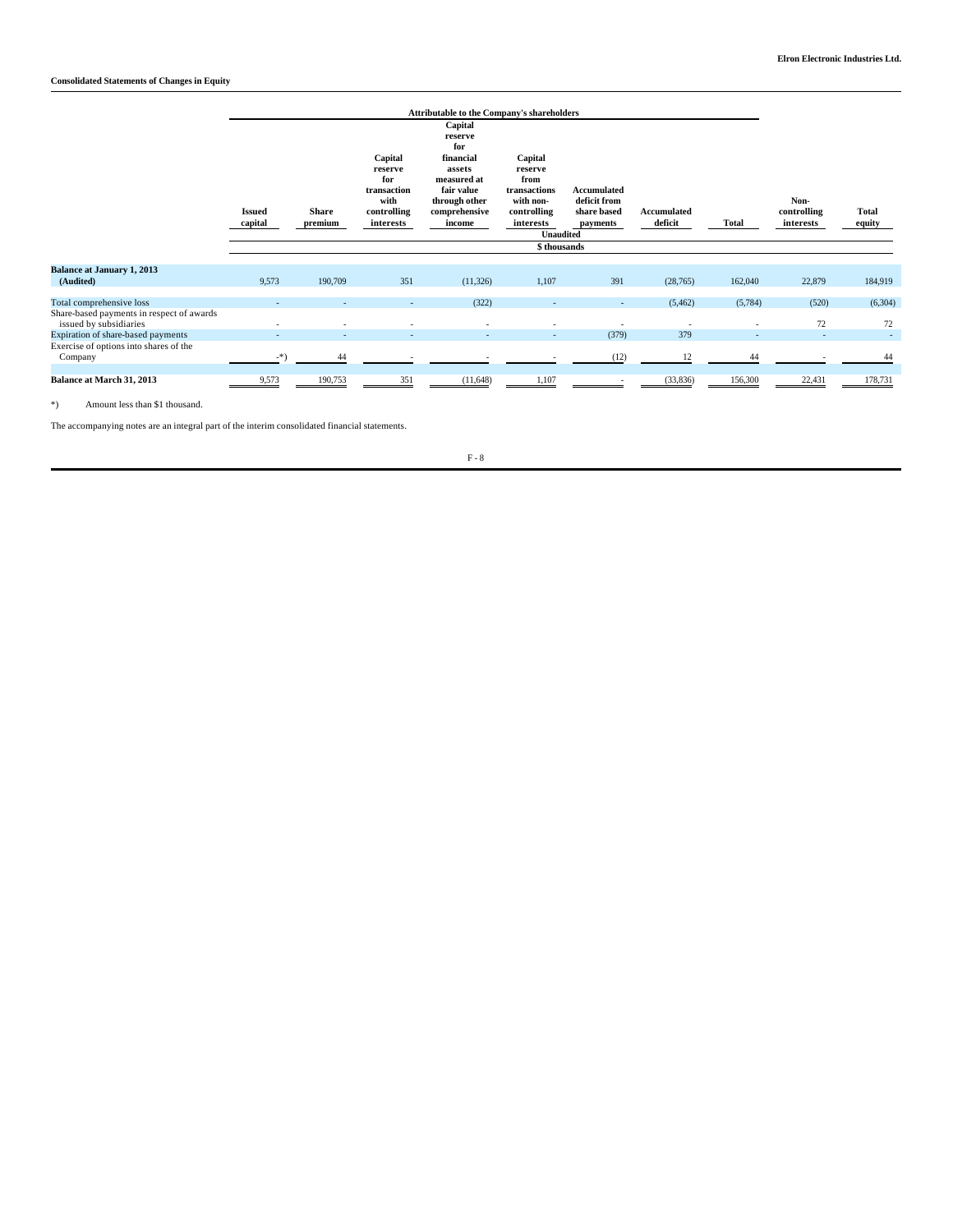|                                                                                                           | <b>Attributable to the Company's shareholders</b> |                         |                                                                              |                                                                                                                        |                                                                                     |                                                        |                        |              |                                  |                     |
|-----------------------------------------------------------------------------------------------------------|---------------------------------------------------|-------------------------|------------------------------------------------------------------------------|------------------------------------------------------------------------------------------------------------------------|-------------------------------------------------------------------------------------|--------------------------------------------------------|------------------------|--------------|----------------------------------|---------------------|
|                                                                                                           | <b>Issued</b><br>capital                          | <b>Share</b><br>Premium | Capital<br>reserve for<br>transaction<br>with<br>controlling<br>shareholders | Capital<br>reserve<br>for financial<br>assets<br>measured at<br>fair value<br>through other<br>comprehensive<br>income | Capital<br>reserve<br>from<br>transactions<br>with non-<br>controlling<br>interests | Accumulated<br>deficit from<br>share based<br>payments | Accumulated<br>deficit | <b>Total</b> | Non-<br>controlling<br>interests | <b>Total equity</b> |
|                                                                                                           | <b>Audited</b><br>\$thousands                     |                         |                                                                              |                                                                                                                        |                                                                                     |                                                        |                        |              |                                  |                     |
| <b>Balance at January 1, 2013</b>                                                                         | 9,573                                             | 190,709                 | 351                                                                          | (11, 326)                                                                                                              | 1,107                                                                               | 391                                                    | (28, 765)              | 162,040      | 22,879                           | 184,919             |
| Total comprehensive income (loss)<br>Share-based payments in respect of awards                            |                                                   |                         |                                                                              | (2,111)                                                                                                                |                                                                                     |                                                        | 17.921                 | 15,810       | (1,007)                          | 14,803              |
| issued by subsidiaries<br>Change in non-controlling interests<br>subsequent to the transfer of the        |                                                   |                         |                                                                              |                                                                                                                        |                                                                                     |                                                        |                        |              | (38)                             | (38)                |
| investment in RDSeed to RDC<br>Non-controlling interests created due to<br>initially consolidated company |                                                   |                         |                                                                              |                                                                                                                        | 2.172                                                                               |                                                        |                        | 2.172        | (2,172)<br>348                   | 348                 |
| Change in non-controlling interests due to<br>sale of a subsidiary                                        |                                                   |                         |                                                                              |                                                                                                                        |                                                                                     |                                                        |                        |              | (261)                            | (261)               |
| Change in non-controlling interests in<br>consolidated company<br>Expiration of share-based payments      |                                                   |                         |                                                                              |                                                                                                                        | 717                                                                                 | $\overline{\phantom{a}}$<br>(379)                      | 379                    | 717          | (717)                            |                     |
| Exercise of options into shares of the<br>Company                                                         | -*)                                               | 44                      |                                                                              |                                                                                                                        |                                                                                     | (12)                                                   | 12                     | 44           |                                  | 44                  |
| Sale of financial assets measured at fair<br>value through other comprehensive<br>income                  |                                                   |                         |                                                                              | 2,924                                                                                                                  |                                                                                     |                                                        | (2,924)                |              |                                  |                     |
| <b>Balance at December 31, 2013</b>                                                                       | 9,573                                             | 190,753                 | 351                                                                          | (10,513)                                                                                                               | 3,996                                                                               | $\overline{\phantom{a}}$                               | (13, 377)              | 180,783      | 19,032                           | 199,815             |

\*) Amount less than \$1 thousand.

The accompanying notes are an integral part of the interim consolidated financial statements.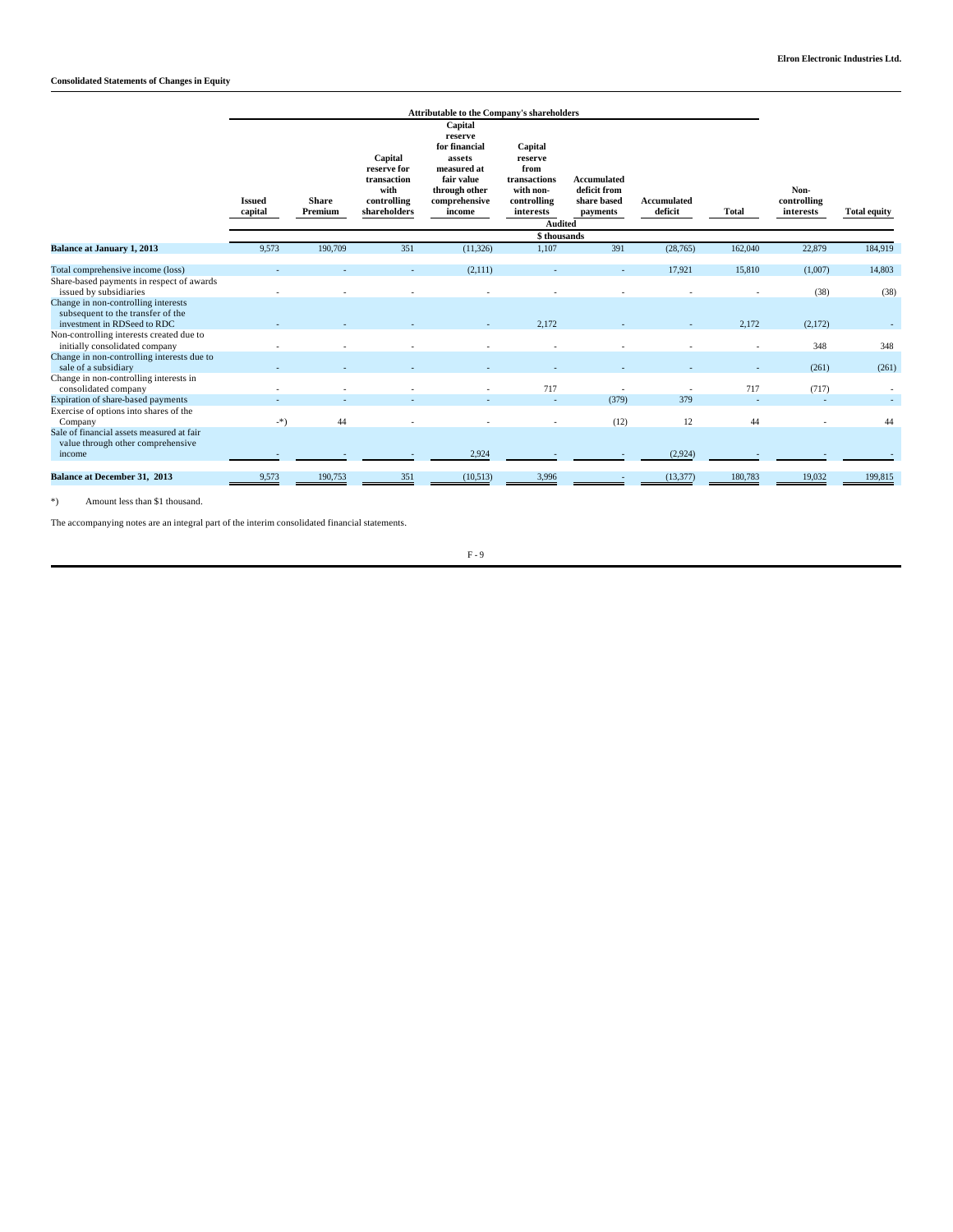# **Consolidated Statements of Cash Flows**

|                                                                                              |                | For the three months ended<br>March 31 |                |  |
|----------------------------------------------------------------------------------------------|----------------|----------------------------------------|----------------|--|
|                                                                                              | 2014           | 2013                                   |                |  |
|                                                                                              | Unaudited      |                                        | <b>Audited</b> |  |
|                                                                                              |                | \$ thousands                           |                |  |
| <b>Cash flows from operating activities</b>                                                  |                |                                        |                |  |
| Net income (loss)                                                                            | 123,934        | (5,982)                                | 16,930         |  |
| Adjustments to reconcile net income (loss) to net cash used in operating activities:         |                |                                        |                |  |
| Adjustment to the profit or loss items:                                                      |                |                                        |                |  |
| Depreciation and amortization                                                                | 66             | 16                                     | 123            |  |
| Financial expenses (income), net                                                             | $\overline{3}$ | (253)                                  | (556)          |  |
| Stock based compensation and changes in liability in respect of options                      |                | 62                                     | (84)           |  |
| Gain from reversal of impairment of financial assets                                         |                | ÷                                      | (3,522)        |  |
| Loss (gain) from disposal and revaluation of investee companies and changes in holdings, net | (175, 037)     | (347)                                  | (8, 416)       |  |
| Equity in losses of associates, net                                                          | 3,776          | 3,574                                  | 11,868         |  |
| Taxes on income (tax benefit)                                                                | 45,220         |                                        | (28, 401)      |  |
| Other                                                                                        | (43)           | (35)                                   | (29)           |  |
|                                                                                              | (126, 015)     | 3,017                                  | (29,017)       |  |
| Changes in Assets and Liabilities:                                                           |                |                                        |                |  |
| Decrease (increase) in other accounts receivable                                             | (496)          | 256                                    | 340            |  |
| Increase in liabilities in respect of government grants                                      |                | 12                                     | 42             |  |
| Increase (decrease) in trade payables                                                        | 48             | (83)                                   | (51)           |  |
| Increase in other accounts payable                                                           | 436            | 263                                    | 978            |  |
|                                                                                              | (12)           | 448                                    | 1.309          |  |
| Cash paid and received during the period for:                                                |                |                                        |                |  |
| Interest paid                                                                                | (12)           | (40)                                   | (169)          |  |
| Interest received                                                                            | 70             | 87                                     | 252            |  |
|                                                                                              | 58             | 47                                     | 83             |  |
| Net cash used in operating activities                                                        | (2,035)        | (2,470)                                | (10,695)       |  |
|                                                                                              |                |                                        |                |  |

The accompanying notes are an integral part of the interim consolidated financial statements.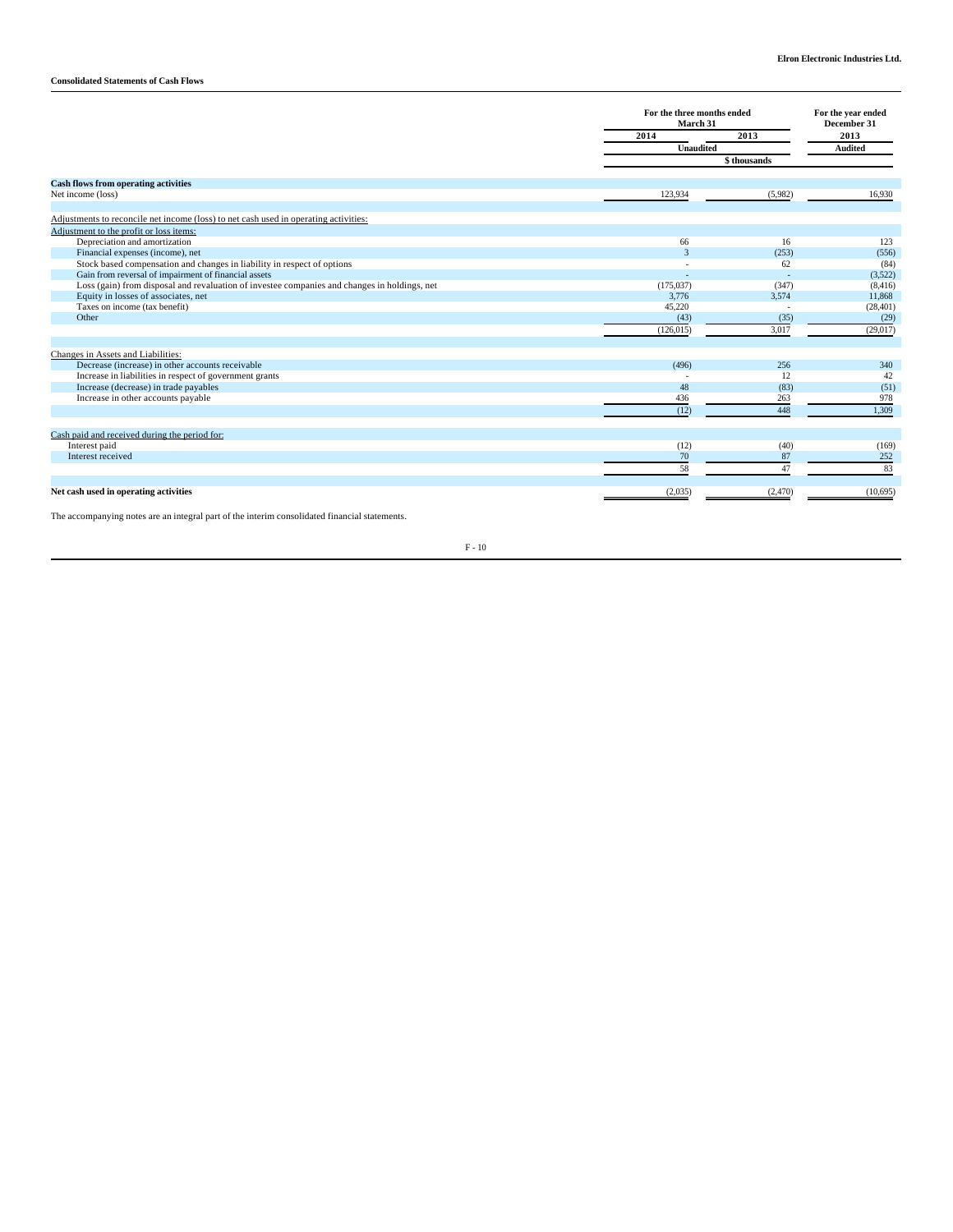# **Consolidated Statements of Cash Flows (Cont.)**

|                                                                                                  | For the three months ended<br>March 31<br>2013<br>2014 |         | For the year ended<br>December 31<br>2013 |  |
|--------------------------------------------------------------------------------------------------|--------------------------------------------------------|---------|-------------------------------------------|--|
|                                                                                                  |                                                        |         |                                           |  |
|                                                                                                  | <b>Unaudited</b>                                       |         | <b>Audited</b>                            |  |
|                                                                                                  |                                                        |         |                                           |  |
| <b>Cash flows from investment activities</b>                                                     |                                                        |         |                                           |  |
| Purchase of property and equipment                                                               | (9)                                                    | (3)     | (35)                                      |  |
| Investment in associates and other companies                                                     | (7,939)                                                | (1,662) | (10, 239)                                 |  |
| Proceeds from sale of property and equipment                                                     |                                                        |         | 9                                         |  |
| Proceeds from sale of investments in subsidiaries net of cash disposed of due to deconsolidation |                                                        | 1.970   | 1,335                                     |  |
| Proceeds from sale of associates and other companies                                             | 283,771                                                | 23      | 412                                       |  |
| Taxes paid in respect with gain from sale of investments                                         | (18,579)                                               |         | $\sim$                                    |  |
| Proceeds from repayment of debentures                                                            |                                                        |         | 1,698                                     |  |
| Proceeds from sale of financial assets measured at fair value                                    | $\mathcal{D}$                                          |         | 115                                       |  |
| Cash resulted from first time consolidation of a subsidiary                                      |                                                        |         | 184                                       |  |
| Long term deposits, net                                                                          |                                                        | 930     | 912                                       |  |
| Net cash provided by (used in) investment activities                                             | 257,246                                                | 1,258   | (5,609)                                   |  |
| <b>Cash flows from financing activities</b>                                                      |                                                        |         |                                           |  |
| Receipt of government grants                                                                     |                                                        |         | 553                                       |  |
| Proceeds from exercise of options                                                                |                                                        | 44      | 44                                        |  |
| Repayment of long term loans                                                                     | (4,000)                                                |         |                                           |  |
| Net cash provided by (used in) financing activities                                              | (4,000)                                                | 44      | 597                                       |  |
|                                                                                                  |                                                        |         |                                           |  |
| Exchange rate differences in respect of cash and cash equivalents                                | (61)                                                   | 206     | 473                                       |  |
| Increase (decrease) in cash and cash equivalents                                                 | 251,150                                                | (962)   | (15,234)                                  |  |
|                                                                                                  |                                                        |         |                                           |  |
| Cash and cash equivalents as of beginning of the period                                          | 32,291                                                 | 47,525  | 47,525                                    |  |
| Cash and cash equivalents as of end of the period                                                | 283,441                                                | 46,563  | 32,291                                    |  |

The accompanying notes are an integral part of the interim consolidated financial statements.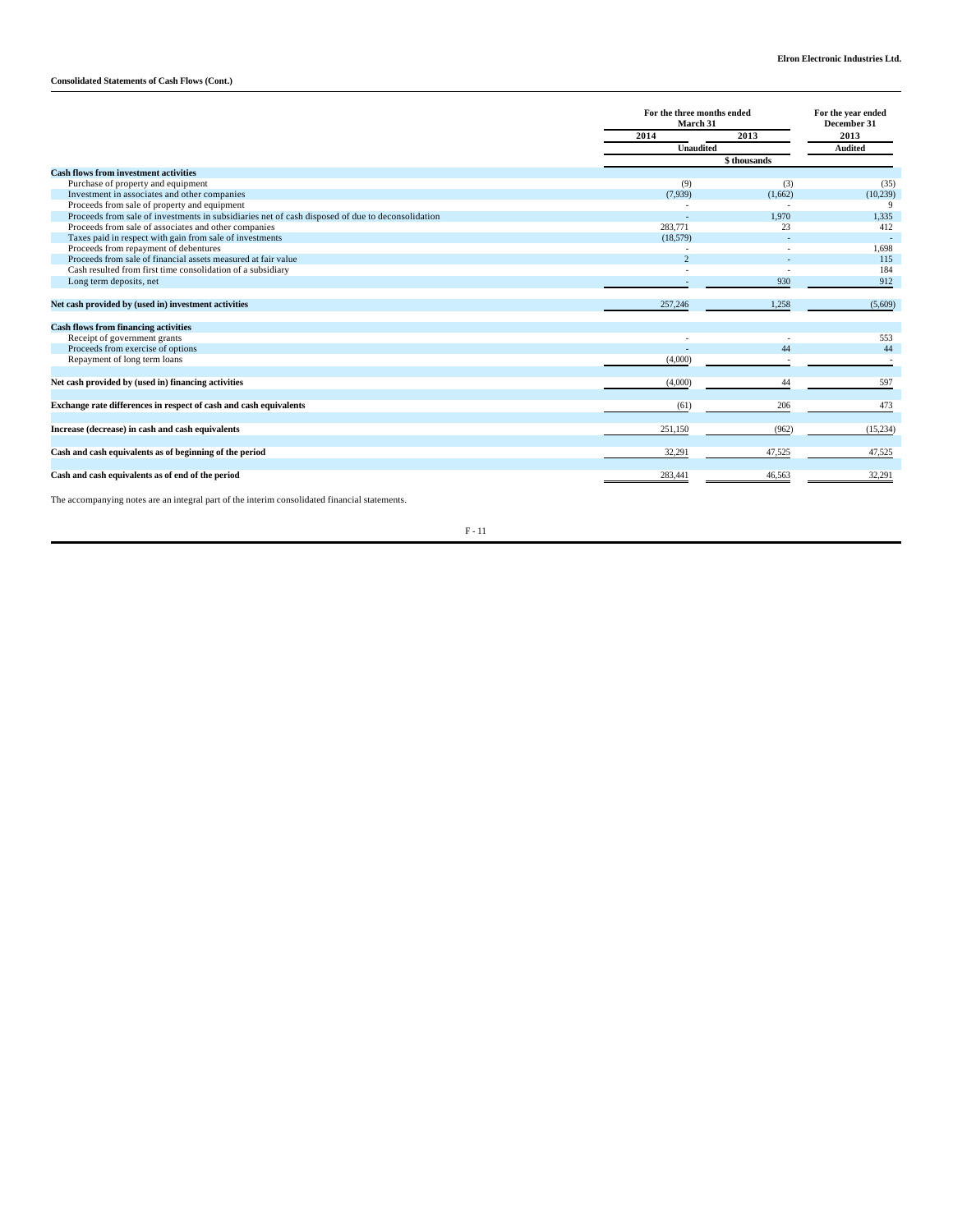# **Notes to the Interim Consolidated Financial Statements**

# **(USD in thousands, except for price per share and number of shares)**

#### **Note 1 – General**

Elron Electronic Industries Ltd. ("Elron" or "the Company") is an operational holding company that focuses on building technology companies. Elron's group of companies includes companies at different stages of<br>development counter market in the United States. Its registered address is 3 Azrieli Center, Triangle Tower, 42nd floor, Tel Aviv, Israel.

The Company's parent company is Discount Investment Corporation Ltd. ("DIC"), an Israeli-resident company, traded on the Tel-Aviv Stock Exchange. DIC holds an approximately 50.32% interest in the Company as of March 31, 2014.

The accompanying consolidated financial statements have been prepared as of March 31, 2014, and for the three months then ended ("interim consolidated financial statements") in accordance with International Financial Reporting Standards ("IFRS") in condensed format. The interim consolidated financial statements are presented in U.S. dollars, the Company's functional currency, and are rounded to the nearest thousand. These interim<br>conso consolidated financial statements").

#### **The Given Merger**

Given Imaging Ltd. ("Given") provides minimally invasive diagnostic products for visualization and detection of disorders of the gastrointestinal tract, and was traded on Nasdaq and the Tel-Aviv Stock Exchange (symbol: GIVN), until the completion of the merger, as detailed below. Given was held, prior to the completion of the merger, by Elron and RDC Rafael Development Corporation Ltd ("RDC"; Elron holds 50.1% of RDC's outstanding shares and RDC is consolidated in Elron's financial statements). Elron and RDC held approximately 21% and 8%, respectively, of Given's share capital. Given was accounted for under the equity method of accounting, until its classification as held for sale in December 2013.

As detailed in Note 3.B.4.a) to the annual consolidated financial statements, in December 2013, Given signed an agreement with an entity of the Covidien corporation (the "Purchaser") and a subsidiary fully owned by the<br>Pur \$30 per share (the "Transaction" or the "Given Merger"). The share of Elron and RDC in the consideration, less tax payments and transactions costs, is approximately \$204,000 and \$61,000, respectively. In January 2014, the<br> received.

As a result, as of December 31, 2013, the investment in Given complied with the terms set in IFRS 5 for classification as a non-current asset held for sale, and accordingly, the investment was classified as an asset held f sale in the statement of financial position as of December 31, 2013.

In addition, the Company recognized in 2013 a deferred tax asset of approximately \$29,000 in respect of the temporary difference between the cost of its investment in Given for tax purposes and its carrying value, and in respect of carryforward losses that are expected to be utilized in 2014, due to the expected gain from this transaction (and a tax liability of approximately \$600 in respect of RDC's holdings in Given).

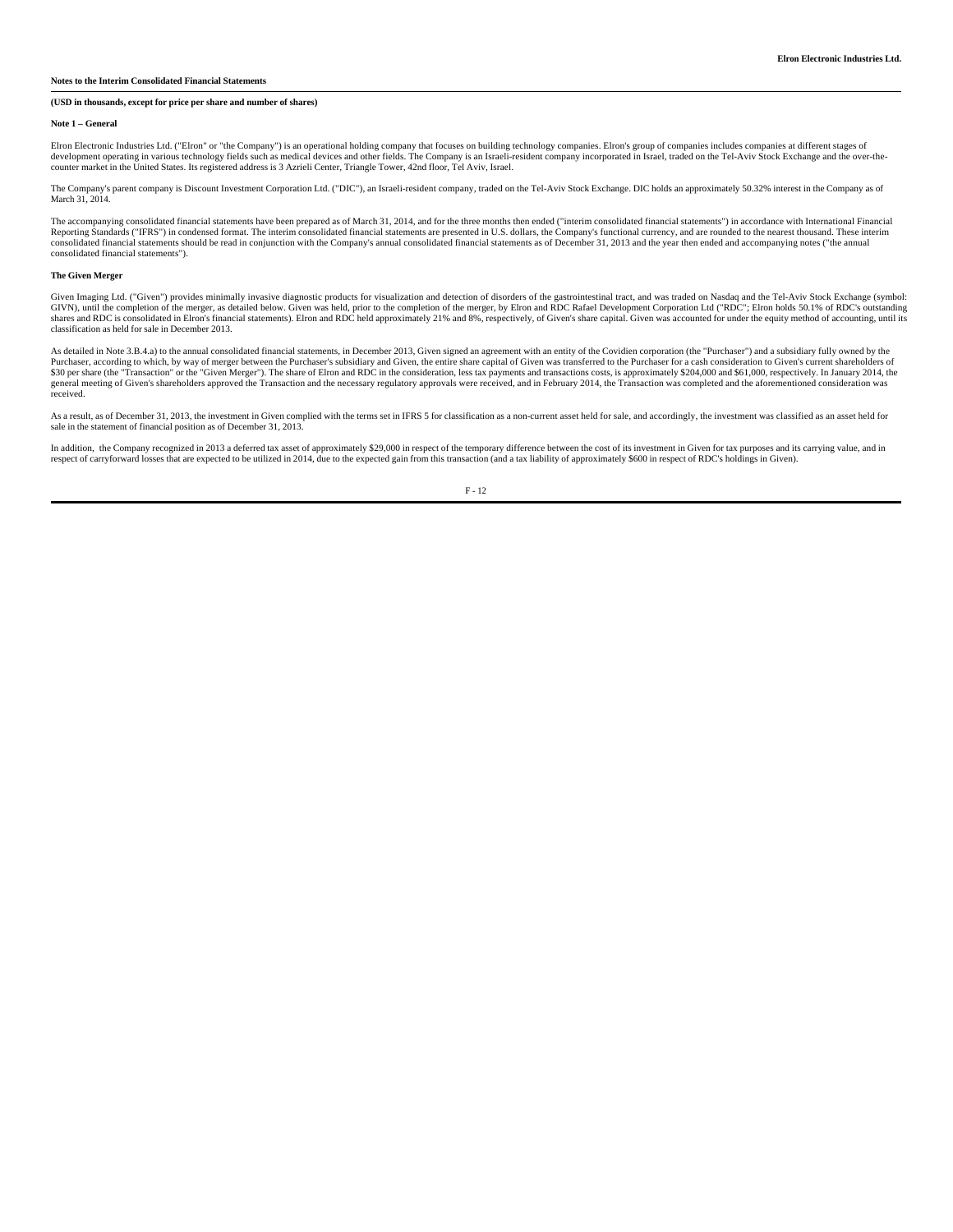#### **Notes to the Interim Consolidated Financial Statements**

## **(USD in thousands, except for price per share and number of shares)**

#### **Note 1 – The Given Merger (Cont.)**

In the first quarter of 2014, Elron recognized in respect of the Transaction a net gain, attributable to the Company's shareholders, in the amount of approximately \$106,600, including Elron's share in the gain expected to

#### **Note 2 – Significant Accounting Policies**

#### **A. Basis of presentation**

The interim consolidated financial statements were prepared in accordance with generally accepted accounting policies for the preparation of financial statements for interim periods as prescribed in IAS 34 –<br>Interim Financ

The significant accounting policies followed in the preparation of the interim consolidated financial statements are identical to those applied in preparation of the annual consolidated financial statements, with the exception of the following:

#### **Amendments to IAS 32 - Financial Instruments: Presentation, regarding the offsetting of financial assets and liabilities**

The IASB issued amendments to IAS 32 ("the amendments to IAS 32") regarding the offsetting of financial assets and liabilities. The amendments to IAS 32 clarify, among others, the meaning of "currently has a<br>legally enforc

The amendments to IAS 32 are applied retrospectively commencing from the financial statements for periods beginning on January 1, 2014, or thereafter.

The amendments to IAS 32 did not have a material impact on the Company's financial statements.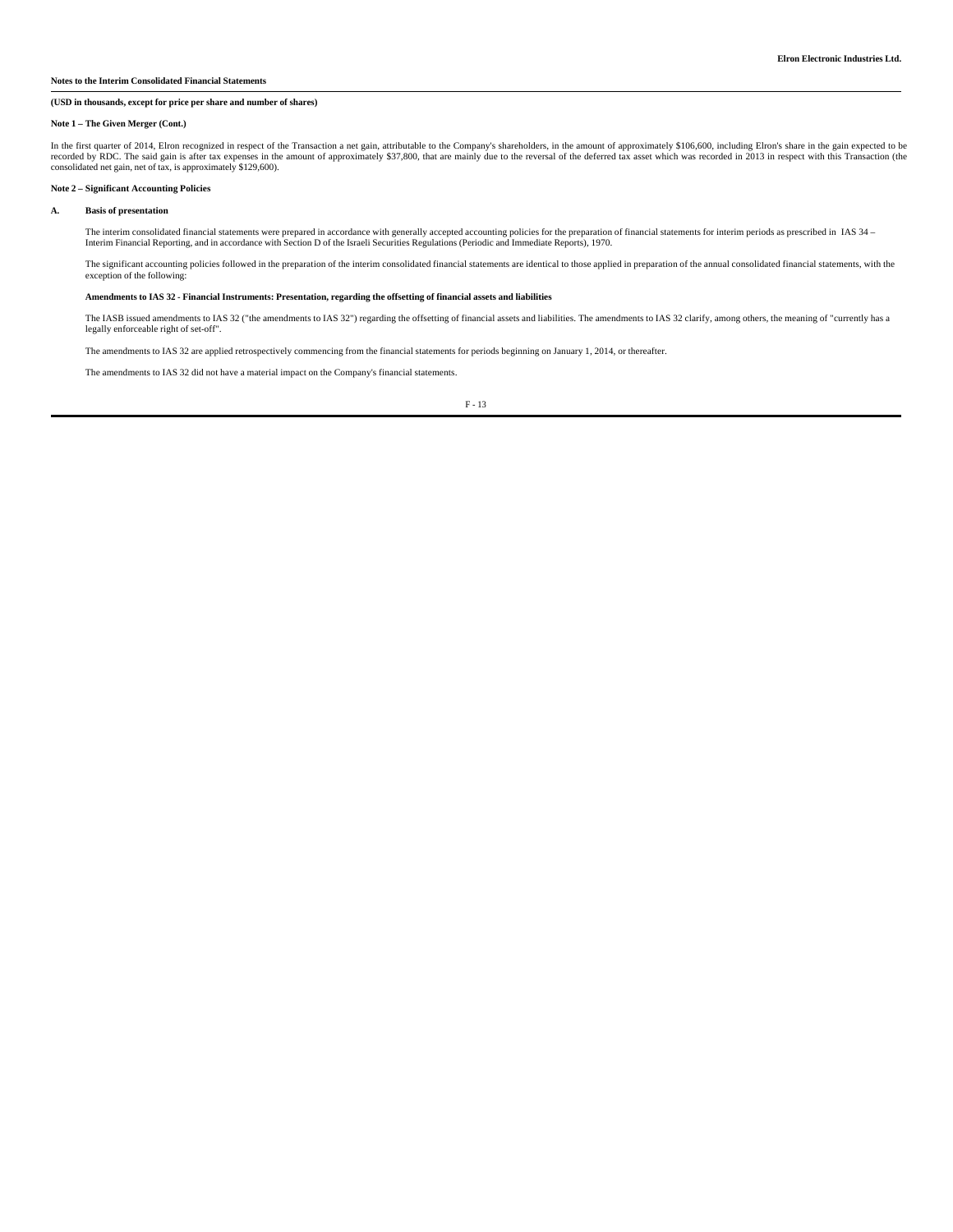#### **Notes to the Interim Consolidated Financial Statements**

## **(USD in thousands, except for price per share and number of shares)**

### **Note 3 – Material Changes During the Reporting Period**

#### **A. Pocared**

Pocared Diagnostics Ltd. ("Pocared"), an Israeli company, is developing a real-time and automated system for infectious diseases diagnosis using optical technology. As of the reporting date, Elron holds<br>approximately 48% o

As mentioned in Note 3.B.4.b) to the annual consolidated financial statements, in October 2013, Pocared's major shareholders, including Elron, granted Pocared a loan in the amount of \$2,000. Elron's share in this loan was approximately \$900.

In February 2014, some of Pocared's shareholders, including Elron, granted Pocared an additional loan in the amount of \$2,000. One of Pocared's major shareholders chose not to participate in this loan and therefore<br>Elron's

In March 2014, Pocared signed an investment agreement with some of its shareholders, including Elron, whereby a total amount of up to \$9,500 will be advanced in two installments in consideration for Preferred G shares (Elron's share is approximately \$8,500). The first installment in the amount of approximately \$6,000 was advanced immediately. Elron's share in this installment was approximately \$5,400. The second installment will be advanced conditionally upon Pocared achieving a certain milestone as stipulated in the agreement. In addition, according to the investment agreement, the aforementioned loans in the amount of<br>approximat

Following the first installment, Elron's holding in Pocared's outstanding share capital increased from approximately 41% to 48% and from approximately 37% to 42% on a fully diluted basis. Elron's holding in<br>Pocared's outst of directors, the investment in Pocared continues to be accounted for under the equity method of accounting, as it was until this investment agreement.

### **B. Kyma**

Kyma Medical Technologies Ltd. ("Kyma") is developing a remote patient monitoring (RPM) solution for Congestive Heart Failure (CHF) patients. As of the reporting date, RDC holds approximately 57% of Kyma's outstanding shares and approximately 38% on a fully diluted basis and the investment in Kyma is accounted for under the equity method.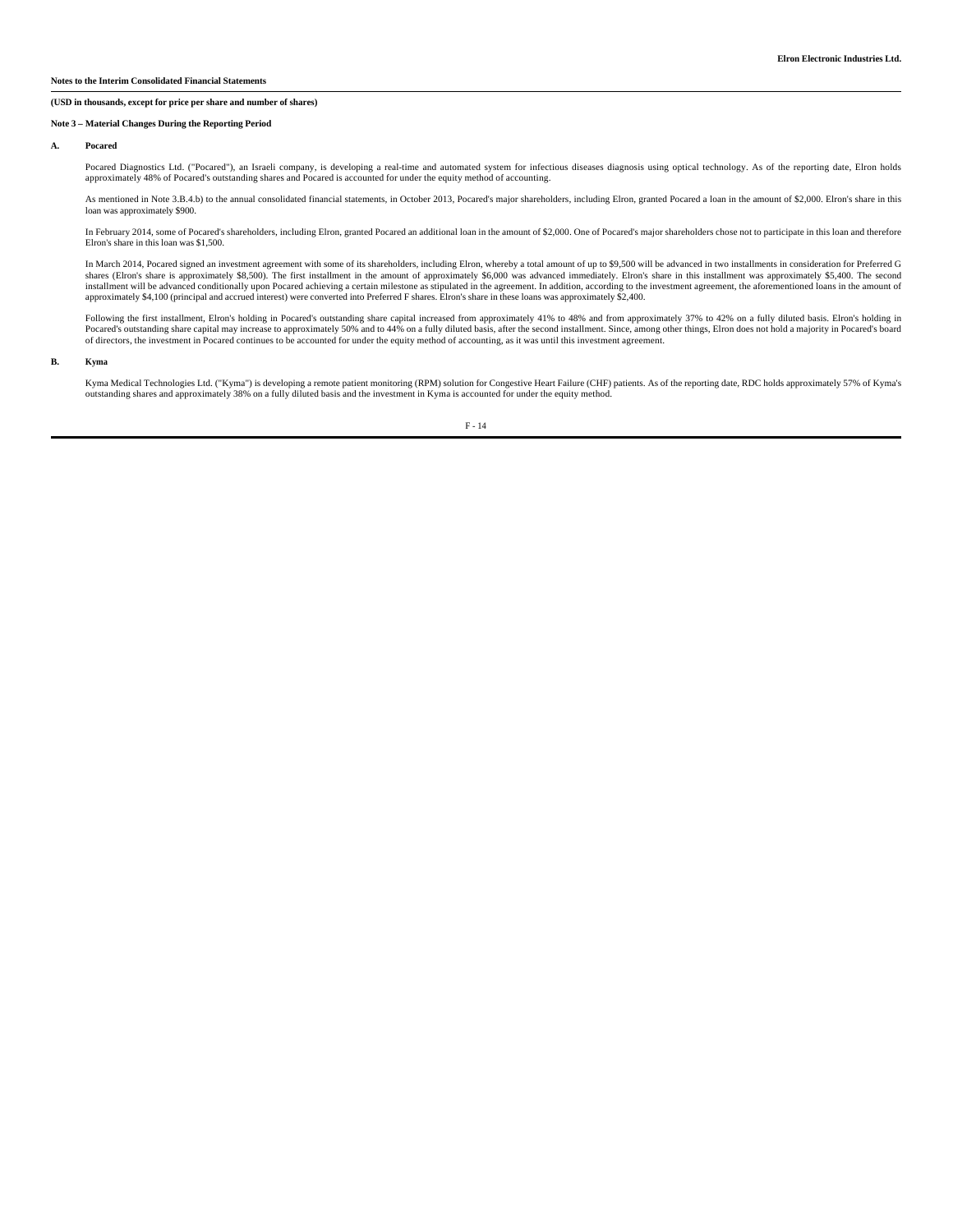#### **Elron Electronic Industries Ltd.**

#### **Notes to the Interim Consolidated Financial Statements**

## **(USD in thousands, except for price per share and number of shares)**

#### **Note 3 – Material Changes During the Reporting Period (Cont.)**

#### **B. Kyma (Cont.)**

As mentioned in Note 3.A.3.e) to the annual consolidated financial statements, in October 2013, Kyma, RDC and a new investor signed an investment agreement in the amount of \$6,000 to be advanced in two installments in cons date), which will enable the new investor the option to invest in Kyma an additional amount of \$4,000. The first installment in respect of this investment in the amount of \$3,000 was advanced immediately. RDC's share in the first installment was \$1,000. In January 2014, the second installment in respect of this investment was advanced, in the amount of \$3,000. RDC's share in the second installment was \$1,000.

#### **C. RDSeed**

RDSeed Ltd. ("RDSeed"), formerly known as Navitrio Ltd., a subsidiary, was founded in 2011 in order to invest in the digital field. As of the reporting date, RDC holds approximately 92% of RDSeed's outstanding shares.

In March 2014, an investment agreement between RDC and RDSeed was signed and completed, according to which RDC invested an amount of \$3,000 in RDSeed in consideration for Preferred A shares.

#### **D. Credit Line**

As mentioned in Note 11 to the annual consolidated financial statements, in November 2011, Elron entered into a binding agreement with Silicon Valley Bank to receive a credit line in the amount of \$30,000 for a<br>period of u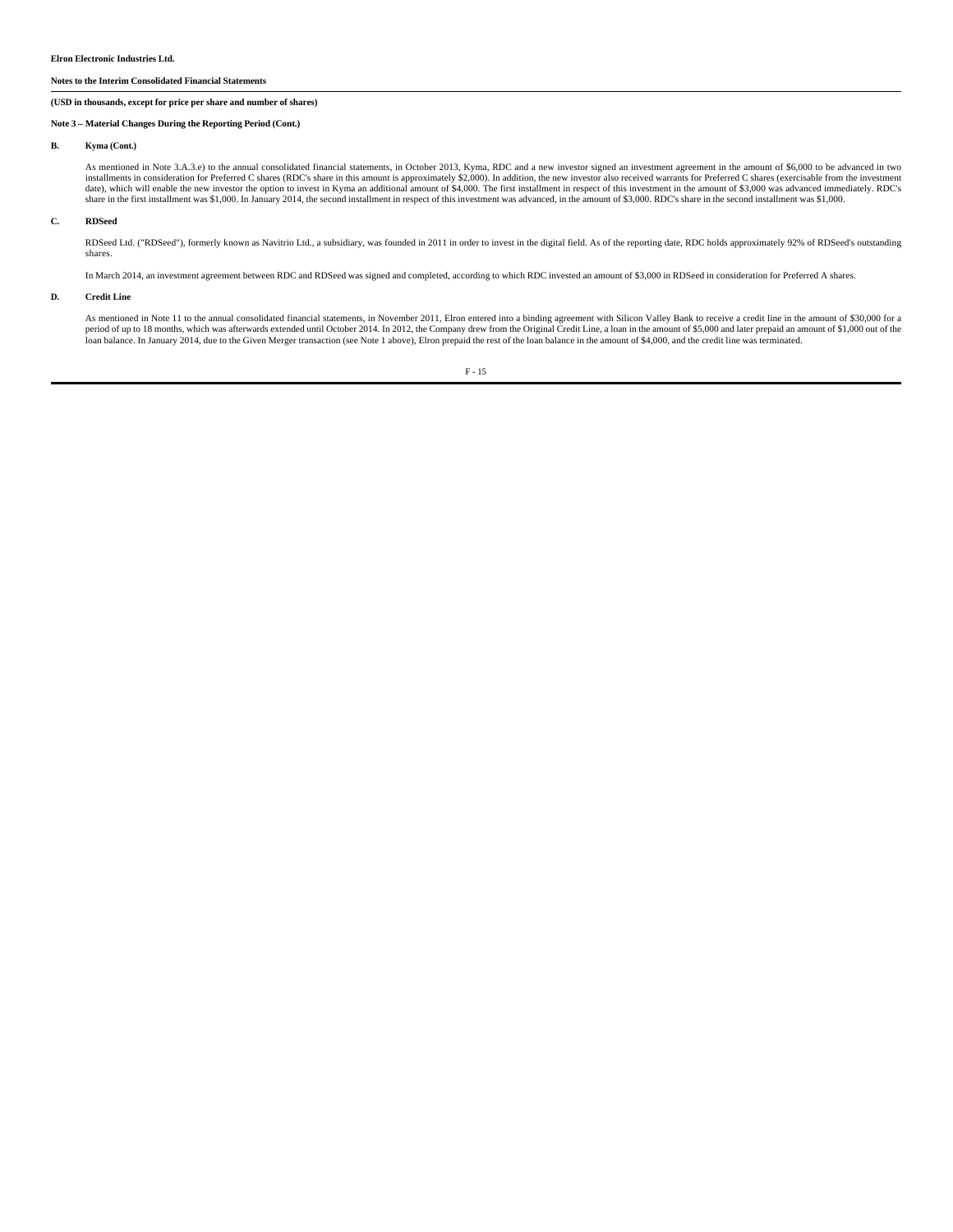## **Notes to the Interim Consolidated Financial Statements**

## **(USD in thousands, except for price per share and number of shares)**

#### **Note 4 – Contingent Liabilities**

For details regarding pending contingent liabilities and claims against the Company and its group companies as of the date of approval of the interim consolidated financial statements, see Note 15 to the annual<br>consolidate

### **Note 5 – Inclusion of the financial statements of associate companies accounted for under the equity method of accounting**

The Company is enclosing the financial statements of Pocared in these financial statements.

## **Note 6 – Financial instruments**

**A. Fair value**

The carrying amount of all of the Company's financial assets and liabilities, including cash and cash equivalents, other accounts receivable, other investments measured at fair value, other long term receivables, other accounts payable, trade payables, royalty bearing government grants and long term loans from banks and others, conform to or approximate their fair values.

#### **B. Classification of financial instruments by fair value hierarchy**

The financial instruments presented in the statement of financial position at fair value are grouped into classes with similar characteristics using the following fair value hierarchy which is determined based on the<br>sourc

| Level 1 | quoted prices (unadjusted) in active markets for identical assets or liabilities.                                                         |
|---------|-------------------------------------------------------------------------------------------------------------------------------------------|
| Level 2 | inputs other than quoted prices included within Level 1 that are observable either directly or indirectly.                                |
| Level 3 | inputs that are not based on observable market data (valuation techniques which use inputs that are not based on observable market data). |

 $\rm F$  -  $16$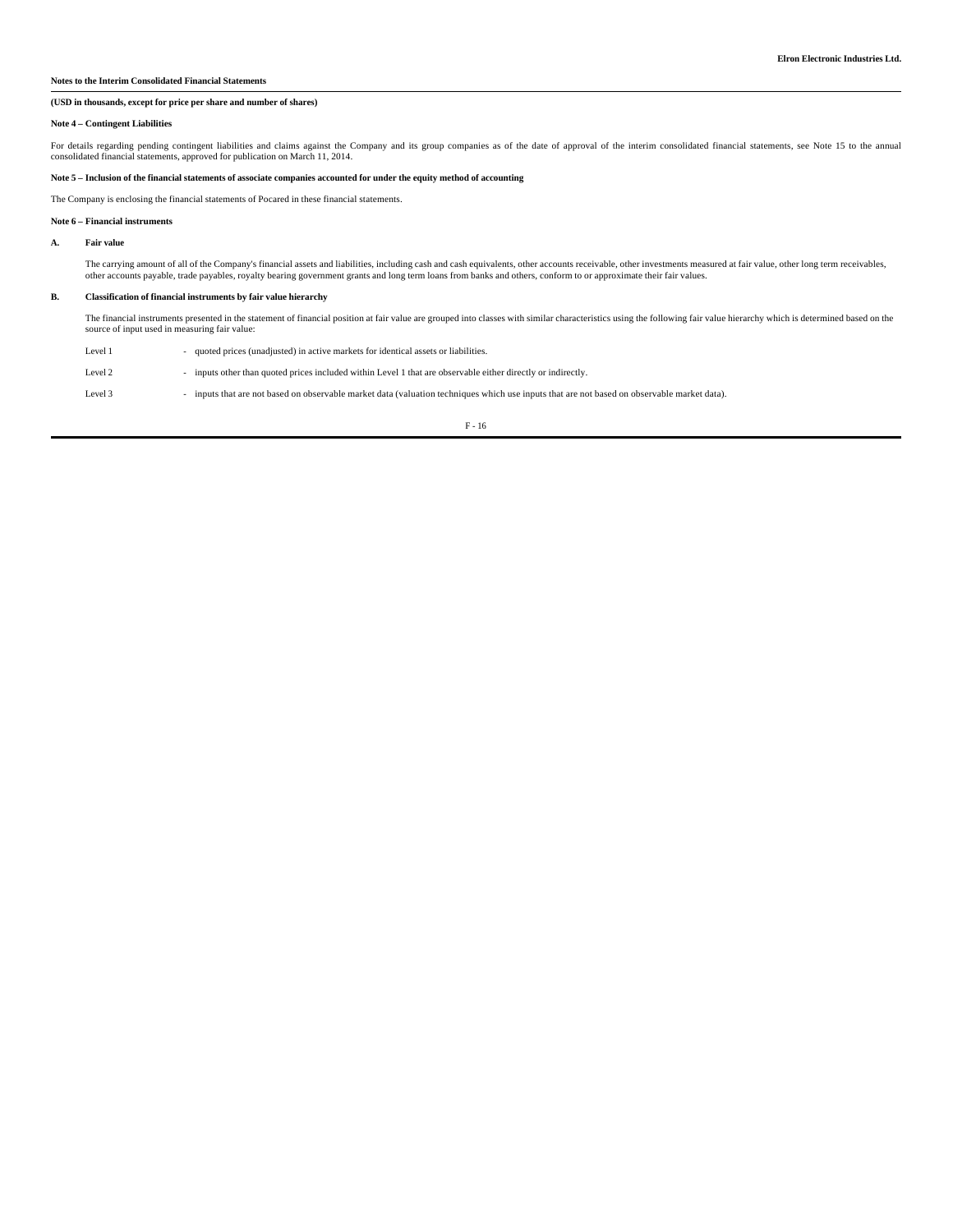## **(USD in thousands, except for price per share and number of shares)**

#### **Note 6 – Financial instruments (Cont.)**

*Financial assets measured at fair value:*

|                                          | As of March 31, 2014 |                         |         |  |  |  |  |
|------------------------------------------|----------------------|-------------------------|---------|--|--|--|--|
|                                          |                      | Unaudited               |         |  |  |  |  |
|                                          | Level 1              | Level 2                 | Level 3 |  |  |  |  |
| Other investments measured at fair value | 378                  |                         | 25,453  |  |  |  |  |
|                                          |                      | As of March 31, 2013    |         |  |  |  |  |
|                                          |                      | Unaudited               |         |  |  |  |  |
|                                          | Level 1              | Level 2                 | Level 3 |  |  |  |  |
| Other investments measured at fair value | 379                  |                         | 22,874  |  |  |  |  |
|                                          |                      | As of December 31, 2013 |         |  |  |  |  |
|                                          |                      | Audited                 |         |  |  |  |  |
|                                          | Level 1              | Level 2 $(*)$           | Level 3 |  |  |  |  |
| Other investments measured at fair value | 144                  | 703                     | 25,453  |  |  |  |  |

\*) As noted in Note 6 to the annual consolidated financial statements, shares of Enablence Technologies Inc. ("Enablence"), received under the settlement agreement were subject to a four month lockup period. As of December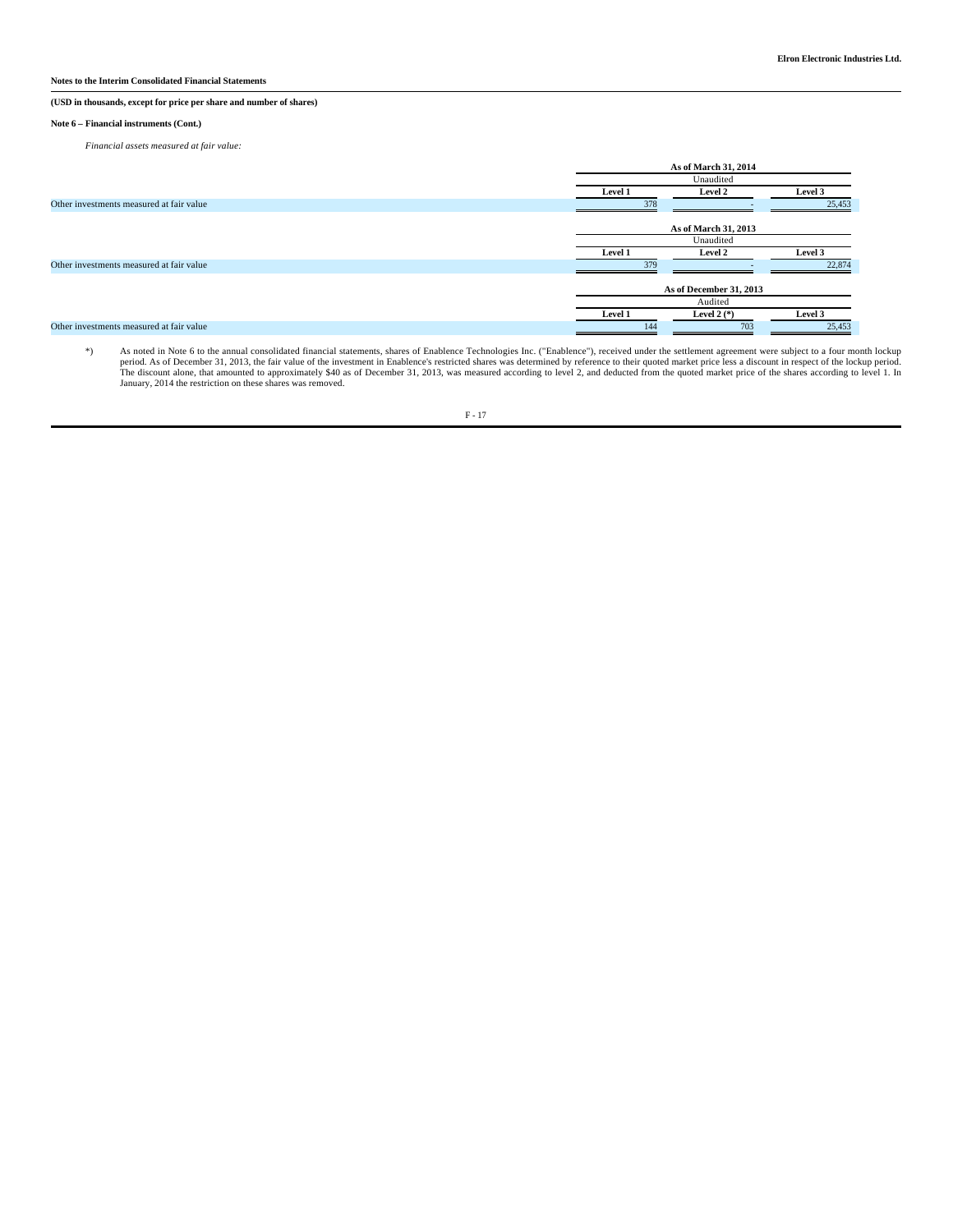# **Notes to the Interim Consolidated Financial Statements**

# **(USD in thousands, except for price per share and number of shares)**

#### **Note 6 – Financial instruments (Cont.)**

*Changes in financial assets classified in Level 3:*

During the first quarter of 2014 there were no changes in financial assets classified in Level 3.

For the three months period ended March 31, 2013:

|                                         | <b>Financial assets</b><br>measured at fair<br>value<br>Unaudited |
|-----------------------------------------|-------------------------------------------------------------------|
| Balance as of January 1, 2013 (audited) | 23,397                                                            |
|                                         |                                                                   |
| Total recognized loss:                  |                                                                   |
| In other comprehensive income (loss)    | (523)                                                             |
|                                         |                                                                   |
| Balance as of March 31, 2013            | 22,874                                                            |

## For the year ended December 31, 2013:

|                                        | <b>Financial assets</b><br>measured at fair<br>value |
|----------------------------------------|------------------------------------------------------|
|                                        | Audited                                              |
|                                        |                                                      |
| Balance as of January 1, 2013          | 23,397                                               |
|                                        |                                                      |
| Total recognized income (loss):        |                                                      |
| In profit or loss                      | 1,193                                                |
| In other comprehensive income (loss)   | (1,071)                                              |
| Investment                             | 1,934                                                |
| <b>Balance as of December 31, 2013</b> | 25,453                                               |
|                                        |                                                      |

## **C. Valuation techniques**

For details on the fair value of investments in unquoted shares, see Note 6 to the annual consolidated financial statements.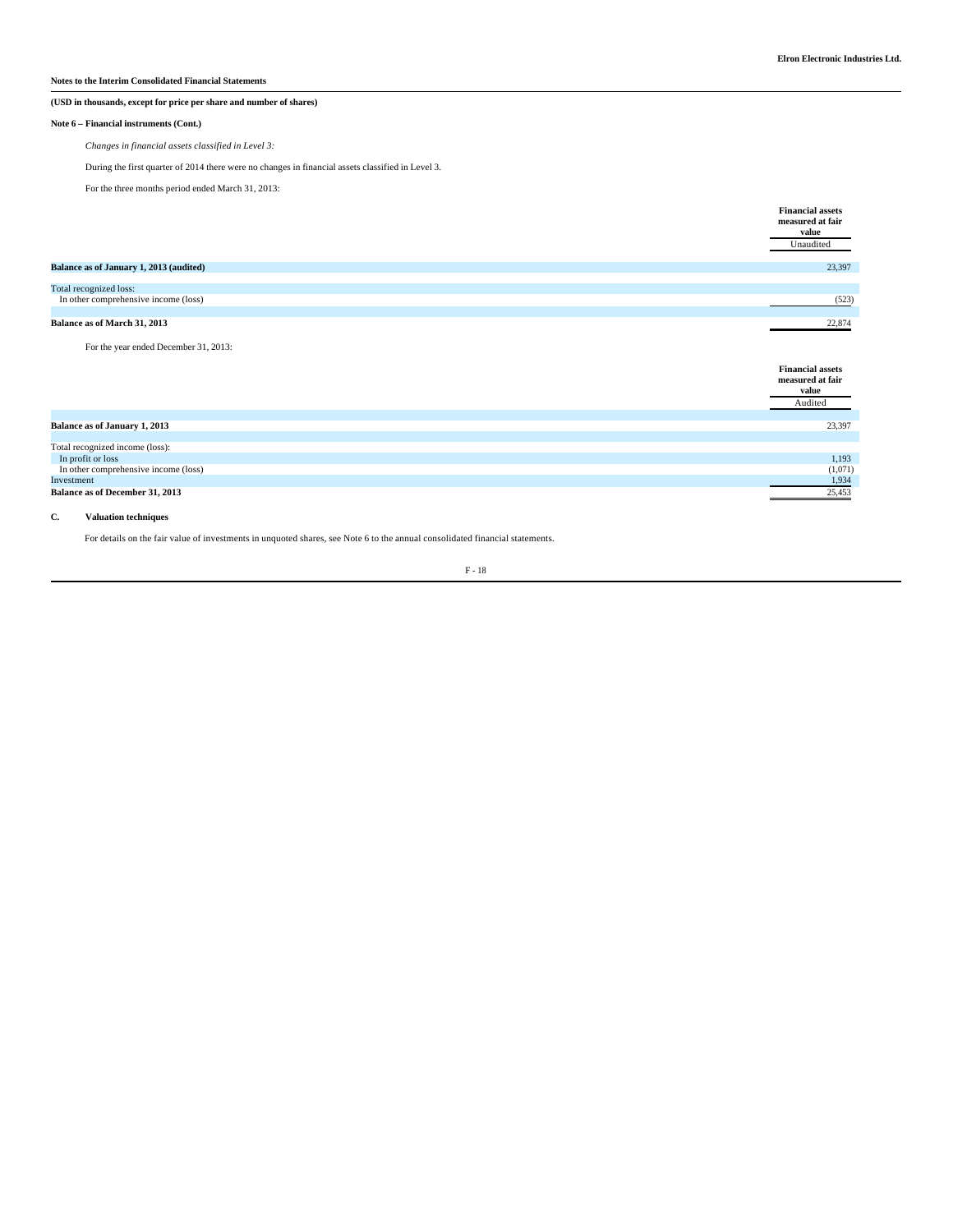# **ANNEX TO THE INTERIM CONSOLIDATED FINANCIAL STATEMENTS**

## **A. Details relating to investments in the interim consolidated financial statements as of March 31, 2014**

| Investments in investee companies            | Rate of holdings in equity<br>$E$ Iron $(1)$ | RDC(2)                   | Consolidated<br>rate of<br>holdings in<br>equity<br>$\frac{0}{0}$ | <b>Elron's effective</b><br>rate of<br>holdings<br>in equity $(3)$ | <b>Fully diluted</b><br>consolidated<br>rate of<br>holdings | Elron's fully<br>diluted effective<br>rate of<br>holdings $(3)$ | Consolidated<br>carrying value of<br>investment<br>March 31.<br>2014<br>\$ thousands |
|----------------------------------------------|----------------------------------------------|--------------------------|-------------------------------------------------------------------|--------------------------------------------------------------------|-------------------------------------------------------------|-----------------------------------------------------------------|--------------------------------------------------------------------------------------|
|                                              |                                              |                          |                                                                   |                                                                    |                                                             |                                                                 |                                                                                      |
| Subsidiaries:                                |                                              |                          |                                                                   |                                                                    |                                                             |                                                                 |                                                                                      |
|                                              |                                              |                          |                                                                   |                                                                    |                                                             |                                                                 |                                                                                      |
| Cloudyn Software Ltd.                        |                                              | 45.94                    | 45.94                                                             | 21.13                                                              | 43.17                                                       | 19.86                                                           | (61)                                                                                 |
| Pose POS Ltd. (formerly Blitz Branding Ltd.) |                                              | 43.30                    | 43.30                                                             | 19.92                                                              | 45.16                                                       | 20.78                                                           | 550                                                                                  |
|                                              |                                              |                          |                                                                   |                                                                    |                                                             |                                                                 |                                                                                      |
| Associates:                                  |                                              |                          |                                                                   |                                                                    |                                                             |                                                                 |                                                                                      |
|                                              |                                              |                          |                                                                   |                                                                    |                                                             |                                                                 |                                                                                      |
| BrainsGate Ltd.                              | 29.86                                        | $\overline{\phantom{a}}$ | 29.86                                                             | 29.86                                                              | 26.82                                                       | 26.82                                                           | 337                                                                                  |
| Pocared Diagnostics Ltd.                     | 47.95                                        | ٠                        | 47.95                                                             | 47.95                                                              | 42.12                                                       | 42.12                                                           | 5,315                                                                                |
| Cartiheal (2009) Ltd.                        | 32.31                                        | $\overline{\phantom{a}}$ | 32.31                                                             | 32.31                                                              | 27.27                                                       | 27.27                                                           | 2,182                                                                                |
| Kyma Medical Technologies Ltd.               | ٠                                            | 57.68                    | 57.68                                                             | 28.90                                                              | 37.70                                                       | 18.89                                                           | 4,405                                                                                |
| DES Dry Eye Solutions Ltd.                   | 17.00                                        |                          | 17.00                                                             | 17.00                                                              | 30.00                                                       | 30.00                                                           | 500                                                                                  |
| NuLens Ltd.                                  | 34.72                                        |                          | 34.72                                                             | 34.72                                                              | 29.84                                                       | 29.84                                                           |                                                                                      |
| Numbeez Ltd.                                 |                                              | 37.85                    | 37.85                                                             | 17.42                                                              | 34.29                                                       | 15.78                                                           |                                                                                      |
| Plymedia Israel (2006) Ltd.                  | 27.04                                        |                          | 27.04                                                             | 27.04                                                              | 19.06                                                       | 19.06                                                           | $\sim$                                                                               |
|                                              |                                              |                          |                                                                   |                                                                    |                                                             |                                                                 |                                                                                      |
| Other investments:                           |                                              |                          |                                                                   |                                                                    |                                                             |                                                                 |                                                                                      |
|                                              |                                              |                          |                                                                   |                                                                    |                                                             |                                                                 |                                                                                      |
| Notal Vision Inc.                            | 21.83                                        |                          | 21.83                                                             | 21.83                                                              | 18.27                                                       | 18.27                                                           | 11.009                                                                               |
| Jordan Valley Semiconductors Ltd.            | 18.83                                        |                          | 18.83                                                             | 18.83                                                              | 16.95                                                       | 16.95                                                           | 10,440                                                                               |
| Atlantium Technologies Inc.                  | 7.77                                         | ÷                        | 7.77                                                              | 7.77                                                               | 6.60                                                        | 6.60                                                            | 130                                                                                  |
| Aqwise - Wise Water Technologies Ltd.        | 19.81                                        | ٠                        | 19.81                                                             | 19.81                                                              | 17.94                                                       | 17.94                                                           | 3,809                                                                                |
| Enablence Technologies Inc.                  | 4.44                                         | ٠                        | 4.44                                                              | 4.44                                                               | N/A                                                         | N/A                                                             | 378                                                                                  |
|                                              |                                              |                          |                                                                   |                                                                    |                                                             |                                                                 |                                                                                      |

(1) Including holdings through Elron's fully-owned subsidiaries.<br>(2) Including holdings through RDSeed.<br>(3) Elron's effective holdings include holdings by RDC multiplied by 50.10% and holdings by RDSeed multiplied by 92% (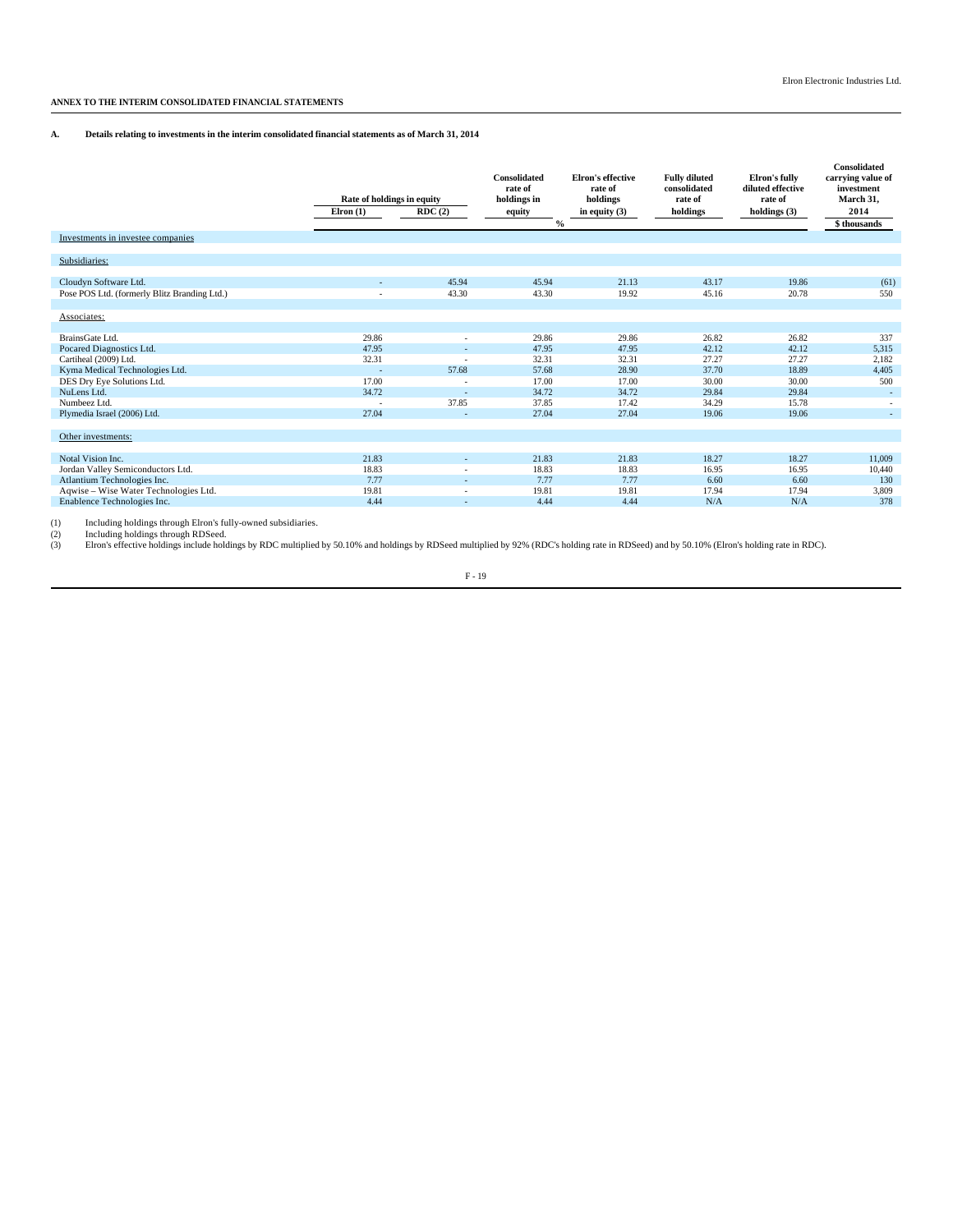# **POCARED DIAGNOSTICS LTD. (A development stage company)**

# **INTERIM CONSOLIDATED FINANCIAL STATEMENTS**

# **AS OF MARCH 31, 2014**

# **U.S. DOLLARS IN THOUSANDS**

# **UNAUDITED**

# **INDEX**

|                                                                   | Page              |
|-------------------------------------------------------------------|-------------------|
| <b>Review of Unaudited Interim Financial Statements</b>           | $P - 2$           |
| <b>Consolidated Balance Sheets</b>                                | $P - 3 - P - 4$   |
| <b>Consolidated Statements of Operations</b>                      | $P - 5$           |
| <b>Statements of Changes in Shareholders' Equity (Deficiency)</b> | $P - 6 - P - 9$   |
| <b>Consolidated Statements of Cash Flows</b>                      | $P - 10$          |
| <b>Notes to Consolidated Financial Statements</b>                 | $P - 11 - P - 17$ |
|                                                                   |                   |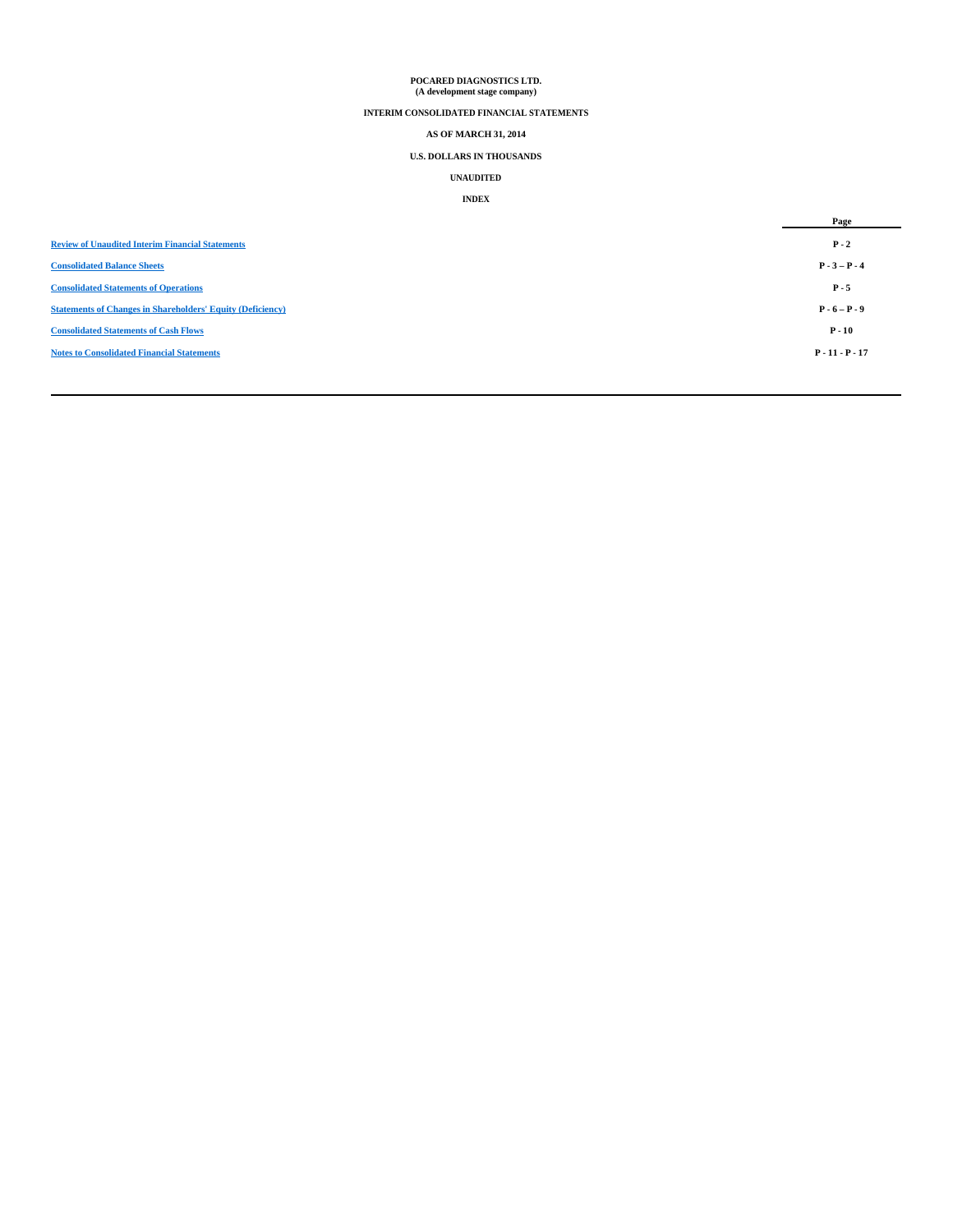

Tel: +972-3-6232525 Fax: +972-3-5622555 ey.com

#### The Board of Directors Pocared Diagnostics Ltd. (a development stage company)

Re: Auditors report on review to the Shareholders of Pocared Diagnostics LTD (a development stage company)

We have reviewed the accompanying financial information of Pocared Diagnostics Ltd. and its subsidiary (a development stage company) (together "the Company") which comprises the condensed balance sheet as of March 31, 2014

We conducted our review in accordance with Review Standard generally accepted in the United States. A review of interim financial information consists of making inquiries, primarily of persons responsible for financial and

Based on our review, we are not aware of any material modifications that should be made to the accompanying financial information referred to above in order for them to be in conformity with United States generally accepte

The accompanying financial information has been prepared assuming that the Company will continue as a going concern. As discussed in Note 1 to the condensed consolidated financial statements, the Company will series in the Company unable to continue as a going concern.

Tel-Aviv, Israel KOST FORER GABBAY & KASIERER A Member of Ernst & Young Global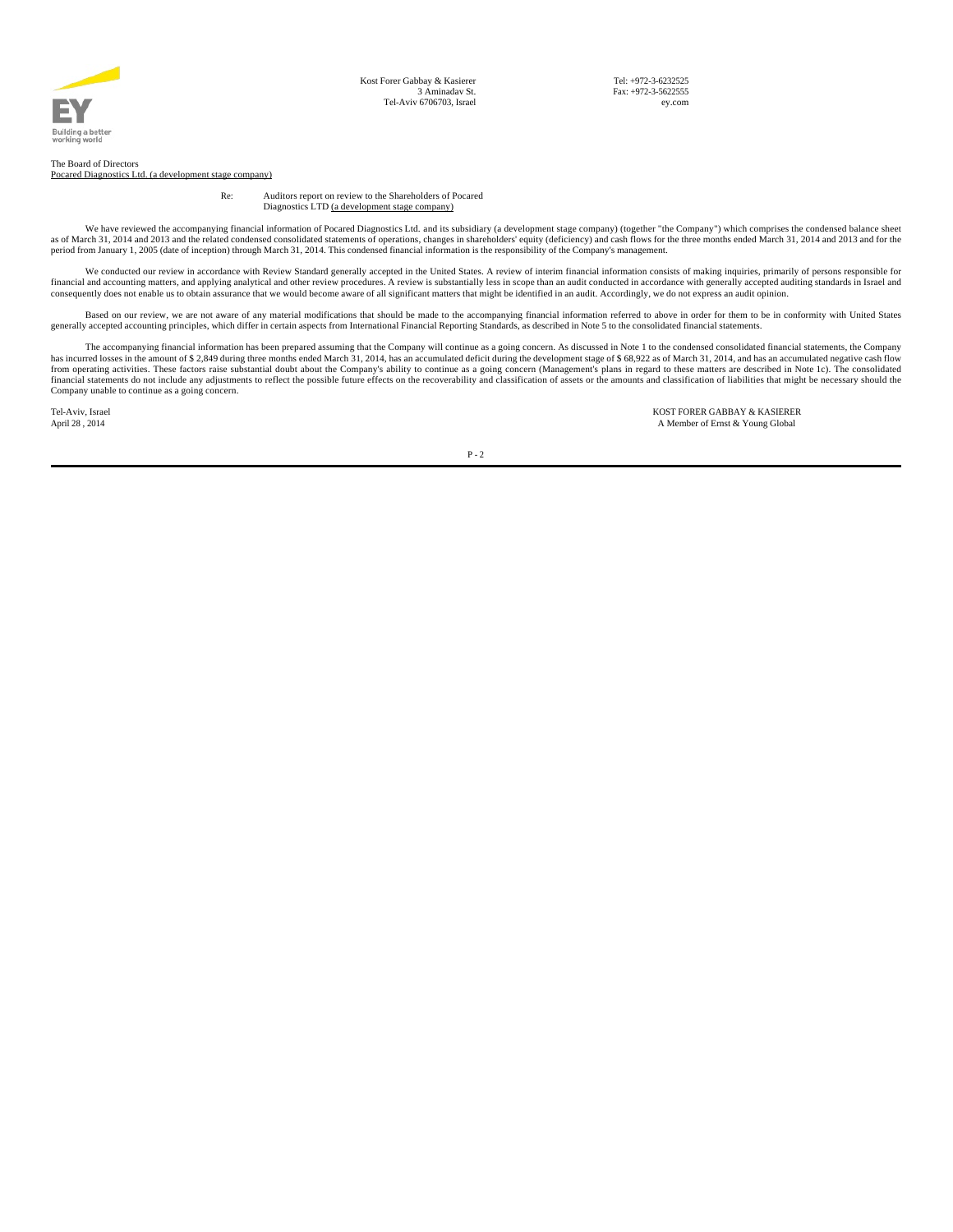# **CONSOLIDATED BALANCE SHEETS**

# **U.S. dollars in thousands**

|                             | March 31,        |              | December 31, |    |         |
|-----------------------------|------------------|--------------|--------------|----|---------|
|                             | 2013<br>2014     |              |              |    | 2013    |
|                             | <b>Unaudited</b> |              |              |    | Audited |
| <b>ASSETS</b>               |                  |              |              |    |         |
|                             |                  |              |              |    |         |
| <b>CURRENT ASSETS:</b>      |                  |              |              |    |         |
| Cash and cash equivalents   | \$<br>6,178      | $\mathbf{s}$ | 3,811        | -S | 803     |
| Restricted cash             | 150              |              | 141          |    | 150     |
| Inventory                   | 148              |              | 903          |    | 206     |
| Accounts receivable         | 365              |              | 261          |    | 411     |
|                             |                  |              |              |    |         |
| Total current assets        | 6,841            |              | 5,116        |    | 1,570   |
|                             |                  |              |              |    |         |
| PROPERTY AND EQUIPMENT, NET | 782              |              | 760          |    | 837     |
|                             |                  |              |              |    |         |
| <b>LONG-TERM DEPOSIT</b>    | 21               |              | 16           |    | 21      |
|                             |                  |              |              |    |         |
| Total assets                | 7,644            |              | 5,892        |    | 2,428   |
|                             |                  |              |              |    |         |

The accompanying notes are an integral part of the consolidated financial statements.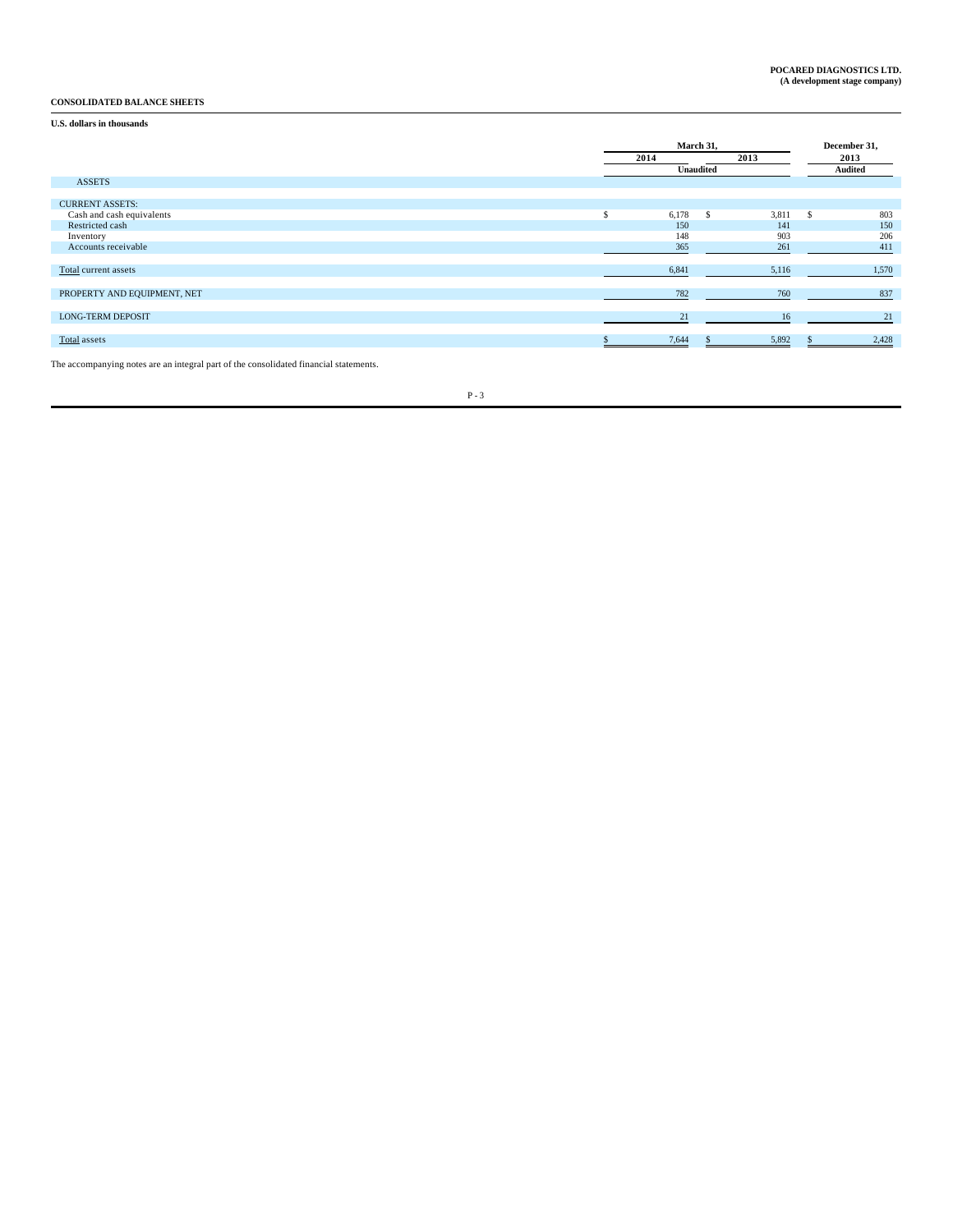## **CONSOLIDATED BALANCE SHEETS**

# **U.S. dollars in thousands, except share and per share data**

|                                                                                                                                                         |                                | March 31,        | December 31, |                         |                |
|---------------------------------------------------------------------------------------------------------------------------------------------------------|--------------------------------|------------------|--------------|-------------------------|----------------|
|                                                                                                                                                         |                                | 2014             |              | 2013                    | 2013           |
|                                                                                                                                                         |                                | <b>Unaudited</b> |              |                         | <b>Audited</b> |
| LIABILITIES AND SHAREHOLDERS' DEFICIENCY                                                                                                                |                                |                  |              |                         |                |
| <b>CURRENT LIABILITIES:</b>                                                                                                                             |                                |                  |              |                         |                |
| Trade payables                                                                                                                                          | \$                             | 302              | s.           | 168                     | S<br>458       |
| Employees and payroll accruals                                                                                                                          |                                | 334              |              | 291                     | 308            |
| Accrued expenses                                                                                                                                        |                                | 487              |              | 463                     | 399            |
| <b>Total</b> current liabilities                                                                                                                        |                                | 1,123            |              | 922                     | 1,165          |
|                                                                                                                                                         |                                |                  |              |                         |                |
| <b>LONG-TERM LIABILITIES:</b>                                                                                                                           |                                |                  |              |                         |                |
| Convertible loan                                                                                                                                        |                                |                  |              |                         | 1,833          |
| CONVERTIBLE PREFERRED SHARES (Note 4)                                                                                                                   |                                |                  |              |                         |                |
| Preferred A shares, NIS 0.01 par value; Authorized: 1,500,000 shares at                                                                                 |                                |                  |              |                         |                |
| March 31, 2014 and 2013 and December 31, 2013; Issued and                                                                                               |                                |                  |              |                         |                |
| outstanding: 1,333,333 shares at March 31, 2014 and December 31, 2013<br>Preferred B shares, NIS 0.01 par value; Authorized: 1,550,000 shares           |                                | 300              |              | 300                     | 300            |
| at March 31, 2014 and 2013 and December 31, 2013; Issued and                                                                                            |                                |                  |              |                         |                |
| outstanding: 1,507,341 shares at March 31, 2014 and 2013 and December 31, 2013                                                                          |                                | 1.634            |              | 1.634                   | 1.634          |
| Preferred C shares, NIS 0.01 par value; Authorized: 1,000,000 shares<br>at March 31, 2014 and 2013 and December 31, 2013; Issued and                    |                                |                  |              |                         |                |
| outstanding: 760,501 shares at March 31, 2014 and 2013 and December 31, 2013                                                                            |                                | 1.280            |              | 1.280                   | 1.280          |
| Preferred D, D-1, and D-2 shares, NIS 0.01 par value; Authorized: 9,660,000 shares                                                                      |                                |                  |              |                         |                |
| at March 31, 2014 and 2013 and December 31, 2013; Issued and                                                                                            |                                |                  |              |                         |                |
| outstanding: 9,573,601 shares at March 31, 2014 and 2013 and December 31, 2013<br>Preferred E shares, NIS 0.01 par value; Authorized: 11,000,000 shares |                                | 25,288           |              | 25,288                  | 25,288         |
| at March 31, 2014 and 2013 and December 31, 2013; Issued and                                                                                            |                                |                  |              |                         |                |
| outstanding: 10,413,052 shares at March 31,                                                                                                             |                                |                  |              |                         |                |
| 2014 and 2013 and December 31, 2013<br>Preferred F shares, NIS 0.01 par value; Authorized: 57,000,000 shares                                            |                                | 6,548            |              | 6,548                   | 6,548          |
| at March 31, 2014 44,000,000 shares at March 31, 2013 and                                                                                               |                                |                  |              |                         |                |
| 66,000,000 shares at December 31, 2013; Issued and outstanding:                                                                                         |                                |                  |              |                         |                |
| 56,313,546 and 43,347,527 and 48,302,205 shares                                                                                                         |                                |                  |              |                         |                |
| at March 31, 2014 and 2013 and December 31, 2013 , respectively<br>Preferred G shares, NIS 0.01 par value; Authorized: 18,000,000 shares                |                                | 33,314           |              | 26,195                  | 29.195         |
| at March 31, 2014; Issued and outstanding: 10,558,753 shares at March 31, 2014                                                                          |                                | 6,000            |              |                         |                |
| Liquidation preference of Preferred shares at March 31, 2014 and                                                                                        |                                |                  |              |                         |                |
| December 31, 2013 amounted to \$136,760                                                                                                                 |                                |                  |              |                         |                |
|                                                                                                                                                         |                                | 74,364           |              | 61,245                  | 64,245         |
|                                                                                                                                                         |                                |                  |              |                         |                |
| SHAREHOLDERS' EQUITY (DEFICIENCY):                                                                                                                      |                                |                  |              |                         |                |
| Ordinary shares, NIS 0.01 par value; Authorized: 107,000,000 shares at<br>March 31, 2014, 100,000,000 shares at March 31, 2013 and                      |                                |                  |              |                         |                |
| 113,000,000 as of December 31, 2013; Issued and outstanding:                                                                                            |                                |                  |              |                         |                |
| 2,000,000 shares at March 31, 2014 and 2013 and December 31, 2013                                                                                       |                                | $\overline{4}$   |              | $\overline{4}$          | $\overline{4}$ |
| Additional paid-in capital                                                                                                                              |                                | 1,075            |              | 964                     | 1,254          |
| Deficit accumulated during the development stage                                                                                                        |                                | (68,922)         |              | (57, 243)               | (66,073)       |
| Total shareholders' deficiency                                                                                                                          |                                | (67, 843)        |              | (56, 275)               | (64, 815)      |
|                                                                                                                                                         |                                |                  |              |                         |                |
| Total liabilities and shareholders' deficiency                                                                                                          |                                | 7,644            |              | 5,892                   | 2,428          |
|                                                                                                                                                         |                                |                  |              |                         |                |
| The accompanying notes are an integral part of the consolidated financial statements.                                                                   |                                |                  |              |                         |                |
| April 28, 2014                                                                                                                                          |                                |                  |              |                         |                |
| Date of approval of the financial statements<br>Ed Ludwig                                                                                               | Jonathan Gurfinkel             |                  |              | Michal Mendelevich levy |                |
| Chairman of the Board                                                                                                                                   | <b>Chief Executive Officer</b> |                  |              | Finance Manager         |                |
|                                                                                                                                                         |                                |                  |              |                         |                |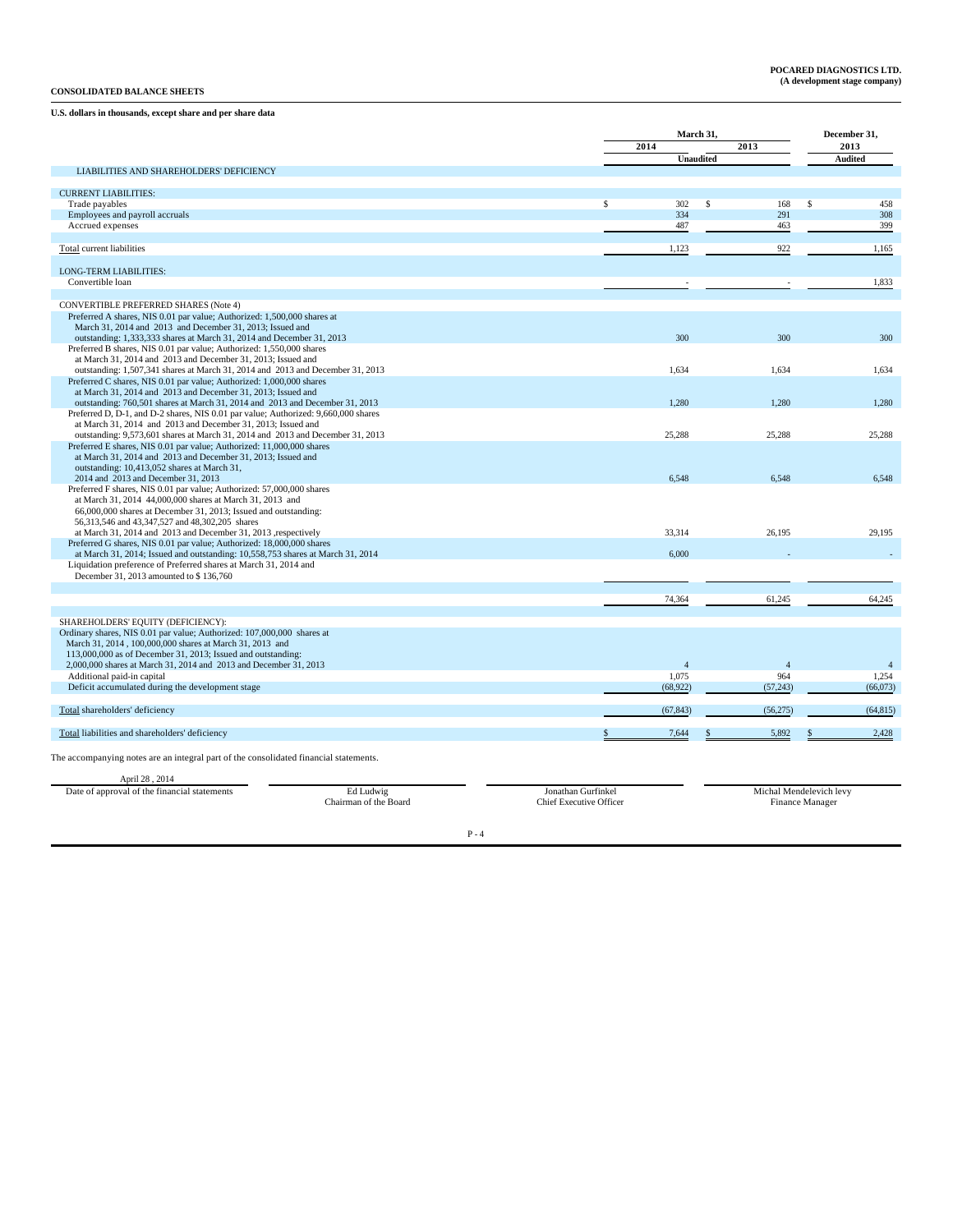# **CONSOLIDATED STATEMENTS OF OPERATIONS**

# **U.S. dollars in thousands**

|                                                                     | Three months ended<br>March 31,<br>2013<br>2014<br>Unaudited |                    |              |                    |      | Year ended<br>December 31,<br>2013<br>Audited | <b>Period from</b><br><b>January 1, 2005</b><br>(inception date)<br>through<br>March 31,<br>2014<br><b>Unaudited</b> |                        |  |
|---------------------------------------------------------------------|--------------------------------------------------------------|--------------------|--------------|--------------------|------|-----------------------------------------------|----------------------------------------------------------------------------------------------------------------------|------------------------|--|
| Operating expenses:                                                 |                                                              |                    |              |                    |      |                                               |                                                                                                                      |                        |  |
| Research and development<br>Marketing<br>General and administrative |                                                              | 2,398<br>44<br>303 | $\mathbf{s}$ | 1,444<br>55<br>293 | - \$ | 9,127<br>239<br>1,206                         | -S                                                                                                                   | 57,480<br>780<br>9,837 |  |
| Operating loss<br>Financial expenses (income), net                  |                                                              | 2,745<br>86        |              | 1,792<br>(13)      |      | 10,572<br>26                                  |                                                                                                                      | 68,097<br>676          |  |
| Loss before income taxes<br>Income taxes                            |                                                              | 2,831<br>18        |              | 1,779<br>11        |      | 10,598<br>22                                  |                                                                                                                      | 68,773<br>149          |  |
| Net loss                                                            |                                                              | 2,849              |              | 1,790              |      | 10,620                                        |                                                                                                                      | 68,922                 |  |

The accompanying notes are an integral part of the consolidated financial statements.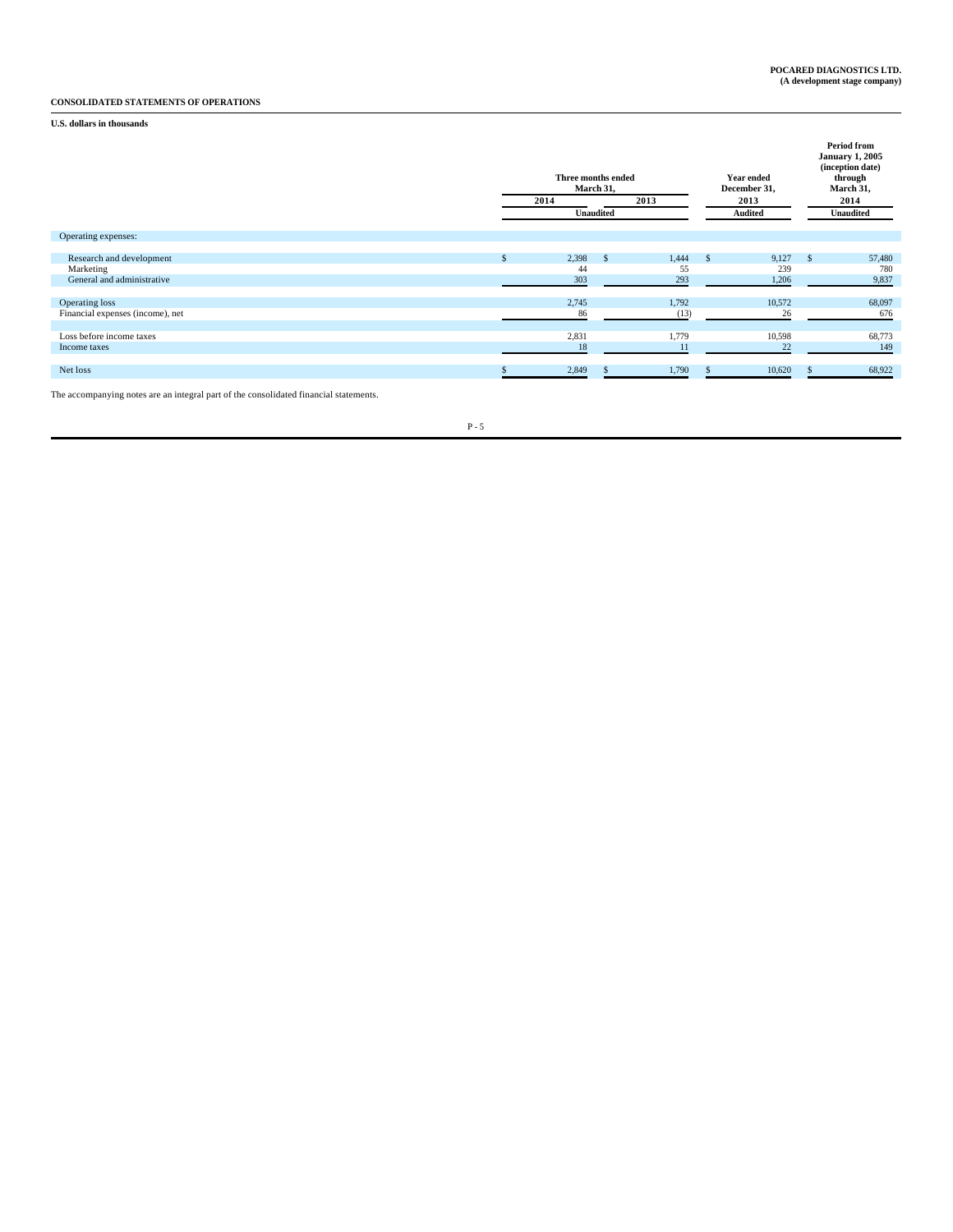# **STATEMENTS OF CHANGES IN CONVERTIBLE PREFERRED SHARES AND SHAREHOLDERS' (DEFICIENCY)**

**U.S. dollars in thousands, except share data**

|                                                                                           | <b>Convertible Preferred shares</b><br><b>Number</b> | Amount | <b>Number</b>            | <b>Ordinary shares</b><br>Amount | <b>Additional</b><br>paid-in<br>capital | Deficit<br>accumulated<br>during the<br>development<br>stage | <b>Total</b><br>shareholders'<br>equity<br>(deficiency) |
|-------------------------------------------------------------------------------------------|------------------------------------------------------|--------|--------------------------|----------------------------------|-----------------------------------------|--------------------------------------------------------------|---------------------------------------------------------|
| Balance as of January 1, 2005 (inception date)                                            |                                                      |        | $\sim$                   | <sup>\$</sup>                    |                                         |                                                              |                                                         |
| Issuance of Ordinary shares, net in January 1, 2005                                       |                                                      |        | 2,000,000<br>$\sim$      | Δ                                |                                         |                                                              |                                                         |
| Issuance of Preferred A shares (at \$0.22), net                                           | 1,333,333                                            | 300    |                          |                                  |                                         |                                                              |                                                         |
| Stock-based compensation related to options granted to service<br>providers               |                                                      |        | $\sim$                   |                                  |                                         | 6                                                            | 6                                                       |
| Net loss                                                                                  |                                                      |        |                          |                                  |                                         |                                                              | (669)<br>(669)                                          |
| Balance as of December 31, 2005 (unaudited)                                               | 1,333,333                                            | 300    | 2,000,000                | 4                                |                                         | 6                                                            | (659)<br>(669)                                          |
| Issuance of Preferred B shares (at \$1.08), net                                           | 1.507.341                                            | 1.634  |                          |                                  |                                         |                                                              |                                                         |
| Issuance of preferred C shares (at \$1.68)                                                | 760,501                                              | 1.280  |                          |                                  |                                         |                                                              |                                                         |
| Stock based compensation related to options granted to service<br>providers               |                                                      |        | $\overline{a}$           |                                  |                                         | 45                                                           | 45                                                      |
| Net loss                                                                                  |                                                      |        | $\sim$                   |                                  |                                         |                                                              | (1,918)<br>(1,918)                                      |
| Balance as of December 31, 2006                                                           | 3,601,175                                            | 3.214  | 2,000,000                | Δ                                |                                         | 51                                                           | (2,587)<br>(2,532)                                      |
| Issuance of Preferred D shares (at \$2.29)                                                | 2,982,896                                            | 6.832  |                          |                                  |                                         |                                                              |                                                         |
| Stock based compensation related to options granted to service<br>providers and employees |                                                      |        | $\overline{\phantom{a}}$ |                                  | 107                                     |                                                              | 107                                                     |
| Net loss                                                                                  |                                                      |        |                          |                                  |                                         |                                                              | (7,558)<br>(7, 558)                                     |
| Balance as of December 31, 2007                                                           | 6,584,071                                            | 10,046 | 2,000,000                | $\overline{A}$                   | 158                                     | (10, 145)                                                    | (9,983)                                                 |
| Issuance of Preferred D shares(at \$2.32),                                                | 1,606,176                                            | 3,735  |                          |                                  |                                         |                                                              |                                                         |
| Stock based compensation related to options granted to service<br>providers and employees |                                                      |        | $\overline{\phantom{a}}$ |                                  |                                         | 118                                                          | 118                                                     |
| Net loss                                                                                  |                                                      |        |                          |                                  |                                         | (18,070)                                                     | (18,070)                                                |
| Balance as of December 31, 2008                                                           | 8,190,247                                            | 13,781 | 2,000,000                |                                  |                                         | 276<br>(28, 215)                                             | (27, 935)                                               |

The accompanying notes are an integral part of the interim consolidated financial statements.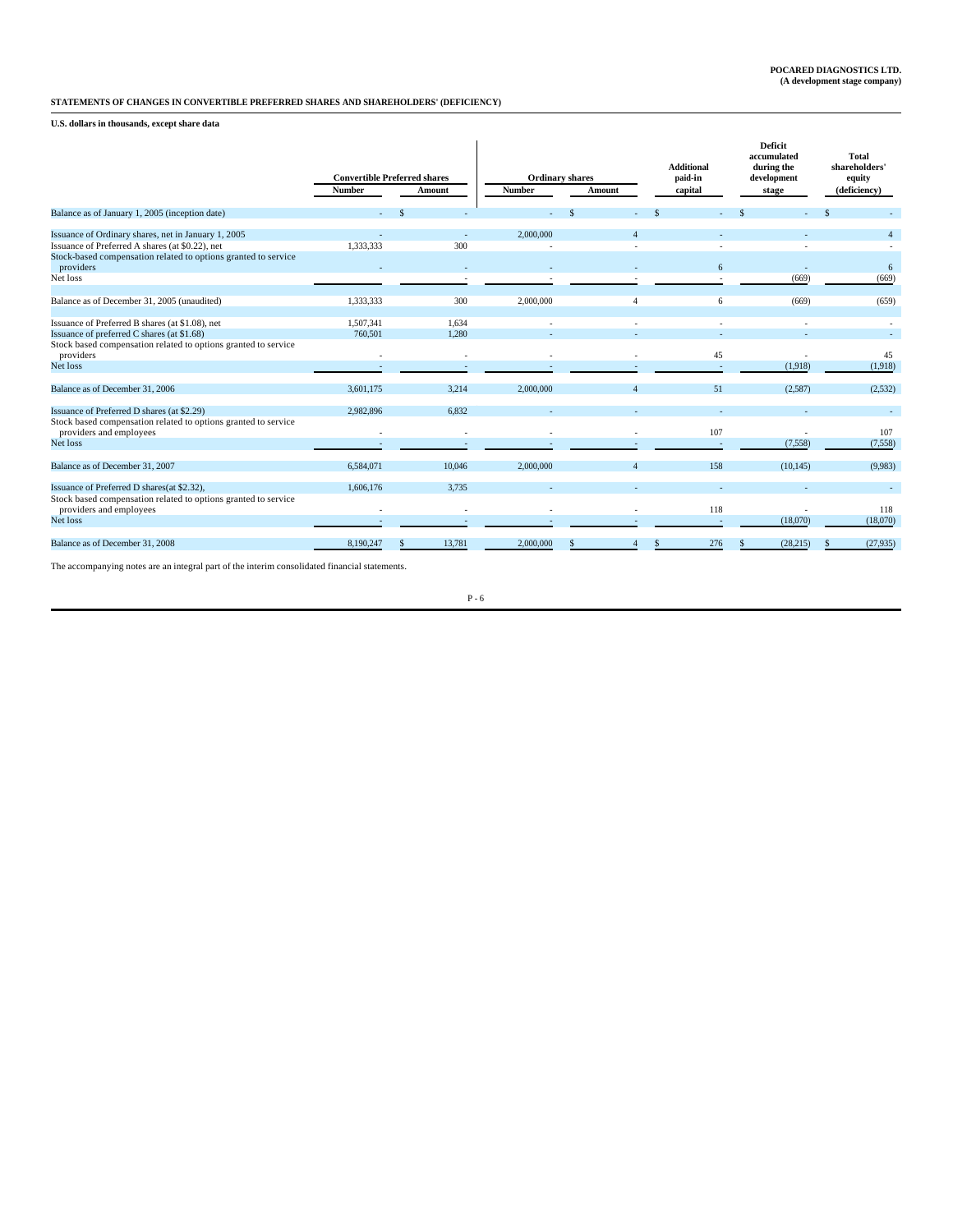# **STATEMENTS OF CHANGES IN CONVERTIBLE PREFERRED SHARES AND SHAREHOLDERS' EQUITY (DEFICIENCY)**

**U.S. dollars in thousands, except share data**

|            |               |                          | <b>Ordinary shares</b><br><b>Number</b><br>Amount |          | <b>Additional</b><br>paid-in |  | <b>Deficit</b><br>accumulated<br>during the<br>development |                       | <b>Total</b><br>shareholders'<br>equity<br>(deficiency) |                  |           |
|------------|---------------|--------------------------|---------------------------------------------------|----------|------------------------------|--|------------------------------------------------------------|-----------------------|---------------------------------------------------------|------------------|-----------|
|            |               |                          |                                                   |          |                              |  |                                                            |                       |                                                         |                  |           |
| 8,190,247  | \$            | 13,781                   | 2,000,000                                         | <b>S</b> |                              |  | 276                                                        | $\mathcal{S}$         | (28, 215)                                               | <sup>\$</sup>    | (27,935)  |
| 4,924,722  |               | 14,700                   |                                                   |          |                              |  |                                                            |                       |                                                         |                  |           |
| 59,807     |               | 21                       |                                                   |          |                              |  |                                                            |                       |                                                         |                  |           |
| 10,413,052 |               | 6.548                    |                                                   |          |                              |  |                                                            |                       |                                                         |                  |           |
|            |               | $\overline{\phantom{a}}$ |                                                   |          |                              |  |                                                            |                       |                                                         |                  | 143       |
|            |               |                          |                                                   |          |                              |  |                                                            |                       | (10, 653)                                               |                  | (10,653)  |
|            |               |                          |                                                   |          |                              |  |                                                            |                       |                                                         |                  |           |
| 23,587,828 |               | 35,050                   | 2,000,000                                         |          |                              |  | 419                                                        |                       | (38, 868)                                               |                  | (38, 445) |
|            |               |                          |                                                   |          |                              |  | 174                                                        |                       |                                                         |                  | 174       |
|            |               |                          |                                                   |          |                              |  |                                                            |                       |                                                         |                  | (3,953)   |
|            |               |                          |                                                   |          |                              |  |                                                            |                       |                                                         |                  |           |
| 23,587,828 |               | 35,050                   | 2,000,000                                         |          | $\overline{4}$               |  | 593                                                        |                       | (42, 821)                                               |                  | (42, 224) |
| 21,928,376 |               | 13,250                   |                                                   |          |                              |  |                                                            |                       |                                                         |                  |           |
| 15,244,456 |               | 9.212                    |                                                   |          |                              |  |                                                            |                       |                                                         |                  |           |
|            |               |                          |                                                   |          |                              |  |                                                            |                       |                                                         |                  | 224       |
|            |               |                          |                                                   |          |                              |  |                                                            |                       | (5, 556)                                                |                  | (5,556)   |
|            |               |                          |                                                   |          |                              |  |                                                            |                       |                                                         |                  |           |
| 60,760,660 |               | 57.512                   | 2,000,000                                         |          | Δ                            |  | 817                                                        |                       | (48, 377)                                               |                  | (47.556)  |
|            |               |                          |                                                   |          |                              |  | 126                                                        |                       |                                                         |                  | 126       |
|            |               |                          |                                                   |          |                              |  |                                                            |                       | (7,076)                                                 |                  | (7,076)   |
| 60,760,660 |               | 57,512                   | 2,000,000                                         |          |                              |  | 943                                                        |                       | (55, 453)                                               |                  | (54, 506) |
|            | <b>Number</b> |                          | <b>Convertible Preferred shares</b><br>Amount     |          |                              |  |                                                            | capital<br>143<br>224 |                                                         | stage<br>(3,953) |           |

The accompanying notes are an integral part of the consolidated financial statements.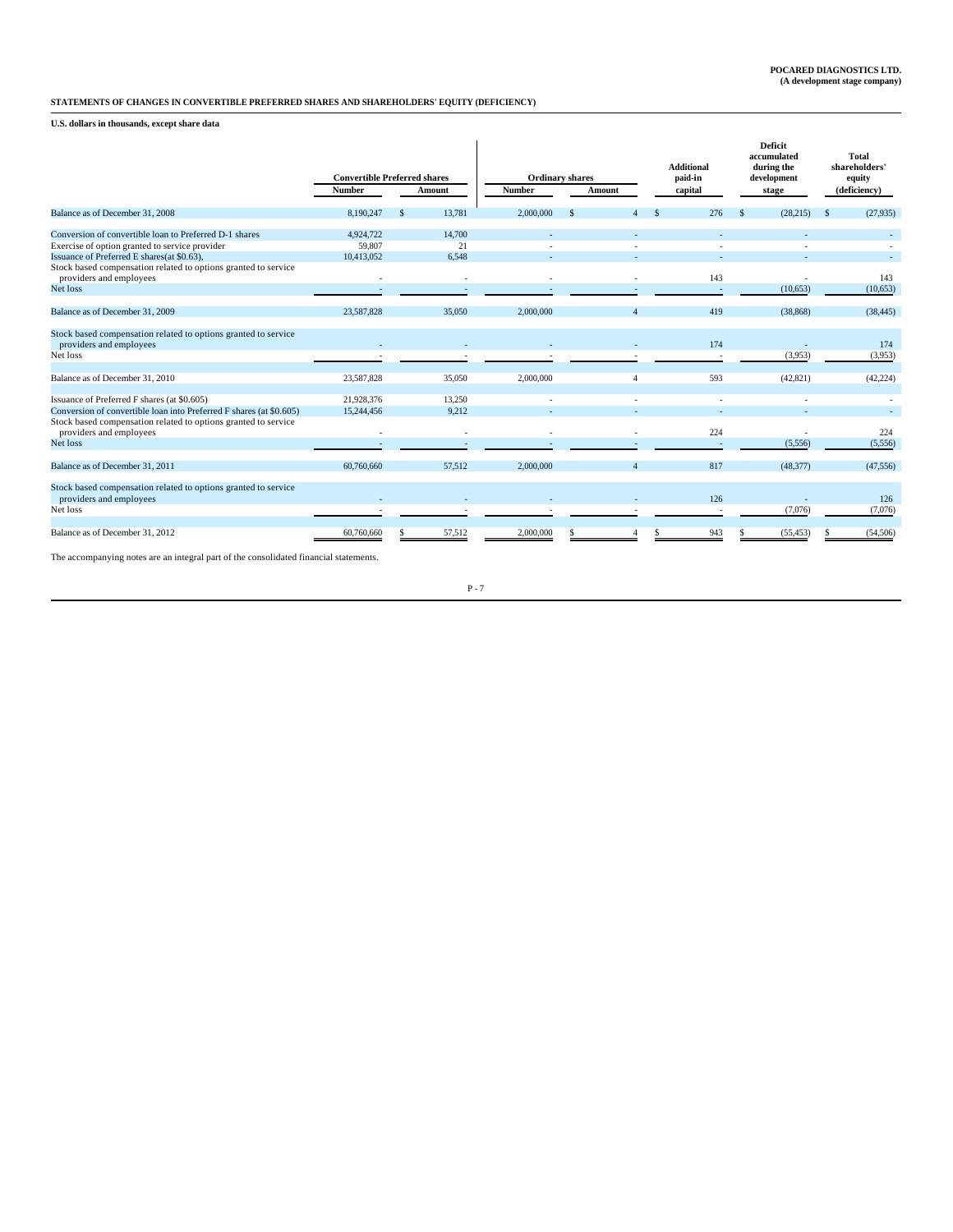# **STATEMENTS OF CHANGES IN CONVERTIBLE PREFERRED SHARES AND SHAREHOLDERS' EQUITY (DEFICIENCY)**

**U.S. dollars in thousands, except share data**

|                                                                                           | <b>Convertible Preferred shares</b><br>Number | Amount                   | <b>Number</b> | <b>Ordinary shares</b><br>Amount |  |       |           | Additional<br>paid-in<br>capital | <b>Deficit</b><br>accumulated<br>during the<br>development<br>stage | Total<br>shareholders'<br>equity<br>(deficiency) |
|-------------------------------------------------------------------------------------------|-----------------------------------------------|--------------------------|---------------|----------------------------------|--|-------|-----------|----------------------------------|---------------------------------------------------------------------|--------------------------------------------------|
| Balance as of December 31, 2012                                                           | 60,760,660                                    | 57,512                   | 2,000,000     |                                  |  | 943   | (55, 453) | (54, 506)                        |                                                                     |                                                  |
| Issuance of Preferred F shares (at \$0.605)                                               | 11,129,374                                    | 6,733                    |               |                                  |  |       |           |                                  |                                                                     |                                                  |
| Stock based compensation related to options granted to service                            |                                               |                          |               |                                  |  |       |           |                                  |                                                                     |                                                  |
| providers and employees                                                                   |                                               | $\overline{\phantom{0}}$ |               |                                  |  | 111   |           | 111                              |                                                                     |                                                  |
| Beneficial conversion feature on convertible loan                                         |                                               |                          |               |                                  |  | 200   |           | 200                              |                                                                     |                                                  |
| Net loss                                                                                  |                                               |                          |               |                                  |  |       | (10,620)  | (10,620)                         |                                                                     |                                                  |
|                                                                                           |                                               |                          |               |                                  |  |       |           |                                  |                                                                     |                                                  |
| Balance as of December 31, 2013                                                           | 71.890.034                                    | 64,245                   | 2,000,000     |                                  |  | 1,254 | (66,073)  | (64, 815)                        |                                                                     |                                                  |
| Conversion of convertible loan into Preferred F shares (at \$0.514)                       | 8,011,340                                     | 4,119                    |               |                                  |  | (380) |           | (380)                            |                                                                     |                                                  |
| Issuance of Preferred G shares (at \$0.568)                                               | 10,558,753                                    | 6,000                    |               |                                  |  |       |           |                                  |                                                                     |                                                  |
| Stock based compensation related to options granted to service<br>providers and employees |                                               | ٠                        |               |                                  |  | (3)   |           | (3)                              |                                                                     |                                                  |
| Beneficial conversion feature on convertible loan                                         |                                               |                          |               |                                  |  | 204   |           | 204                              |                                                                     |                                                  |
| Net loss                                                                                  |                                               |                          |               |                                  |  |       | (2,849)   | (2, 849)                         |                                                                     |                                                  |
|                                                                                           |                                               |                          |               |                                  |  |       |           |                                  |                                                                     |                                                  |
| Balance as of March 31, 2014 (unaudited)                                                  | 90,460,127                                    | 74,364                   | 2,000,000     |                                  |  | 1,075 | (68, 922) | (67, 843)                        |                                                                     |                                                  |

The accompanying notes are an integral part of the consolidated financial statements.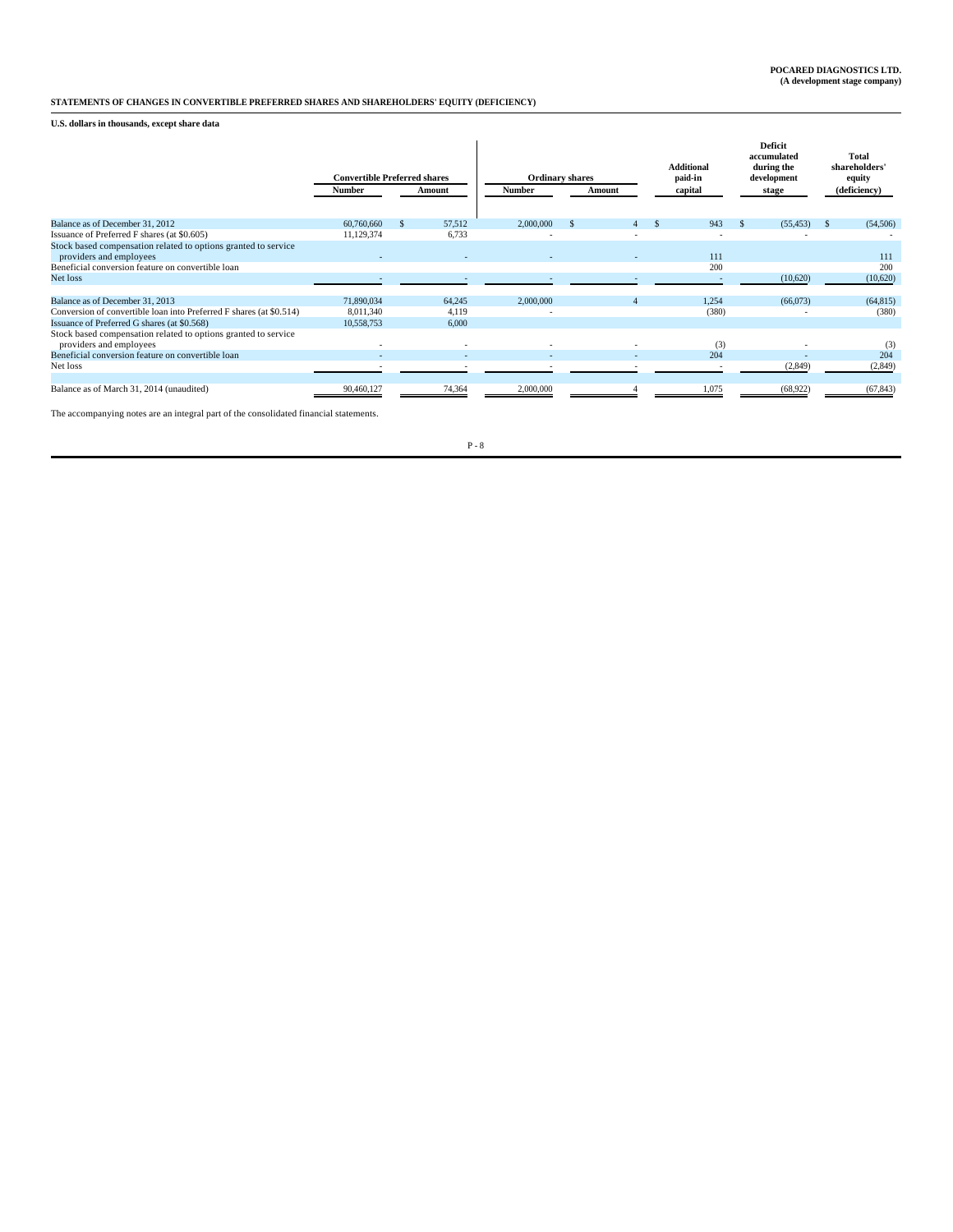# **STATEMENTS OF CHANGES IN CONVERTIBLE PREFERRED SHARES AND SHAREHOLDERS' (DEFICIENCY)**

**U.S. dollars in thousands, except share data**

|                                                                                           | <b>Convertible Preferred shares</b> |                          | <b>Ordinary shares</b> |                          | <b>Additional</b><br>paid-in | Deficit<br>accumulated<br>during the<br>development | <b>Total</b><br>shareholders'<br>equity |              |  |
|-------------------------------------------------------------------------------------------|-------------------------------------|--------------------------|------------------------|--------------------------|------------------------------|-----------------------------------------------------|-----------------------------------------|--------------|--|
|                                                                                           | <b>Number</b>                       | Amount                   | <b>Number</b>          | Amount                   | capital                      | stage                                               |                                         | (deficiency) |  |
| Balance as of January 1, 2013                                                             | 60,760,660                          | 57,512                   | 2,000,000              | 4                        | 943                          | (55, 453)                                           |                                         | (54, 506)    |  |
| Issuance of Preferred F shares (at \$0.605)                                               | 6.170.696                           | 3,733                    |                        | $\overline{\phantom{0}}$ |                              | . .                                                 |                                         | $\sim$       |  |
| Stock based compensation related to options granted to service<br>providers and employees |                                     | $\overline{\phantom{a}}$ |                        | $\overline{\phantom{a}}$ | 21                           |                                                     |                                         | 21           |  |
| Net loss                                                                                  |                                     | $\overline{\phantom{0}}$ |                        |                          |                              | (1,790)                                             |                                         | (1,790)      |  |
| Balance as of March 31, 2013 (unaudited)                                                  | 66,931,356                          | 61,245                   | 2,000,000              |                          | 964                          | (57, 243)                                           |                                         | (56,275)     |  |

The accompanying notes are an integral part of the consolidated financial statements.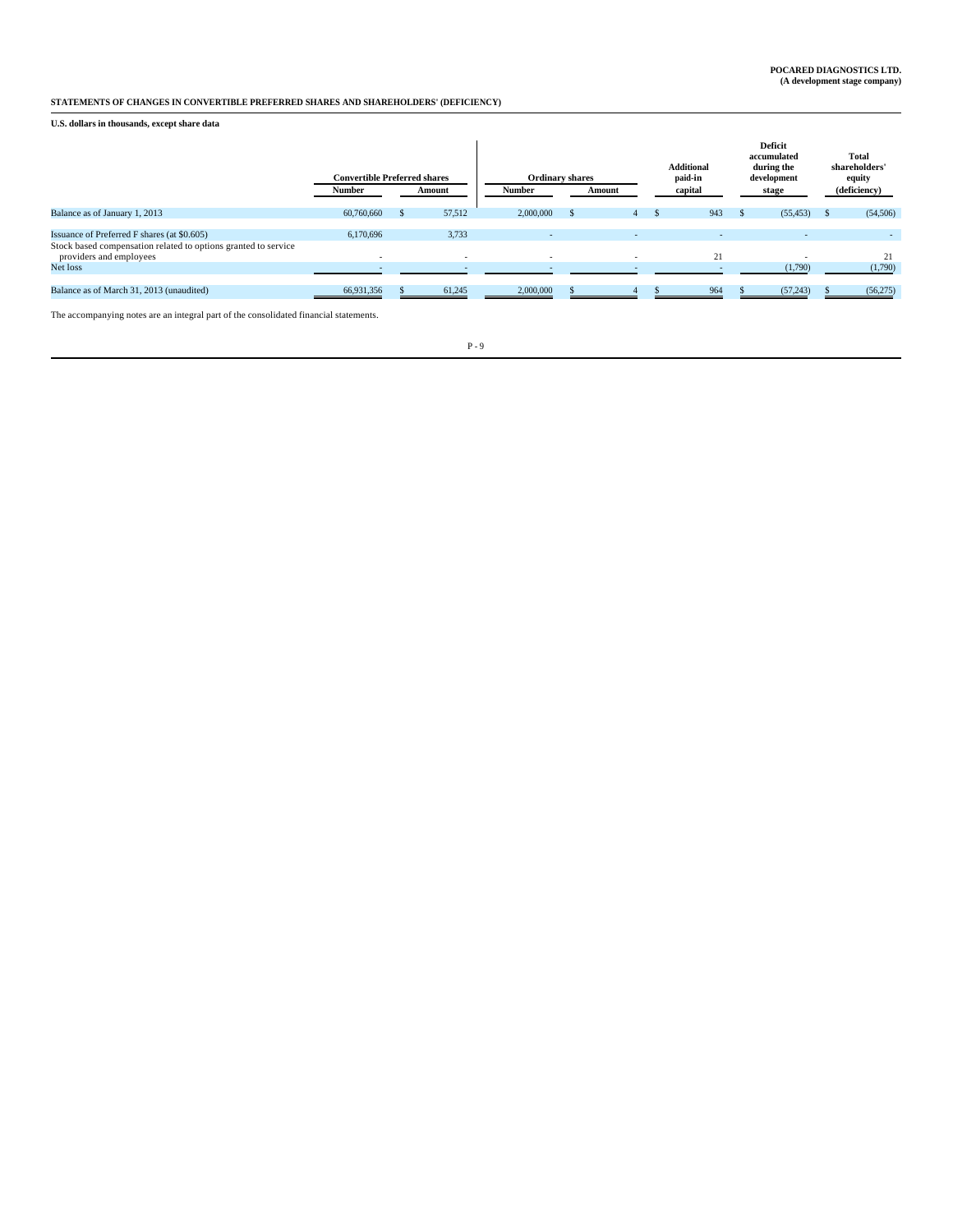# **CONSOLIDATED STATEMENTS OF CASH FLOW**

**U.S. dollars in thousands**

|                                                                                                      |   | Three months ended<br>March 31, |                          |    | Year ended<br>December 31, | <b>Period from</b><br><b>January 1, 2005</b><br>(inception date)<br>through<br>March 31, |
|------------------------------------------------------------------------------------------------------|---|---------------------------------|--------------------------|----|----------------------------|------------------------------------------------------------------------------------------|
|                                                                                                      |   | 2014                            | 2013                     |    | 2013                       | 2014                                                                                     |
|                                                                                                      |   | <b>Unaudited</b>                |                          |    |                            | <b>Unaudited</b>                                                                         |
| Cash flows from operating activities:                                                                |   |                                 |                          |    |                            |                                                                                          |
| Net loss                                                                                             | S | (2,849)                         | (1,790)<br>$\mathcal{S}$ | -S | (10,620)                   | S<br>(68,922)                                                                            |
| Adjustments required to reconcile net loss to net cash used in operating activities:<br>Depreciation |   | 59                              | 52                       |    | 223                        | 755                                                                                      |
| Increase in accrued interest on convertible loan                                                     |   | 57                              |                          |    | 24                         | 1.022                                                                                    |
| Revaluation of restricted cash                                                                       |   |                                 | 15                       |    | 7                          | -9                                                                                       |
| Stock-based compensation related to employees and service providers                                  |   | (3)                             | 21                       |    | 111                        | 1,051                                                                                    |
| Decrease (increase) in inventory                                                                     |   | 58                              | (101)                    |    | 596                        | (148)                                                                                    |
| Decrease (Increase) in accounts receivable                                                           |   | 46                              | (39)                     |    | (189)                      | (364)                                                                                    |
| Decrease in long-term deposit                                                                        |   | $\overline{a}$                  | $\overline{a}$           |    | (5)                        | (21)                                                                                     |
| Increase (decrease) in trade payables                                                                |   | (156)                           | $\overline{a}$           |    | 290                        | 302                                                                                      |
| Increase(decrease) in accrued expenses                                                               |   | 88                              | 45                       |    | (19)                       | 486                                                                                      |
| Amortization of beneficial conversion feature in convertible loan                                    |   | 17                              |                          |    | $\mathbf{Q}$               | 26                                                                                       |
| Increase (decrease) in employees and payroll accruals                                                |   | 26                              | (13)                     |    | $\boldsymbol{\Lambda}$     | 334                                                                                      |
|                                                                                                      |   |                                 |                          |    |                            |                                                                                          |
| Net cash used in operating activities                                                                |   | (2,657)                         | (1, 810)                 |    | (9, 569)                   | (65, 470)                                                                                |
|                                                                                                      |   |                                 |                          |    |                            |                                                                                          |
| Cash flows from investing activities:                                                                |   |                                 |                          |    |                            |                                                                                          |
| Investment in restricted cash                                                                        |   |                                 | (57)                     |    | (58)                       | (159)                                                                                    |
| Proceeds from short term deposit                                                                     |   |                                 |                          |    | ÷,                         | 2,011                                                                                    |
| Investment in short-term deposit                                                                     |   |                                 | ä,                       |    | ä,                         | (2,011)                                                                                  |
| Purchase of property and equipment                                                                   |   | (6)                             | (102)                    |    | (350)                      | (1, 537)                                                                                 |
|                                                                                                      |   |                                 |                          |    |                            |                                                                                          |
| Net cash provided by (used in) investing activities                                                  |   | (6)                             | (159)                    |    | (408)                      | (1,696)                                                                                  |
|                                                                                                      |   |                                 |                          |    |                            |                                                                                          |
| Cash flows from financing activities:                                                                |   |                                 |                          |    |                            |                                                                                          |
| Proceeds from convertible loan                                                                       |   | 2,038                           | L,                       |    | 2,000                      | 27,020                                                                                   |
| Proceeds from issuance of convertible Preferred shares, net                                          |   | 6,000                           | 3,733                    |    | 6,733                      | 46,326                                                                                   |
|                                                                                                      |   |                                 |                          |    |                            |                                                                                          |
|                                                                                                      |   | 8,038                           | 3,733                    |    | 8,733                      | 73,346                                                                                   |
| Net cash provided by financing activities                                                            |   |                                 |                          |    |                            |                                                                                          |
|                                                                                                      |   | 5.375                           | 1,764                    |    |                            |                                                                                          |
| Increase (decrease) in cash and cash equivalents<br>Cash and cash equivalents at beginning of period |   | 803                             | 2,047                    |    | (1,244)<br>2,047           | 6,178<br>$\overline{\phantom{a}}$                                                        |
|                                                                                                      |   |                                 |                          |    |                            |                                                                                          |
| Cash and cash equivalents at end of period                                                           |   | 6,178                           | 3,811                    |    | 803                        | 6,178                                                                                    |
|                                                                                                      |   |                                 |                          |    |                            |                                                                                          |
|                                                                                                      |   |                                 |                          |    |                            |                                                                                          |
| Non-cash financing information:<br>Beneficial conversion feature in convertible loans                |   | 204                             |                          |    | 200                        | 404                                                                                      |
|                                                                                                      |   |                                 |                          |    |                            |                                                                                          |
| Conversion of convertible loans                                                                      |   | 4,119                           | ÷                        |    | ÷                          |                                                                                          |
|                                                                                                      |   |                                 |                          |    |                            |                                                                                          |

The accompanying notes are an integral part of the consolidated financial statements.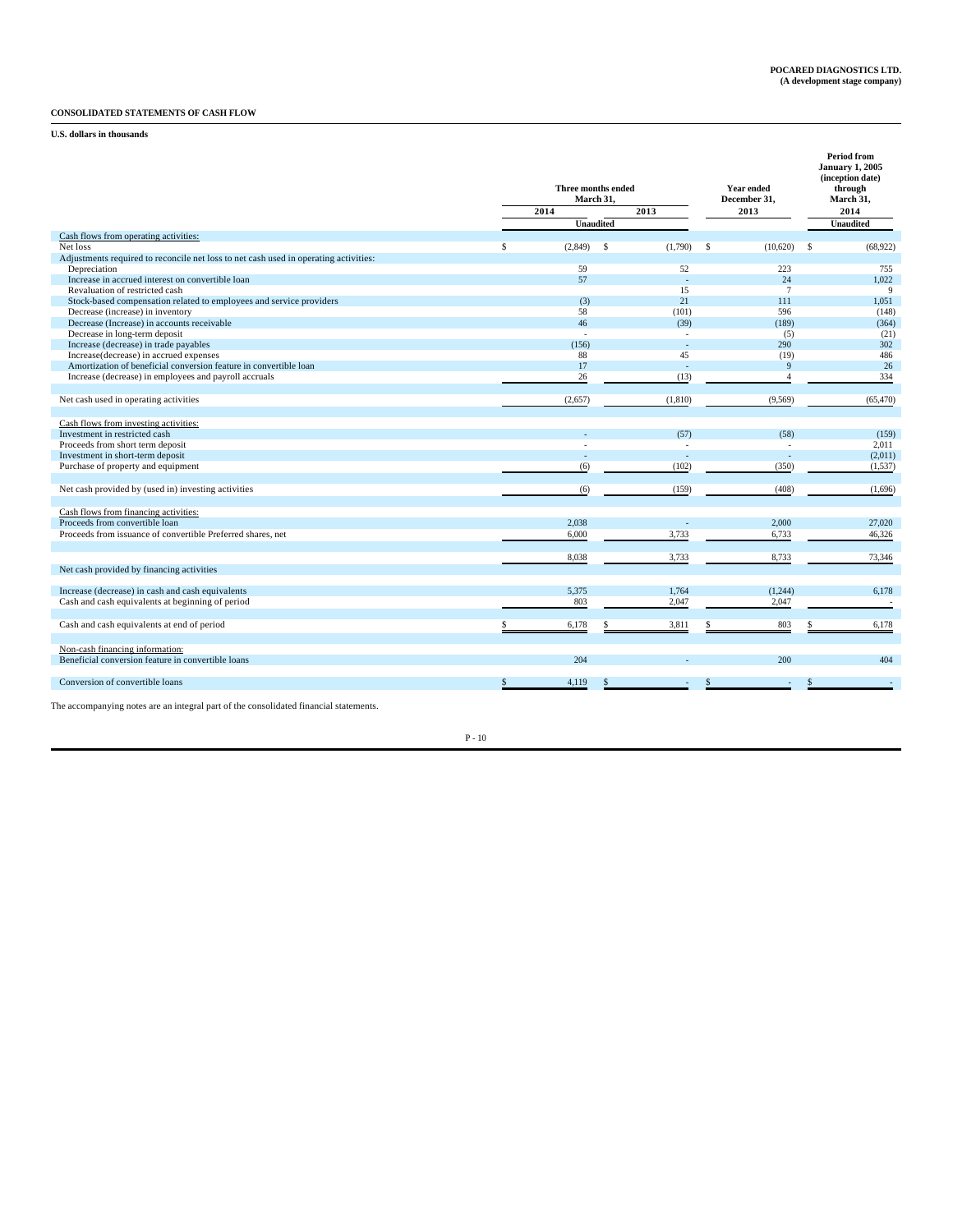### **U.S. dollars in thousands, except share and per share data**

#### **NOTE 1:- GENERAL**

- a. Pocared Diagnostics Ltd. ("the Company") was founded in 2004 and began its operation in January 2005. The Company has developed an innovative technological platform for fully automated, realtime diagnosis of contaminants suspended in liquids. The Company develops a real-time, fully automated laboratory based system for the in-vitro diagnostics (IVD) industry, and specifically for the microbiology market.
- The Company's technology and System address the demands for greater throughput and test accuracy. The Company's testing platform can analyze different types of specimens, including urine,<br>swabs, sputum, blood, CSF and fece the US.
	- b. On January 1, 2008, the Company's wholly-owned subsidiary, Pocared Diagnostics, Inc. ("the Subsidiary"), commenced operations in the USA. Accordingly, Pocared Diagnostics, Inc. is consolidated from the date mentioned above in the Company's financial statements.

 The Company and the Subsidiary are parties to a service agreement under which all research and development expenditures incurred by the Subsidiary are reimbursed by the Company on a cost-plus basis.

 c. Since its inception, the Company has devoted substantially most of its efforts to business planning, research and development. In addition, the Company has not generated revenues. Accordingly, the Company is considered to be in the development stage, as defined in ASC 915 "Development Stage Entities".

The Company has incurred losses in the amount of \$2,849 during the three months ended March 31, 2014, , has an accumulated deficit during the development stage of \$ 68,922 as of March 31, 2014 and has accumulated negative cash flow from operating activities.

The Company plans to continue to finance its operations, as it has in the past, through private placements. The Company cannot, however, give any assurance that it will in the future continue to be<br>successful in obtaining

These factors raise substantial doubt about the Company's ability to continue as a going concern. The consolidated financial statements do not include any adjustments to reflect the possible future<br>effects on the recoverab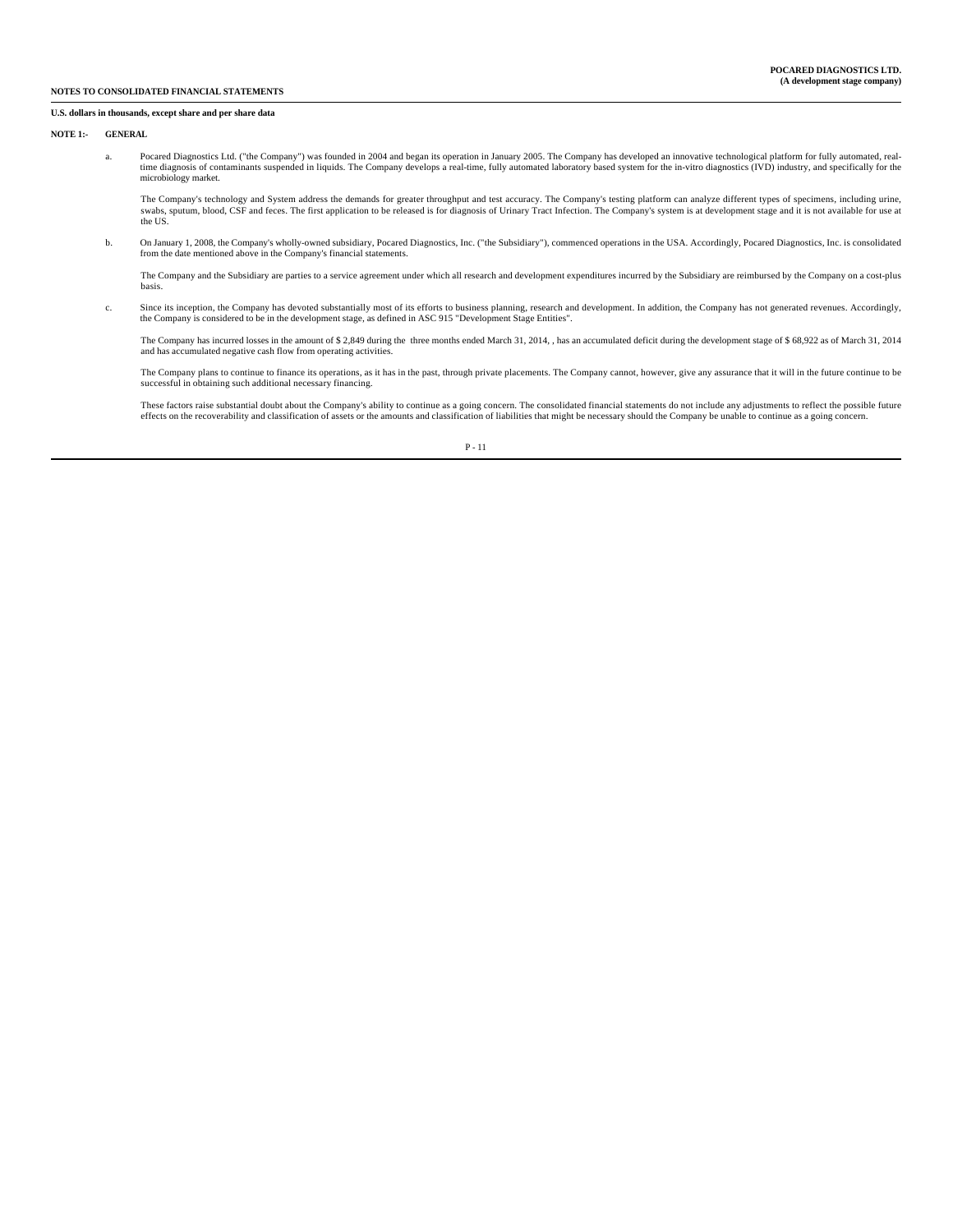## **U.S. dollars in thousands, except share and per share data**

#### **NOTE 2:- SIGNIFICANT ACCOUNTING POLICIES**

- 1. The significant accounting policies applied in the financial statements as of March 31, 2014, are consistent with those applied in the financial statements as of December 31, 2013.
- 2. Reclassifications certain 2013 balances were reclassified to conform to the 2014 presentation.
- These financial statements should be read in conjunction with the audited annual consolidated financial statements of the Company as of December 31, 2013 and their accompanying notes.

#### **NOTE 3:- UNAUDITED INTERIM FINANCIAL STATEMENTS**

 The accompanying unaudited interim financial statements have been prepared in accordance with United States generally accepted accounting principles for interim financial information. Accordingly, they do not include all the information and footnotes required by United States generally accepted accounting principles for complete financial statements. In the opinion of management, all adjustments (consisting of<br>normal recurr be expected for the year ending December 31, 2014.

#### **NOTE 4:- CONVERTIBLE PREFERRED SHARES**

Share issuance:

- 1. On February 18, 2013, the company issued 6,170,696 Preferred F Shares for a total consideration of \$ 3,733 .
- 2. On May 13, 2013 the Company effected a private placement. On June 9, 2013 the Company issued 4,958,678 Preferred F shares in consideration of \$3,000.
- 3. During October 2013, the Company entered into a convertible loan agreement, according to which certain lenders provided the Company with convertible loan in an aggregate amount of \$ 2,000. In February 2014, the Company entered into another convertible loan agreement, according to which certain lenders provided the Company with convertible loan in an aggregate amount of \$ 2,038.
- 4. On March 27, 2014 the convertible loans and accrued interest were converted into 8,011,340 Preferred F Shares.
- 5. On March 27, 2014 the Company effected a private placement and issued 10,558,753 Preferred G Shares in consideration of \$ 6,000. Under this private placement the Company will issue up to an additional 6,159,273 Preferre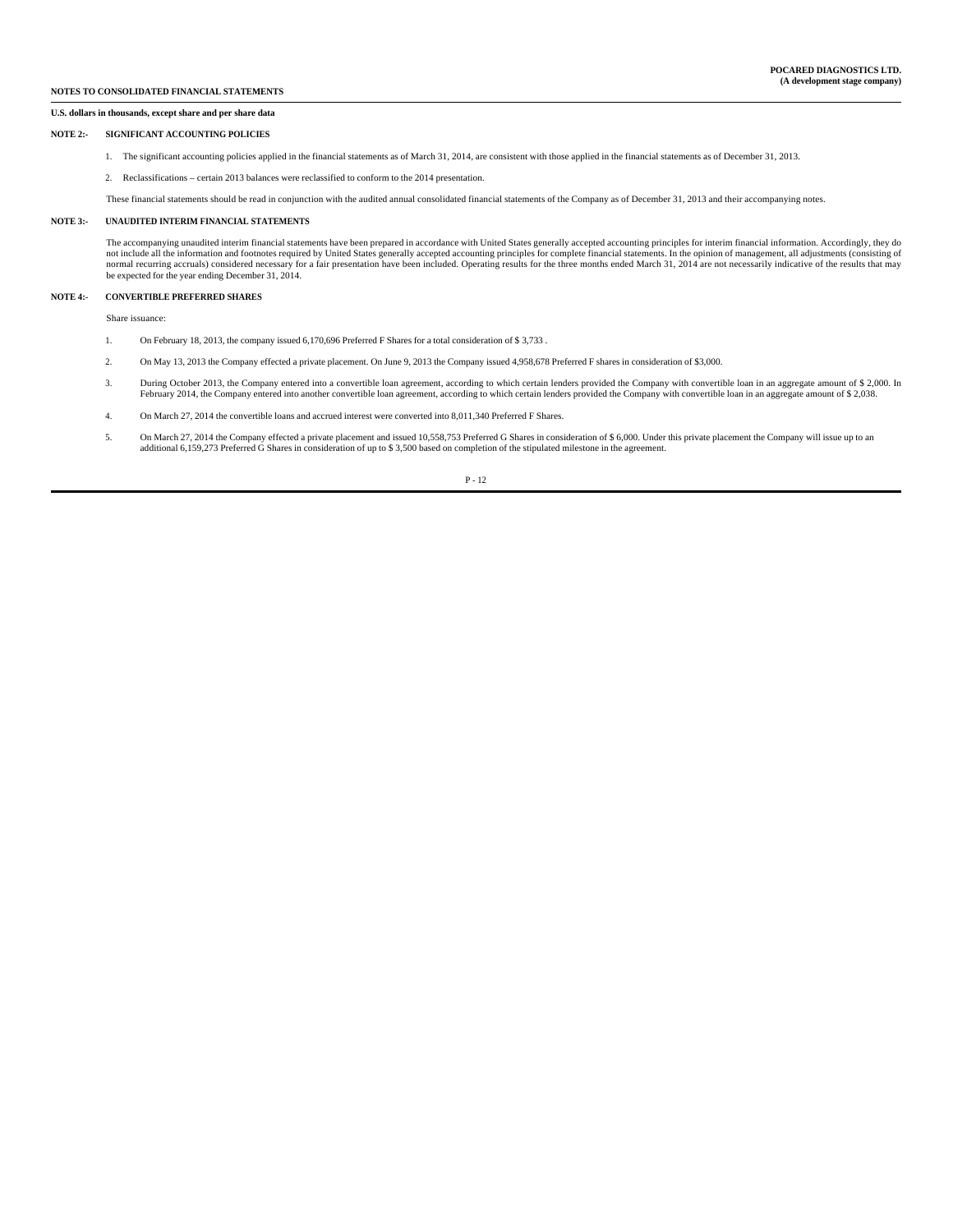#### **U.S. dollars in thousands, except share and per share data**

## **NOTE 5:- RECONCILIATION TO "INTERNATIONAL FINANCIAL REPORTING STANDARDS"**

- a. According to International Financial Reporting Standards ("IFRS"), a convertible loan has a convertible element which should be bifurcated and recorded in equity. The financial liability is presented<br>at fair value throu Company's convertible loan had been accounted accordingly.
- b. According to International Financial Reporting Standards ("IFRS"), the redemption convertible preferred shares should be presented as equity since the event may trigger the redemption are in the control of the entity as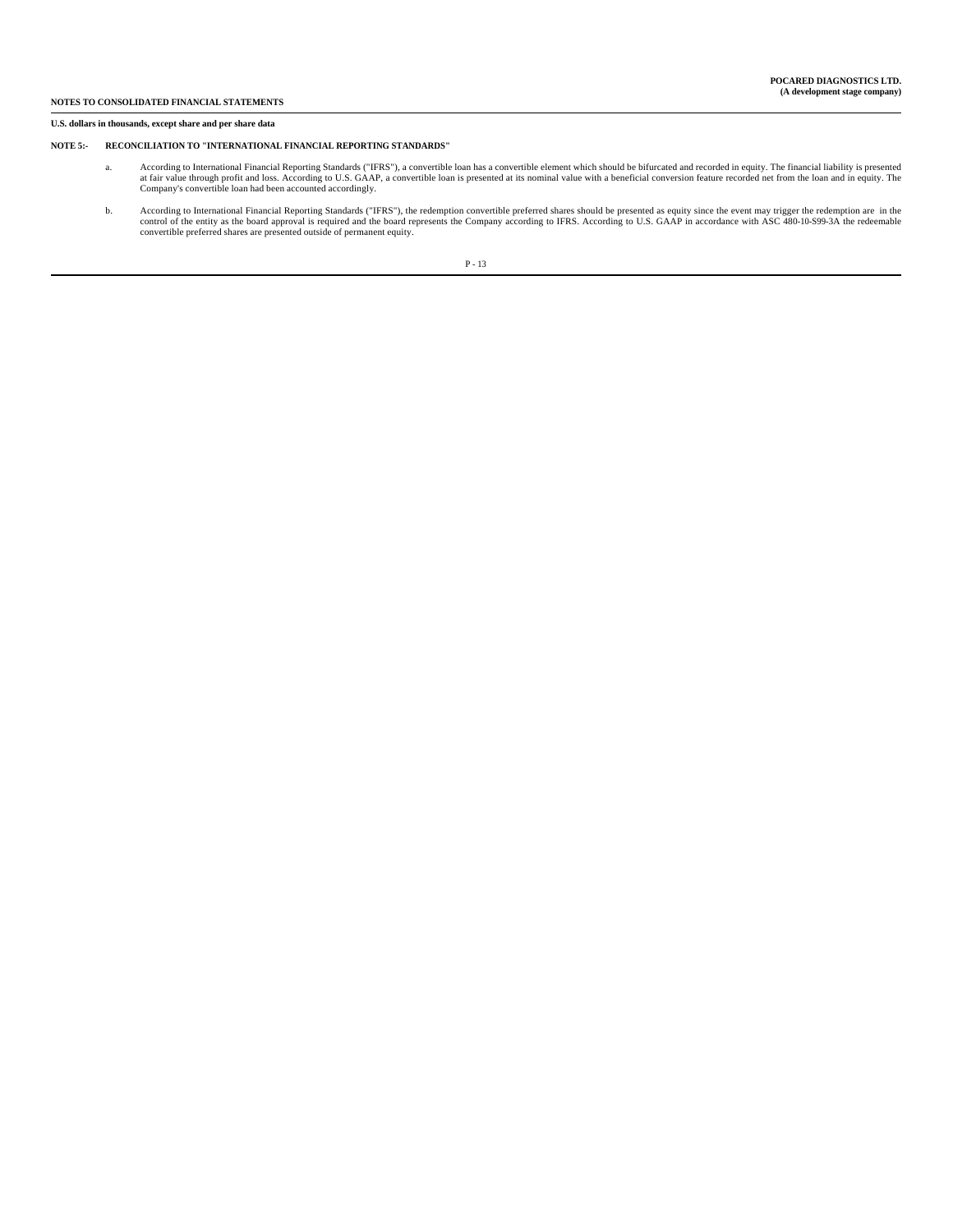# **U.S. dollars in thousands, except share and per share data**

# **NOTE 5:- RECONCILIATION TO "INTERNATIONAL FINANCIAL REPORTING STANDARDS" (Cont.)**

Based on this, the following adjustments are required to the financial statements:

c. Reconciliations to balance sheets:

|                                            |    |             |              | March 31, 2014                            |             | December 31, 2013 |                    |               |                                           |     |        |
|--------------------------------------------|----|-------------|--------------|-------------------------------------------|-------------|-------------------|--------------------|---------------|-------------------------------------------|-----|--------|
|                                            |    | U.S<br>GAAP |              | <b>Effect of</b><br>transition<br>to IFRS | IFRS        |                   | U.S<br><b>GAAP</b> |               | <b>Effect of</b><br>transition<br>to IFRS |     | IFRS   |
| <b>ASSETS</b>                              |    |             |              |                                           |             |                   |                    |               |                                           |     |        |
| Total current assets                       | S. | 6,841       | $\mathbf{s}$ | ٠                                         | \$<br>6,841 | $\mathbf{s}$      | 1,570              | $\mathbf{s}$  | ٠                                         | \$  | 1,570  |
| Total non-current assets                   |    | 803         |              |                                           | 803         |                   | 858                |               |                                           |     | 858    |
| Total assets                               |    | 7,644       |              |                                           | 7,644       | \$.               | 2,428              |               | ٠                                         |     | 2,428  |
| <b>LIABILITIES AND EQUITY</b>              |    |             |              |                                           |             |                   |                    |               |                                           |     |        |
| Total current liabilities                  | S. | 1,123       | $\mathbf{s}$ |                                           | 1,123       | $\mathbf{s}$      | 1,165              | <sup>\$</sup> | ٠                                         | \$. | 1,165  |
| Convertible loan                           |    |             |              |                                           |             |                   | 1,833              |               | (1, 723)                                  |     | 110    |
| Convertible Preferred shares               |    | 74,364      |              | (74, 364)                                 |             |                   | 64,245             |               | (64, 245)                                 |     | $\sim$ |
| Total shareholders' equity                 |    | (67, 843)   |              | 74,364                                    | 6,521       |                   | (64, 815)          |               | 65,968                                    |     | 1,153  |
| Total liabilities and shareholders' equity |    | 7,644       |              |                                           | 7,644       | $\mathcal{L}$     | 2,428              |               |                                           |     | 2,428  |

d. Reconciliations to the statement of income:

|                             | For the three months ended March 31, 2014 |                    |  |                                           |  |       |  | For the year ended December 31, 2013 |  |                                           |  |        |  |  |
|-----------------------------|-------------------------------------------|--------------------|--|-------------------------------------------|--|-------|--|--------------------------------------|--|-------------------------------------------|--|--------|--|--|
|                             |                                           | U.S<br><b>GAAP</b> |  | <b>Effect of</b><br>transition<br>to IFRS |  | IFRS  |  | U.S<br><b>GAAP</b>                   |  | <b>Effect of</b><br>transition<br>to IFRS |  | IFRS   |  |  |
| Operating expenses          |                                           | 2,745              |  |                                           |  | 2,745 |  | 10,572                               |  | $\overline{\phantom{a}}$                  |  | 10,572 |  |  |
| Financial expenses (income) |                                           | 86                 |  | 214                                       |  | 300   |  | 26                                   |  | 77                                        |  | 103    |  |  |
| Loss before income taxes    |                                           | 2,831              |  |                                           |  | 3,045 |  | 10,598                               |  |                                           |  | 10,675 |  |  |
| Income taxes                |                                           | 18                 |  |                                           |  | 18    |  | 22                                   |  |                                           |  | 22     |  |  |
| Net loss                    |                                           | 2,849              |  | 214                                       |  | 3,063 |  | 10,620                               |  | 77                                        |  | 10,697 |  |  |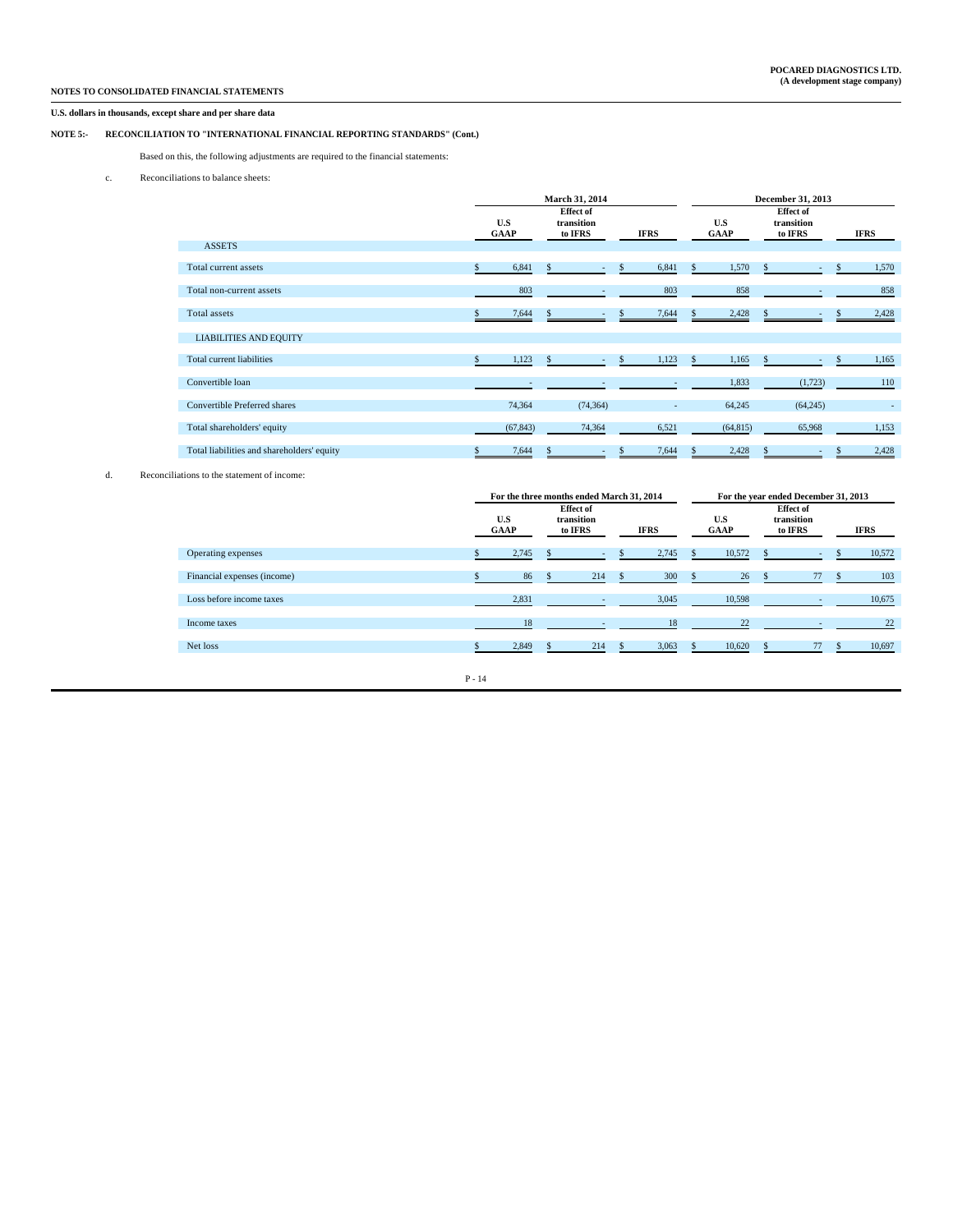## **U.S. dollars in thousands, except share and per share data**

# **NOTE 6:- STATEMENT OF CHANGES IN SHAREHOLDERS' EQUITY (DEFICIENCY) ACCORDING TO IFRS**

|                                                                                                                |           |                 |                    |                              |                    |                                 |             |                    | Shareholders' deficiency attributable to equity holders of the parent |                  |                  |                    |                  |                                               |               |                                                                    |                        |
|----------------------------------------------------------------------------------------------------------------|-----------|-----------------|--------------------|------------------------------|--------------------|---------------------------------|-------------|--------------------|-----------------------------------------------------------------------|------------------|------------------|--------------------|------------------|-----------------------------------------------|---------------|--------------------------------------------------------------------|------------------------|
|                                                                                                                |           |                 |                    |                              |                    |                                 |             |                    | Preferred D, D-1 and                                                  |                  |                  |                    |                  |                                               | Additional    | Deficit<br>accumulated<br>$\boldsymbol{\operatorname{during}}$ the | Total<br>shareholders' |
|                                                                                                                |           | Ordinary shares | Preferred A shares |                              | Preferred B shares |                                 |             | Preferred C shares | D-2 shares                                                            |                  |                  | Preferred E shares |                  | Preferred F shares                            | paid-in       | development                                                        | equity                 |
|                                                                                                                | Number    | Amount          | Number             | Amount                       | Number             | Amount                          | Number      | Amount             | Number                                                                | Amount           | Number           | Amount             | Number           | Amount                                        | capital       | stage                                                              | (deficiency)           |
| <b>Balance</b> at<br>January 1,<br>2005<br>(inception<br>date)                                                 |           | S               |                    |                              |                    |                                 |             |                    |                                                                       |                  |                  |                    |                  |                                               |               |                                                                    |                        |
| Issuance of<br>Ordinary<br>shares, net<br>in January<br>1,2005<br>Issuance of                                  | 2,000,000 | $\overline{A}$  |                    |                              |                    |                                 |             |                    |                                                                       |                  |                  |                    |                  |                                               |               |                                                                    |                        |
| Preferred<br>A shares<br>(at \$0.22),<br>net<br>Stock-based                                                    |           |                 | 1,333,333          |                              |                    |                                 |             |                    |                                                                       |                  |                  |                    |                  |                                               | 297           |                                                                    | 300                    |
| compensat<br>related to<br>options<br>granted to<br>service<br>providers                                       |           |                 |                    |                              |                    |                                 |             |                    |                                                                       |                  |                  |                    |                  |                                               | 6             |                                                                    | $\,$ 6 $\,$            |
| Net loss                                                                                                       |           |                 |                    |                              |                    |                                 |             |                    |                                                                       |                  |                  |                    |                  |                                               |               | (669)                                                              | (669)                  |
| <b>Balance</b> at<br>December<br>2005<br>(unaudited<br>Issuance of<br>Preferred                                | 2,000,000 |                 | 1,333,333          |                              |                    |                                 |             |                    |                                                                       |                  |                  |                    |                  |                                               | 303           | (669)                                                              | (359)                  |
| <b>B</b> shares<br>$(at $1.08)$ ,<br>net<br>Issuance of                                                        |           |                 |                    |                              | 1,507,341          | $\overline{3}$                  |             |                    |                                                                       |                  |                  |                    |                  |                                               | 1,631         |                                                                    | 1,634                  |
| preferred C<br>shares (at<br>$$1.68$ )<br>Stock based                                                          |           |                 |                    |                              |                    |                                 | 760,501     |                    |                                                                       |                  |                  |                    |                  |                                               | 1,278         |                                                                    | 1,280                  |
| compensat<br>related to<br>options<br>granted to<br>service<br>providers<br>Net loss                           |           |                 |                    |                              |                    |                                 |             |                    |                                                                       |                  |                  |                    |                  |                                               | 45            | (1,918)                                                            | 45<br>(1,918)          |
| <b>Balance</b> at<br>December<br>2006<br>Issuance of                                                           | 2,000,000 |                 | 1,333,333          | 3                            | 1,507,341          | 3                               | 760,501     |                    |                                                                       |                  |                  |                    |                  |                                               | 3,257         | (2,587)                                                            | 682                    |
| Preferred<br>D shares<br>(at \$2.29)<br>Stock based                                                            |           |                 |                    |                              |                    |                                 |             |                    | 2,982,896                                                             | $\overline{7}$   |                  |                    |                  |                                               | 6,825         |                                                                    | 6,832                  |
| compensat<br>related to<br>options<br>granted to<br>service<br>$\,$ providers<br>and                           |           |                 |                    |                              |                    |                                 |             |                    |                                                                       |                  |                  |                    |                  |                                               |               |                                                                    |                        |
| employees<br>Net loss                                                                                          |           |                 |                    |                              |                    |                                 |             |                    |                                                                       |                  |                  |                    |                  |                                               | 107           | (7, 558)                                                           | 107<br>(7, 558)        |
| Balance at<br>December                                                                                         |           |                 |                    |                              |                    |                                 |             |                    |                                                                       |                  |                  |                    |                  |                                               |               |                                                                    |                        |
| 2007<br>Issuance of<br>Preferred<br>D shares                                                                   | 2,000,000 | $\overline{4}$  | 1,333,333          | $\overline{\mathbf{3}}$      | 1,507,341          | $\overline{\mathbf{3}}$         | 760,501     | $\,2\,$            | 2,982,896                                                             | $\overline{7}$   |                  |                    |                  |                                               | 10,189        | (10, 145)                                                          | 63                     |
| (at \$2.32),<br>Stock based<br>compensat<br>related to<br>options<br>granted to<br>service<br>providers<br>and |           |                 |                    |                              |                    |                                 |             |                    | 1,606,176                                                             |                  |                  |                    |                  |                                               | 3,731         |                                                                    | 3,735                  |
| employees<br>Net loss                                                                                          |           | ×,              | ÷.                 | $\sim$                       |                    | $\sim$<br>$\sim$                | ×<br>$\sim$ | $\sim$<br>$\sim$   | $\sim$<br>$\rightarrow$                                               | $\sim$<br>$\sim$ | $\sim$<br>$\sim$ | $\sim$             | $\sim$<br>$\sim$ | $\sim$<br>$\sim$                              | 118<br>$\sim$ | (18,070)                                                           | 118<br>(18,070)        |
| <b>Balance</b> at<br>December<br>31, 2008                                                                      | 2,000,000 | $-4$<br>S       | 1,333,333          | S<br>$\overline{\mathbf{3}}$ | 1,507,341          | S<br>$\overline{\phantom{a}}$ 3 | 760,501     | $S = 2$            | 4,589,072                                                             | $S = 11$ $S =$   |                  | $\rightarrow$ $S$  | $\frac{1}{2}$ S  | $\rightarrow$ $S$ $\rightarrow$ $\rightarrow$ | \$14,038      | $S = (28, 215)$                                                    | S<br>(14, 154)         |
|                                                                                                                |           |                 |                    |                              |                    |                                 |             |                    |                                                                       |                  |                  |                    |                  |                                               |               |                                                                    |                        |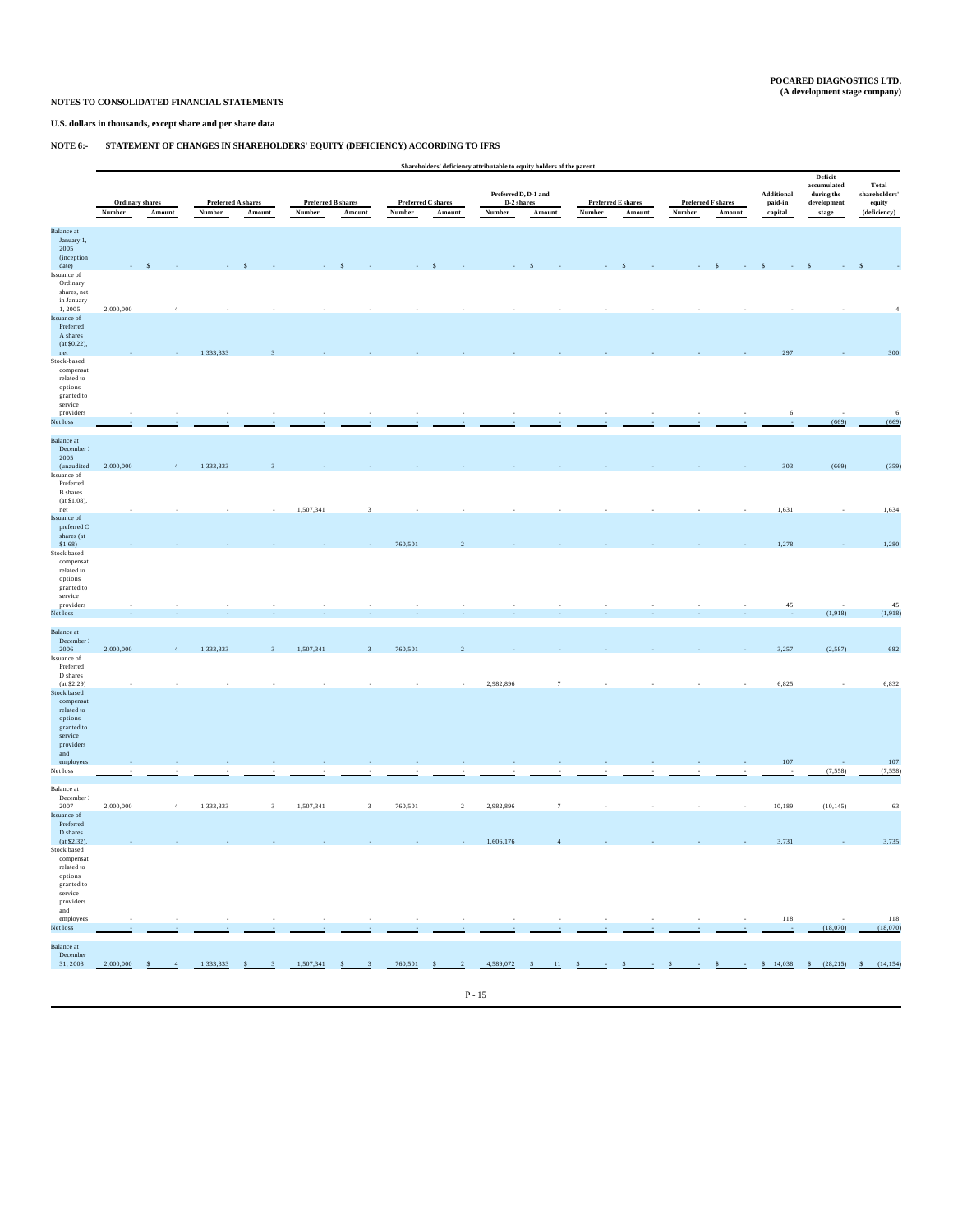# **U.S. dollars in thousands, except share and per share data**

# **NOTE 6:- STATEMENT OF CHANGES IN SHAREHOLDERS' EQUITY (DEFICIENCY) ACCORDING TO IFRS (Cont.)**

|                                                                                                 |                 |                             |                          |                                      |           |                             |                          |                            | Shareholders' deficiency attributable to equity holders of the parent |                    |                           |         |                           |        |                             |                                                                 |                         |
|-------------------------------------------------------------------------------------------------|-----------------|-----------------------------|--------------------------|--------------------------------------|-----------|-----------------------------|--------------------------|----------------------------|-----------------------------------------------------------------------|--------------------|---------------------------|---------|---------------------------|--------|-----------------------------|-----------------------------------------------------------------|-------------------------|
|                                                                                                 |                 |                             |                          |                                      |           |                             |                          |                            |                                                                       |                    |                           |         |                           |        |                             | Deficit<br>accumulated                                          | Total                   |
|                                                                                                 | Ordinary shares |                             |                          | Preferred A shares                   |           | <b>Preferred B shares</b>   |                          | Preferred C shares         | Preferred D, D-1 and<br>D-2 shares                                    |                    | <b>Preferred E shares</b> |         | <b>Preferred F shares</b> |        | $\bf Additional$<br>paid-in | $\boldsymbol{\operatorname{during}}$ the<br>${\bf development}$ | shareholders'<br>equity |
|                                                                                                 | Number          | Amount                      | Number                   | Amount                               | Number    | Amount                      | Number                   | Amount                     | Number                                                                | Amount             | Number                    | Amount  | Number                    | Amount | capital                     | stage                                                           | (deficiency)            |
| <b>Balance</b> at<br>December<br>31, 2008                                                       | 2,000,000       | $\sim$ \$<br>$\overline{4}$ | 1,333,333                | $\sim$ \$<br>$\overline{\mathbf{3}}$ | 1,507,341 | $\sim$ \$<br>$\overline{3}$ | 760,501                  | $\mathbf{s}$<br>$\sqrt{2}$ | 4,589,072                                                             | $\mathbf{s}$<br>11 | S                         |         |                           | \$     | \$14,038                    | \$ (28,215) \$ (14,154)                                         |                         |
| Conversion<br>of<br>convertible<br>loan to                                                      |                 |                             |                          |                                      |           |                             |                          |                            |                                                                       |                    |                           |         |                           |        |                             |                                                                 |                         |
| preferred<br>D-1 shares<br>Exercise of<br>option                                                |                 |                             |                          |                                      |           |                             |                          |                            | 4,924,722                                                             | 49                 |                           |         |                           |        | 17,531                      |                                                                 | 17,580                  |
| granted to<br>service<br>provider<br>Issuance of                                                |                 |                             |                          |                                      |           |                             |                          |                            | 59,807                                                                |                    |                           |         |                           |        | 20                          |                                                                 | 21                      |
| Preferred<br>E shares<br>$(at $0.63)$ .                                                         |                 |                             |                          |                                      |           |                             |                          |                            |                                                                       |                    | 10,413,052                | 25      |                           |        | 6,523                       |                                                                 | 6,548                   |
| Stock based<br>compensat<br>related to<br>options<br>granted to<br>service<br>providers         |                 |                             |                          |                                      |           |                             |                          |                            |                                                                       |                    |                           |         |                           |        |                             |                                                                 |                         |
| and<br>employees<br>Net loss                                                                    |                 |                             |                          |                                      |           |                             |                          |                            |                                                                       |                    |                           |         |                           |        | 143                         | (13, 533)                                                       | 143<br>(13, 533)        |
| Balance at<br>December<br>31, 2009                                                              | 2,000,000       | $\overline{4}$              | 1,333,333                | $\overline{\mathbf{3}}$              | 1,507,341 | $\overline{\mathbf{3}}$     | 760,501                  | $\overline{a}$             | 9,573,601                                                             | 61                 | 10,413,052                | 25      |                           |        | 38,255                      | (41, 748)                                                       | (3, 395)                |
| Stock based<br>compensat<br>related to<br>options<br>granted to<br>service<br>providers         |                 |                             |                          |                                      |           |                             |                          |                            |                                                                       |                    |                           |         |                           |        |                             |                                                                 |                         |
| and<br>employees<br>Net loss                                                                    |                 |                             |                          |                                      |           |                             |                          |                            |                                                                       |                    |                           |         |                           |        | 174                         | n.<br>(3,679)                                                   | 174<br>(3,679)          |
| Balance at<br>December<br>31, 2010                                                              | 2,000,000       | $\overline{4}$              | 1,333,333                | $\overline{\mathbf{3}}$              | 1,507,341 | $\overline{\mathbf{3}}$     | 760,501                  | $\sqrt{2}$                 | 9,573,601                                                             | 61                 | 10,413,052                | 25      |                           |        | 38,429                      | (45, 427)                                                       | (6,900)                 |
| Issuance of<br>Preferred F<br>shares (at<br>\$0.605)                                            |                 |                             |                          |                                      |           |                             |                          |                            |                                                                       |                    |                           |         | 37,172,832                | 104    | 22,084                      |                                                                 | 22,188                  |
| Stock based<br>compensat<br>related to<br>options<br>granted to<br>service<br>providers<br>and  |                 |                             |                          |                                      |           |                             |                          |                            |                                                                       |                    |                           |         |                           |        |                             |                                                                 |                         |
| employees<br>Net loss                                                                           |                 |                             |                          |                                      |           |                             |                          |                            |                                                                       |                    |                           |         |                           |        | 224                         | (5, 556)                                                        | 224<br>(5, 556)         |
| <b>Balance</b> at<br>December<br>31, 2011                                                       | 2,000,000       | $\overline{4}$              | 1,333,333                | $\mathbf{3}$                         | 1,507,341 | $\overline{3}$              | 760,501                  | $\overline{2}$             | 9,573,601                                                             | 61                 | 10,413,052                | 25      | 37,172,832                | 104    | 60,737                      | (50, 983)                                                       | 9,956                   |
| Stock based<br>compensat<br>related to<br>options<br>granted to<br>service<br>providers         |                 |                             |                          |                                      |           |                             |                          |                            |                                                                       |                    |                           |         |                           |        |                             |                                                                 |                         |
| and<br>employees<br>Net loss                                                                    | ×               | ÷,                          | $\overline{\phantom{a}}$ | $\overline{\phantom{a}}$             | $\sim$    | $\ddot{\phantom{a}}$        | $\overline{\phantom{a}}$ | $\sim$                     | ÷,                                                                    | ÷,                 | $\cdot$                   | $\cdot$ | $\epsilon$                | $\sim$ | 126                         | (7,076)                                                         | 126<br>(7,076)          |
| <b>Balance</b> at<br>December<br>31, 2012<br>Issuance of                                        | 2,000,000       | $\sqrt{4}$                  | 1,333,333                | $\overline{\mathbf{3}}$              | 1,507,341 | $\overline{\mathbf{3}}$     | 760,501                  | $\overline{2}$             | 9,573,601                                                             | $61\,$             | 10,413,052                | 25      | 37,172,832                | 104    | 60,863                      | (58,059)                                                        | 3,006                   |
| Preferred F<br>shares (at<br>\$0.605)                                                           |                 |                             |                          |                                      |           |                             |                          |                            |                                                                       |                    |                           |         | 11,129,374                | $32\,$ | 6,701                       |                                                                 | 6,733                   |
| Bifurcated<br>derivative<br>in<br>convertible                                                   |                 |                             |                          |                                      |           |                             |                          |                            |                                                                       |                    |                           |         |                           |        |                             |                                                                 |                         |
| loan<br>Stock based<br>compensat<br>related to<br>options<br>granted to<br>service<br>providers |                 |                             |                          |                                      |           |                             |                          |                            |                                                                       |                    |                           |         |                           |        | 2,000                       |                                                                 | 2,000                   |
| and<br>employees<br>Net loss                                                                    |                 |                             |                          |                                      |           |                             |                          |                            |                                                                       |                    |                           |         |                           |        | $1\,1\,1$                   | (10,697)                                                        | $111$<br>(10,697)       |
| <b>Balance</b> at<br>December<br>31, 2013                                                       | 2,000,000       | $\overline{4}$              | 1,333,333                | $\mathbf{3}$                         | 1,507,341 | $\mathbf{3}$                | 760,501                  | $\overline{2}$             | 9,573,601                                                             | 61                 | 10,413,052                | 25      | 48,302,206                | 136    | 69,675                      | (68, 756)                                                       | 1,153                   |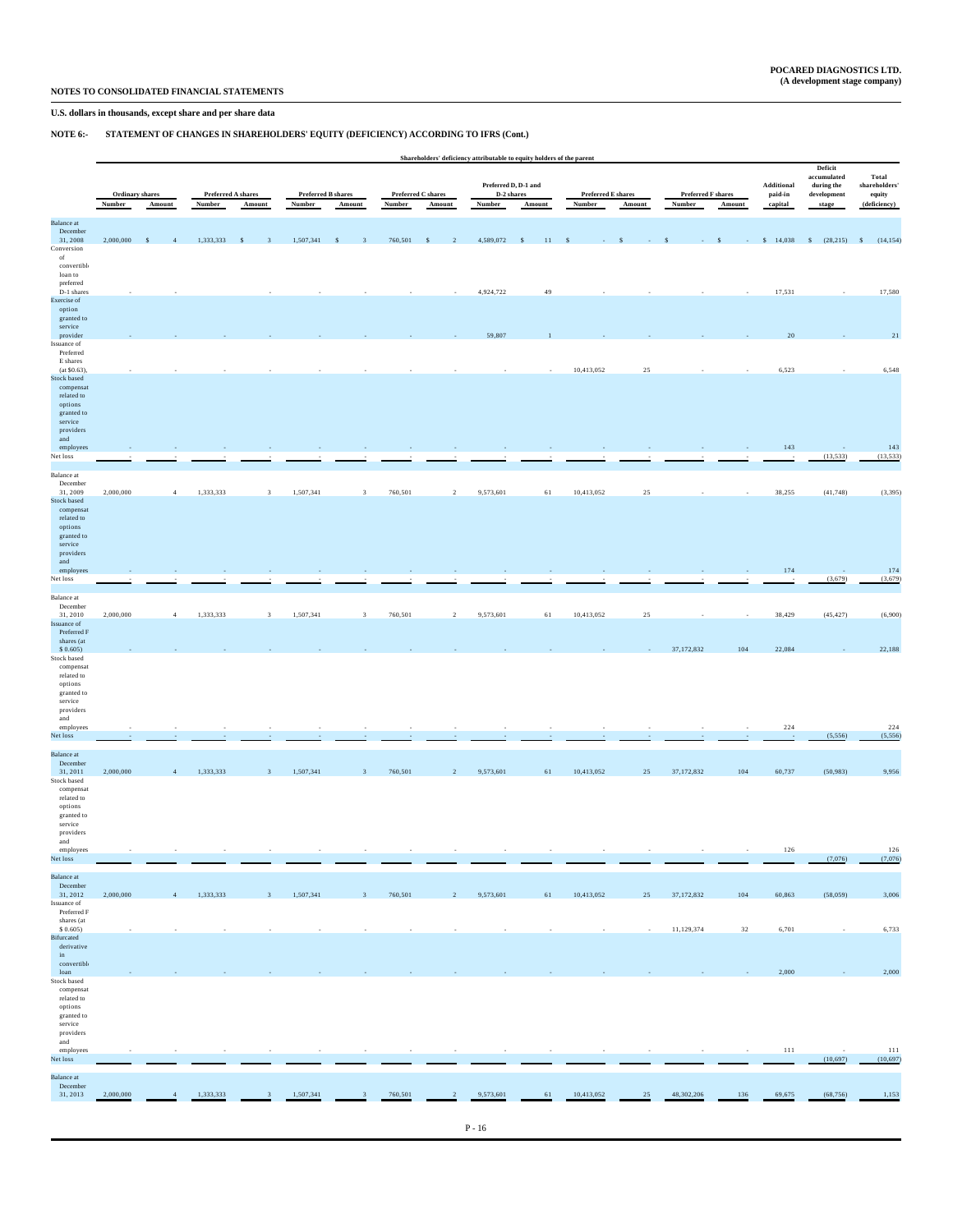# **U.S. dollars in thousands, except share and per share data**

# **NOTE 6:- STATEMENT OF CHANGES IN SHAREHOLDERS' EQUITY (DEFICIENCY) ACCORDING TO IFRS (Cont.)**

|                                                                                                | Shareholders' deficiency attributable to equity holders of the parent |        |                                     |                    |              |                                     |         |                                     |                                              |          |                                     |            |                                     |                     |                                     |         |                                  |                                                              |                                                  |
|------------------------------------------------------------------------------------------------|-----------------------------------------------------------------------|--------|-------------------------------------|--------------------|--------------|-------------------------------------|---------|-------------------------------------|----------------------------------------------|----------|-------------------------------------|------------|-------------------------------------|---------------------|-------------------------------------|---------|----------------------------------|--------------------------------------------------------------|--------------------------------------------------|
|                                                                                                | Ordinary shares<br>Number                                             | Amount | <b>Preferred A shares</b><br>Number | Amount             | Number       | <b>Preferred B shares</b><br>Amount | Number  | <b>Preferred C shares</b><br>Amount | Preferred D, D-1 and<br>D-2 shares<br>Number | Amount   | <b>Preferred E shares</b><br>Number | Amount     | <b>Preferred F shares</b><br>Number | Amount              | <b>Preferred G shares</b><br>Number | Amount  | Additional<br>paid-in<br>capital | Deficit<br>accumulated<br>during the<br>development<br>stage | Total<br>shareholders'<br>equity<br>(deficiency) |
| <b>Balance</b> as of<br>December<br>31, 2013<br>Bifurcated<br>derivative<br>in<br>convertible  | 2,000,000                                                             | -8     | 1,333,333                           | - 8                | 1,507,341 \$ | 3                                   | 760,501 | - 8<br>$\gamma$                     | 9,573,601                                    | -S<br>61 | 10,413,052                          | 25<br>- \$ | 48,302,206                          | 136<br>$\mathbf{s}$ |                                     |         | $-$ \$ 69,675 \$ (68,756) \$     |                                                              | 1,153                                            |
| loan<br>Conversion<br>of<br>convertible<br>loan into<br>Preferred F<br>shares (at              |                                                                       |        |                                     |                    |              |                                     |         |                                     |                                              |          |                                     |            |                                     |                     |                                     | $\sim$  | 2,038                            | $\sim$                                                       | 2,038                                            |
| \$0.514)<br>Issuance of<br>Preferred<br>G shares<br>(at<br>$$0.568$ )                          |                                                                       |        |                                     |                    |              |                                     |         |                                     |                                              |          |                                     |            | 8,011,340                           | 23<br>$\sim$        | 10,558,753                          | 30      | 373<br>5,970                     | . п.                                                         | 396<br>6,000                                     |
| Stock based<br>compensat<br>related to<br>options<br>granted to<br>service<br>providers<br>and |                                                                       |        |                                     |                    |              |                                     |         |                                     |                                              |          |                                     |            |                                     |                     |                                     |         |                                  |                                                              |                                                  |
| employees<br>Net loss                                                                          |                                                                       |        |                                     |                    |              |                                     |         |                                     |                                              |          |                                     |            |                                     |                     |                                     |         | (3)<br>×                         | $\sim$<br>(3,063)                                            | (3)<br>(3,063)                                   |
| Balance as of<br>March 31,<br>2014<br>(unaudited                                               | 2,000,000                                                             |        | 1,333,333                           | $\mathbf{z}$<br>-8 | 1,507,341    | s<br>$\mathbf{R}$                   | 760,501 | $\mathcal{L}$                       | 9,753,601                                    | -S<br>61 | 10,413,052                          | 25<br>-S   | 56,313,546                          | 159<br>s.           | 10,558,753                          | 30<br>s | $$78,053$$ $$(71,819)$ \$        |                                                              | 6,521                                            |
|                                                                                                |                                                                       |        |                                     |                    |              |                                     |         |                                     |                                              | $P - 17$ |                                     |            |                                     |                     |                                     |         |                                  |                                                              |                                                  |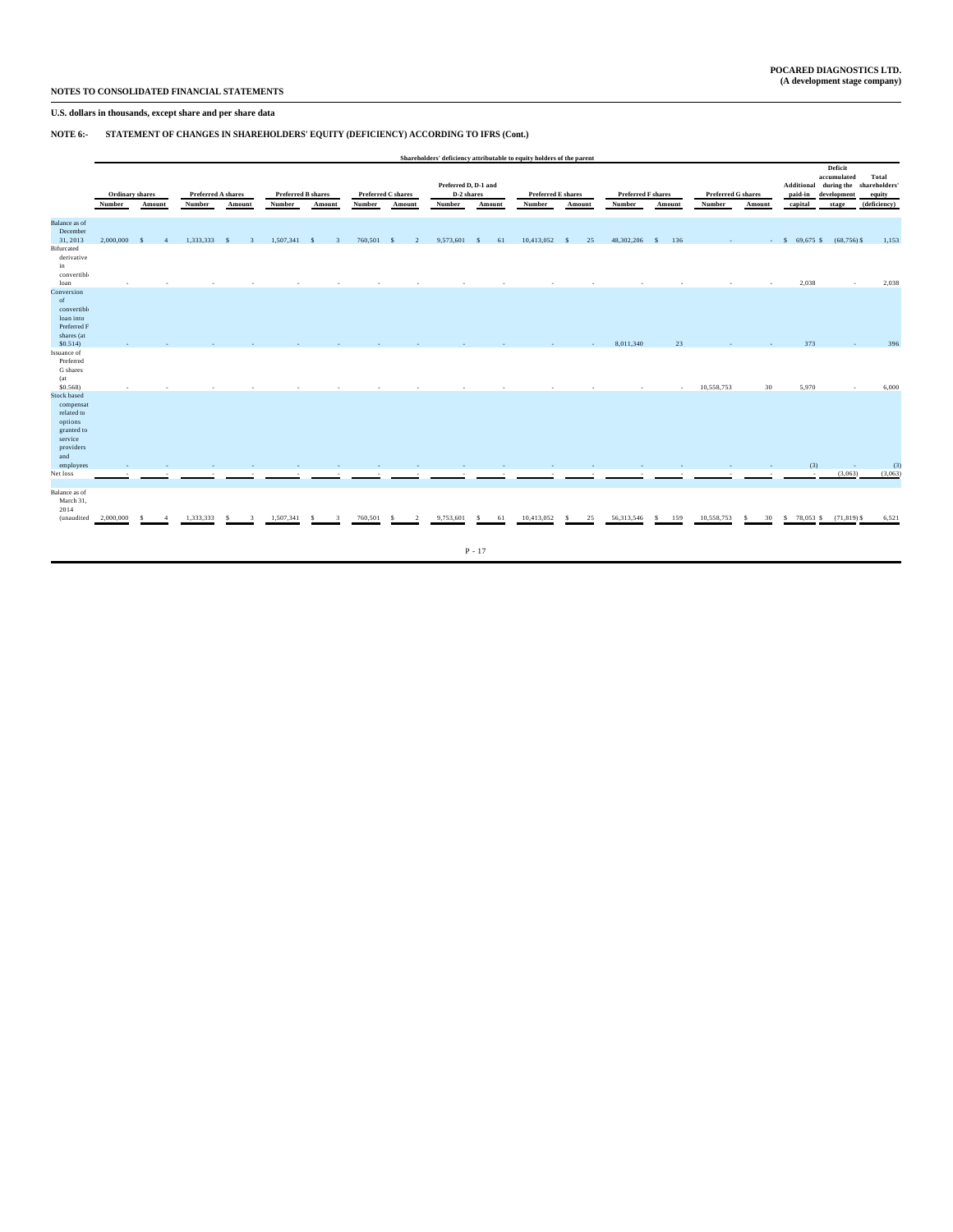## Elron Electronic Industries Ltd.

# English Translation of Financial Data from the Interim Consolidated Financial Statements Attributable to the Company

# As of March 31, 2014 Unaudited

## **Contents**

Page

| Special report to the review of the separate interim financial information in accordance with Regulation 38d    | $S - 2$         |
|-----------------------------------------------------------------------------------------------------------------|-----------------|
| Special Report according to Regulation 38d                                                                      | $S - 3$         |
| Data from the Interim Consolidated Financial Statements on the Financial Position Attributable to the Company   | $S - 4 - S - 5$ |
| Data from the Interim Consolidated Financial Statements on the Income Attributable to the Company               | $S - 6$         |
| Data from the Interim Consolidated Financial Statements on the Comprehensive Income Attributable to the Company | $S - 7$         |
| Data from the Interim Consolidated Financial Statements on the Cash Flows Attributable to the Company           | $S - 8 - S - 9$ |
| <b>Additional Information</b>                                                                                   | $S - 10$        |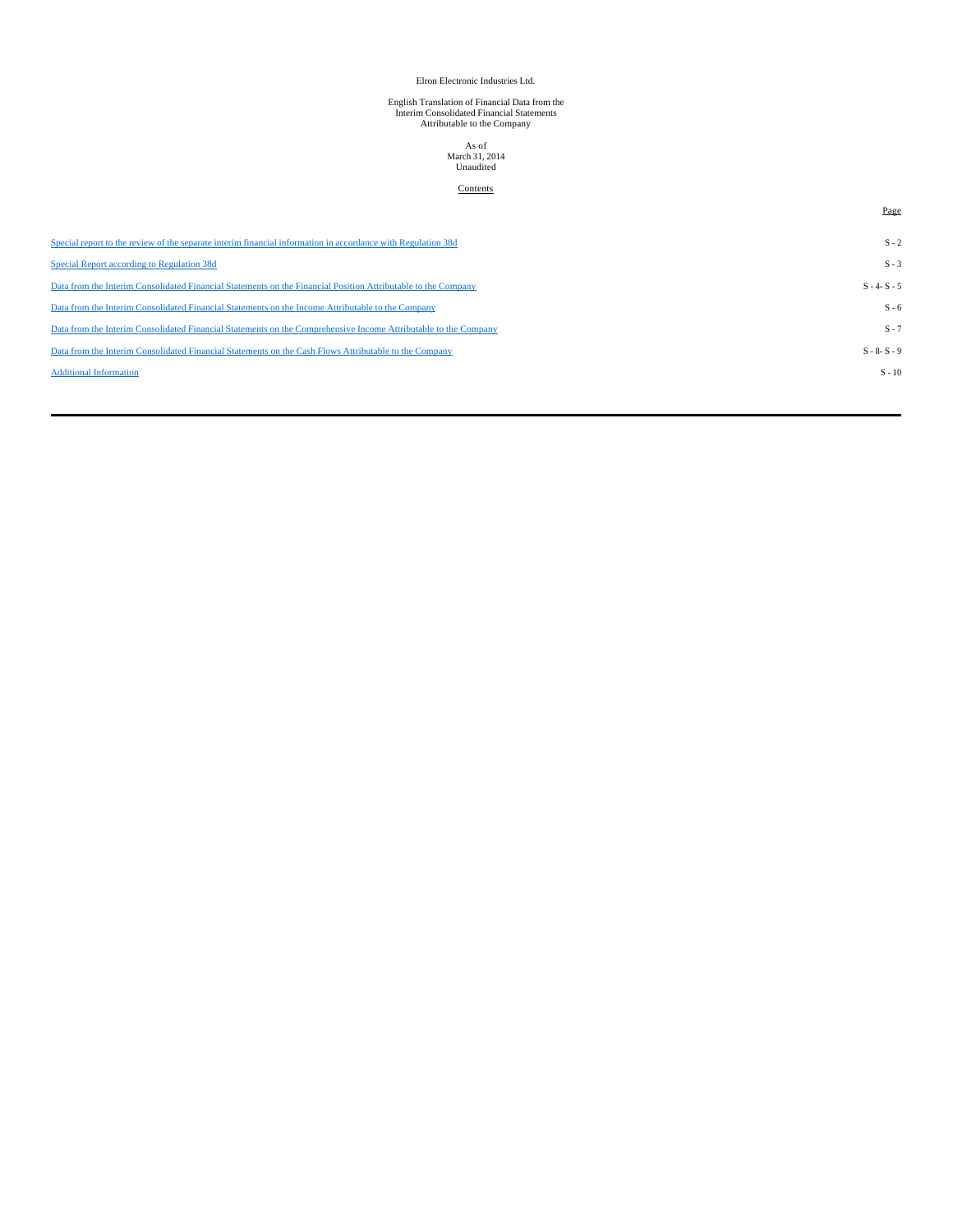#### **Special report to the review of the separate interim financial information in accordance with Regulation 38d to the Israeli Securities Regulations (Periodic and Immediate Reports), 1970**

#### **Introduction**

We have reviewed the interim financial information disclosed in accordance with Regulation 38d to the Israeli Securities Regulations (Periodic and Immediate Reports), 1970 of Elron Electronic Industries Ltd. ("the Company") as of March 31, 2014 and for the three months then ended. The Company's board of directors and management are responsible for the separate interim financial information. Our responsibility is to express a conclusion on the separate interim financial information based on our review.

#### **Scope of review**

We conducted our review in accordance with Review Standard 1 of the Institute of Certified Public Accountants in Israel, "Review of Interim Financial Information Performed by the Independent Auditor of the Entity." A review of interim financial information consists of making inquiries, primarily of persons responsible for financial and accounting matters, and applying analytical and other review procedures. A review is substantially le might be identified in an audit. Accordingly, we do not express an audit opinion.

#### **Conclusion**

Based on our review, nothing has come to our attention that causes us to believe that the accompanying separate interim financial information is not prepared, in all material respects, in accordance with Regulation 38d to the Securities Regulations (Periodic and Immediate Reports), 1970.

Tel-Aviv, Israel KOST FORER GABBAY & KASIERER A Member of Ernst & Young Global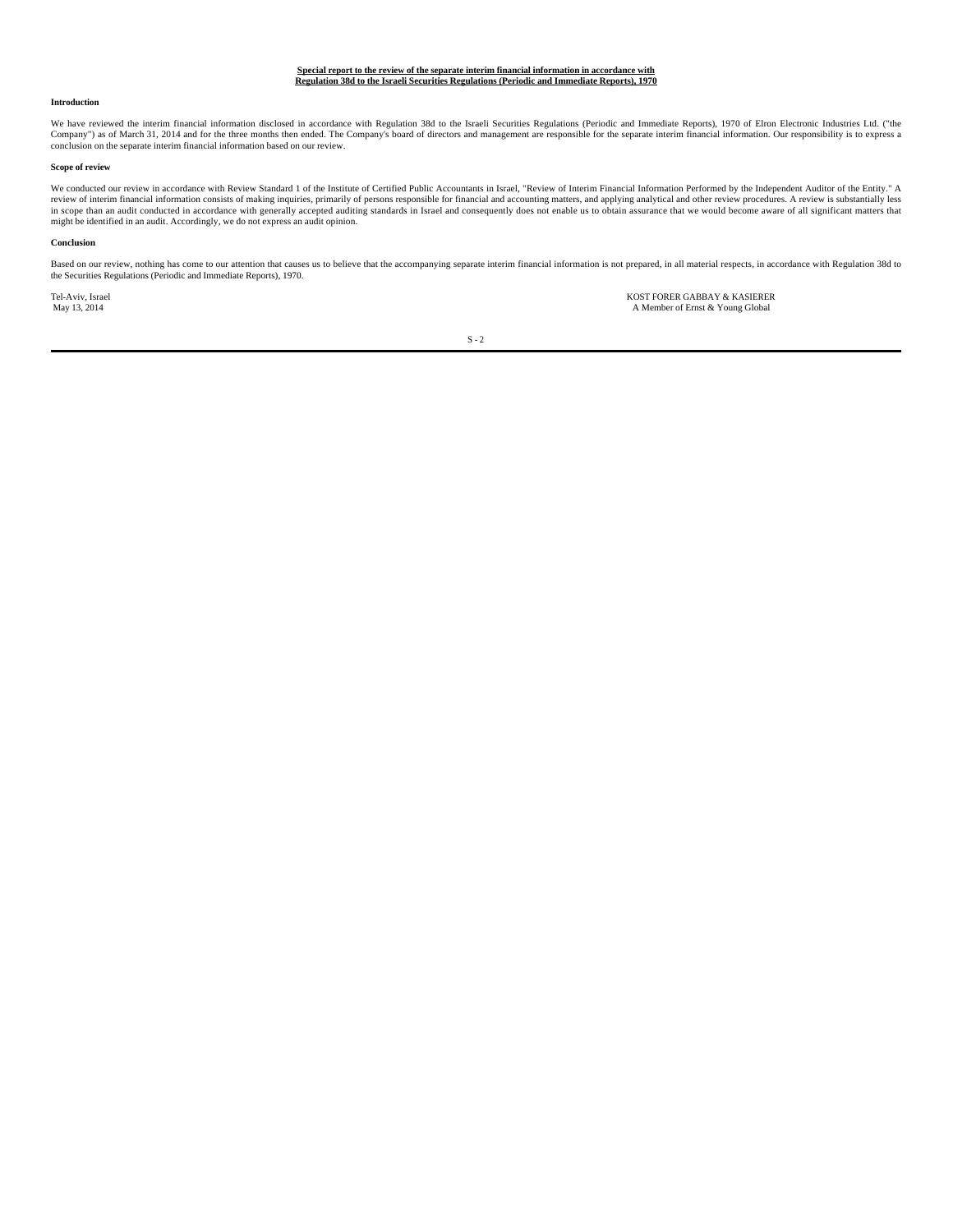# **Special Report according to Regulation 38D Financial Data and Information from the Interim Consolidated Financial Statements Attributable to Elron Electronic Industries Ltd. ("the Company")**

The following separate financial data and information attributable to the Company's separate data") are derived from the Company's Interim Consolidated Financial Statements as of March 31, 2014, and for the three months<br>th and Immediate Reports) – 1970.

The significant accounting policies followed in the preparation of the following separate data are identical to those applied in the preparation of the Company's consolidated annual financial statements for the year ended December 31, 2013 ("consolidated financial statements for 2013") and the Company's interim consolidated financial statements, apart from differences arising from compliance with the aforementioned regulations.

#### Presentation of transactions which were eliminated in the interim consolidated financial statements

Intercompany balances, transactions and cash flows between the Company and its subsidiaries were eliminated in the preparation of the Company's interim consolidated financial statements.<br>In the separate data, such transact

- Financial position data attributable to the Company include balances in respect of the Company's subsidiaries which were eliminated in the interim consolidated financial statements.<br>■ Income and loss data attributable t
- statements.<br>■ Cash flow data attributable to the Company include cash flows between the Company and its subsidiaries which were eliminated in the interim consolidated financial statements.

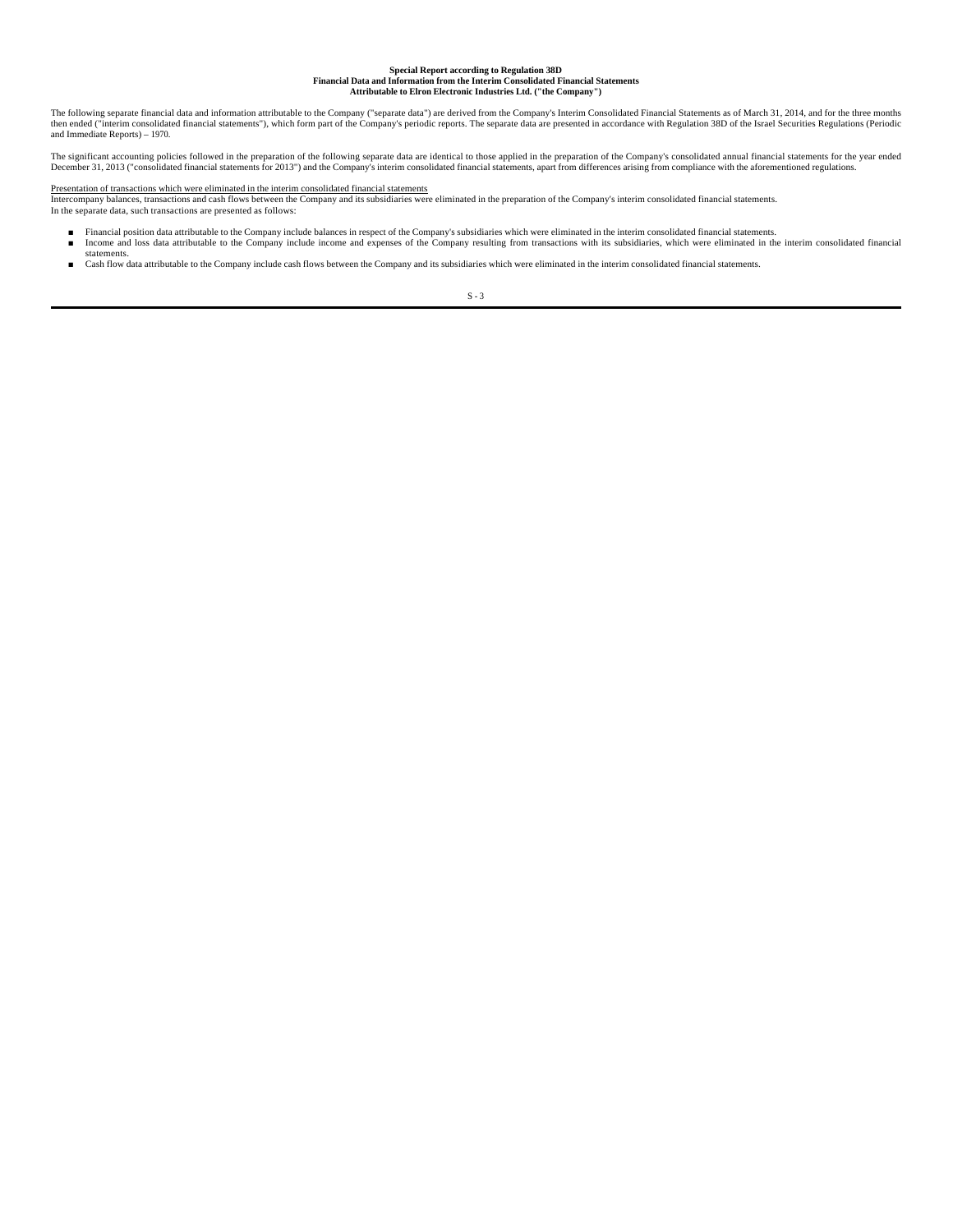Data from the Interim Consolidated Financial Statements on the Financial Position Attributable to the Company as of

|                                                                             | March 31                 |                          | December 31 |
|-----------------------------------------------------------------------------|--------------------------|--------------------------|-------------|
|                                                                             | 2014                     | 2013                     | 2013        |
|                                                                             | <b>Unaudited</b>         |                          | Audited     |
|                                                                             |                          | \$ thousands             |             |
| <b>Current</b> assets                                                       |                          |                          |             |
| Cash and cash equivalents                                                   | 211,863                  | 24,050                   | 19,686      |
| Other accounts receivable                                                   | 621                      | 552                      | 376         |
| Investment in associate that was classified as asset held for sale (Note 3) |                          |                          | 89,175      |
|                                                                             | 212,484                  | 24,602                   | 109,237     |
| Non-current assets                                                          |                          |                          |             |
| Investments in subsidiaries and associates, net                             | 130,713                  | 193,289                  | 106,079     |
| Other investments measured at fair value                                    | 25,543                   | 22,965                   | 26,012      |
| Property, plant and equipment, net                                          | 35                       | 42                       | 38          |
| Deferred taxes                                                              | $\overline{\phantom{0}}$ | $\overline{\phantom{a}}$ | 28,994      |
| Other long-term receivables                                                 | $\overline{\phantom{a}}$ | 204                      | $\sim$      |
|                                                                             | 156,291                  | 216,500                  | 161,123     |
| Total assets                                                                | 368,775                  | 241,102                  | 270,360     |

The accompanying additional information is an integral part of the separate financial data and information.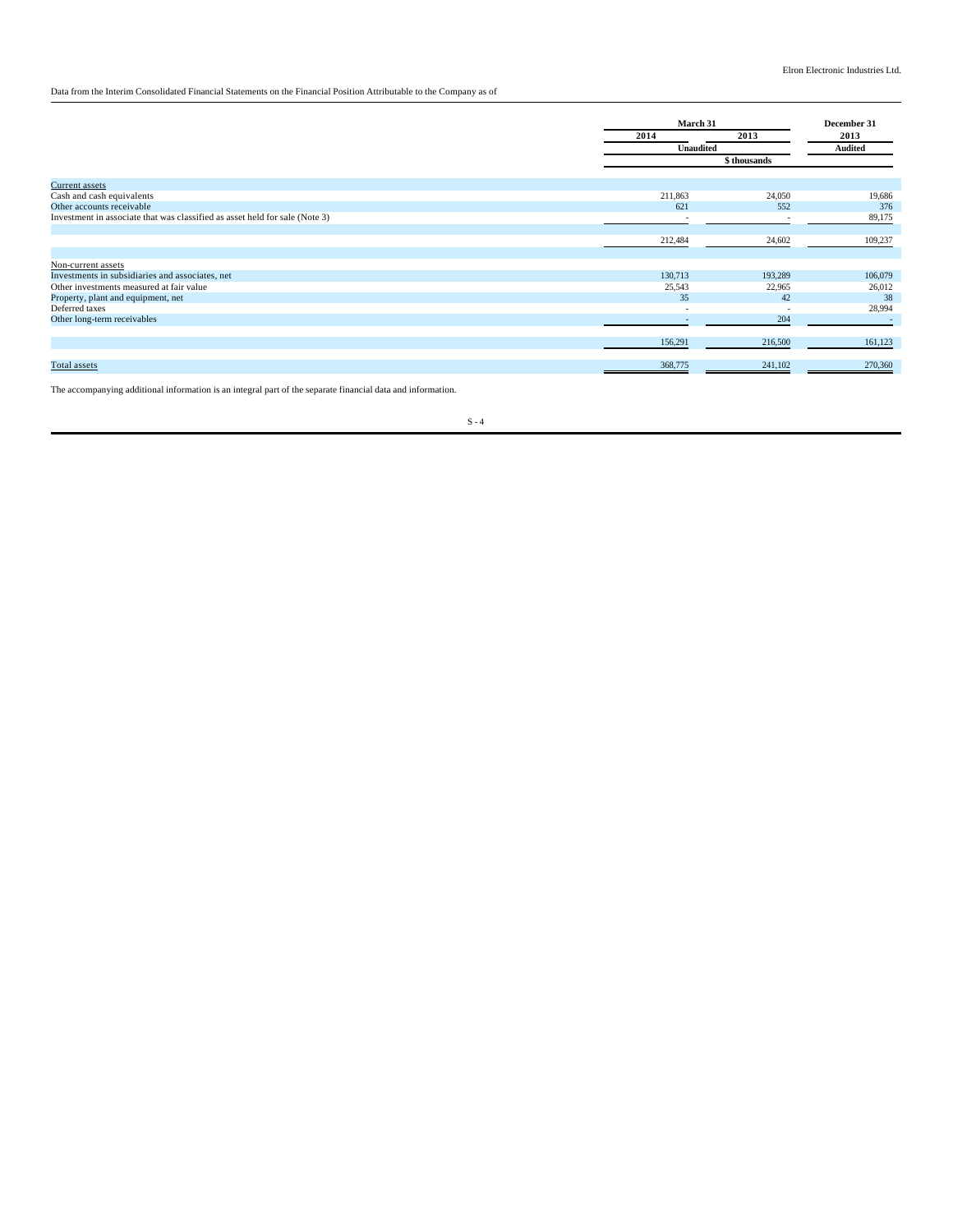## Data from the Interim Consolidated Financial Statements on the Financial Position Attributable to the Company as of

|                                                                     | March 31<br>2014 | March 31<br>2013 | December 31<br>2013 |
|---------------------------------------------------------------------|------------------|------------------|---------------------|
|                                                                     | Unaudited        |                  | Audited             |
|                                                                     |                  | \$ thousands     |                     |
|                                                                     |                  |                  |                     |
| Loans from banks                                                    | ٠<br>122         | ٠                | 4,000               |
| Trade payables<br>Other accounts payable                            | 3,317            | 52<br>2,062      | 79<br>2,797         |
|                                                                     |                  |                  |                     |
|                                                                     | 3,439            | 2,114            | 6,876               |
| Long-term liabilities                                               |                  |                  |                     |
| Loans from banks                                                    | $\sim$           | 4,000            | $\sim$              |
| Long term taxes                                                     | 926              |                  |                     |
| Other long term liabilities (Note 2)                                | 82,321           | 78,688           | 82,701              |
|                                                                     | 83,247           | 82,688           | 82,701              |
|                                                                     |                  |                  |                     |
| Equity attributable to the Company's shareholders<br>Issued capital | 9,573            | 9,573            | 9,573               |
| Share premium                                                       | 190,753          | 190,753          | 190,753             |
| Capital reserves                                                    | (6, 493)         | (10,190)         | (6,166)             |
| Retained earnings (accumulated deficit)                             | 88,256           | (33,836)         | (13, 377)           |
|                                                                     |                  |                  |                     |
| Total equity                                                        | 282,089          | 156,300          | 180,783             |
|                                                                     | 368,775          | 241,102          | 270,360             |
|                                                                     |                  |                  |                     |

The accompanying additional information is an integral part of the separate financial data and information.

| Arie Mientkavich                     | <b>Bronshtein</b>              | í aron Elad                     |
|--------------------------------------|--------------------------------|---------------------------------|
| $-1$<br>an of the Board of Directors | <b>Chief Executive Officer</b> | .<br>President<br>$\sqrt{1}$ ce |
|                                      |                                |                                 |

raton Erad<br>Vice President &<br>Chief Financial Officer

Approval date of the interim consolidated financial statements: May13, 2014

Chairman of the Board of Directors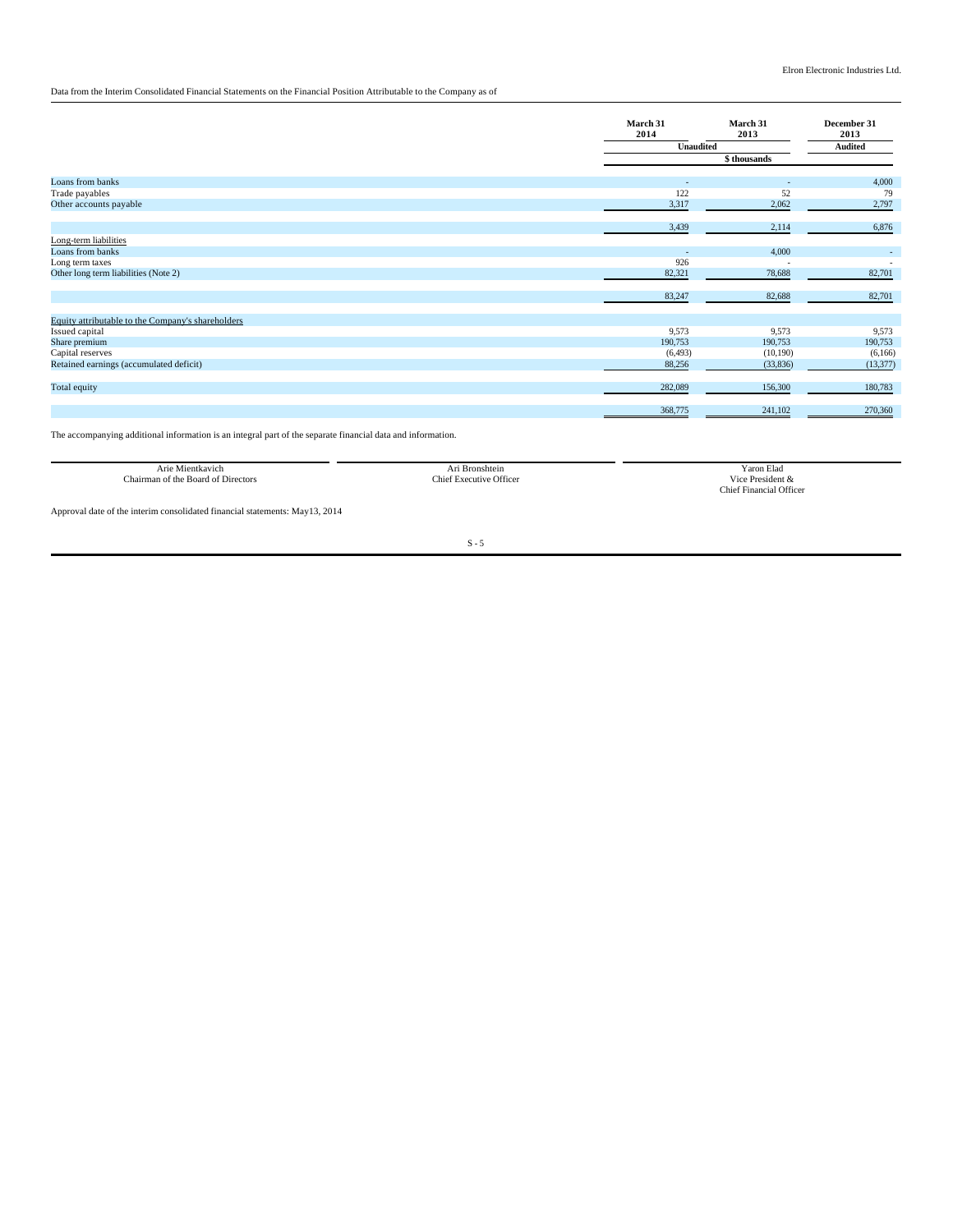## Data from the Interim Consolidated Financial Statements on the Income Attributable to the Company

|                                                                 | For the three<br>months ended<br>March 31<br>2014<br><b>Unaudited</b> | For the three<br>months ended<br>March 31<br>2013 | For the<br>vear ended<br>December 31<br>2013<br><b>Audited</b> |
|-----------------------------------------------------------------|-----------------------------------------------------------------------|---------------------------------------------------|----------------------------------------------------------------|
|                                                                 |                                                                       | \$ thousands                                      |                                                                |
| Income                                                          |                                                                       |                                                   |                                                                |
| Financial income                                                | 426                                                                   | 115                                               | 261                                                            |
| <b>Expenses</b>                                                 |                                                                       |                                                   |                                                                |
| General and administrative expenses                             | 1,055                                                                 | 990                                               | 5,449                                                          |
| Financial expenses                                              | 44                                                                    | 1,729                                             | 5,767                                                          |
| Other expenses (income), net                                    |                                                                       | $\overline{\phantom{0}}$                          | (3, 484)                                                       |
|                                                                 | 1,099                                                                 | 2,724                                             | 7,732                                                          |
|                                                                 | (673)                                                                 | (2,609)                                           | (7, 471)                                                       |
| Gain from disposal of subsidiaries and associates, revaluation  |                                                                       |                                                   |                                                                |
| of investee companies and changes in holdings, net (Note 3)     | 113,807                                                               | 114                                               | 4,443                                                          |
| Company's share of income (loss) of subsidiaries and associates | 18,686                                                                | (2,967)                                           | (8,031)                                                        |
| Income (loss) before taxes on income                            | 131,820                                                               | (5, 462)                                          | (11,059)                                                       |
| Taxes on income (tax benefit)                                   | 30,047                                                                |                                                   | (28,994)                                                       |
| Net income (loss) attributable to the Company's shareholders    | 101,773                                                               | (5, 462)                                          | 17,935                                                         |

The accompanying additional information is an integral part of the separate financial data and information.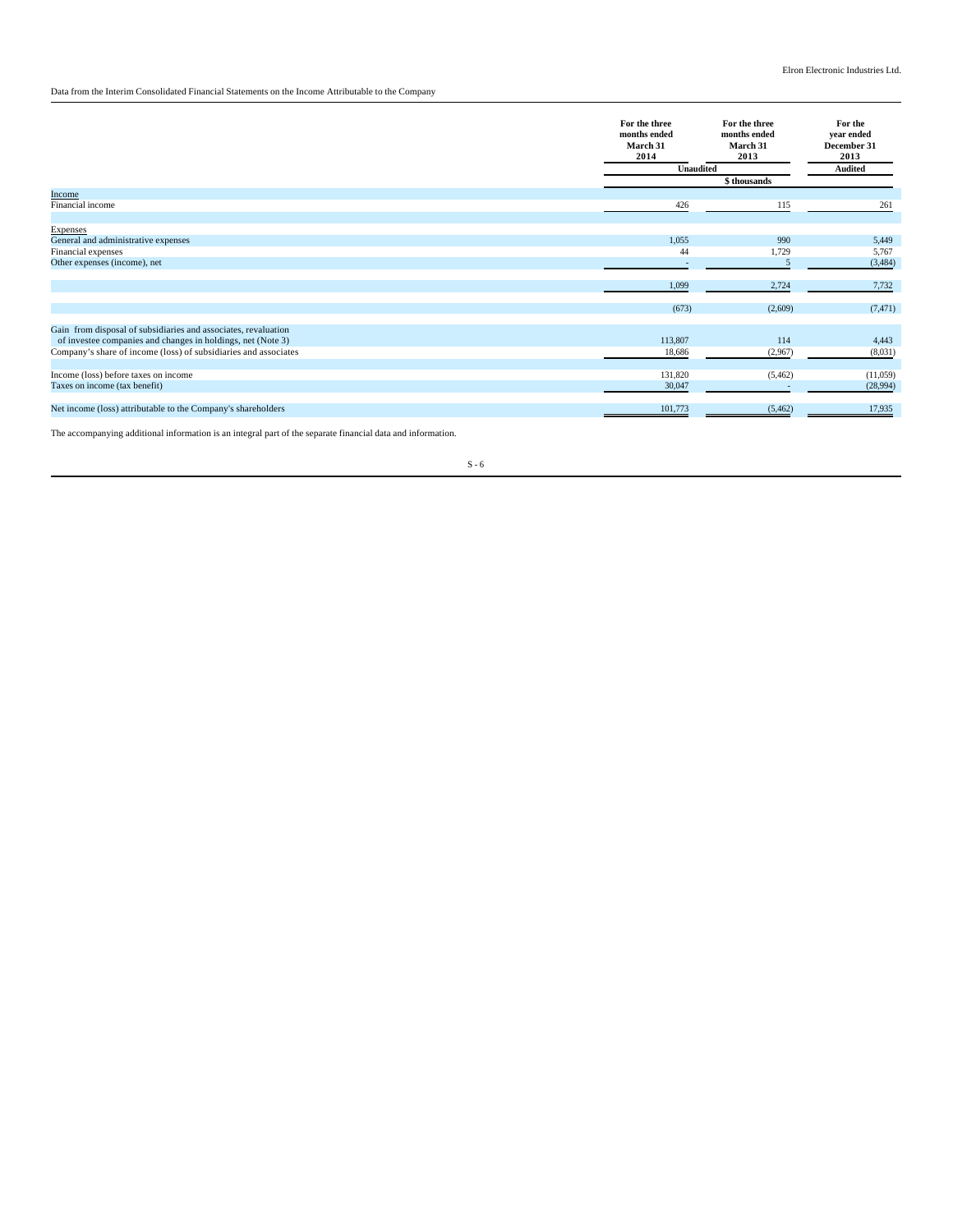Data from the Interim Consolidated Financial Statements on the Comprehensive Income (loss) Attributable to the Company

|                                                                                           | For the three months<br>ended<br>March 31<br>2014 | For the three months<br>ended<br><b>March 31</b><br>2013 | For the<br>vear ended<br>December 31<br>2013 |
|-------------------------------------------------------------------------------------------|---------------------------------------------------|----------------------------------------------------------|----------------------------------------------|
|                                                                                           | Unaudited                                         | Audited                                                  |                                              |
|                                                                                           |                                                   | \$thousands                                              |                                              |
| Net income (loss) attributable to the Company's shareholders                              | 101,773                                           | (5, 462)                                                 | 17,935                                       |
| Other comprehensive income (loss):                                                        |                                                   |                                                          |                                              |
| Amounts that would never be reclassified to profit or loss:                               |                                                   |                                                          |                                              |
| Loss from financial assets measured at fair value through other comprehensive income, net | (467)                                             | (322)                                                    | (2,111)                                      |
| Total loss that would never be reclassified to profit or loss                             | (467)                                             | (322)                                                    | (2,111)                                      |
| Total gain that would be reclassified to profit or loss                                   |                                                   |                                                          |                                              |
| Total other comprehensive loss attributable to the Company                                | (467)                                             | (322)                                                    | (2,111)                                      |
| Other comprehensive loss attributable to the Company's subsidiaries and associates        |                                                   | $\overline{\phantom{a}}$                                 | (14)                                         |
| Total comprehensive income (loss) attributable to the Company's shareholders              | 101,306                                           | (5,784)                                                  | 15,810                                       |

The accompanying additional information is an integral part of the separate financial data and information.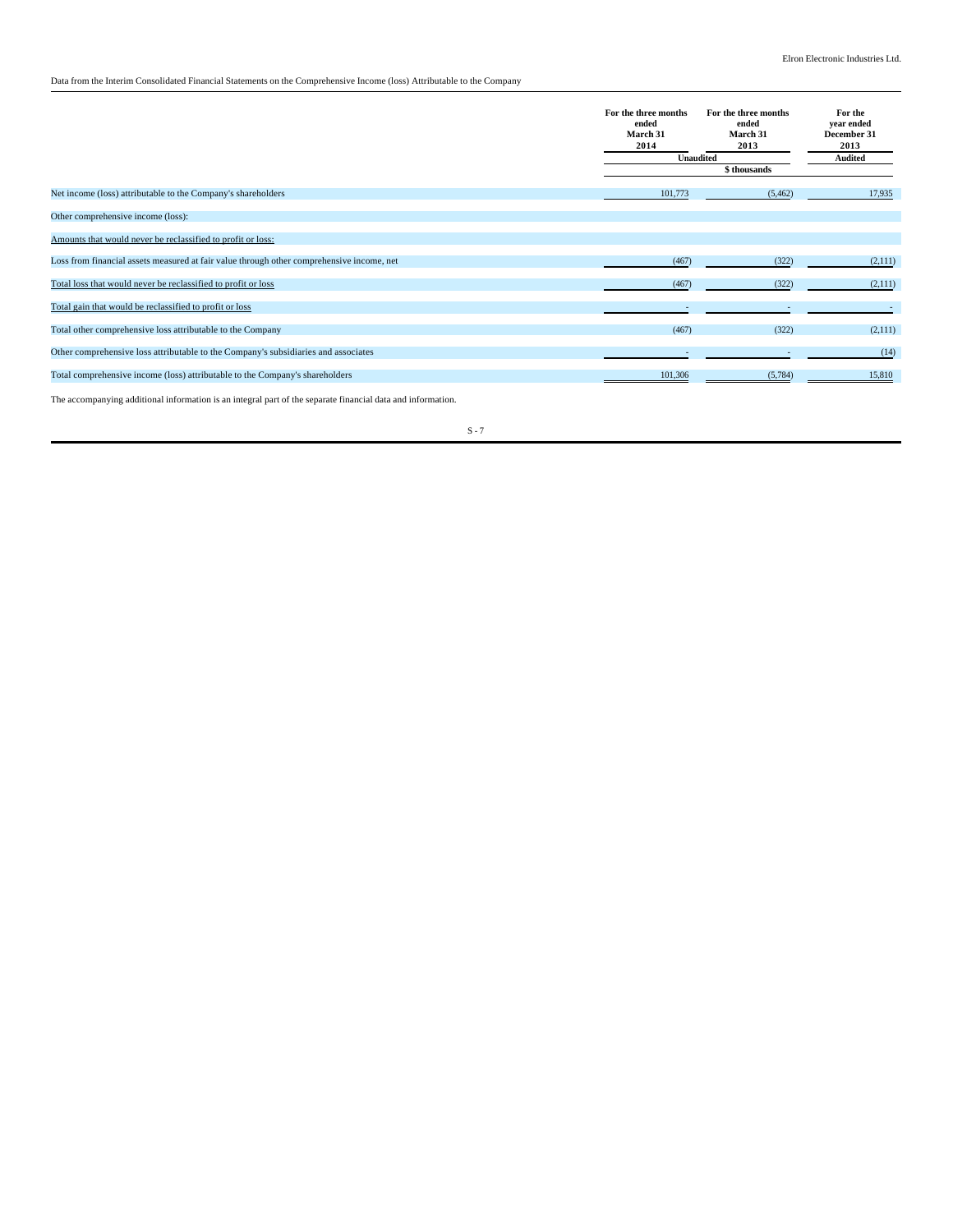Data from the Interim Consolidated Financial Statements on the Cash Flows Attributable to the Company

|                                                                                                                   | For the three<br>months ended<br>March 31<br>2014 | For the three<br>months ended<br>March 31<br>2013 | For the<br>vear ended<br>December 31<br>2013 |
|-------------------------------------------------------------------------------------------------------------------|---------------------------------------------------|---------------------------------------------------|----------------------------------------------|
|                                                                                                                   | <b>Unaudited</b>                                  |                                                   | <b>Audited</b>                               |
|                                                                                                                   |                                                   | \$ thousands                                      |                                              |
| Cash flows from operating activities                                                                              |                                                   |                                                   |                                              |
| Net income (loss) attributable to the Company                                                                     | 101,773                                           | (5, 462)                                          | 17,935                                       |
|                                                                                                                   |                                                   |                                                   |                                              |
| Adjustments to reconcile net income (loss) to net cash used in operating activities:                              |                                                   |                                                   |                                              |
| Adjustment to the profit or loss items:                                                                           |                                                   |                                                   |                                              |
| Company's share of loss (income) of subsidiaries and associates                                                   | (18,686)                                          | 2.967                                             | 8,031                                        |
| Depreciation                                                                                                      | 3                                                 | 3                                                 | 14                                           |
| Financial expense (income), net                                                                                   | (34)                                              | 14                                                | 45                                           |
| Stock based compensation                                                                                          | (13)                                              | (10)                                              | (46)                                         |
| Gain from cancellation of impairment in financial assets                                                          | ÷                                                 | ÷                                                 | (3,522)                                      |
| Taxes on income (tax benefit)                                                                                     | 30,047                                            |                                                   | (28,994)                                     |
| Gain from disposal of subsidiaries and associates, revaluation of investee companies and changes in holdings, net | (113,807)                                         | (114)                                             | (4, 443)                                     |
| Other                                                                                                             | (4)                                               | (207)                                             | (553)                                        |
|                                                                                                                   |                                                   |                                                   |                                              |
|                                                                                                                   | (102, 494)                                        | 2,653                                             | (29, 468)                                    |
| Changes in assets and liabilities of the Company:                                                                 |                                                   |                                                   |                                              |
| Decrease (increase) in other accounts receivable                                                                  | (372)                                             | 282                                               | 566                                          |
| Increase in long term receivables                                                                                 |                                                   | (21)                                              | (54)                                         |
| Increase (decrease) in trade payables                                                                             | 43                                                | (43)                                              | (16)                                         |
| Increase in other accounts payable                                                                                | 533                                               | 1,792                                             | 1,210                                        |
| Increase (decrease) in other long term liabilities                                                                | (380)                                             | 439                                               | 5,805                                        |
|                                                                                                                   |                                                   |                                                   |                                              |
|                                                                                                                   | (176)                                             | 2,449                                             | 7,511                                        |
| Cash paid and received during the year for:                                                                       |                                                   |                                                   |                                              |
| Interest paid                                                                                                     | (12)                                              | (40)                                              | (162)                                        |
| Interest received                                                                                                 | 46                                                | 26                                                | 117                                          |
|                                                                                                                   | 34                                                | (14)                                              | (45)                                         |
| Net cash used in operating activities                                                                             | (863)                                             | (374)                                             | (4,067)                                      |
|                                                                                                                   |                                                   |                                                   |                                              |

The accompanying additional information is an integral part of the separate financial data and information.

 $\mathbf{S}$  -  $\mathbf{8}$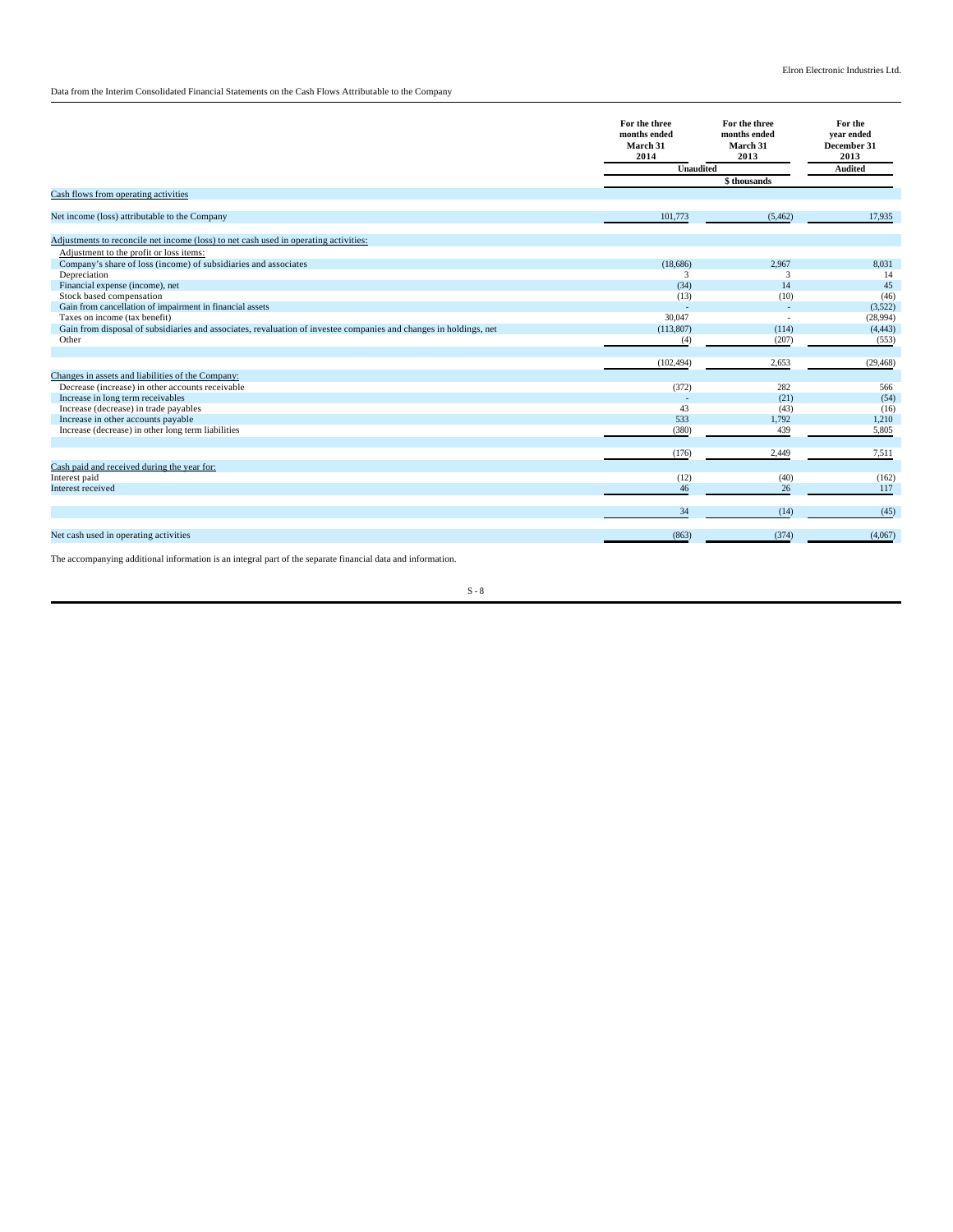# Data from the Interim Consolidated Financial Statements on the Cash Flows Attributable to the Company (Cont.)

|                                                                                                                                                                                                                                                                                                                                                               | For the three<br>months ended<br>March 31<br>2014<br>Unaudited | For the three<br>months ended<br>March 31<br>2013 | For the<br>vear ended<br>December 31<br>2013<br><b>Audited</b> |
|---------------------------------------------------------------------------------------------------------------------------------------------------------------------------------------------------------------------------------------------------------------------------------------------------------------------------------------------------------------|----------------------------------------------------------------|---------------------------------------------------|----------------------------------------------------------------|
|                                                                                                                                                                                                                                                                                                                                                               |                                                                | \$ thousands                                      |                                                                |
| Cash flows from investment activities                                                                                                                                                                                                                                                                                                                         |                                                                |                                                   |                                                                |
| Purchase of property and equipment<br>Investment in associates and subsidiaries<br>Proceeds from sale of investments in associates and subsidiaries<br>Proceeds from sale of financial assets measured at fair value<br>Proceeds from repayment of debentures<br>Net cash provided by (used in) investment activities<br>Cash flows from financing activities | (6,939)<br>203,977<br>$\overline{2}$<br>197,040                | (2,662)<br>1.945<br>(717)                         | (7)<br>(10, 139)<br>6,945<br>115<br>1,698<br>(1,388)           |
| Repayment of long-term loans<br>Proceeds from exercise of options                                                                                                                                                                                                                                                                                             | (4,000)                                                        | 44                                                | 44                                                             |
| Net cash provided by (used in) financing activities                                                                                                                                                                                                                                                                                                           | (4,000)                                                        | 44                                                | 44                                                             |
| Increase (decrease) in cash and cash equivalents<br>Cash and cash equivalents as of beginning of the period                                                                                                                                                                                                                                                   | 192,177<br>19,686                                              | (1,047)<br>25,097                                 | (5,411)<br>25,097                                              |
| Cash and cash equivalents as of end of the period                                                                                                                                                                                                                                                                                                             | 211,863                                                        | 24,050                                            | 19,686                                                         |

The accompanying additional information is an integral part of the separate financial data and information.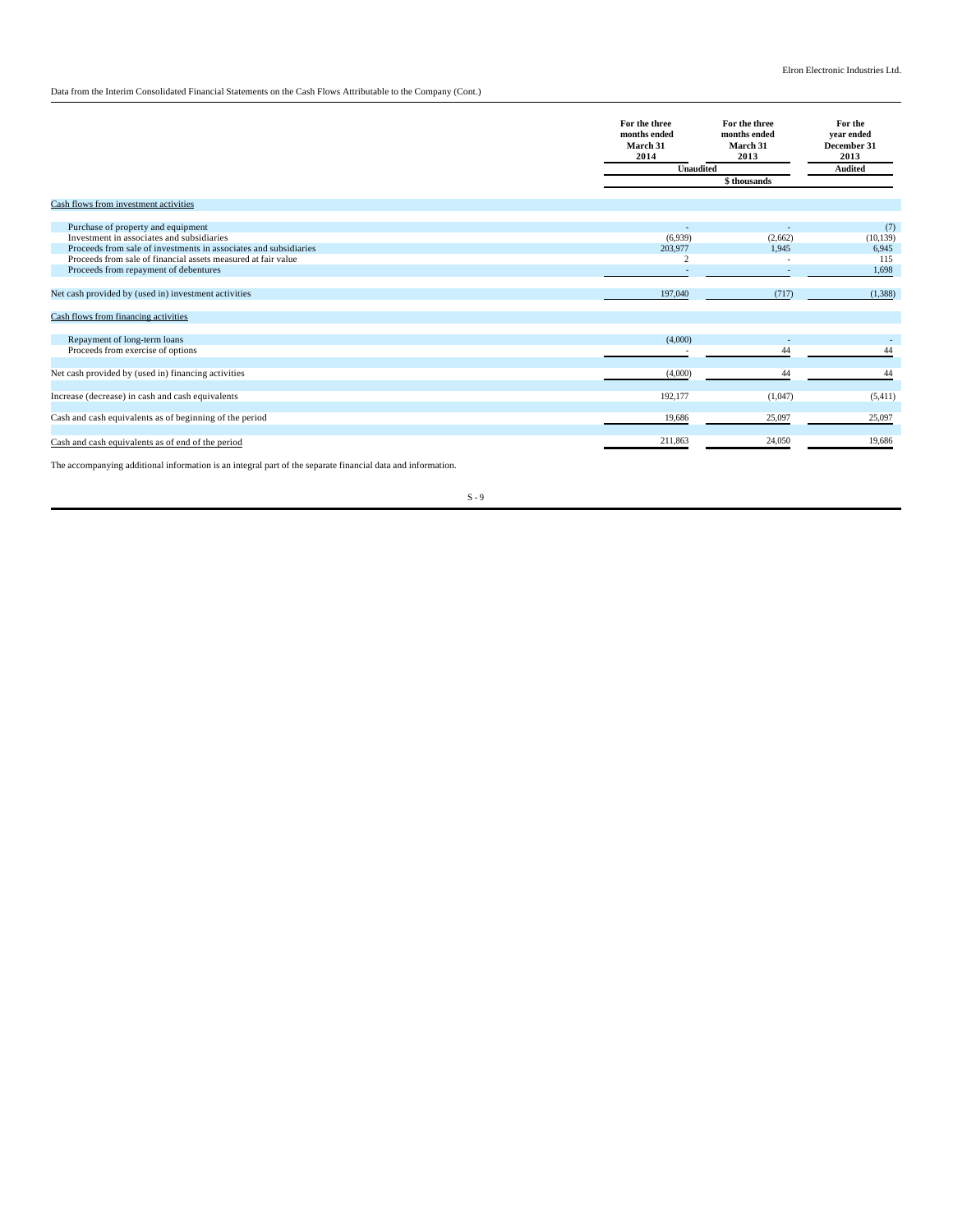### **ADDITIONAL INFORMATION**

## **U.S.D in thousands**

### 1. General

The accompanying condensed separate financial data as of March 31, 2014 and for the three months then ended, have been prepared in accordance with Regulation 38D of the Israel Securities Regulations (Periodic<br>and Immediate

## 2. Other long term liabilities

Other long term liabilities include liabilities towards Elbit Ltd. ("Elbit") which is a fully owned subsidiary of Elron. Such liabilities include non-interest bearing and unlinked NIS capital notes. The exchange differences in regards with these capital notes are included under financial expenses in the income statement.

#### 3. Given Merger

For details regarding the merger of Given Imaging Ltd. and its completion in February 2014, see Note 1 to the interim consolidated financial statements.

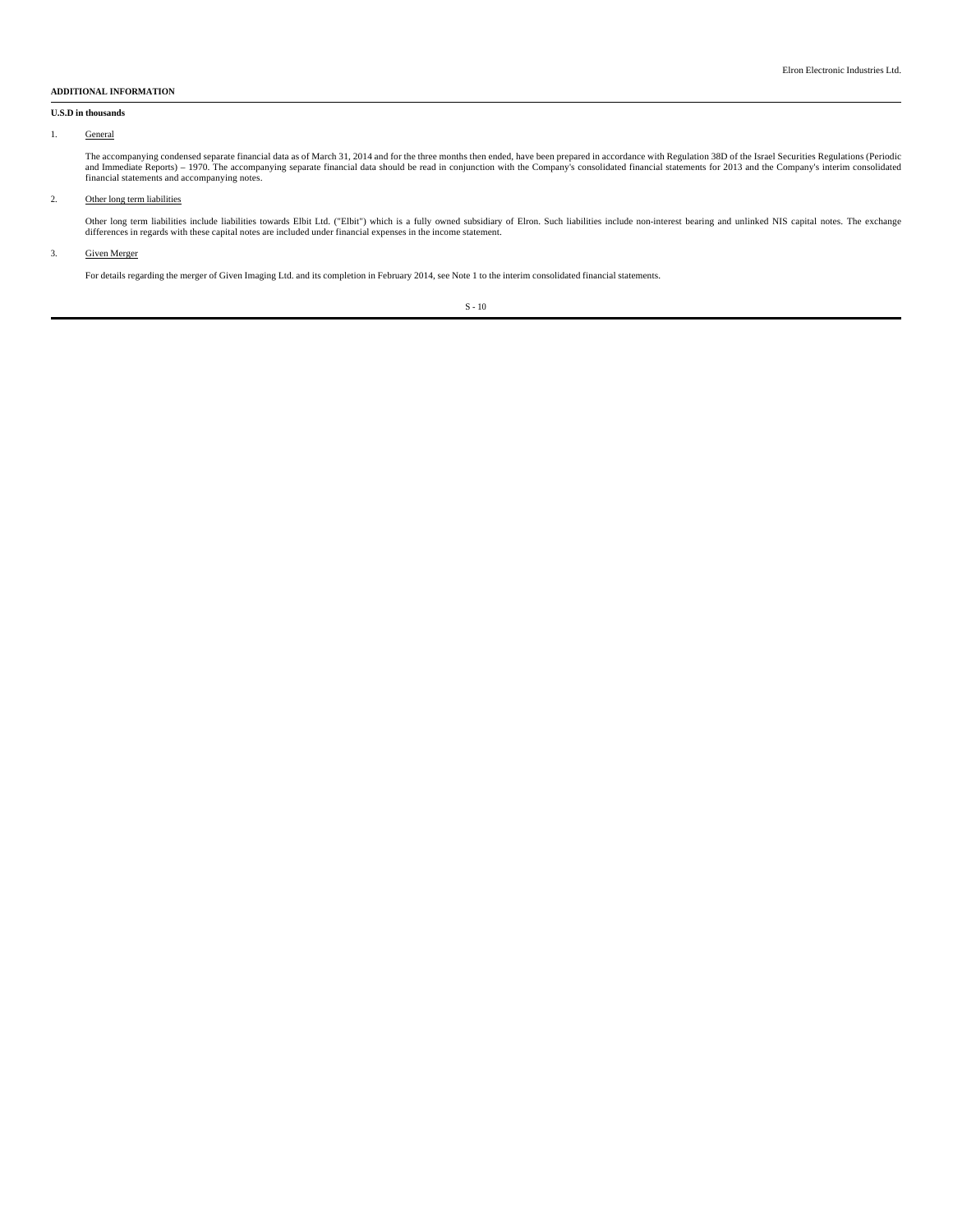**Elron Electronic Industries Ltd.**

**Part IV**

**English Translation of Quarterly Report regarding the Effectiveness of the Internal Control over Financial Reporting and Disclosure pursuant to Regulation 38C:**

**As of March 31, 2014**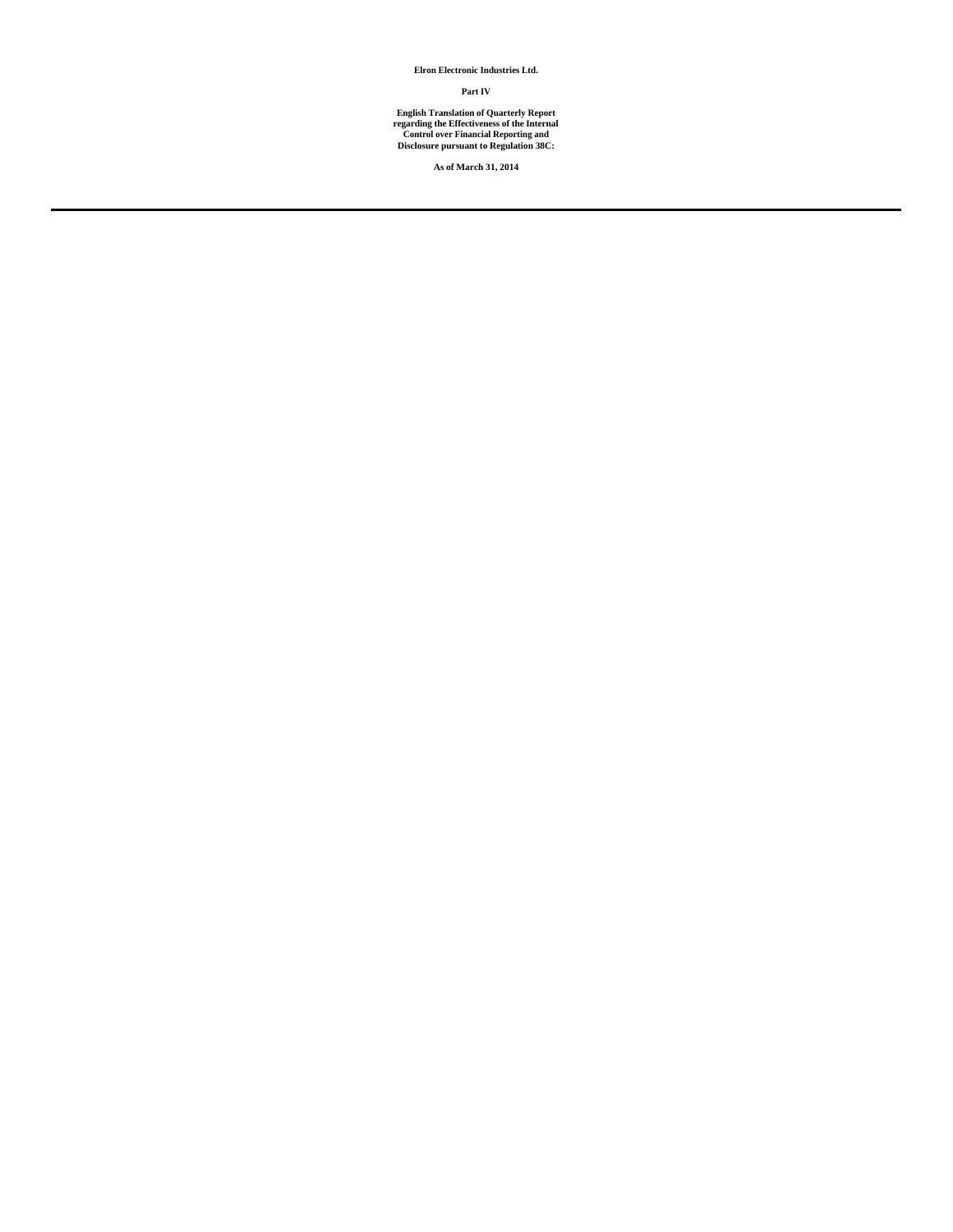#### **Attached herein is a quarterly report regarding the effectiveness of internal control over financial reporting and disclosure, pursuant to Regulation 38C of the Israel Securities Regulations (Periodic and Immediate Reports), 5730-1970:**

#### **Quarterly report regarding the effectiveness of the internal control over financial reporting and disclosure, pursuant to Regulation 38C(a):**

Management, under the supervision of the board of directors of Elron Electronic Industries Ltd. (the "Corporation"), is responsible for establishing and maintaining adequate internal controls over the financial reporting and disclosure in the Corporation.

In this regard, the members of management are:

- 1. Mr. Ari Bronshtein, CEO;
- 2. Mr. Yaron Elad, CFO.

The Corporation's internal control over financial reporting and disclosure is a process designed by, or under the supervision of, the Corporation's principal executive and principal financial officer, or persons performing similar functions, and under the board of directors' supervision, that is meant to provide reasonable assurance regarding the reliability of financial reporting and the preparation of financial statements in accordance wit in the format prescribed by law.

The internal control includes, inter alia, controls and procedures which were designed to ensure that information which the Corporation is required to disclose as aforesaid, is recorded and made available to the Corporation's management, including the principal executive officer and principal financial officer, or persons performing similar functions, as necessary to permit the timely adoption of resolutions pertaining to disclosure requirements.

Because of its inherent limitations, internal control over financial reporting and disclosure is not intended to provide absolute assurance regarding prevention or detection of misstatements or omissions.

In the annual report on the effectiveness of the internal control over financial reporting and disclosure which was attached to the periodic report for the period ended December 31, 2013 (the "Last Annual Report Regarding the Internal Control"), the board of directors and management assessed the Corporation's internal control. Based on this assessment, the Corporation's board of directors and management deemed the internal control as of December 31, 2013 effective.

Up until the date of this report, no event or matter was brought to the attention of management or the board of directors which would change the assessment of the effectiveness of the internal control, as set forth in the Last Annual Report Regarding the Internal Control.

As of the date of this report, based on the assessment of the effectiveness of the internal control in the Last Annual Report Regarding the Internal Control, and based on information which was brought to the attention of management and the board of directors as aforesaid, the internal control is effective.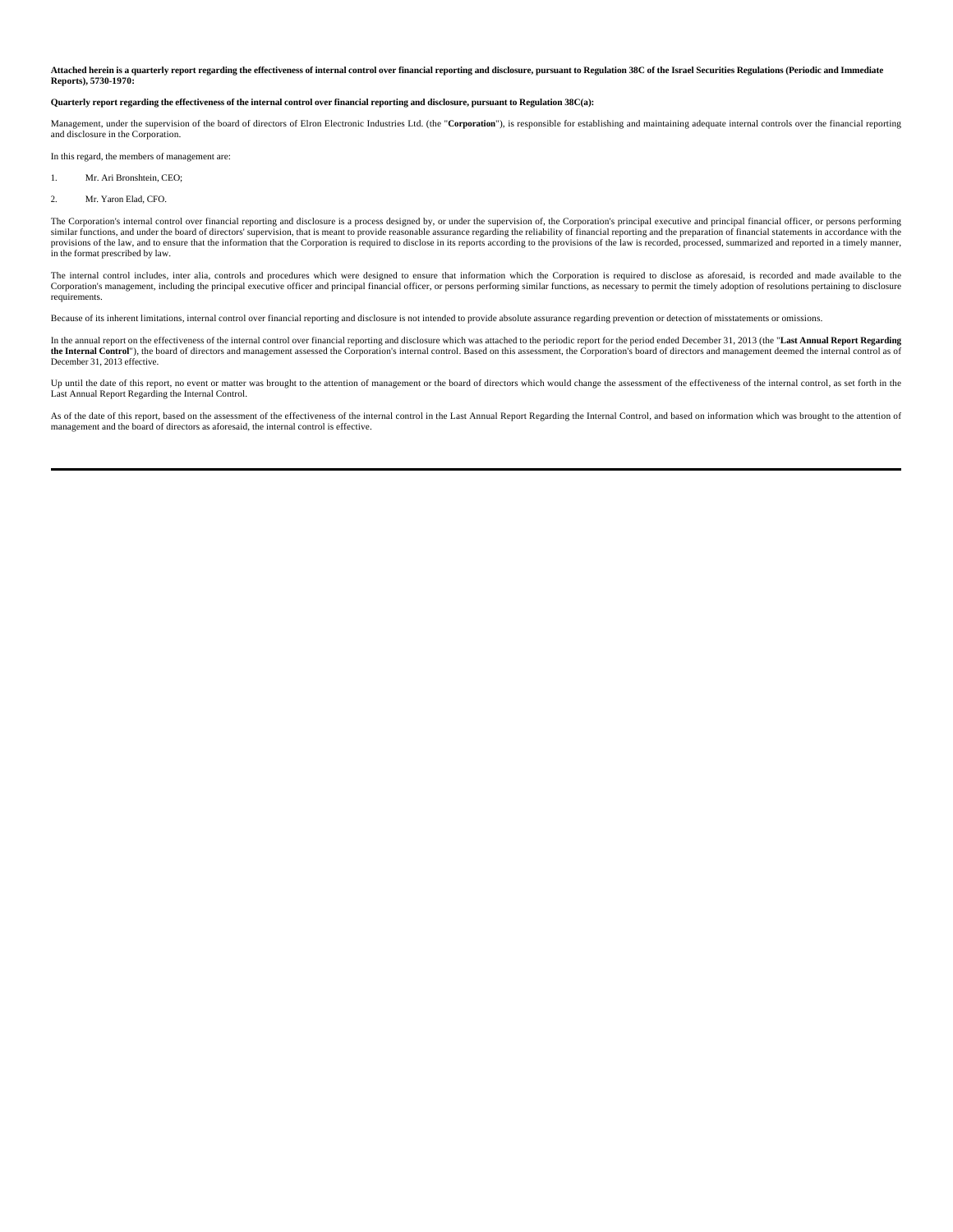## **Declaration of the Principal Executive Officer pursuant to Regulation 38C(d)(1):**

## **Managers' Declaration**

#### Declaration of the Chief Executive Officer

I, Ari Bronshtein, declare that:

- (1) I have examined the quarterly report of Elron Electronic Industries Ltd. (the "**Corporation**") for the first quarter of 2014 (the "**Reports**");
- (2) Based on my knowledge, the Reports do not contain any untrue statement of a material fact or omit to state a material fact necessary to make the statements made, in light of the circumstances under which such statements were made, not misleading with respect to the period covered by the Reports;
- (3) Based on my knowledge, the financial statements and other financial information included in the Reports, fairly present, in all material respects, the financial condition, results of operations and cash flows of the Corporation, as of, and for the periods presented in the Reports;
- (4) I have disclosed to the Corporation's independent auditors, board of directors and audit committee of the Corporation's board of directors, based on my most recent assessment of internal control over financial reporting and disclosure:
	- (a) All significant deficiencies and material weaknesses in the design or operation of internal control over financial reporting and disclosure, which are reasonably likely to adversely affect the Corporation's ability to record, process, summarize or report financial information in a manner which may cast doubt on the reliability of the financial reporting and preparation of the financial statements in accordance with the provisions of the law; and –
	- (b) Any fraud, whether or not material, which involves the principal executive officer, a direct subordinate of the principal executive officer, or other employees who have a significant role in the internal control over financial reporting and disclosure.
- (5) I, alone or together with others in the Corporation, have:
- (a) Designed such controls and procedures, or caused such controls and procedures to be designed and maintained under my supervision, to ensure that material information relating to the Corporation, including its consolida particularly during the period in which the Reports are being prepared; and –
	- (b) Designed such controls and procedures, or caused such controls and procedures to be designed and maintained under my supervision, to reasonably ensure the reliability of the financial reporting and preparation of the financial statements in accordance with the provisions of the law, including in accordance with GAAP;
	- (c) No event or matter was brought to my attention during the period between the date of the last report (quarterly or periodic, as relevant) and the date of this report, which would change the conclusion of the board of directors and management regarding the effectiveness of the internal control over financial reporting and disclosure of the Corporation.

Nothing in the aforesaid derogates from my responsibility or the responsibility of any other person, pursuant to any law.

May 13, 2014

Ari Bronshtein, CEO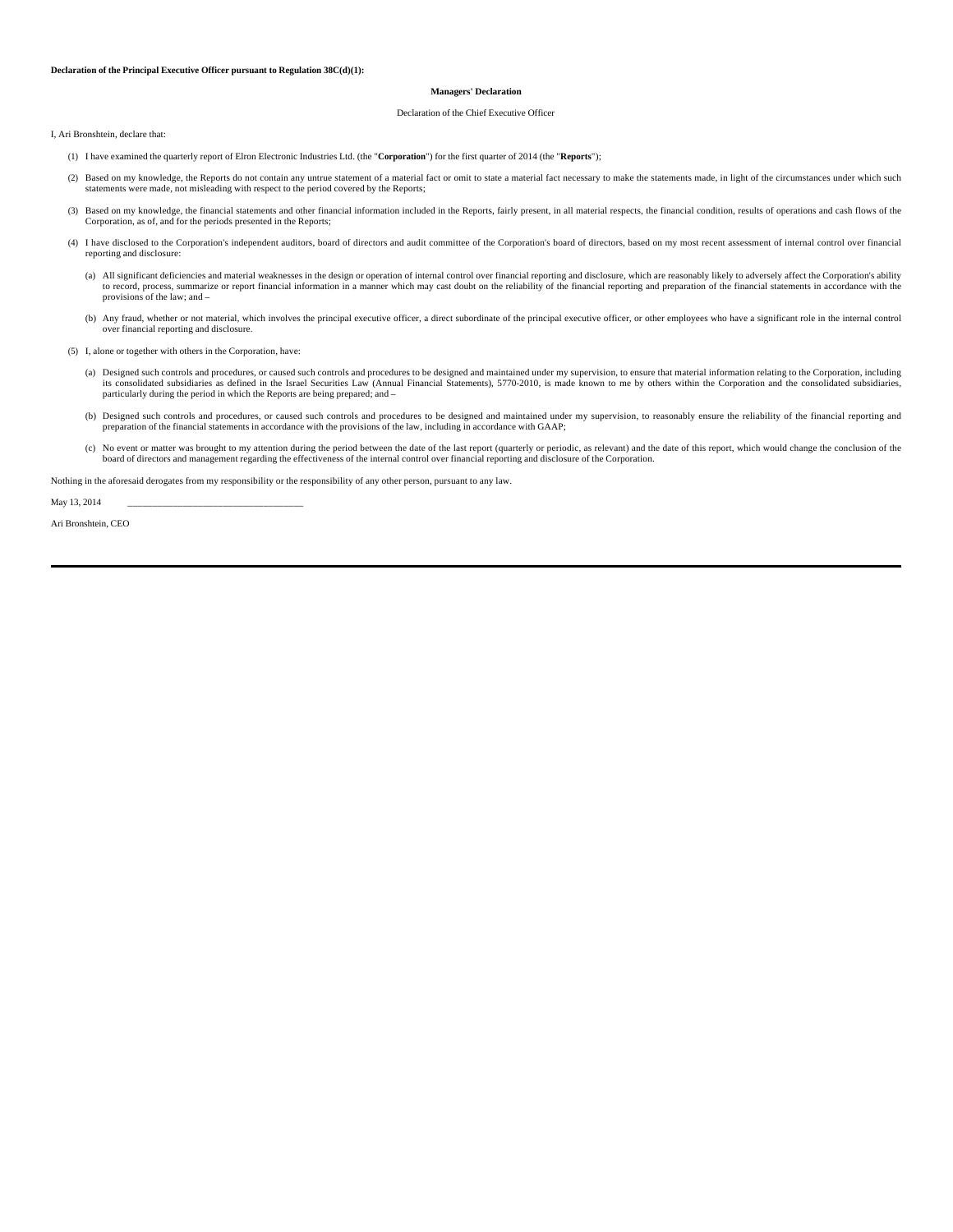### **Declaration of the Principal Financial Officer pursuant to Regulation 38C(d)(2):**

## **Managers' Declaration**

#### Declaration of Principal Financial Officer

I, Yaron Elad, declare that:

- (1) I have examined the interim financial statements and other financial information which is included in the interim reports of Elron Electronic Industries Ltd. (the "**Corporation**") for the first quarter of 2014 (the "**Reports**" or the "**Interim Reports**");
- (2) Based on my knowledge, the interim financial statements and other financial information which is included in the Interim Reports do not contain any untrue statement of a material fact or omit to state a material fact necessary to make the statements made, in light of the circumstances under which such statements were made, not misleading with respect to the period covered by the Reports;
- (3) Based on my knowledge, the interim financial statements and other financial information included in the Interim Reports fairly present, in all material respects, the financial condition, results of operations and cash flows of the Corporation, as of, and for the periods presented in the Reports;
- (4) I have disclosed to the Corporation's independent auditor, board of directors and the audit committee of the Corporation's board of directors, based on my most recent assessment of internal control over financial reporting and disclosure:
- (a) All significant deficiencies and material weaknesses in the design or operation of internal control over financial reporting and disclosure, insofar as the same refers to the interim financial statements and other<br>fina which may cast doubt on the reliability of the financial reporting and preparation of the financial statements in accordance with the provisions of the law; and –
	- (b) Any fraud, whether or not material, which involves the principal executive officer, a direct subordinate of the principal executive officer, or other employees who have a significant role in the internal control over the financial reporting and disclosure.
	- (5) I, alone or together with others in the Corporation, have:
		- (a) Designed controls and procedures, or caused such controls and procedures to be designed and maintained under our supervision, to ensure that material information relating to the Corporation, including its consolidated subsidiaries as defined in the Israel Securities Law (Annual Financial Statements), 5770-2010, is made known to me by others in the Corporation and the consolidated subsidiaries, particularly during the period in which the Reports are being prepared; and –
		- (b) Designed such controls and procedures, or caused such controls and procedures to be designed and maintained under my supervision, to reasonably ensure the reliability of the financial reporting and preparation of the financial statements in accordance with the provisions of the law, including in accordance with GAAP;
		- (c) No event or matter was brought to my attention during the period between the date of the last report (quarterly or periodic, as relevant) and the date of this report, relating to the interim financial statements and other financial information included in the Interim Reports, which would change, in my assessment, the conclusion of the board of directors and management regarding the effectiveness of the internal control<br>over financial

Nothing in the aforesaid derogates from my responsibility or the responsibility of any other person, pursuant to any law.

May 13, 2014

Yaron Elad, CFO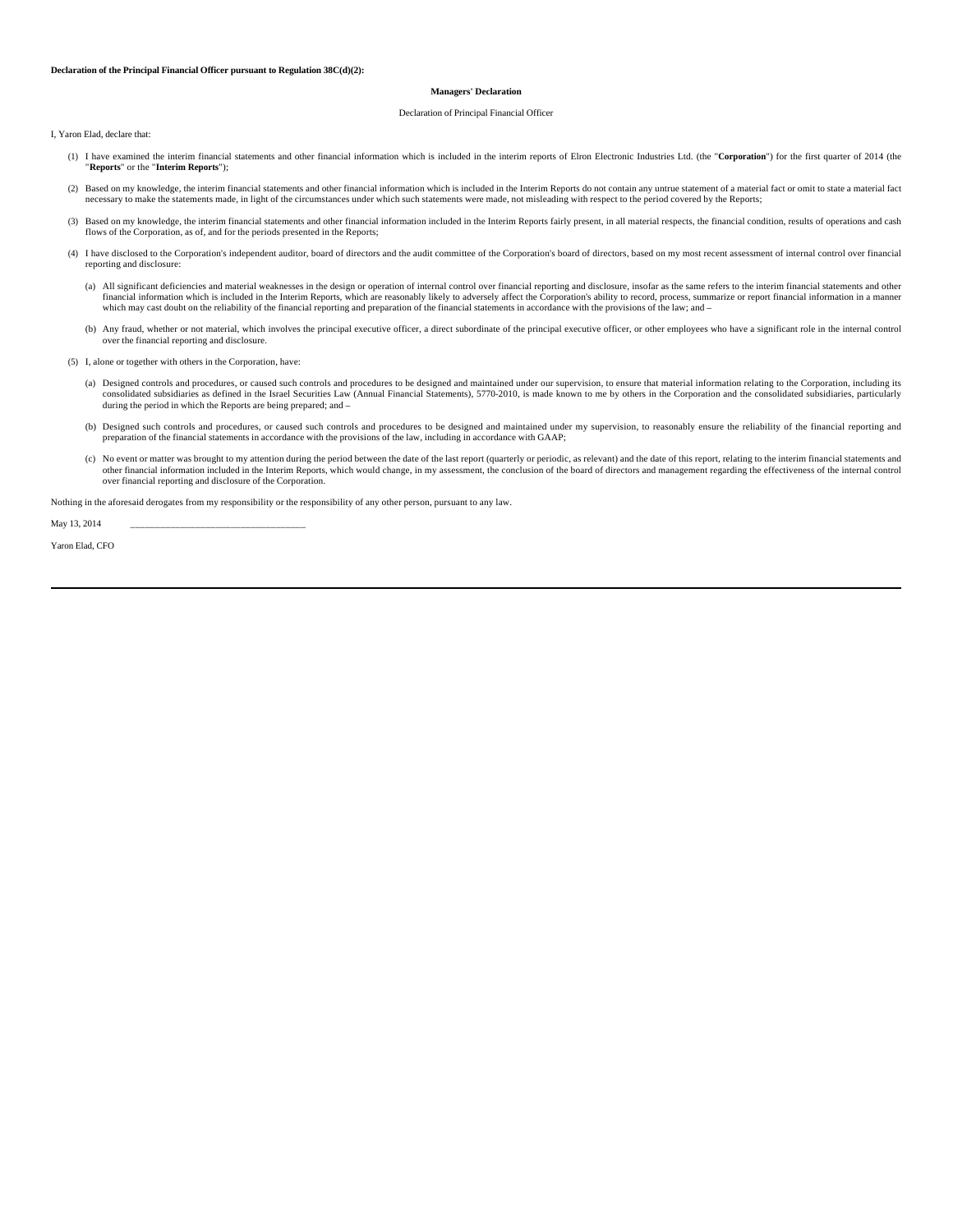# **Liabilities report of the Company by repayment date**

Section 36a to the Israel Securities Law (1968)

## Report as of March 31, 2014

Following are the liabilities of the Company by repayment date: The following data are presented in NIS and were translated from USD to NIS using the exchange rate as of March 31, 2014 (1 USD = 3.487 NIS)

A. Debentures issued to the public by the reporting Entity and held by the public, excluding debentures held by the Company's parent ,controlling shareholder, companies controlled by one of the parties mentioned above<br>or b

|                           |                            |                     |      | <b>Gross interest</b> |       |                                          |                        |
|---------------------------|----------------------------|---------------------|------|-----------------------|-------|------------------------------------------|------------------------|
|                           | <b>NIS</b><br>(CPI linked) | NIS<br>(Not linked) | Euro | <b>USD</b>            | Other | payments (excluding<br>deduction of tax) | <b>Toatal by years</b> |
| First year                |                            |                     |      |                       |       |                                          |                        |
| Second year               |                            |                     |      |                       |       |                                          |                        |
| Third year                |                            |                     |      |                       |       |                                          |                        |
| Fourth Year               |                            |                     |      |                       |       |                                          |                        |
| Fifth year and thereafter |                            |                     |      |                       |       |                                          |                        |
| Total                     |                            |                     |      |                       |       |                                          |                        |

B. Private debentures and non-bank credit, excluding debentures or credit granted by the Comapny's parent, controlling shareholder, companies controlled by one of the parties mentioned above or by companies controlled by the company - based on separate financial data of the Entity ("Solo" reports) (NIS in thousands)

|                           |                            |                     |      | <b>Gross interest</b> |       |                                          |                        |
|---------------------------|----------------------------|---------------------|------|-----------------------|-------|------------------------------------------|------------------------|
|                           | <b>NIS</b><br>(CPI linked) | NIS<br>(Not linked) | Euro | <b>USD</b>            | Other | payments (excluding<br>deduction of tax) | <b>Toatal by years</b> |
| First year                |                            |                     |      |                       |       |                                          |                        |
| Second year               |                            |                     |      |                       |       |                                          |                        |
| Third year                |                            |                     |      |                       |       |                                          |                        |
| Fourth Year               |                            |                     |      |                       |       |                                          |                        |
| Fifth year and thereafter |                            |                     |      |                       |       |                                          |                        |
| Total                     |                            |                     |      |                       |       |                                          |                        |

C. Bank credit from Israeli banks - based on separate financial data of the Entity ("Solo" reports) (NIS in thousands)

|                           |              |              |      | <b>Gross interest</b> |       |                     |                        |
|---------------------------|--------------|--------------|------|-----------------------|-------|---------------------|------------------------|
|                           | <b>NIS</b>   | <b>NIS</b>   |      |                       |       | payments (excluding |                        |
|                           | (CPI linked) | (Not linked) | Euro | USD                   | Other | deduction of tax)   | <b>Toatal by years</b> |
| First year                |              |              |      |                       |       |                     |                        |
| Second year               |              |              |      |                       |       |                     |                        |
| Third year                |              |              |      |                       |       |                     |                        |
| Fourth Year               |              |              |      |                       |       |                     |                        |
| Fifth year and thereafter |              |              |      |                       |       |                     |                        |
| Total                     |              |              |      |                       |       |                     |                        |

D. Bank credit from non-Israeli banks - based on separate financial data of the Entity ("Solo" reports) (NIS in thousands)

|                           |              |              |      | <b>Gross interest</b> |       |                     |                        |
|---------------------------|--------------|--------------|------|-----------------------|-------|---------------------|------------------------|
|                           | <b>NIS</b>   | <b>NIS</b>   |      |                       |       | payments (excluding |                        |
|                           | (CPI linked) | (Not linked) | Euro | USD                   | Other | deduction of tax)   | <b>Toatal by years</b> |
| First year                |              |              |      |                       |       |                     |                        |
| Second year               |              |              |      |                       |       |                     |                        |
| Third year                |              |              |      |                       |       |                     |                        |
| Fourth Year               |              |              |      |                       |       |                     |                        |
| Fifth year and thereafter |              |              |      |                       |       |                     |                        |
| Total                     |              |              |      |                       |       |                     |                        |

E. Summary of tables A-D, totals of: bank credit, non-bank credit and debentures - based on separate financial data of the Entity ("Solo" reports) (NIS in thousands)

|                           |                            |                            |      | <b>Gross interest</b> |       |                                          |                        |
|---------------------------|----------------------------|----------------------------|------|-----------------------|-------|------------------------------------------|------------------------|
|                           | <b>NIS</b><br>(CPI linked) | <b>NIS</b><br>(Not linked) | Euro | <b>USD</b>            | Other | payments (excluding<br>deduction of tax) | <b>Toatal by years</b> |
| First year                |                            |                            |      |                       |       |                                          |                        |
| Second year               |                            |                            |      |                       |       |                                          |                        |
| Third year                |                            |                            |      |                       |       |                                          |                        |
| Fourth Year               |                            |                            |      |                       |       |                                          |                        |
| Fifth year and thereafter |                            |                            |      |                       |       |                                          |                        |
| Total                     |                            |                            |      |                       |       |                                          |                        |

F. Off-balance credit exposure - based on separate financial data of the Entity ("Solo" reports) (NIS in thousands)

|                           |                            | <b>Principle repayment</b> |      | <b>Gross interest</b> |       |                                          |                        |
|---------------------------|----------------------------|----------------------------|------|-----------------------|-------|------------------------------------------|------------------------|
|                           | <b>NIS</b><br>(CPI linked) | <b>NIS</b><br>(Not linked) | Euro | USD                   | Other | payments (excluding<br>deduction of tax) | <b>Toatal by years</b> |
| First year                |                            |                            |      |                       |       |                                          |                        |
| Second year               |                            |                            |      |                       |       |                                          |                        |
| Third year                |                            |                            |      |                       |       |                                          |                        |
| Fourth Year               |                            |                            |      |                       |       |                                          |                        |
| Fifth year and thereafter |                            |                            |      |                       |       |                                          |                        |
| Total                     |                            |                            |      |                       |       |                                          |                        |